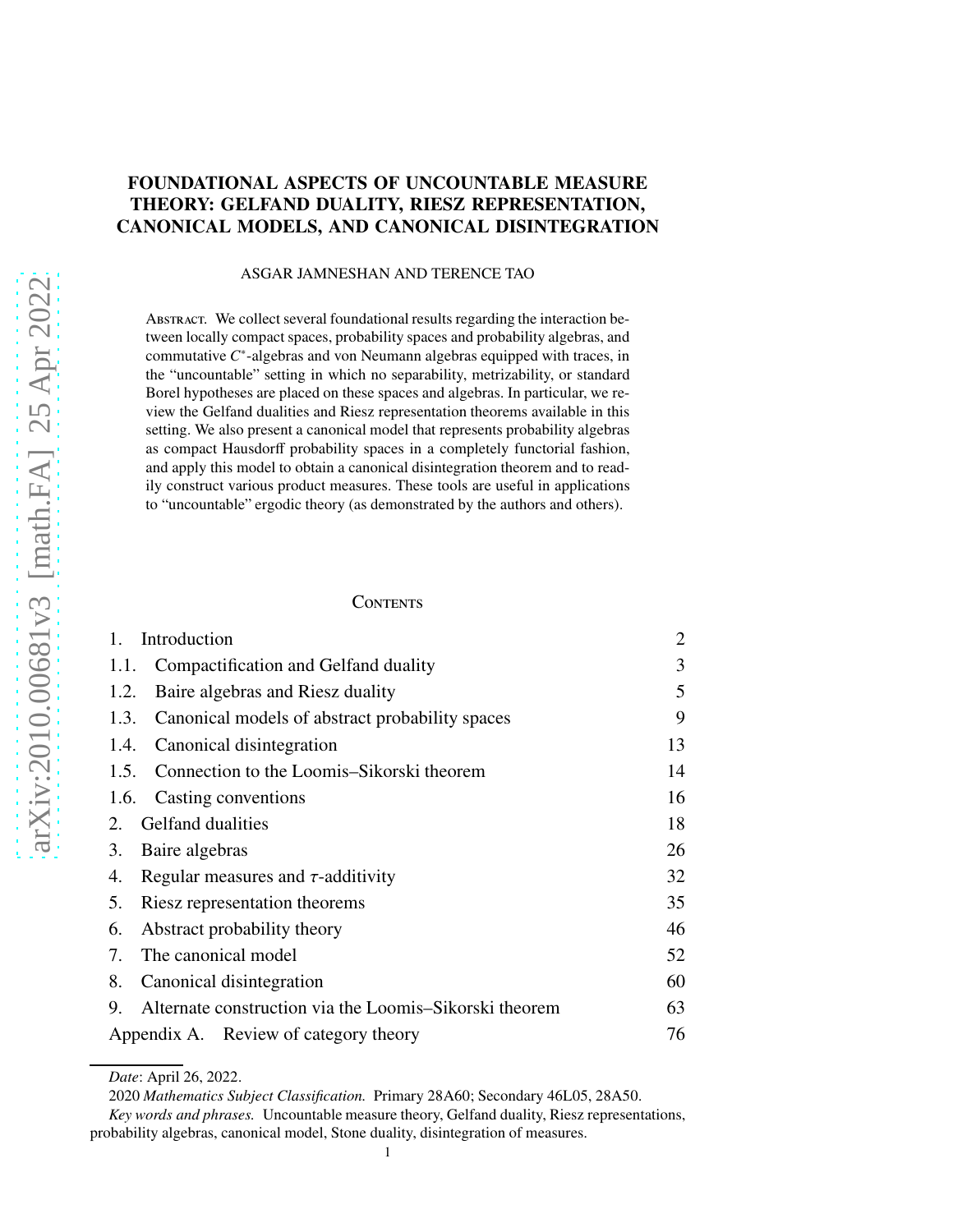#### 2 A. JAMNESHAN AND T. TAO

|                  | A.1. Categories and functors                                   | 77 |
|------------------|----------------------------------------------------------------|----|
|                  | A.2. Natural transformations                                   | 81 |
|                  | A.3. Categorical products, inverse limits, and tensor products | 82 |
|                  | Appendix B. A counterexample to a claim of Halmos              | 94 |
| Acknowledgements |                                                                | 97 |
| References       |                                                                | 97 |

### 1. Introduction

<span id="page-1-0"></span>In this paper we establish various foundational results about the measure theory (and also point set topology and functional analysis) of "uncountable" spaces: topological spaces that are not required to be separable or Polish, measurable spaces that are not required to be standard Borel, measure spaces that are not required to be standard Lebesgue, and *C* ∗ -algebras that are not required to be separable. In other work by us and other authors [\[21,](#page-97-0) [44,](#page-99-0) [42,](#page-99-1) [43\]](#page-99-2) we use these results to establish various results in "uncountable" ergodic theory (in which the acting groups  $\Gamma$  are not required to be countable or the underlying probability spaces/ algebras are not required to be separable), which in turn can be applied to various "uncountable" systems constructed using ultraproducts and similar devices to obtain combinatorial consequences.

In this paper we focus on the following (interrelated) families of results:

- (i) The compactification of locally compact Hausdorff spaces, and the Gelfand dualities between categories of these spaces and various categories of commutative *C* ∗ -algebras.
- (ii) Riesz representation theorems on compact and locally compact Hausdorff spaces, leading to various "Riesz dualities" between categories of compact or locally compact Hausdorff probability spaces and categories of *tracial* commutative *C* ∗ -algebras.
- (iii) Construction of a *canonical model* of probability algebras as compact Hausdorff spaces with good category-theoretic properties (based on combining the above dualities with a "probability duality" between abstract probability spaces and tracial commutative von Neumann algebras).
- (iv) Construction of a canonical disintegration of probability measures with respect to a factor space, via the aforementioned canonical model, and the use of this disintegration to construct relatively independent products.
- (v) Connections with various Stone dualities between categories of Stone spaces and categories of Boolean algebras, focusing in particular on the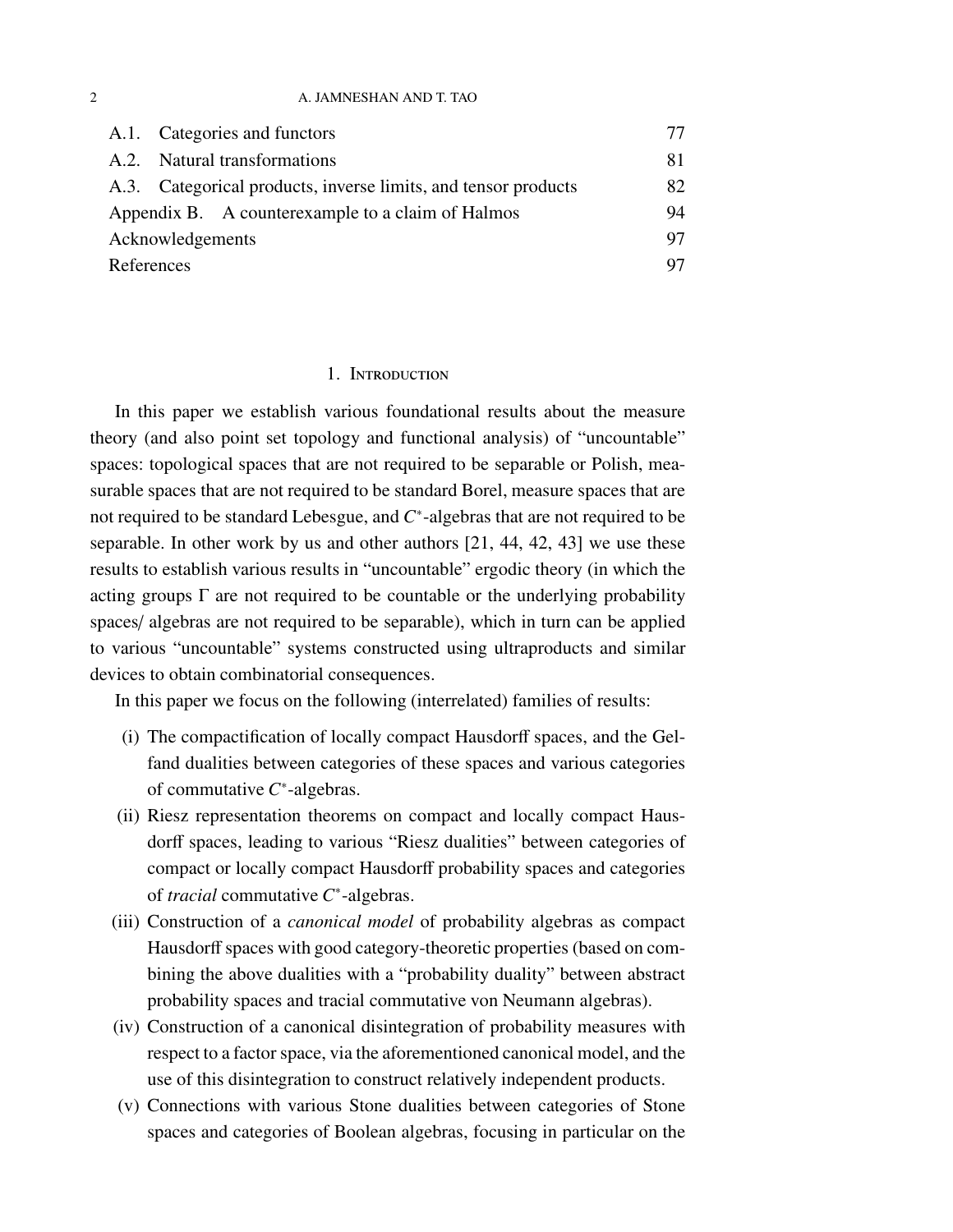| $CH, CC^*Alg_1$                                                                                                                                                | Definition 1.1  |
|----------------------------------------------------------------------------------------------------------------------------------------------------------------|-----------------|
| <b>LCH, LCH<sub>p</sub></b> , (pt $\downarrow$ <b>CH</b> )                                                                                                     | Definition 2.1  |
| $CC^*Alg_{nd}$ , $CC^*Alg_{Mult,nd}$ , $(CC^*Alg_1 \downarrow \mathbb{C})$                                                                                     | Definition 2.3  |
| <b>CMet, Pol, CncMbl</b>                                                                                                                                       | Definition 3.1  |
| CncPrb, CMetPrb, CHPrb, (pt J CH)Prb,                                                                                                                          | Definition 5.1  |
| PolPrb, LCHPrb, LCH <sub>p</sub> Prb                                                                                                                           |                 |
| $\overline{CC^*Alg^{\tau}}$ , $(\overline{CC^*Alg_1} \downarrow \mathbb{C})^{\tau}$ , $\overline{CC^*Alg^{\tau}_{nd}}$ , $\overline{CC^*Alg^{\tau}_{Mult,nd}}$ | Definition 5.10 |
| <b>Bool, Bool<sub><math>\sigma</math></sub>, AbsMbl, AbsPrb, PrbAlg</b>                                                                                        | Definition 6.1  |
| $CvNAlg^{\tau}$                                                                                                                                                | Definition 7.1  |
| Stone, Stone $_{\sigma}$                                                                                                                                       | Definition 9.1  |
| CncNul, AbsNul, CHNul                                                                                                                                          | Definition 9.3  |

<span id="page-2-2"></span>Table 1. A list of the categories in this paper and the location where they are first defined or introduced.

duality provided by the Loomis–Sikorski theorem, and using this duality to establish an abstract version of the Kolmogorov extension theorem.

Most of the above results are already known in the literature, though sometimes in a different guise; we discuss relevant references at all stages of this paper. Our primary contribution is to synthesize them into an arrangement in which they appear as different aspects of a coherent whole. As the above descriptions indicate, we will rely hereby on the language of category theory to describe, organize, and interpret our results, as well as the results already in the literature. Indeed, we found that an insistence on ensuring that various operations or identifications can be viewed as functors or natural transformations to be extremely elucidating, for instance clarifying the different versions of the Baire algebra or the Riesz representation theorem that exist in the literature by assigning each such version to a slightly different category. We highlight the category-theoretic notions of *categorical product*, *natural isomorphism*, and *duality of categories* as being of particular relevance to our investigations. We review the basic terminology of category theory we will need in Appendix [A.](#page-75-0)

<span id="page-2-0"></span>1.1. Compactification and Gelfand duality. In this paper we use the term *Gelfand duality* to refer to a number of duality of categories between categories of compact or locally compact Hausdorff spaces on one hand, and categories of commutative  $C^*$ -algebras on the other. To illustrate the most basic example of Gelfand duality, we introduce the compact Hausdorff category CH and the unital commutative *C*<sup>∗</sup>-algebra category **CC**<sup>∗</sup>Alg<sub>1</sub>.

### <span id="page-2-1"></span>Definition 1.1 (CH and  $CC^*Alg_1$ ).

(i) A CH-space is a compact Hausdorff space  $X = (X_{\text{Set}}, \mathcal{F}_X)$ , that is to say a set  $X_{\text{Set}}$  equipped with a topology  $\mathcal{F}_X$  that makes the set compact and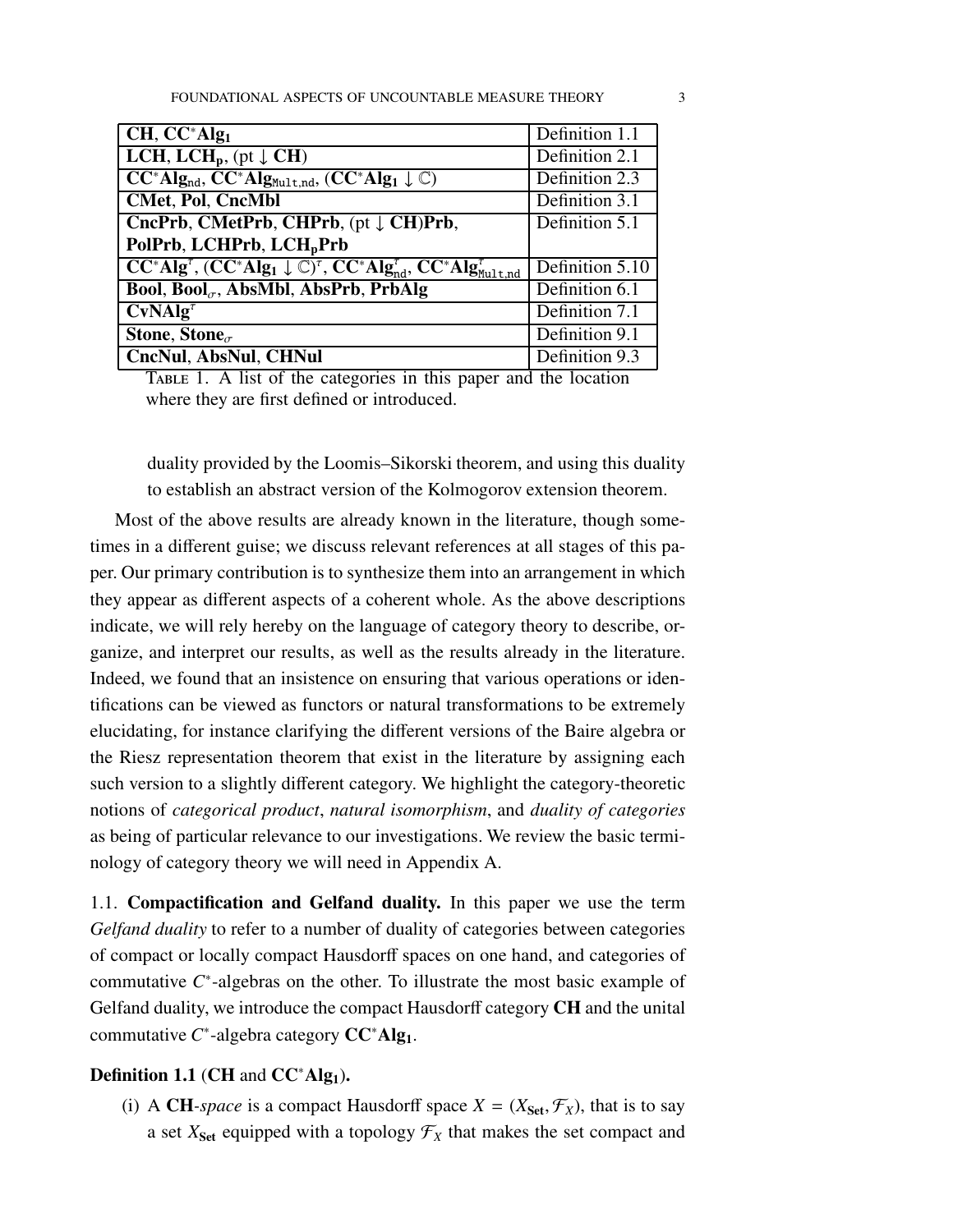Hausdorff. A CH-morphism  $f: X \to Y$  between two CH-spaces is a Setmorphism (i.e., a function)  $f_{\text{Set}}$ :  $X_{\text{Set}} \rightarrow Y_{\text{Set}}$  between the underlying sets which is continuous, using the usual **Set**-composition law.

- (ii) A CC<sup>\*</sup>Alg<sub>1</sub>-algebra is a unital commutative C<sup>\*</sup>-algebra A. A CC<sup>\*</sup>Alg<sub>1</sub>*morphism*  $\Phi$ :  $\mathcal{A} \rightarrow \mathcal{B}$  is a unital \*-homomorphism from  $\mathcal{A}$  to  $\mathcal{B}$ .
- (iii) If *X* is a CH-space, we define  $C(X)$  to be the  $CC^*Alg_1$ -algebra of continuous functions  $f: X \to \mathbb{C}$  from *X* to the complex numbers  $\mathbb{C}$ , endowed with the obvious structure of a unital  $C^*$ -algebra. If  $T: X \to Y$  is a **CH**morphism, we define  $C(T): C(Y) \to C(X)$  to be the Koopman operator  $C(T)(f) \coloneqq f \circ T$ .
- (iv) If A is a CC<sup>∗</sup>Alg1-algebra, we define Spec(A) (the *Gelfand spectrum* of  $\mathcal{A}$ ) to be the space  $Hom_{CC^*\text{Alg}_1}(\mathcal{A} \to \mathbb{C})$  of  $CC^*\text{Alg}_1$ -morphisms  $\lambda: \mathcal{A} \to \mathbb{C}$  from  $\mathcal{A}$  to  $\mathbb{C}$  (viewing the latter as a  $CC^*Alg_1$ -algebra), equipped with the topology induced from the product topology on the space  $\mathbb{C}^{\mathcal{A}}$  of all functions from  $\mathcal{A}$  to  $\mathbb{C}$ ; this is a CH-space thanks to the Banach-Alaoglu theorem. If  $\phi: \mathcal{A} \rightarrow \mathcal{B}$  is a  $CC^*Alg_1$ -morphism, then Spec( $\Phi$ ): Spec( $\mathcal{B}$ )  $\rightarrow$  Spec( $\mathcal{A}$ ) is the CH-morphism defined by  $Spec(\Phi)(\lambda) \coloneqq \lambda \circ \Phi$  for all  $\lambda \in Hom_{CC^*Alg_1}(\mathcal{A} \to \mathbb{C})$ .

It is a routine matter to verify that CH and  $CC^*Alg_1$  are categories, and C: CH  $\rightarrow$  CC<sup>∗</sup>Alg<sup>op</sup> and Spec: CC<sup>∗</sup>Alg<sup>op</sup>  $\rightarrow$  CH are functors between the indicated categories.

It is well-known (see, e.g., [\[58\]](#page-100-0), [\[68\]](#page-100-1) or [\[25,](#page-98-0) Theorem 1.20]) that the functors C, Spec are faithful and full which invert each other up to natural isomorphisms, thus giving a duality of categories which we refer to as the *Gelfand duality* between  $CH$  and  $CC<sup>*</sup>Alg<sub>1</sub>$ . We summarize all these facts as a single diagram

$$
CC^*Alg_1^{\text{op}}
$$
  
 $\overset{\text{def}}{\underset{\text{def}}{\bigcirc}}$   
 $\overset{\text{def}}{\underset{\text{def}}{\bigcirc}}$   
 $CH$ 

In fact we have the larger, essentially commuting, diagram of Gelfand dualities depicted in Figures<sup>[1](#page-3-0)</sup> [1.1,](#page-5-0) [1.2,](#page-5-1) where (roughly speaking)

• LCH is the category of locally compact Hausdorff spaces, with morphisms required to be continuous;

<span id="page-3-0"></span><sup>&</sup>lt;sup>1</sup>These figures, as well as several other figures in this paper, can be viewed as "coordinate" charts" of a single enormous diagram of categories that encompass a large number of types of objects and morphisms that are studied in topology, measure theory, probability theory, and operator algebras. This unified diagram is far too large and dense to depict in a presentable fashion, so we have opted instead to only reveal portions of it at a time.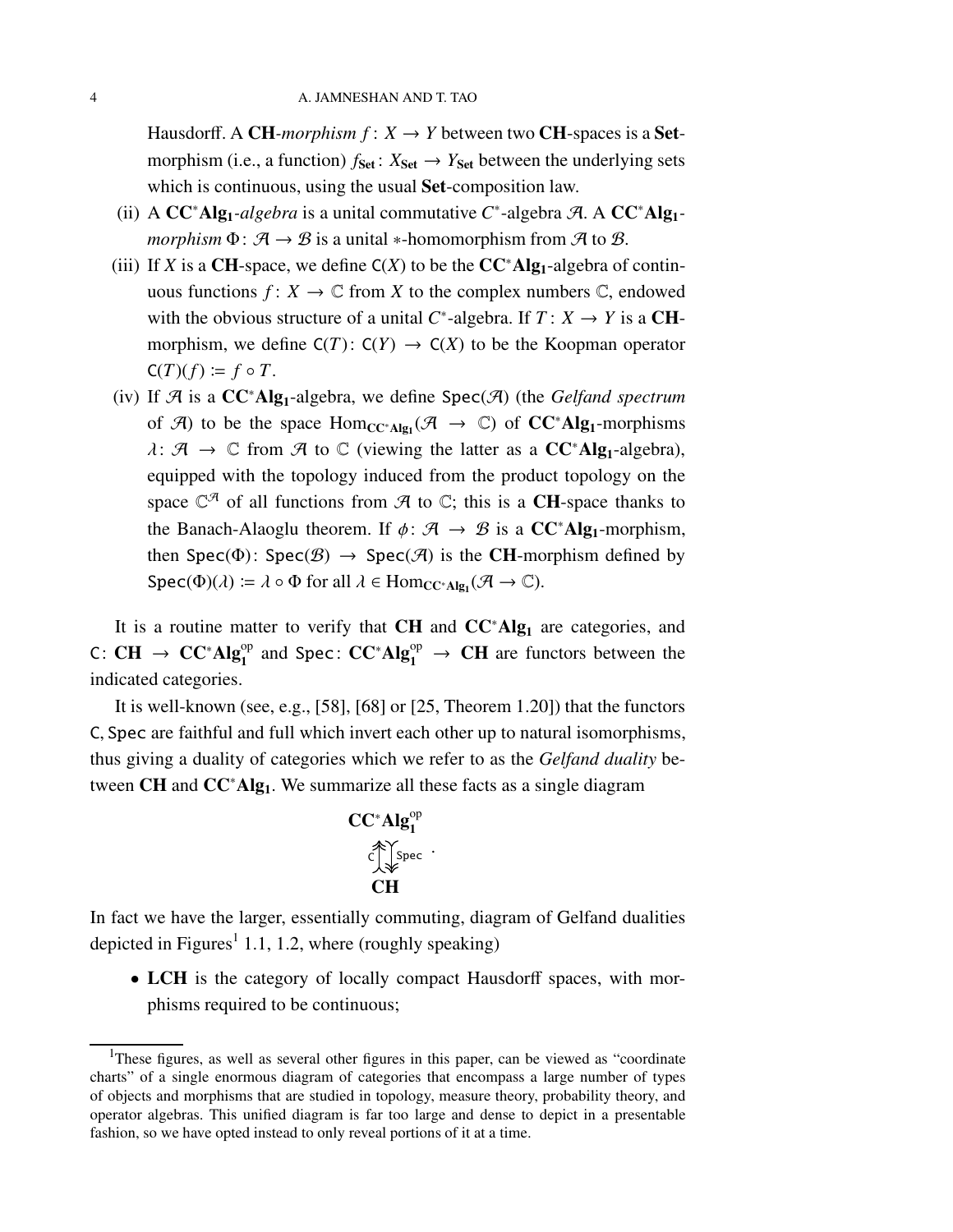- LCH<sub>p</sub> is the category of locally compact Hausdorff spaces, with morphisms required to be both continuous and proper;
- (pt  $\downarrow$  **CH**) is the category of pointed compact Hausdorff spaces, equipped with a distinguished point, and with morphisms required to preserve this point;
- $\beta$ : LCH  $\rightarrow$  CH is the Stone–Čech compactification functor;
- Alex:  $LCH_p \rightarrow (pt \downarrow CH)$  is the Alexandroff (or one-point) compactification functor;
- CC<sup>\*</sup>Alg<sub>nd</sub> is the category of commutative C<sup>\*</sup>-algebras with morphisms taking values in the target algebra and required to be nondegenerate;
- CC<sup>\*</sup>Alg<sub>Mult,nd</sub> is the category of commutative C<sup>\*</sup>-algebras with morphisms taking values in the multiplier algebra and required to be nondegenerate;
- (CC<sup>\*</sup>Alg<sub>1</sub> ↓ C) is the category of unital commutative C<sup>\*</sup>-algebras A endowed with a distinguished unital ∗-homomorphism to C, with the morphisms required to preserve this ∗-homomorphism;
- $C_0(X)$  is the space of continuous functions on *X* which vanish at infinity;
- $C_b(X)$  is the space of bounded continuous functions on X;
- Mult is the multiplier algebra functor;
- Unit is the functor that adjoins a unit to a *C* ∗ -algebra A to create a unital *C*<sup>\*</sup>-algebra  $A \oplus \mathbb{C}$ , with the coordinate \*-homomorphism  $\lambda_* : A \oplus \mathbb{C} \to \mathbb{C}$ .

We describe these categories and functors in more detail in Section [2,](#page-17-0) where we also present various commutativity relations and dualities of categories that are implicit in Figures [1.1,](#page-5-0) [1.2,](#page-5-1) formalized as Theorem [2.4.](#page-21-0) Each of these functors and equivalences already occur either implicitly or explicitly in the literature, but to our knowledge this is the first time they have been combined into the above two diagrams. In particular, we believe that these diagrams clarify an ambiguity in the Gelfand duality literature in which morphisms between locally compact Hausdorff spaces were sometimes, but not always, required to be proper, and morphisms between *C*<sup>∗</sup>-algebras were sometimes, but not always, required to lie in the target algebra rather than the multiplier algebra. This ambiguity is resolved by noting that there are *two* natural categories  $LCH$ ,  $LCH<sub>p</sub>$  of locally compact Hausdorff spaces, and *two* natural categories CC<sup>∗</sup>Alg<sub>nd</sub>, CC<sup>∗</sup>Alg<sub>Mult,nd</sub> of commutative *C* ∗ -algebras.

<span id="page-4-0"></span>1.2. Baire algebras and Riesz duality. We now augment the Gelfand dualities just discussed by endowing the locally compact Hausdorff spaces with a probability measure on one hand, and endowing the commutative  $C^*$ -algebras with a trace on the other hand, giving rise to a new collection of dualities of categories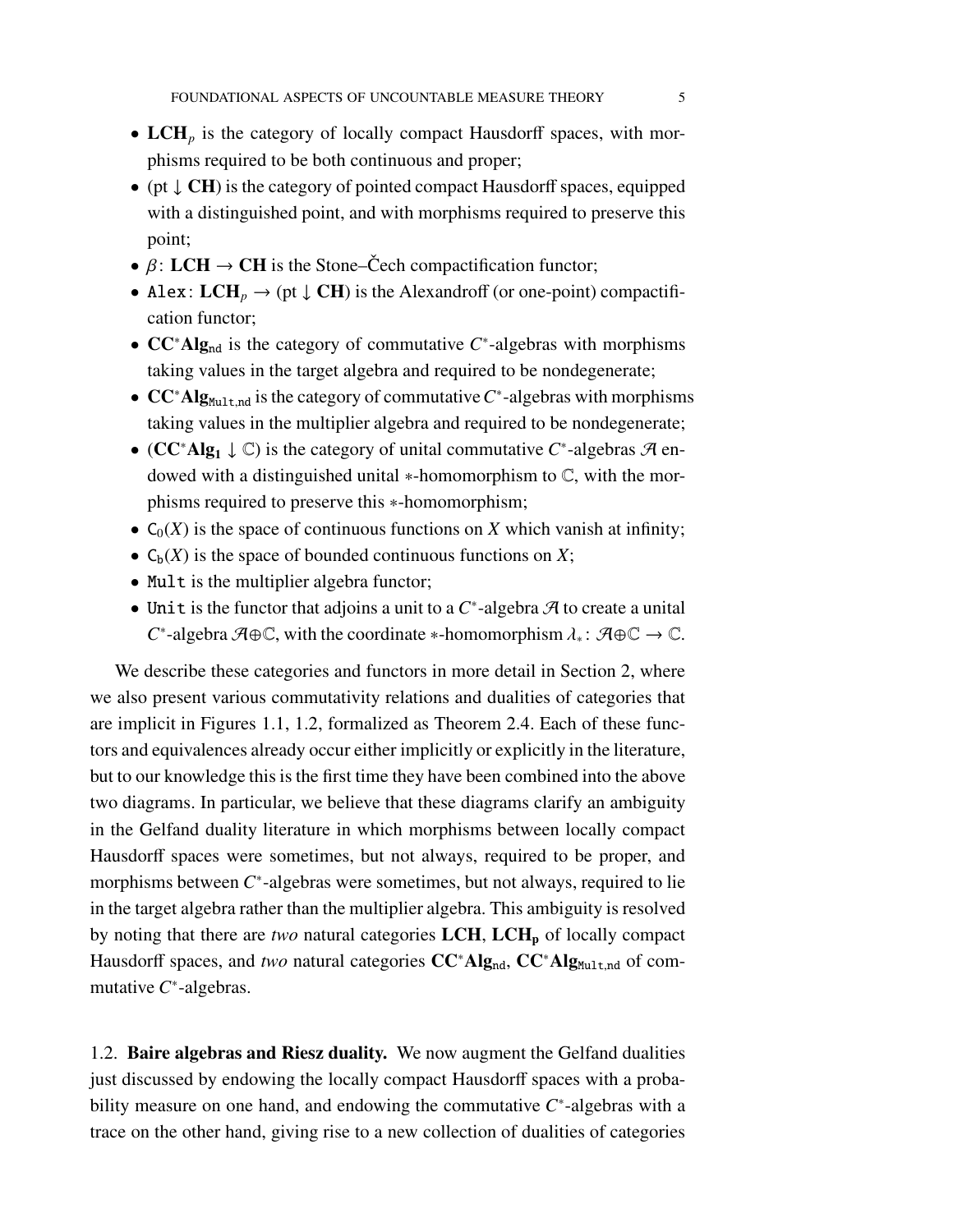

<span id="page-5-0"></span>Figure 1.1. Gelfand dualities. Tailed arrows indicate faithful functors; and an arrow with a doubled head indicates a full functor. Unlabeled functors are forgetful functors. (These conventions remain in force for all other diagrams of categories and functors in this paper.) This diagram commutes up to natural isomorphisms.



<span id="page-5-1"></span>FIGURE 1.2. Forgetful functors in the locally compact and  $C^*$ algebra categories. This diagram also commutes up to natural isomorphisms, but does not commute with the previous diagram. Blue arrows indicate casting functors, as per Definition [1.7.](#page-15-1) We do not deem the forgetful functor from  $LCH<sub>p</sub>$  to  $LCH$  (or from  $CC^*Alg_{nd}$  to  $CC^*Alg_{Mult,nd}$ ) to be casting, as these functors do not commute with other casting functors we will use later, such as  $\text{Bair}_b$  and  $\text{Bair}_c$ .

based on various forms of the Riesz representation theorem, which we shall term "Riesz dualities".

In order to describe these Riesz dualities, one must first address a fundamental measure-theoretic question, namely which  $\sigma$ -algebra one should associate to a given topological space *X*. In the literature there are three commonly used options to choose from:

- (i) The *Borel*  $\sigma$ -algebra  $\mathcal{B}o(X)$ , generated by the open (or equivalently, closed) subsets of *X*.
- (ii) The  $C_b$ -*Baire*  $\sigma$ -*algebra*  $Ba_b(X)$ , generated by the bounded complex-valued<sup>[2](#page-5-2)</sup> continuous functions  $C_b(X)$  of *X* (or equivalently, the space of arbitrary continuous functions into  $\mathbb{C}$ ).

<span id="page-5-2"></span><sup>&</sup>lt;sup>2</sup>We always endow R and C with the Borel  $\sigma$ -algebra.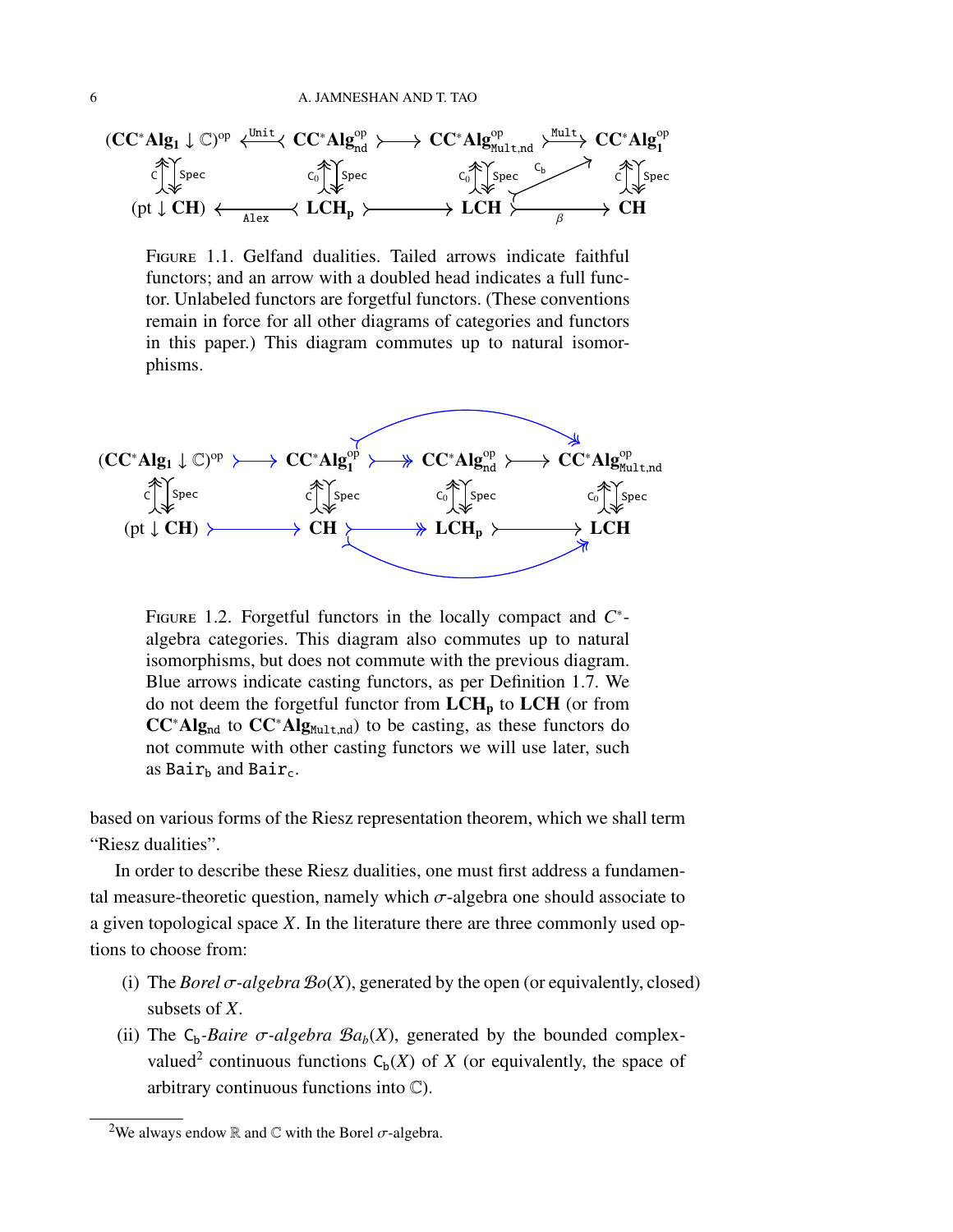(iii) The  $C_c$ -*Baire*  $\sigma$ -*algebra*  $Ba_c(X)$ , generated by the compactly supported complex-valued continuous functions  $C_c(X)$  of *X* (or equivalently, by the space  $C_0(X) := \overline{C_c(X)}$  of continuous complex-valued functions that vanish at infinity). We also refer to  $\mathcal{B}a_c(X)$  as the  $C_0$ -*Baire*  $\sigma$ -*algebra*. In Propo-sition [3.3](#page-28-0) we also establish the well-known fact that  $Ba_c(X)$  is generated by the compact  $G_{\delta}$  subsets of *X*.

When *X* is a compact metrizable space, the three  $\sigma$ -algebras  $\mathcal{B}o(X)$ ,  $\mathcal{B}a_b(X)$ ,  $Ba_c(X)$  agree, and we also clearly have  $Ba_b(X) = Ba_c(X)$  for compact Hausdorff spaces *X*; thus in these cases we can refer to both  $Ba_b(X)$  and  $Ba_c(X)$  simply as the Baire  $\sigma$ -algebra  $\mathcal{B}a(X)$ . In general we only have the obvious inclusions

<span id="page-6-0"></span>(1.1) B*ac*(*X*) ⊆ B*ab*(*X*) ⊆ B*o*(*X*);

see Remark [3.5](#page-31-1) for further discussion. Note that once one leaves the CH setting, there is no consensus in the literature as to which of  $Ba_b(X)$ ,  $Ba_c(X)$  should be referred to as *the* Baire  $\sigma$ -algebra; the C<sub>b</sub>-Baire algebra  $Ba_b(X)$  is favored for instance in [\[9,](#page-97-1) Volume 2], [\[28\]](#page-98-1), [\[20\]](#page-97-2), [\[40\]](#page-98-2), while the  $C_c$ -Baire algebra  $\mathcal{B}a_c(X)$  is favored in [\[35\]](#page-98-3), [\[64\]](#page-100-2). From our investigations we have concluded that the choice of  $\sigma$ -algebra should be determined by the category one has chosen to work in. Specifically:

- In the category **Pol** of Polish spaces, the Borel  $\sigma$ -algebras  $\mathcal{B}o(X)$  are the most natural to use.
- In the category LCH of locally compact Hausdorff spaces, the  $C_b$ -Baire  $\sigma$ -algebras  $Ba_b(X)$  are the most natural to use.
- In the category  $LCH_p$  of locally compact Hausdorff spaces with proper morphisms, the  $C_c$ -Baire  $\sigma$ -algebras  $\mathcal{B}a_c(X)$  are the most natural to use.
- In the category CH of compact Hausdorff spaces or the category (pt  $\downarrow$  CH) of pointed compact Hausdorff spaces, the Baire  $\sigma$ -algebras  $\mathcal{B}a(X)$  =  $Ba_b(X) = Ba_c(X)$  are the most natural to use.
- In the category **CMet** of compact metrizable spaces, the  $\sigma$ -algebras  $\mathcal{B}o(X)$  =  $\mathcal{B}a(X) = \mathcal{B}a_b(X) = \mathcal{B}a_c(X)$  agree, and one can use them interchangeably.

With these choices we obtain functors Bor: Pol  $\rightarrow$  CncMbl, Bair: CH  $\rightarrow$ CncMbl, Bair<sub>b</sub>: LCH  $\rightarrow$  CncMbl, Bair<sub>c</sub>: LCH<sub>p</sub>  $\rightarrow$  CncMbl to the category CncMbl of (concrete) measurable spaces, as detailed in Definition [3.1;](#page-25-1) see Figure [1.3.](#page-7-0) These functors also enjoy other pleasant category-theoretic properties, for instance being compatible with various product constructions; see Proposition [3.2.](#page-26-0) These choices are compatible with the folklore philosophy that Baire  $\sigma$ -algebras are "less pathological" than their Borel counterparts when working in "uncountable" settings in which the spaces are not assumed to be separable,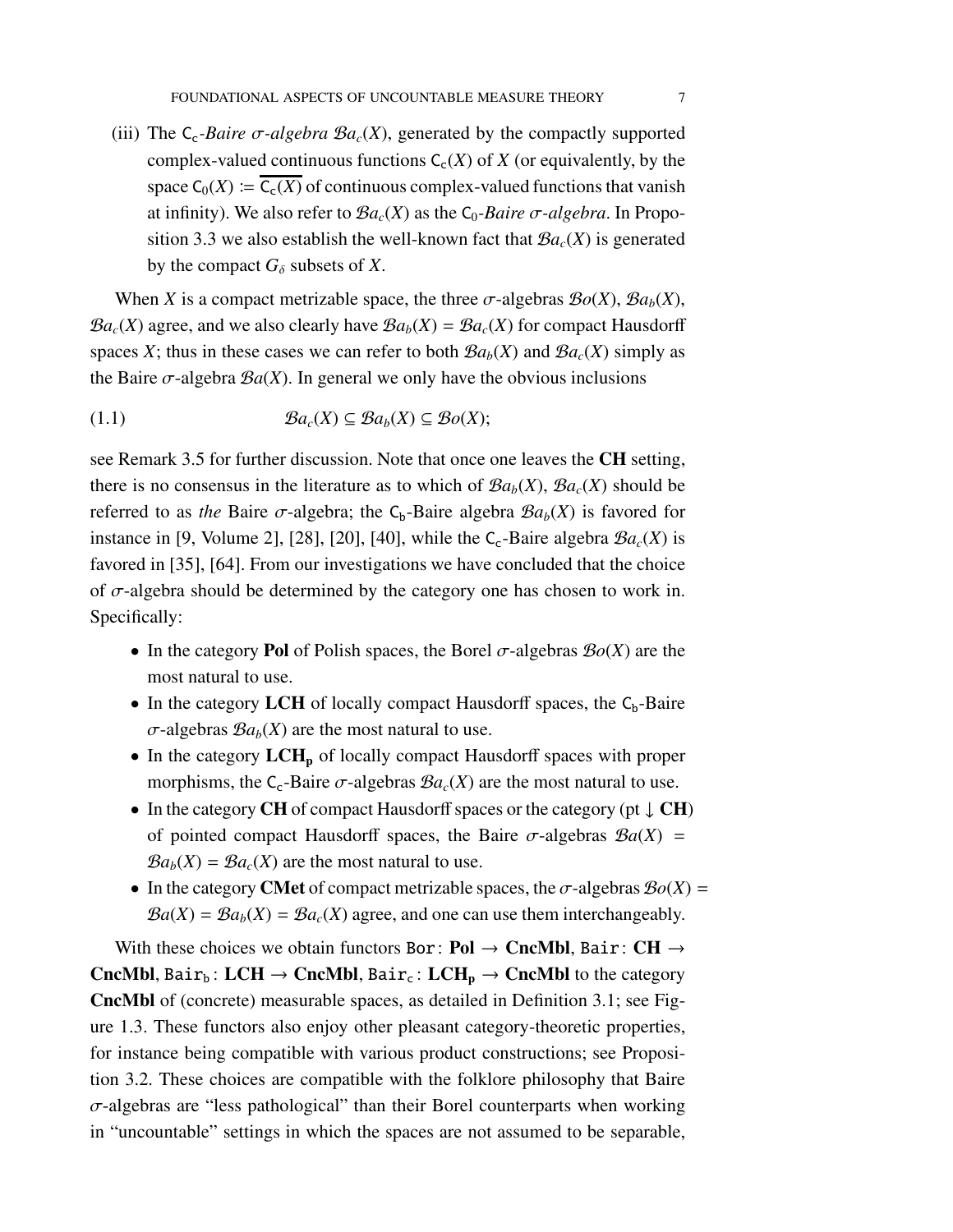

<span id="page-7-0"></span>Figure 1.3. Functors from topological categories to the concrete measurable category **CncMbl**, which in turn has a forgetful functor to the category Set of sets. This diagram commutes (as is required as per the casting conventions in Definition [1.7\)](#page-15-1).

metrizable, or Polish. We caution that with the Baire algebra, individual points and other compact sets may become non-measurable, but this turns out to be surprisingly much less of a difficulty than one might initially imagine, particularly if one adopts an "abstract", "point-free" or "pointless" approach to measure theory (see Section [6\)](#page-45-0). See also [\[23,](#page-97-3) Remark 5.8] for a comparative analysis of the Borel and Baire algebras in the context of Riesz representation theorems and product space constructions.

Now that we have fixed the choice of  $\sigma$ -algebra to place on spaces in each of the topological categories, one can define the notion of a *Radon probability measure*<sup>[3](#page-7-1)</sup> on **CH**-spaces, (pt  $\downarrow$  **CH**)-spaces, **LCH**-spaces, and **LCH**<sub>p</sub>-spaces. In the literature these Radon measures are usually defined on Borel sets and required to be inner regular with respect to compact sets; with our "Baire-centric" philosophy, the measures are instead defined on  $C_0$ -Baire sets and are inner regular with respect to compact<sup>[4](#page-7-2)</sup>  $G_{\delta}$  sets. With this setup, it becomes possible to systematically attach Radon probability measures to the spaces in the categories CH, (pt  $\downarrow$  CH), LCH, LCH<sub>p</sub> to obtain categories CHPrb, (pt  $\downarrow$  CH)Prb, LCHPrb, LCH<sub>p</sub>Prb of various types of locally compact Hausdorff spaces equipped with a Radon probability measure; see Definition [5.1.](#page-34-1) For the categories  $CH$ , (pt  $\downarrow$  CH) the Radon hypothesis is in fact automatic (see Proposition [4.2\)](#page-32-0) and may thus be omitted. On the dual side, one can similarly attach a "trace" to the algebras in the categories  $CC^*Alg_1$ ,  $(CC^*Alg_1 \downarrow \mathbb{C})$ ,  $CC^*Alg_{Mult,nd}$ ,  $CC^*Alg_{nd}$  to obtain categories  $CC^*Alg_1^{\tau}$ ,  $(CC^*Alg_1 \downarrow \mathbb{C})^{\tau}$ ,  $CC^*Alg_{Mult,nd}^{\tau}$ ,  $CC^*Alg_{nd}^{\tau}$  of various types of commutative  $C^*$ -algebras equipped with a trace. This is very much in line with

<span id="page-7-1"></span><sup>&</sup>lt;sup>3</sup>We will not attempt to set up a Riesz representation theory for Polish spaces  $X$ , as these spaces need not be locally compact and so the spaces  $C_c(X)$ ,  $C_0(X)$  can be quite degenerate. See [\[77\]](#page-101-0) for some exploration of Riesz representation type theorems in the absence of a hypothesis of local compactness.

<span id="page-7-2"></span><sup>&</sup>lt;sup>4</sup>A  $G_{\delta}$  set is a countable intersection of open sets, and an  $F_{\sigma}$  set is similarly a countable union of closed sets.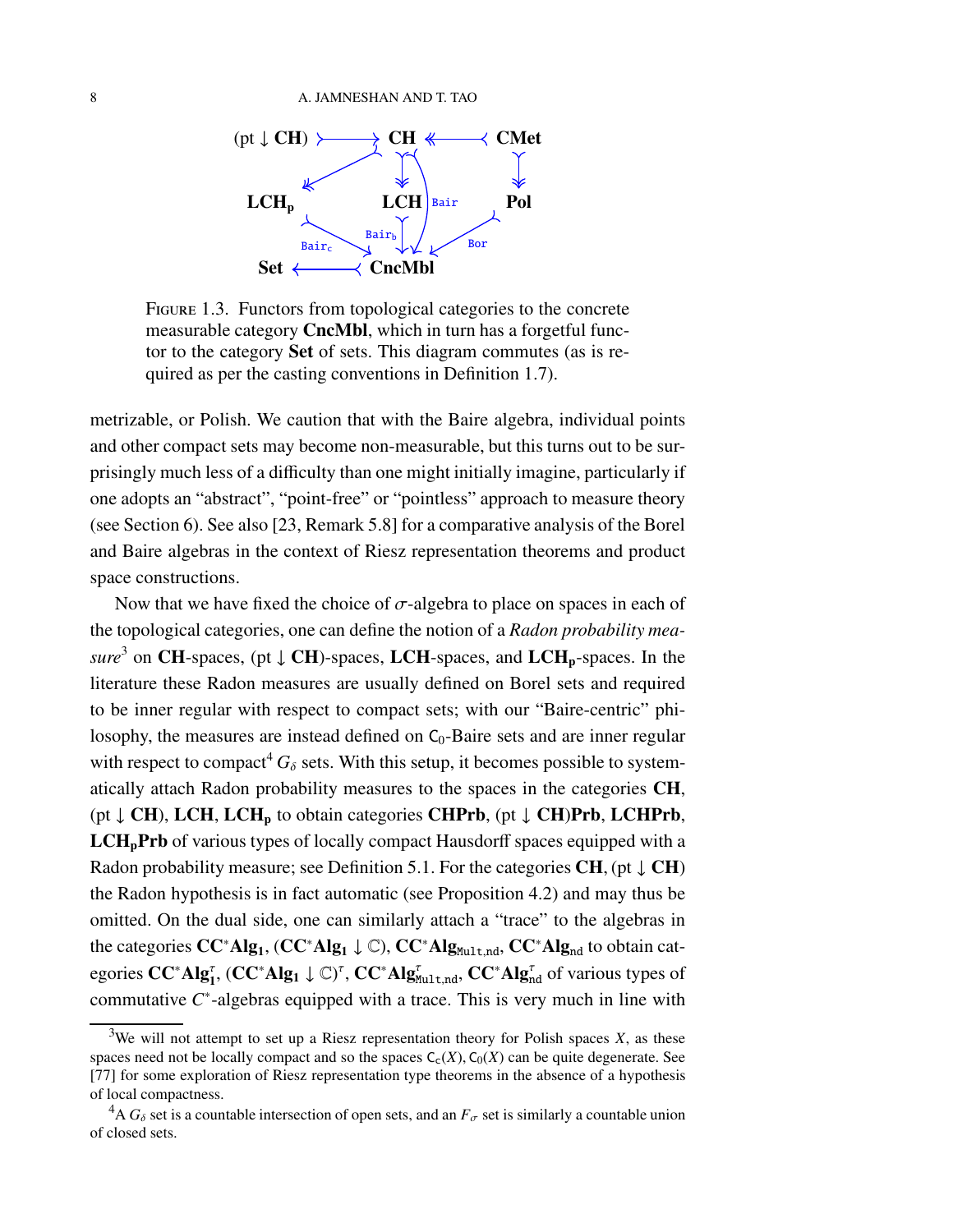

<span id="page-8-1"></span>Figure 1.4. Riesz dualities. This diagram commutes up to natural isomorphisms. There are forgetful functors to the corresponding categories in Figure [1.1.](#page-5-0)

$$
\begin{array}{ccc}((CC^*Alg_1 \downarrow \mathbb{C})^r)^{op} & \longrightarrow & (CC^*Alg_1^r)^{op} & \longrightarrow & (CC^*Alg_{nd}^r)^{op} & \longrightarrow & (CC^*Alg_{mult,nd}^r)^{op} \\ \stackrel{\curvearrowleft}{\subset} \Big\uparrow_{\stackrel{\succ}{\sim}} \stackrel{\succleftarrow}{\ll} \stackrel{\curvearrowleft}{\ll} \Big\uparrow_{\stackrel{\succleftarrow}{\ll}} \stackrel{\succleftarrow}{\ll} \Big\uparrow_{\stackrel{\succleftarrow}{\ll}} \stackrel{\succleftarrow}{\ll} \Big\uparrow_{\stackrel{\succleftarrow}{\ll}} \stackrel{\succleftarrow}{\ll} \Big\uparrow_{\stackrel{\succleftarrow}{\ll}} \stackrel{\succleftarrow}{\ll} \Big\uparrow_{\stackrel{\succleftarrow}{\ll}} \stackrel{\succleftarrow}{\ll} \Big\uparrow_{\stackrel{\succleftarrow}{\ll}} \stackrel{\succleftarrow}{\ll} \Big\uparrow_{\stackrel{\succleftarrow}{\ll}} \stackrel{\succleftarrow}{\ll} \Big\uparrow_{\stackrel{\succleftarrow}{\ll}} \stackrel{\succleftarrow}{\ll} \Big\uparrow_{\stackrel{\succleftarrow}{\ll}} \stackrel{\succleftarrow}{\ll} \Big\uparrow_{\stackrel{\succleftarrow}{\ll}} \stackrel{\succleftarrow}{\ll} \Big\uparrow_{\stackrel{\succleftarrow}{\ll}} \stackrel{\succleftarrow}{\ll} \Big\uparrow_{\stackrel{\succleftarrow}{\ll}} \stackrel{\succleftarrow}{\ll} \Big\uparrow_{\stackrel{\succleftarrow}{\ll}} \stackrel{\succleftarrow}{\ll} \Big\uparrow_{\stackrel{\succleftarrow}{\ll}} \stackrel{\succleftarrow}{\ll} \Big\uparrow_{\stackrel{\succleftarrow}{\ll}} \stackrel{\succleftarrow}{\ll} \Big\uparrow_{\stackrel{\succleftarrow}{\ll}} \stackrel{\succleftarrow}{\ll} \Big\uparrow_{\stackrel{\succleftarrow}{\ll}} \Big\uparrow_{\stackrel{\succleftarrow}{\ll}} \stackrel{\succleftarrow}{\ll} \Big\uparrow_{\stackrel{\succleftarrow}{\ll}} \Big\uparrow_{\stackrel{\succleftarrow}{\ll}} \stackrel{\succleftarrow}{\ll} \Big\uparrow_{\stackrel{\succleftarrow}{\ll}} \Big\uparrow_{\stackrel{\succleftarrow}{\ll}} \stackrel{\succleftarrow}{\ll} \Big\uparrow_{\stackrel{\succleftarrow}{\ll}} \Big\uparrow_{\stackrel{\succleftarrow}{\ll}} \Big\uparrow_{\stackrel{\
$$

<span id="page-8-2"></span>FIGURE 1.5. Forgetful functors in the locally compact probabilistic and tracial  $C^*$ -algebra categories. This diagram also commutes up to natural isomorphisms, but does not commute with the previous diagram.

the philosophy of noncommutative probability, in which a noncommutative probability space is often defined as some sort of  $C^*$ -algebra equipped with a trace, though in our case we are restricting attention solely to commutative  $C^*$ -algebras. In Theorem [5.4](#page-38-0) below we then establish the fundamental Riesz representation theorems relating the categories CHPrb,  $(pt \downarrow CH)Prb, LCHPrb, LCH<sub>p</sub>Prb$ to their counterparts  $CC^*Alg_1^{\tau}$ ,  $(CC^*Alg_1 \downarrow \mathbb{C})^{\tau}$ ,  $CC^*Alg_{\text{Mult},\text{nd}}^{\tau}$ ,  $CC^*Alg_{\text{nd}}^{\tau}$ ; our main tools for this will be several existing versions of the Riesz representation theorem (and the closely related Daniell-Stone representation theorem) in the literature. As a consequence we obtain completely analogous versions of the diagrams of categories in Figures [1.1,](#page-5-0) [1.2;](#page-5-1) see Figures [1.4,](#page-8-1) [1.5.](#page-8-2) A precise formulation of this statement is given in Theorem [5.11.](#page-44-0)

<span id="page-8-0"></span>1.3. Canonical models of abstract probability spaces. Given a probability space  $X = (X_{\text{CncMbl}}, \mu_X) = (X_{\text{Set}}, \Sigma_X, \mu_X)$ , one can form the *probability algebra*<sup>[5](#page-8-3)</sup>  $X_{\text{PrbAlg}} = (\Sigma_X / N_X, \mu_X)$ , where  $\mathcal{N}_X := \{ E \in \Sigma_X : \mu_X(E) = 0 \}$  is the null ideal,  $\Sigma_X / N_X$ is the quotient algebra with respect to the  $\sigma$ -ideal  $\mathcal{N}_X$  (which is well defined as a

<span id="page-8-3"></span><sup>5</sup>This is a special case of the more familiar notion of a *measure algebra*, which corresponds to the setting in which *X* is a measure space instead of a probability space.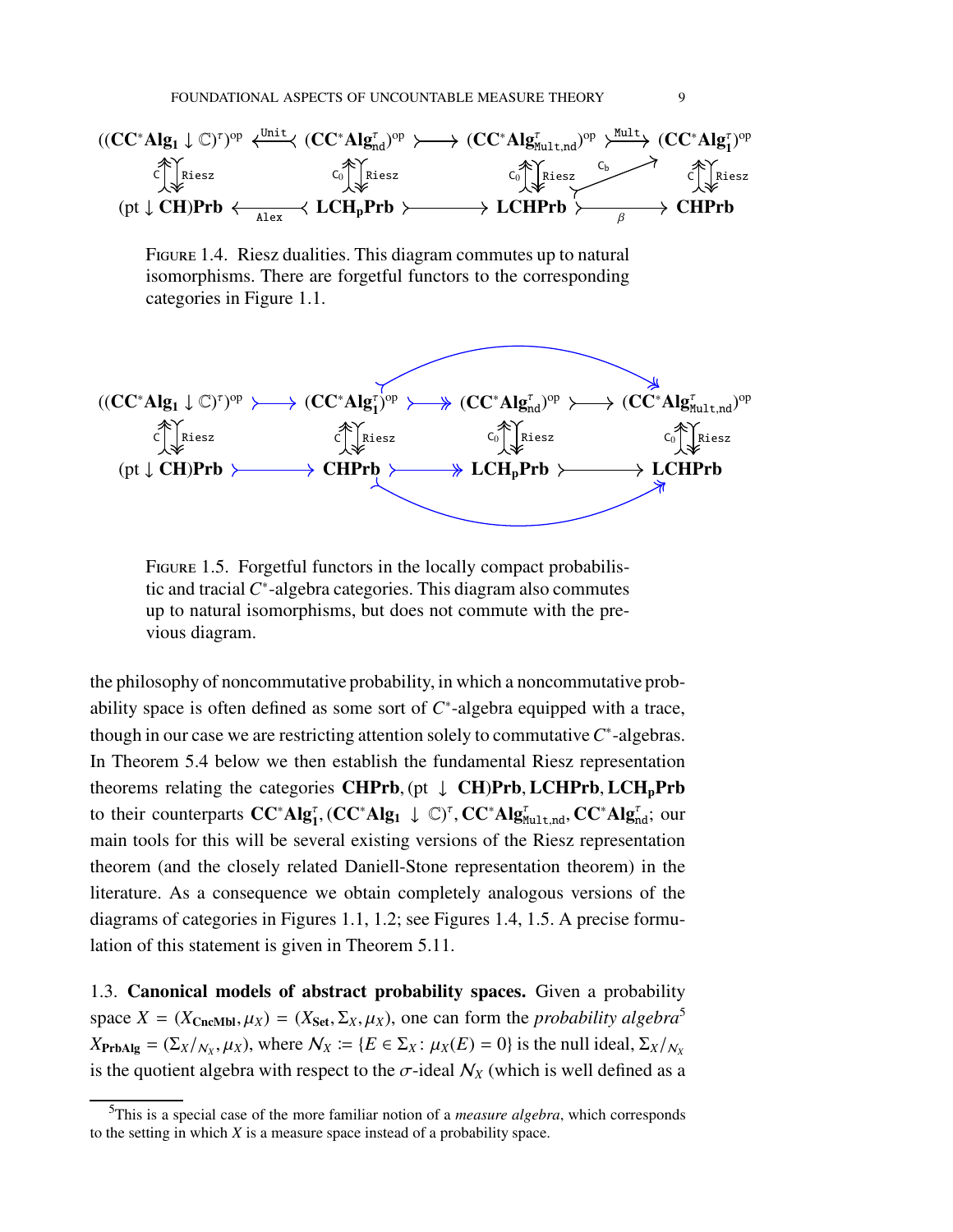$\sigma$ -complete Boolean algebra, though it need not be represented concretely as a  $\sigma$ algebra of sets), and  $\mu_X$ :  $\Sigma_X/\mathcal{N}_X \to [0, 1]$  is the descent of the measure  $\mu_X$ :  $\Sigma_X \to$ [0, 1] (here we abuse notation and write  $\mu_X$  for both the concrete measure and its descent on the associated probability algebra). Informally, one should view *X*PrbAlg as a "point-free" or "pointless" abstraction of *X* in which the null sets have been "deleted". Every measure-preserving map  $T: X \rightarrow Y$  between probability spaces *X*, *Y* then gives rise to a **PrbAlg**-morphism<sup>[6](#page-9-0)</sup>  $T_{\text{PrbAlg}}$ :  $X_{\text{PrbAlg}} \rightarrow$ *Y*PrbAlg (by convention, we implicitly define PrbAlg as an opposite category in which the direction of all morphism arrows are reversed, see Definition [6.1](#page-45-1) for details), which remains unchanged if one modifies *T* on a null set; see Definition [6.1](#page-45-1) for precise definitions.

A large part of ergodic theory can be viewed as taking place on probability algebras, by replacing any concrete measure-preserving transformation  $T: X \rightarrow X$ with its abstract probability space counterpart  $T_{\text{PrbAlg}}$ :  $X_{\text{PrbAlg}} \rightarrow X_{\text{PrbAlg}}$ . This "point-free" approach to ergodic theory seems particularly well suited for studying actions of uncountable (discrete) groups, as by deleting the null sets in advance, one can avoid to a large extent the standard difficulty that an uncountable union of null sets is null. See our previous paper [\[45\]](#page-99-3) for an example of this philosophy.

However, in some applications one would like to be able to reverse the abstraction process, and represent an abstract measure-preserving action by a concrete one, preferably with some additional regularity properties (such as continuity). If one insists on fixing the concrete model in advance, such a representation is not always possible, see, e.g., [\[27,](#page-98-4) §343, 344] or [\[34\]](#page-98-5), where in [\[34\]](#page-98-5) an interesting example of a natural action (of the automorphism group of infinite dimensional Gaussian measure) is given which can only act in an abstract fashion on the underlying measure space, and cannot be described in terms of a Borel action.

If one imposes suitable "countability" hypotheses on the group and measure space, however, one can *model* an abstract group action by a concrete one<sup>[7](#page-9-1)</sup>, where the action is now given by continuous maps. Here is a typical such theorem:

<span id="page-9-2"></span>Theorem 1.2 (Continuous model for countable abstract systems). *Let* Γ *be a group, and let X*PrbAlg *be a probability algebra. Assume furthermore:*

*(a)* Γ *is at most countable.*

<span id="page-9-0"></span><sup>6</sup>This is essentially the same concept as a *measure space homomorphism* from [\[30,](#page-98-6) Definition 5.1].

<span id="page-9-1"></span><sup>&</sup>lt;sup>7</sup>We stress that an implicit requirement in Theorem [1.2](#page-9-2) is that the sought model satisfies also a separability hypothesis which is needed in applications of such separable models, for example for disintegration of measures and ergodic decomposition.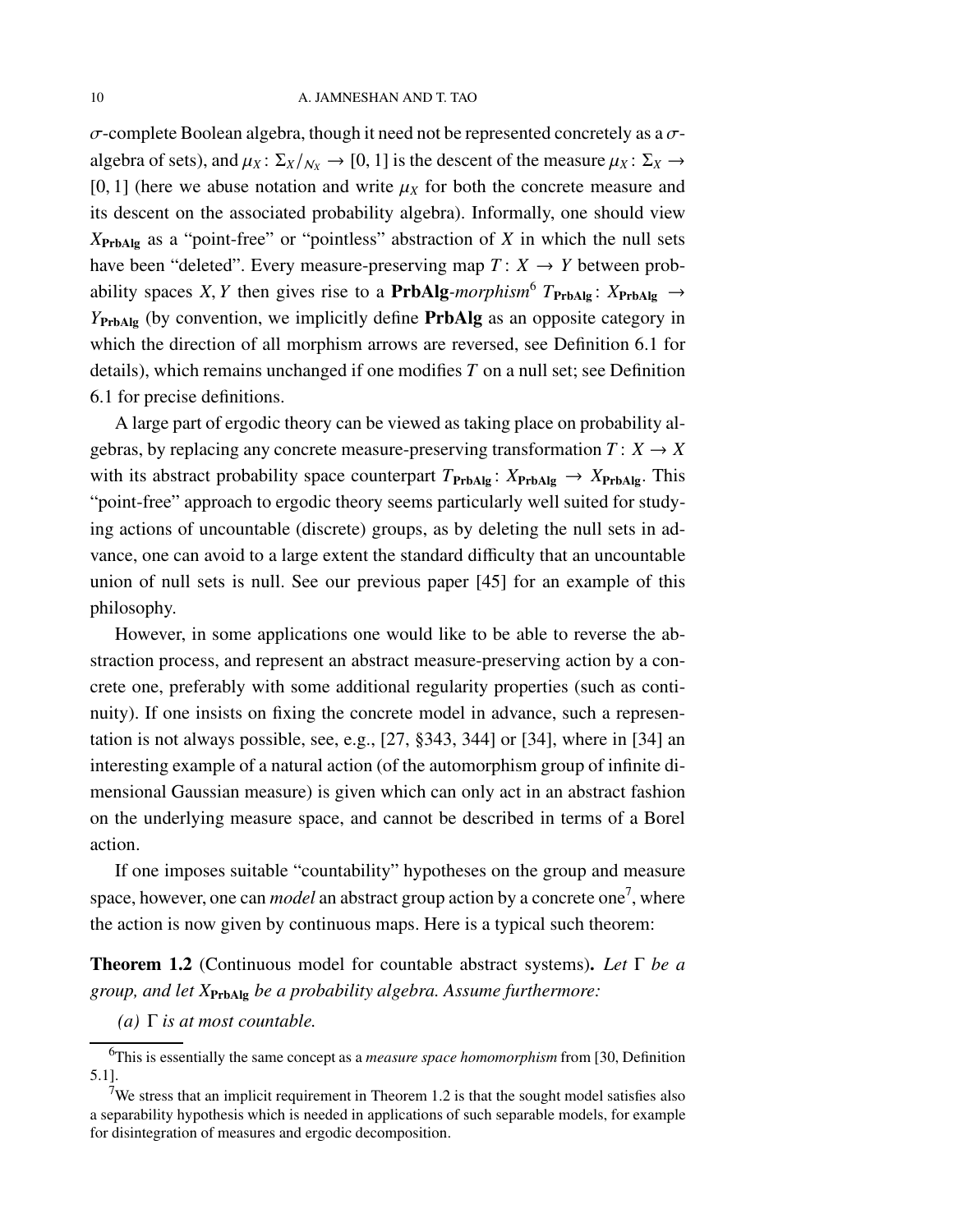*(b) The* σ*-complete Boolean algebra associated to X*PrbAlg *is separable.*  $Suppose that \Gamma acts on X_{\text{PrbAlg}} by \text{PrbAlg-morphisms } T^{\gamma}_{X_{\text{PrbAlg}}} : X_{\text{PrbAlg}} \rightarrow X_{\text{PrbAlg}}$ *for*  $\gamma \in \Gamma$ *. Then there exists a Cantor probability space*  $X^* = (X^*, \mu_{X^*})$  *(with*  $\mu_{X^*}$ ) *a Borel probability measure) and an action of* Γ *on X*<sup>∗</sup> *by measure-preserving homeomorphisms*  $T_{X^*}^{\gamma}: X^* \to X^*$ , and a **PrbAlg**-isomorphism  $\mathfrak{A}: X_{\text{PrbAlg}} \to X^*$ *X* ∗ PrbAlg *such that*

$$
(T_{X^*}^{\gamma})_{\mathbf{PrbAlg}} \circ \mathfrak{A} = \mathfrak{A} \circ T_{X_{\mathbf{PrbAlg}}}^{\gamma}
$$

*for*  $\gamma \in \Gamma$ *.* 

*Proof.* This is a special case of [\[33,](#page-98-7) Theorem 2.15].

Informally, the above theorem asserts that under the "countability" hypotheses (a), (b), an abstract measure-preserving system can be *modeled* by a concrete and continuous measure-preserving system (on a Cantor space). The model provided by this theorem is not completely canonical; however, the full version of [\[33,](#page-98-7) Theorem 2.15] asserts, roughly speaking, that any pair of abstract measurepreserving systems  $(X_{\text{PrbAlg}}, T_{X_{\text{PrbAlg}}})$ ,  $(Y_{\text{PrbAlg}}, T_{Y_{\text{PrbAlg}}})$  connected by a factor map  $\pi$ :  $X_{\text{PrbAlg}} \rightarrow Y_{\text{PrbAlg}}$  can be *simultaneously* modeled by compatible continuous models. We refer the reader to [\[33\]](#page-98-7) for a more precise statement. In the case when  $X_{\text{PrbAlg}}$ ,  $Y_{\text{PrbAlg}}$  come from standard probability spaces *X*, *Y* and Γ is at most countable, one can also invoke a well known theorem of von Neumann [\[81\]](#page-101-1) to model the PrbAlg-morphisms by concrete measurable maps on the indicated spaces *X*, *Y*; see, e.g., [\[23,](#page-97-3) Theorem F.9].

For applications to uncountable ergodic theory, it is desirable to remove countability hypotheses such as (a), (b) from the above type of theorem, and also make the model completely canonical. This will be achieved in Section [7,](#page-51-0) in which we construct a *canonical model functor*

## PrbAlg  $\rightarrow$  CHPrb

that assigns to each probability algebra *X* a pair

$$
Conc(X) = (Conc(X)_{CH}, \mu_{Conc(X)})
$$

consisting of a compact Hausdorff space  $Conc(X)_{CH}$  equipped with a Radon probability measure  $\mu_{\text{Conc}(X)}$  that models *X* in the sense that probability algebra Conc $(X)_{\text{PrbAlg}}$  is (naturally) isomorphic to *X*, such that every **PrbAlg**-morphism  $T: X \to Y$  is assigned a continuous measure-preserving map Conc $(T):$  Conc $(X) \to Y$ Conc(*Y*) in a completely functorial fashion; see Theorem [7.6](#page-55-0) for a precise statement. The functor Conc turns out to be full and faithful, thus it identifies the category PrbAlg of probability algebras with a subcategory of the much more structured category CHPrb of compact Hausdorff probability spaces. The functoriality of Conc is convenient for ergodic theory applications, as it automatically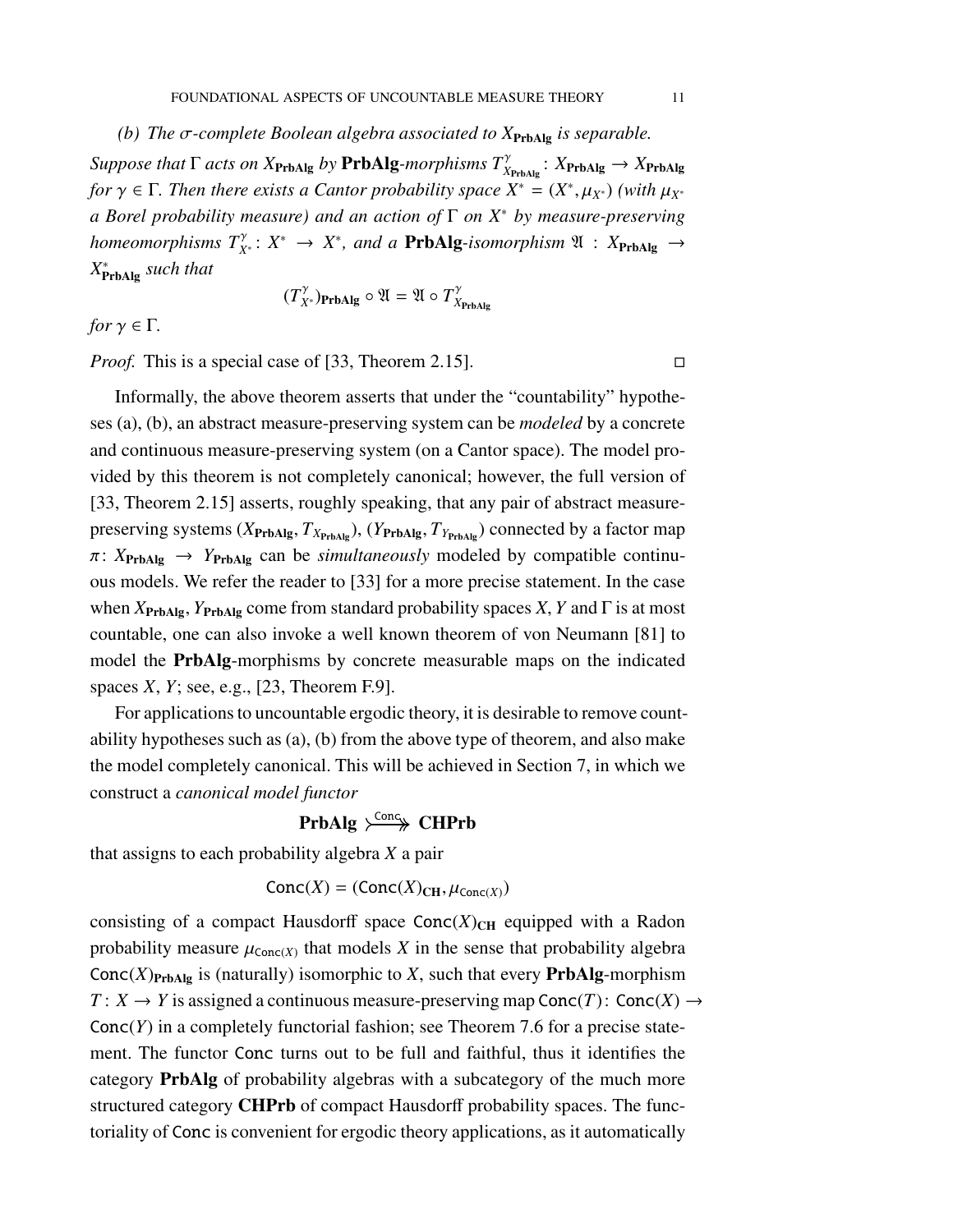allows one to transfer any dynamical structure on the PrbAlg algebras to their CHPrb counterparts via the canonical model. For instance, we now have an uncountable version of Theorem [1.2:](#page-9-2)

Theorem 1.3 (Continuous model for uncountable abstract systems). *Let* Γ *be a group, and let X*PrbAlg *be a probability algebra. Suppose that* Γ *acts on X*PrbAlg *by* **PrbAlg**-morphisms  $T^{\gamma}_{X_{\text{PrbAlg}}}$ :  $X_{\text{PrbAlg}} \to X_{\text{PrbAlg}}$  for  $\gamma \in \Gamma$ . Then there is action of Γ *on* Conc(*X*) *by measure-preserving homeomorphisms* Conc(*T* γ  $\chi$ <sup>γ</sup> $)$ : Conc $(X)$  → Conc(*X*) and a **PrbAlg**-isomorphism  $\mathfrak{A}: X_{\text{PrbAlg}} \to \text{Conc}(X)_{\text{PrbAlg}}$  such that

$$
\text{Conc}(T_X^{\gamma})_{\text{PrbAlg}} \circ \mathfrak{A} = \mathfrak{A} \circ T_{X_{\text{PrbAlg}}}^{\gamma}
$$

*for*  $\gamma \in \Gamma$ *.* 

There are several ways to construct the canonical model Conc, but the easiest way to proceed is via Riesz duality, and specifically to set

$$
Conc(X) := \text{Riesz}(L^{\infty}(X)_{CC^*Alg_1^{\tau}})
$$

where  $L^{\infty}(X)_{CC^*\text{Alg}_1^{\tau}}$  is the space of bounded (abstractly) measurable functions on the probability algebra *X*, viewed as a unital tracial commutative *C* ∗ -algebra (i.e., a  $CC^*Alg_1^{\tau}$ -algebra). One can view this construction in terms of a further duality, namely a "probability duality" between the category PrbAlg of probability algebras and the category  $CvNAlg^{\tau}$  of commutative tracial von Neumann algebras, with the functor  $L^{\infty}$ : **PrbAlg**  $\rightarrow$  (**CvNAlg**<sup> $\tau$ </sup>)<sup>op</sup> being one of the two functors witnessing this equivalence of categories; see Figure [7.1.](#page-51-2) Versions of this construction have implicitly appeared in the literature in several places [\[67\]](#page-100-3), [\[13\]](#page-97-4), [\[22\]](#page-97-5), [\[23,](#page-97-3) §12.3, 13.4], with the model referred to as the *Stone model* in [\[23\]](#page-97-3). One can also proceed by applying Kakutani duality [\[46\]](#page-99-4) to the Banach lattice  $L^1(X)$  rather than Gelfand duality to the  $C^*$  algebra  $L^\infty(X)$ ; see [\[15\]](#page-97-6). In [\[36\]](#page-98-8) the canonical model Conc(*X*) is referred to as the *Kakutani space* of *X*.

In Section [9](#page-62-0) we will also give an equivalent alternate construction of Conc using the Loomis–Sikorski theorem (which can be viewed as an instance of Stone duality rather than Gelfand or Riesz duality). A version of this alternate construction also implicitly appears in [\[27\]](#page-98-4), [\[18\]](#page-97-7). The canonical model functor Conc also obeys certain universality properties analogous to those enjoyed by the Stone– Cech functor  $\beta$ ; see Propositions [7.6,](#page-55-0) [7.9.](#page-58-0)

**Remark 1.4.** The Banach spaces  $L^{\infty}(X)$  are almost never separable, and so the canonical model spaces  $Conc(X)$  are also almost never separable, even when the original probability algebra *X* is separable. As such, the canonical model can only be constructed in this uncountable framework, and thus presents an *advantage* of this framework over the more traditional countable setting of ergodic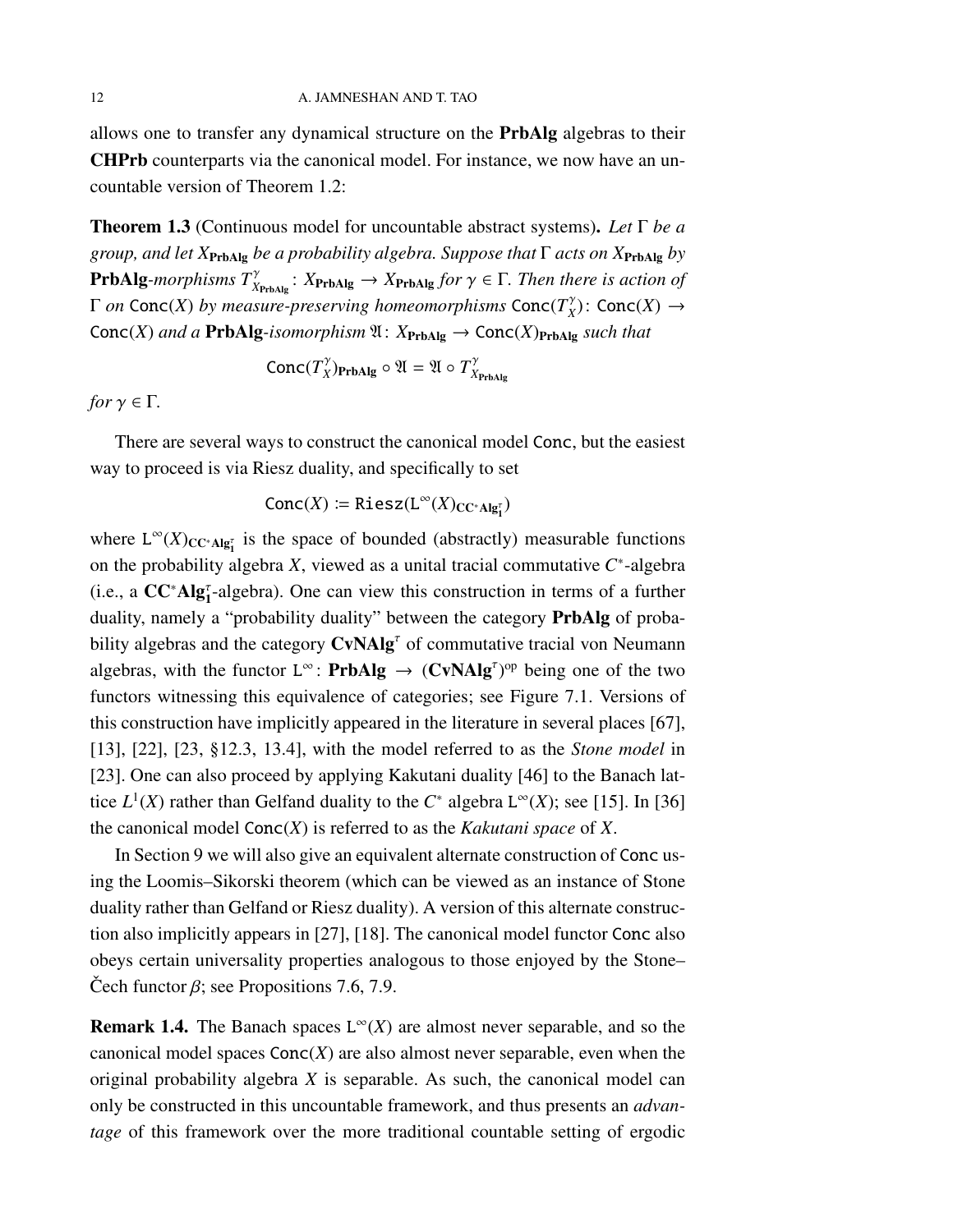theory (even if one was initially only interested in separable spaces), in analogy to how the Stone–Cech compactification can only be applied in similarly "uncountable" frameworks in which the topological spaces one works with are not required to obey any separability, metrizability or countability axioms.

In Theorem [1.2,](#page-9-2) the model spaces  $X^*$  were not arbitrary topological spaces, but had the structure of a Cantor space. In a similar vein, the model spaces  $Conc(X)$  constructed by our canonical model have the structure of an (extremally disconnected) Stone space (also called *Stonean spaces*), and furthermore enjoy a remarkable property which we call the *strong Lusin property*: every bounded Baire-measurable function is equal *almost everywhere* (as opposed to merely outside of a set of small measure) to a *unique* continuous function. See Proposition [7.4.](#page-54-0) Also, it turns out that the null Baire-sets of Conc(*X*) are precisely the Baire-meager sets, see Remark [9.11.](#page-69-0)

<span id="page-12-0"></span>1.4. Canonical disintegration. One application of the canonical model functor Conc is to provide a canonical and functorial way to disintegrate a probability measure with respect to a factor map. Disintegration theorems for measures go back to the work of Rohklin [\[63\]](#page-100-4). There are many arrangements of this theorem; we present here one from [\[72\]](#page-100-5). See also [\[30,](#page-98-6) Theorem 5.8] or [\[15,](#page-97-6) Th. 5] for a similar statement.

**Theorem 1.5** (Rohklin disintegration theorem). Let  $(X, \mu_X)$  and  $(Y, \mu_Y)$  be prob*ability spaces, and let*  $\pi$ :  $X \rightarrow Y$  *be a measurable map such that*  $\pi_* \mu_X = \mu_Y$ *. Assume furthermore:*

*(a) X is universally measurable and* µ *is a Borel measure.*

*(b) There is a measurable injective map from Y into a standard Borel space. Then for*  $\mu_Y$ -almost every  $y \in Y$  one can find a Borel probability measure  $\mu_y$  on π −1 ({*y*}) *such that one has the identity*

$$
\int_X f(x)g(\pi(x)) d\mu_X(x) = \int_Y \left(\int_X f(x) d\mu_Y(x)\right) g(y) d\mu_Y(y)
$$

*for all bounded measurable*  $f: X \to \mathbb{C}$ *,*  $g: Y \to \mathbb{C}$  *(in particular the integral*  $\int_X f(x) d\mu_y(x)$  is a measurable function of y). Furthermore, this assignment y  $\mapsto$ µ*y is unique up to* µ*<sup>Y</sup> -almost everywhere equivalence.*

Continuing the spirit of the "uncountable" approach to ergodic theory, we would like to remove hypotheses such as (a) and (b) from this theorem. As stated, the theorem can fail without these hypotheses; see, e.g., [\[15\]](#page-97-6), [\[17,](#page-97-8) p. 624], [\[35,](#page-98-3) p. 210]. However, we can recover a disintegration (with additional uniqueness and topological properties) as long as we pass to the canonical model to perform the disintegration: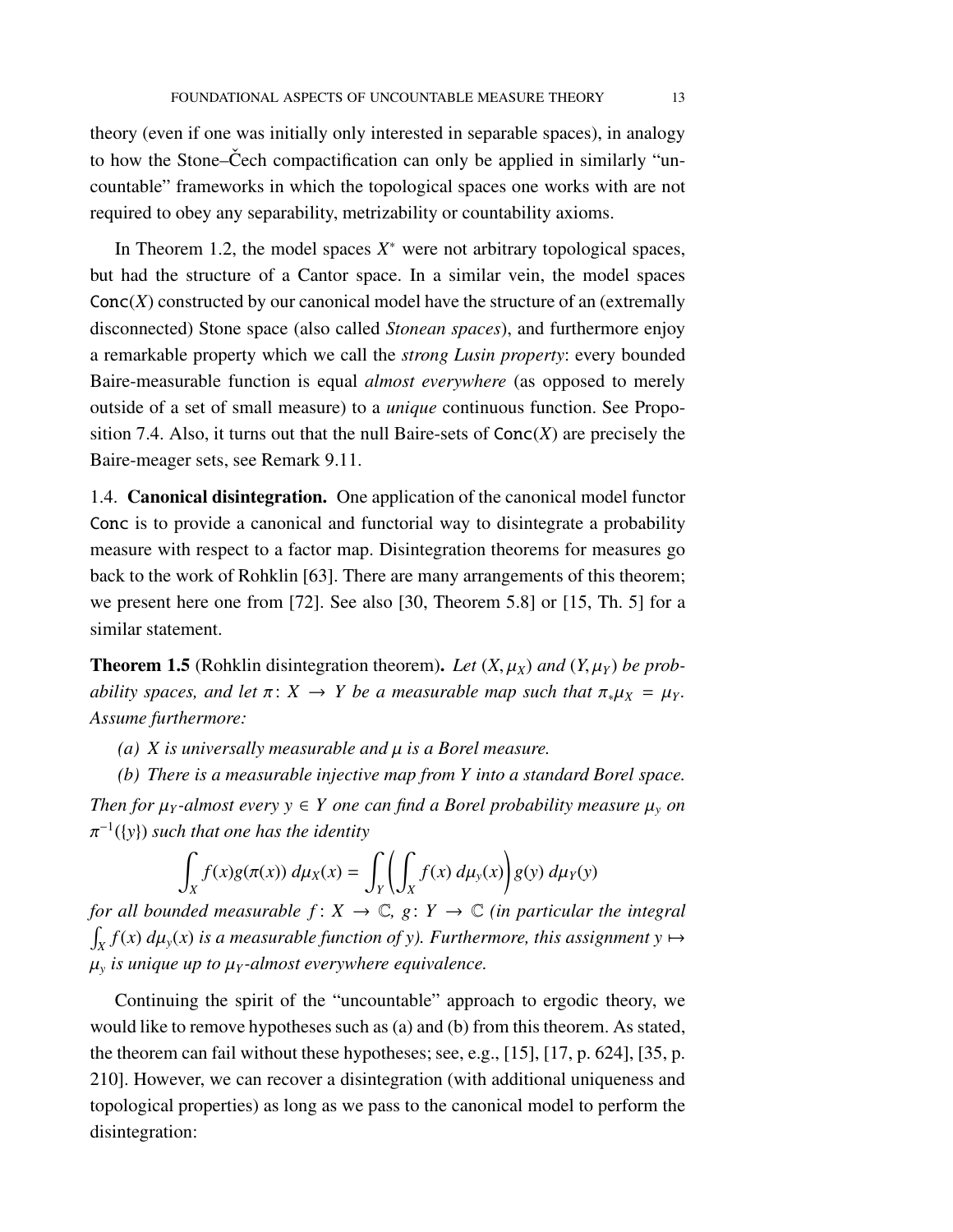Theorem 1.6 (Canonical disintegration). *Let X*, *Y be* PrbAlg*-spaces, and let*  $\pi: X \rightarrow Y$  be a **PrbAlg**-morphism. Then there is a unique Radon probability *measure*  $\mu$ <sup>*y*</sup> *on* Conc(*X*)<sub>CH</sub> *for each*  $y \in$  Conc(*Y*) *which depends continuously on y* in the vague topology in the sense that  $y \mapsto \int_{\text{Conc}(X)_{\text{CH}}} f \ d\mu_y$  is continuous for *every*  $f \in C(Conc(X))$ *, and such that* (1.2)

$$
\int_{\text{Conc}(X)} f(x)g(\text{Conc}(\pi)(x)) d\mu_{\text{Conc}(X)}(x) = \int_{\text{Conc}(Y)} \left( \int_{\text{Conc}(X)_{\text{CH}}} f d\mu_y \right) g d\mu_{\text{Conc}(Y)}
$$

*for all f*  $\in$  C(Conc(*X*))*, g*  $\in$  C(Conc(*Y*))*. Furthermore, for each y*  $\in$  Conc(*Y*)*, µ<sub>y</sub> is supported on the compact set*  $Conc(\pi)^{-1}(\{y\})$ *, in the sense that*  $\mu_Y(E) = 0$ *whenever E is a measurable set disjoint from* Conc(π)<sup>-1</sup>({*y*}). (*Note that this conclusion does* not *require the fibers*  $Conc(\pi)^{-1}(\{y\})$  *to be measurable.*)

We prove this theorem in Section [8.](#page-59-0) Among other things, this disintegration gives a "concrete" way to construct relatively independent products of PrbAlgspaces, in the spirit of [\[30,](#page-98-6) §5.5]; see Theorem [8.1.](#page-60-0) The use of the canonical model to perform canonical disintegration also appears in [\[36,](#page-98-8) §3], [\[22,](#page-97-5) Theorem 2.3]. In [\[36,](#page-98-8) §4] it is claimed that the canonical disintegration yields an ergodic decomposition for abstract measure-preserving actions of arbitrary groups  $\Gamma$ , but this claim is incorrect as stated; we provide a counterexample in Appendix [B.](#page-93-0)

<span id="page-13-0"></span>1.5. Connection to the Loomis–Sikorski theorem. In Section [9](#page-62-0) we show that if one "removes" the probability measures from the canonical model functor

# PrbAlg  $\rightarrow$ Conc CHPrb

one obtains an analogous *Loomis–Sikorski functor*

# AbsMbl  $\rightarrow$  LS  $\rightarrow$  CHNul

that takes an abstract measurable space *X*, and obtains a concrete model LS(*X*) of this space, which has the structure of a compact Hausdorff space equipped with a null ideal of the Baire  $\sigma$ -algebra. The original **Bool** $_{\sigma}$ -algebra *X* is then naturally isomorphic to the Baire  $\sigma$ -algebra of  $LS(X)$ , quotiented by the given null ideal. In fact,  $LS(X)$  has the structure of a special type of Stone space which we call a **Stone**<sub> $\sigma$ </sub>-space (a Stone space in which every Baire set<sup>[8](#page-13-1)</sup> differs from a clopen set by a Baire-meager set), and the null ideal is also the ideal of Baire-meager sets. The existence and basic properties of the functor LS is a fully functorial form of the Loomis–Sikorski theorem [\[54,](#page-99-5) [70\]](#page-100-6), and we establish it using Stone dualities

<span id="page-13-1"></span><sup>8</sup> In descriptive set theory, a *Baire-measurable* set is one that has the property of Baire (that is, differing from an open set by a meager set). To avoid potential confusion, we stress that when writing Baire set (or Baire meager set), then we always mean Baire measurable sets (or Baire measurable sets that are also meager) in the sense introduced in Section [3,](#page-25-0) rather than in the descriptive set theory sense (which we will not use here).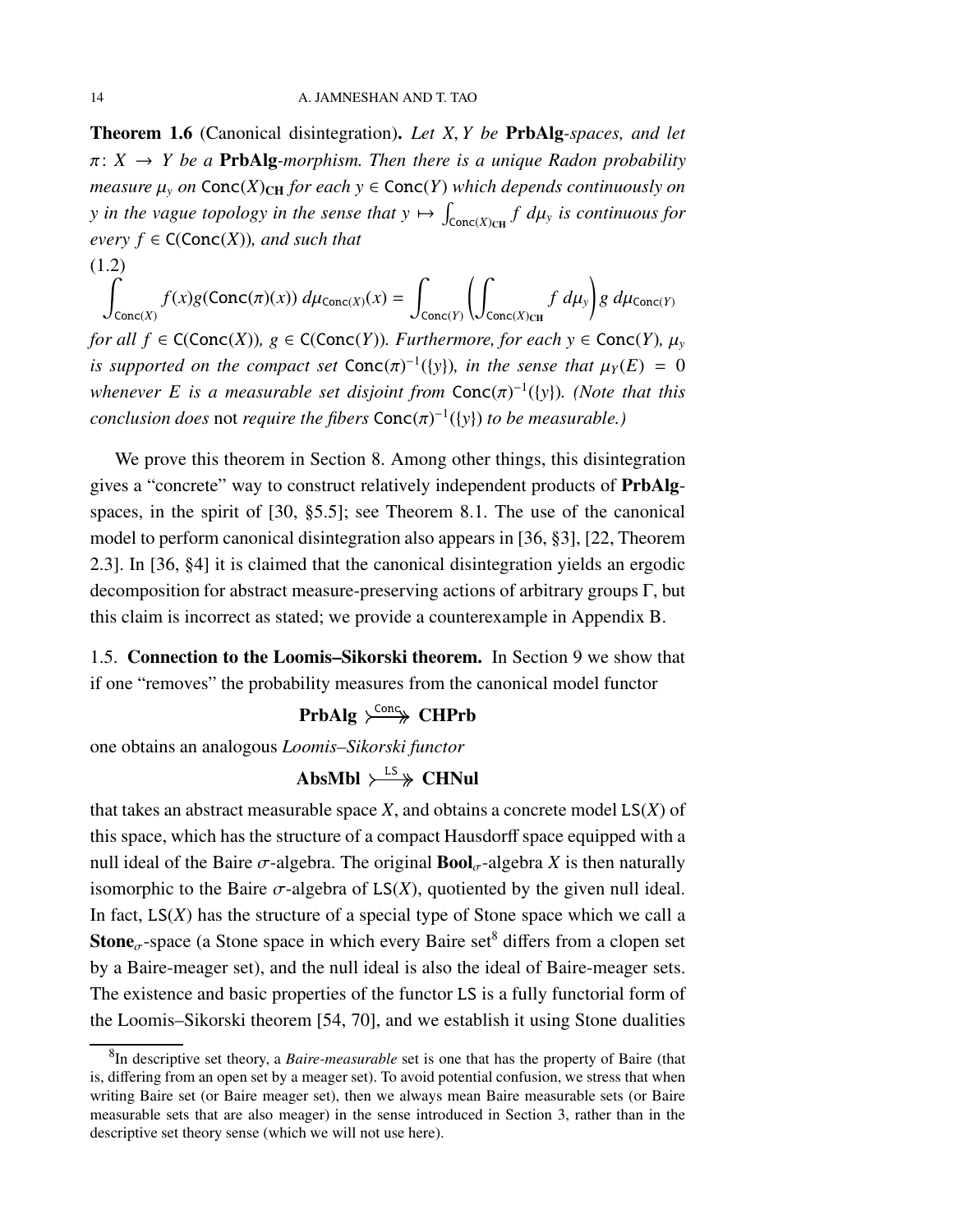relating the categories **Bool, Bool**<sub>σ</sub> of Boolean algebras and  $\sigma$ -complete Boolean algebras with the categories **Stone, Stone** $\sigma$  of Stone spaces respectively; see Figure [9.1](#page-62-2) for how these dualities relate to the functors LS and Conc. We then use LS to give an alternate construction of Conc that proceeds via Stone duality instead of Riesz duality. We remark that some very closely related constructions also appear in [\[27\]](#page-98-4), although our more "Baire-centric" presentation places a greater emphasis on the role of the Baire  $\sigma$ -algebra, and also ties the construction to the operator-algebraic formalism of *C* ∗ -algebras and von Neumann algebras rather than the order-theoretic formalism of Riesz algebras.

As a byproduct of this analysis we are also able to clarify the nature of categorical products in the categories **AbsMbl**, **Stone**<sub> $\sigma$ </sub>, **CHNul** (or of the categorical coproduct in  $\text{Bool}_{\sigma}$ ), in particular revealing some subtle differences between the product  $\prod^{\text{AbsMbl}}$  on abstract measurable spaces, and the product  $\prod^{\text{CncMbl}}$  of concrete measurable spaces (the former being a strict subset of the latter in a category-theoretic sense). As one manifestation of this distinction, we establish in Theorem [9.18](#page-74-0) a version of the Kolmogorov extension theorem in the abstract measurable category AbsMbl that does not require any regularity hypotheses on the factor spaces, in contrast with the classical version of this theorem in the concrete measurable category CncMbl, which fails in general unless one imposes hypotheses such as the standard Borel property on the factor spaces.

Stone duality is the restriction of a more general duality between (coherent) locales and distributive lattices (locales are the basic structures in point-free topology). We will not pursue such generality here since the cost of introducing more categories to the already long list of categories that are employed in this paper would outweigh the restricted benefits such generality would have to our aim of connecting the separate categorical aspects of measure-theoretic dy-namics<sup>[9](#page-14-0)</sup>. However, there are many parallels between our efforts to develop solid foundations for point-free measure theory (with a view towards ergodic theory) and locale theory. We would like to point out several existing parallel efforts in the same direction. Fremlin's treatise [\[27\]](#page-98-4) develops systematically (abstract) measure theory on general measure algebras. Pavlov establishes a Gelfand-type duality for commutative (not necessarily tracial) von Neumann algebras in [\[60\]](#page-100-7). The main result of [\[60\]](#page-100-7) proves that the following five categories are equivalent: (1) the opposite category of commutative von Neumann algebras; (2) compact

<span id="page-14-0"></span> $9$ This would also duplicate existing efforts, as the recent paper [\[60\]](#page-100-7) already provides a detailed overview on Stone-type dualities with a list of relevant references (to which we refer the interested reader).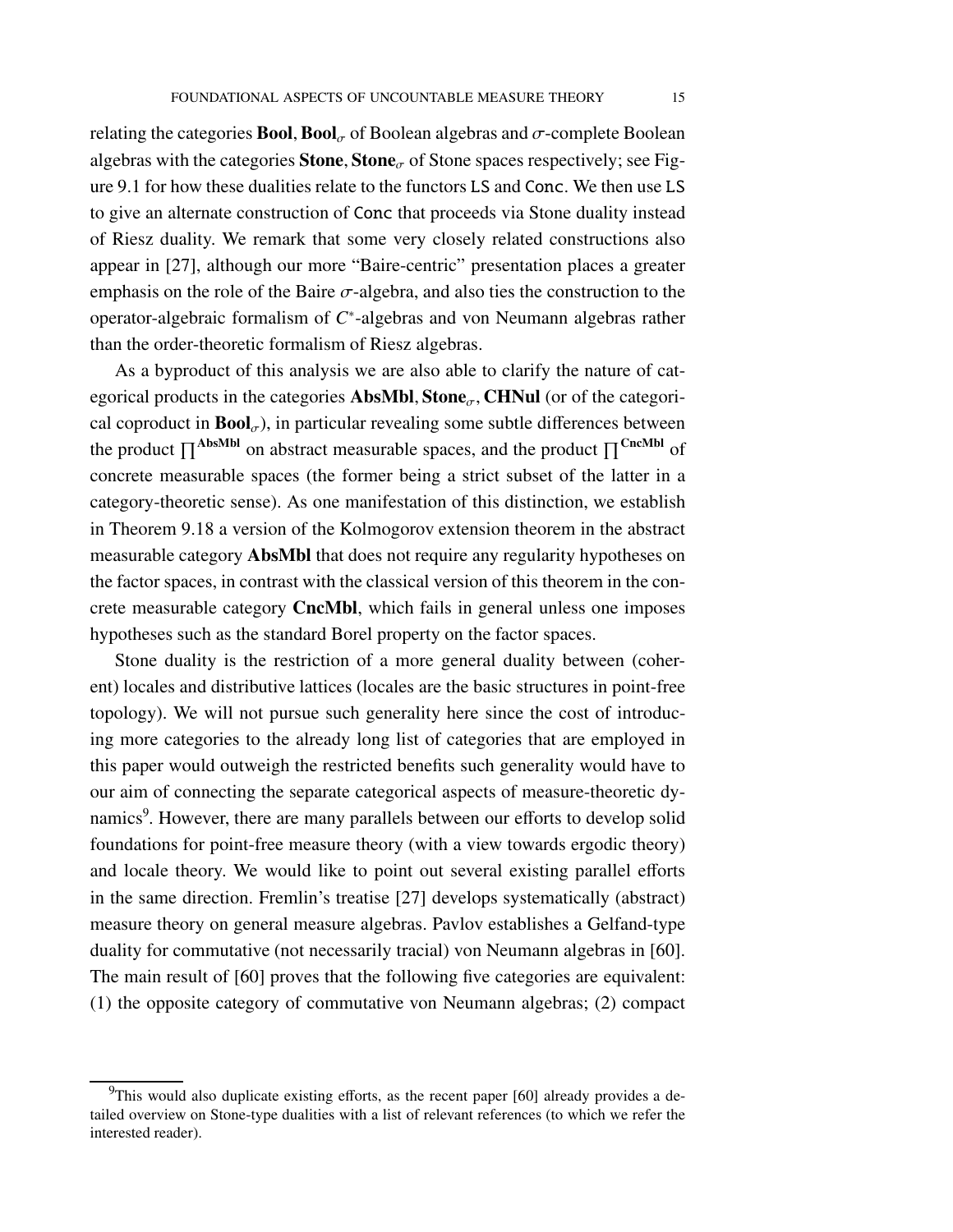strictly localizable enhanced measurable spaces; (3) measurable locales; (4) hyperstonean locales; (5) hyperstonean spaces. This provides a "von Neumann duality" which is to measurable spaces as Gelfand dualities are to locally compact spaces, probability dualities are to probability algebras, and Riesz dualities are to locally compact probability spaces. However, we will not discuss further these dualities here. We point out that deriving the equivalence between the categories in (1) and (2) is essentially<sup>[10](#page-15-2)</sup> identical to our second construction of the canonical model with the help of Stone duality and the Loomis–Sikorski theorem.

We thank the anonymous referee for pointing out the following interesting references at the intersection of point-free topology and measure theory [\[12,](#page-97-9) [10,](#page-97-10) [38,](#page-98-9) [73,](#page-101-2) [78,](#page-101-3) [79\]](#page-101-4) and continuous logic [\[7,](#page-97-11) [8,](#page-97-12) [41\]](#page-99-6). We hope to investigate further these connections in future work.

<span id="page-15-0"></span>1.6. Casting conventions. In this section, we introduce the concept of a *casting functor*, which we use as a device to formally identify objects in different categories. It is inspired by the use of casting conventions in programming languages, and is conventional in nature, that is to say our choice of functors which we declare to be casting primarily serves us to organize better the numerous categories related to each other in this paper. As for our category-theoretical notation, we refer the reader to Appendix [A.](#page-75-0)

A *diagram of categories*, such as the one depicted in the various figures in this paper, is a collection of categories together with some functors between these categories. Such a diagram is *commutative* if for any pair of categories C, C' in the diagram, there is at most one<sup>[11](#page-15-3)</sup> functor from C to C' that can be obtained by composing finitely many of the functors in the diagram. The diagrams in our figures are not always commutative, but the subdiagram consisting of just the functors depicted by blue arrows will always be commutative. We exploit this commutativity via the following useful notational convention:

<span id="page-15-1"></span>Definition 1.7 (Casting operators). Define a *casting functor* (or *casting operator*) to be any one of the following functors:

(i) A functor depicted in blue in any of the diagrams of categories in this paper.

<span id="page-15-2"></span> $10$ Pavlov's notion of a "measurable locale" is closely related to our notion of an "abstract measurable space" with the difference that Pavlov requires completeness of the underlying  $\text{Bool}_{\sigma}$ algebra and quotients out by the "universal"  $\sigma$ -ideal.

<span id="page-15-3"></span> $11$ Strictly speaking, it would be more natural from a category-theoretic perspective to require the functor from  $C$  to  $C'$  to merely be unique up to natural isomorphisms (which are also required to satisfy a coherence condition with respect to the other functors in the diagram); however we shall abuse notation in this paper by identifying various "canonically isomorphic" objects in order not to deal with this ambiguity.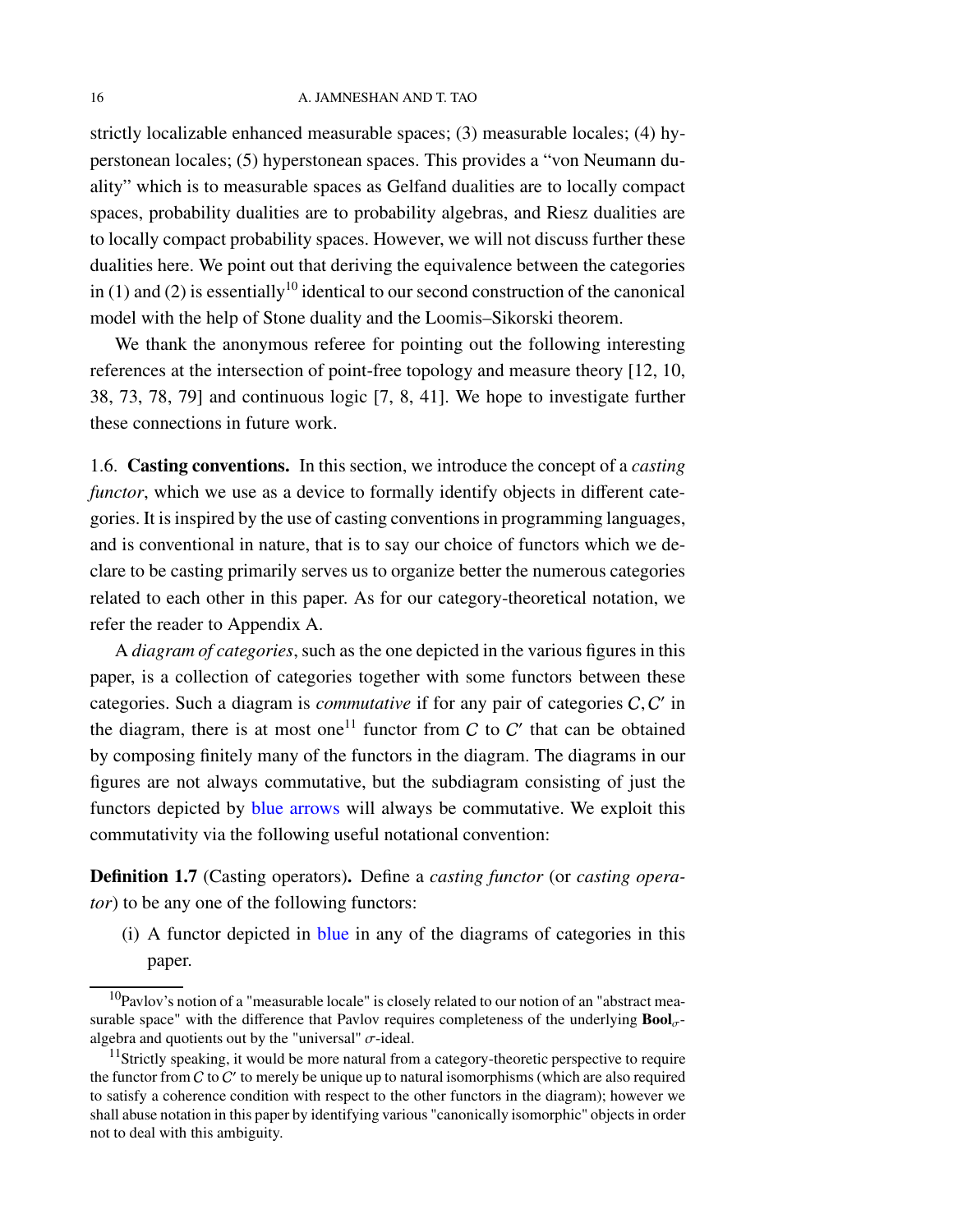- (ii) The identity functor  $id_C$  on any category C.
- (iii) The vertex functors Vertex:  $(C \downarrow X) \rightarrow C$ , Vertex:  $(X \downarrow C) \rightarrow C$  that map a  $(C \downarrow X)$ -object  $Y \to X$  or  $(X \downarrow C)$ -object  $X \to Y$  to its vertex object *X<sub>C</sub>*, and any morphism *f* in  $(C \downarrow X)$  or  $(X \downarrow C)$  to the corresponding Cmorphism  $f<sub>C</sub>$ .
- (iv) Any finite composition of functors from the above list.

The casting functors in this paper are chosen to form a commutative diagram; thus for any two categories C, C' there is at most one casting functor  $\textsf{Cast}_{C\to C'}$ :  $C\to C'$ from the former to the latter. If such a casting functor exists, we say that  $C$  can be *casted* to C', and for any C-object  $X = X_C$  we define the *cast* of X to C' to be the corresponding object in C', we write  $X_{C'}$  for  $\text{Cast}_{C \to C'}(X)$ , and refer to  $X_{\mathcal{C}'}$  as the *cast* of *X* to  $\mathcal{C}'$  (and  $X_{\mathcal{C}}$  as a *promotion* of  $X_{\mathcal{C}'}$  to  $\mathcal{C}$ ). We may cast or promote morphisms in C, different notions of products and coproducts in C to  $C'$  in a similar fashion. Thus for instance a  $C'$ -morphism has at most one promotion to a C-morphism if the casting functor is faithful. (Informally, one should view the  $C'$ -cast or  $C'$ -promotion of a mathematical structure associated to  $C$  as the "obvious" corresponding C'-structure associated to the C-structure, with the choice of casting functors in the diagrams in this paper formalizing what "obvious" means.)

When a mathematical expression or statement requires an object or morphism to lie in  $C$ , but an object or morphism in another category  $C'$  appears in its place, then it is understood that a casting operator from  $C'$  to  $C$  is automatically applied. In particular, if a statement is said to "hold in  $C$ " or "be interpreted in  $C$ ", or if an object or morphism is to be understood as a C-object or a C-morphism, then the appropriate casting operators to C are understood to be automatically applied. We will sometimes write  $X = C$  *Y* to denote the assertion that an identity  $X = Y$ holds in C.

If one composes a named functor Func on the left or right (or both) with forgetful casting functors, the resulting functor will also be called Func when there is no chance of confusion (or if the ambiguity is irrelevant).

There is significant overlap<sup>[12](#page-16-0)</sup> between the concepts of a casting functor and a forgetful functor, but with the conventions we adopt in this paper, not every casting functor is forgetful, and not every forgetful functor is casting. Similarly, most of the casting functors we will use are faithful in nature, but there is a key exception, namely the abstraction functors Abs that map concrete spaces to their abstract counterparts.

<span id="page-16-0"></span> $12$ Indeed, from the perspective of Definition [1.7,](#page-15-1) a common "abuse of notation" in mathematics is to interpret every forgetful functor as a casting functor.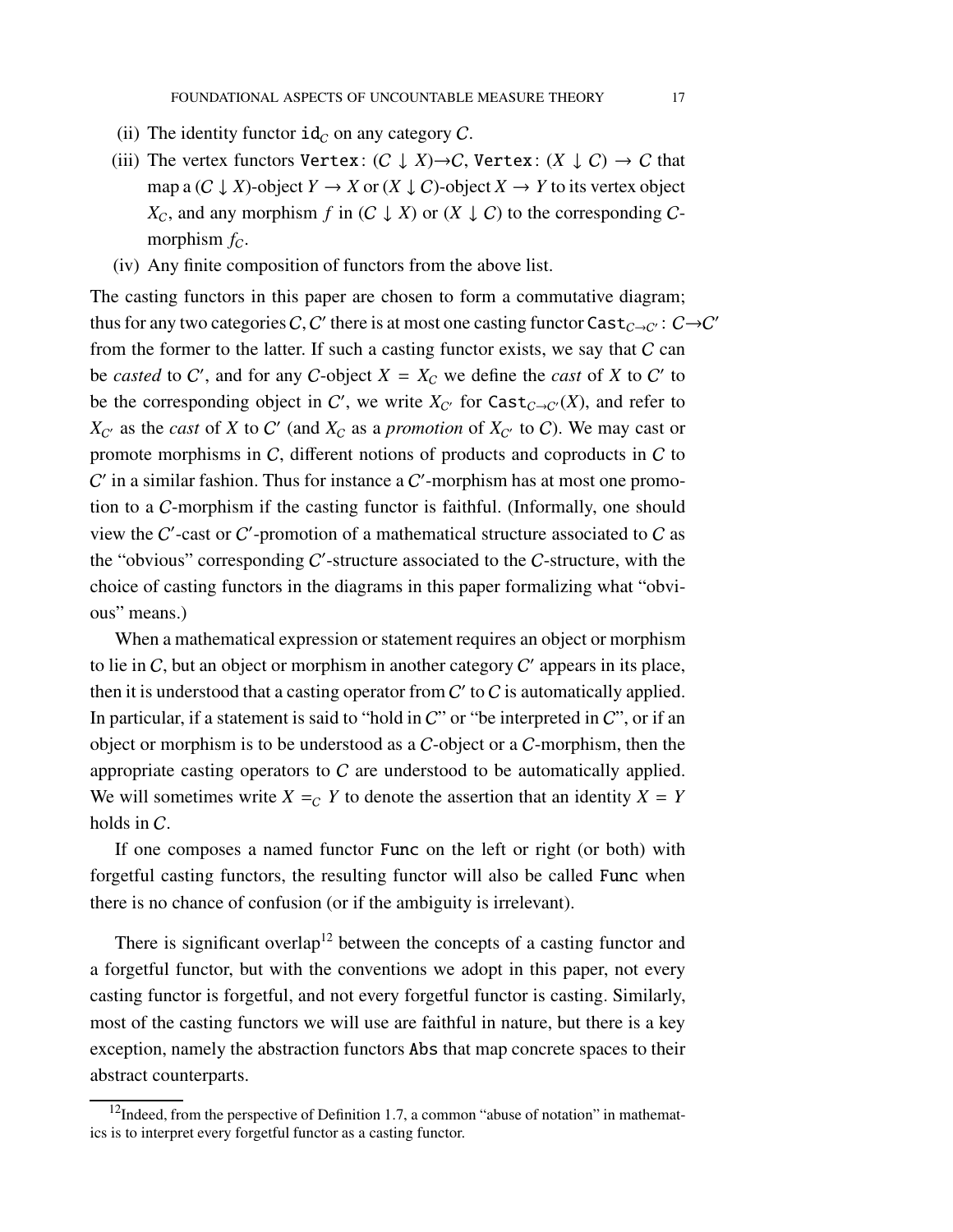The following examples will help illustrate this casting convention (the definitions of the categories are given in the body of the paper, see Table [1](#page-2-2) for the location of these definitions).

### Example 1.8.

- (i) If  $X = X_{\text{CHPrb}} = (X_{\text{Set}}, \mathcal{F}_X, \mu_X)$  is a compact Hausdorff probability space, then  $X_{CH} = (X_{Set}, \mathcal{F}_X)$  is the associated compact Hausdorff space,  $X_{CncMbl}$  = Bair( $X_{CH}$ ) = ( $X_{Set}, \Sigma_X$ ) is the associated measurable space,  $X_{CncPrb}$  =  $(X_{\text{CncMbl}}, \mu_X)$  is the associated concrete probability space,  $\Sigma_X = \mathcal{B}a(X)$  is the associated **Bool**<sub> $\sigma$ </sub>-algebra,  $X_{\text{PrbAlg}} = \left(\frac{\mathcal{B}a(X)}{N_X}, \mu_X\right)$  is the associated probability algebra, and  $X_{\text{Set}}$  is the set  $X$  with no additional structures.
- (ii) If  $T: X \to Y$  is a **CncPrb**-morphism, then  $T_{\text{Bool}_{\sigma}}: Y_{\text{Bool}_{\sigma}} \to X_{\text{Bool}_{\sigma}}$  is the associated pullback map.
- (iii) If *X* is a CH-space and *Y* is an **AbsPrb**-space, then  $X \times$ <sup>AbsMbl</sup> *K* denotes the abstract measurable space  $X_{\text{AbsMbl}} \times^{\text{AbsMbl}} Y_{\text{AbsMbl}}$ .
- (iv) If *X* ∈ CncMbl and *Y* ∈ CH, we write " $T: X \rightarrow Y$  is a AbsMblmorphism from *X* to *Y*" as shorthand for "*T* :  $X_{\text{AbsMbl}} \rightarrow Y_{\text{AbsMbl}}$  is an AbsMbl-morphism from  $X_{\text{AbsMbl}}$  to  $Y_{\text{AbsMbl}}$ ".
- (v) If  $f: X \rightarrow Y$  is an **AbsPrb**-morphism, we write "f is an **AbsMbl**epimorphism" as shorthand for " $f_{\text{AbsMbl}}$ :  $X_{\text{AbsMbl}} \rightarrow Y_{\text{AbsMbl}}$  is an AbsMblepimorphism".
- (vi) Let  $X = (X, X, \mu) \in \text{CncPrb}, Y = (Y, Y, \nu) \in \text{CncPrb}$  be concrete probability spaces, and let  $f: X \to Y$  be a measurable map. Then f is a CncMbl-morphism, and can be promoted to a CncPrb-morphism if and only if  $f_*\mu = \nu$ .
- (vii) If *X* ∈ **CncPrb**, *Y*, *Z* ∈ **CH**, *f* : *X*<sub>CncMbl</sub> → *Y*<sub>CncMbl</sub> is a **CncMbl**-morphism,  $\pi: Y \to Z$  is a **CH**-morphism, and  $g: X_{\text{AbsPrb}} \to Z_{\text{AbsPrb}}$  is an **AbsPrb**morphism, we say that the identity  $\pi \circ f = g$  holds in **AbsMbl**, and write  $\pi \circ f =$ AbsMbl *g*, if  $\pi$ AbsMbl  $\circ$   $f$ AbsMbl = *g*AbsMbl·
- (viii) If  $f_1, f_2: X \to Y$  are **CncPrb**-morphisms that agree almost everywhere, then they agree in **PrbAlg**:  $f_1$  =  $_{\text{PrbAlg}} f_2$ , that is to say the **PrbAlg**morphisms  $(f_1)_{\text{PrbAlg}}$ :  $X_{\text{PrbAlg}} \rightarrow Y_{\text{PrbAlg}}$  and  $(f_2)_{\text{PrbAlg}}$ :  $X_{\text{PrbAlg}} \rightarrow Y_{\text{PrbAlg}}$ agree. (The converse implication can fail; see [\[45,](#page-99-3) Examples 5.1, 5.2].)

### 2. Gelfand dualities

<span id="page-17-0"></span>In this section we construct the various categories and functors in Figure [1.1,](#page-5-0) and verify that the diagram commutes up to natural isomorphism (mostly by appealing to existing literature). We begin by constructing the Alexandroff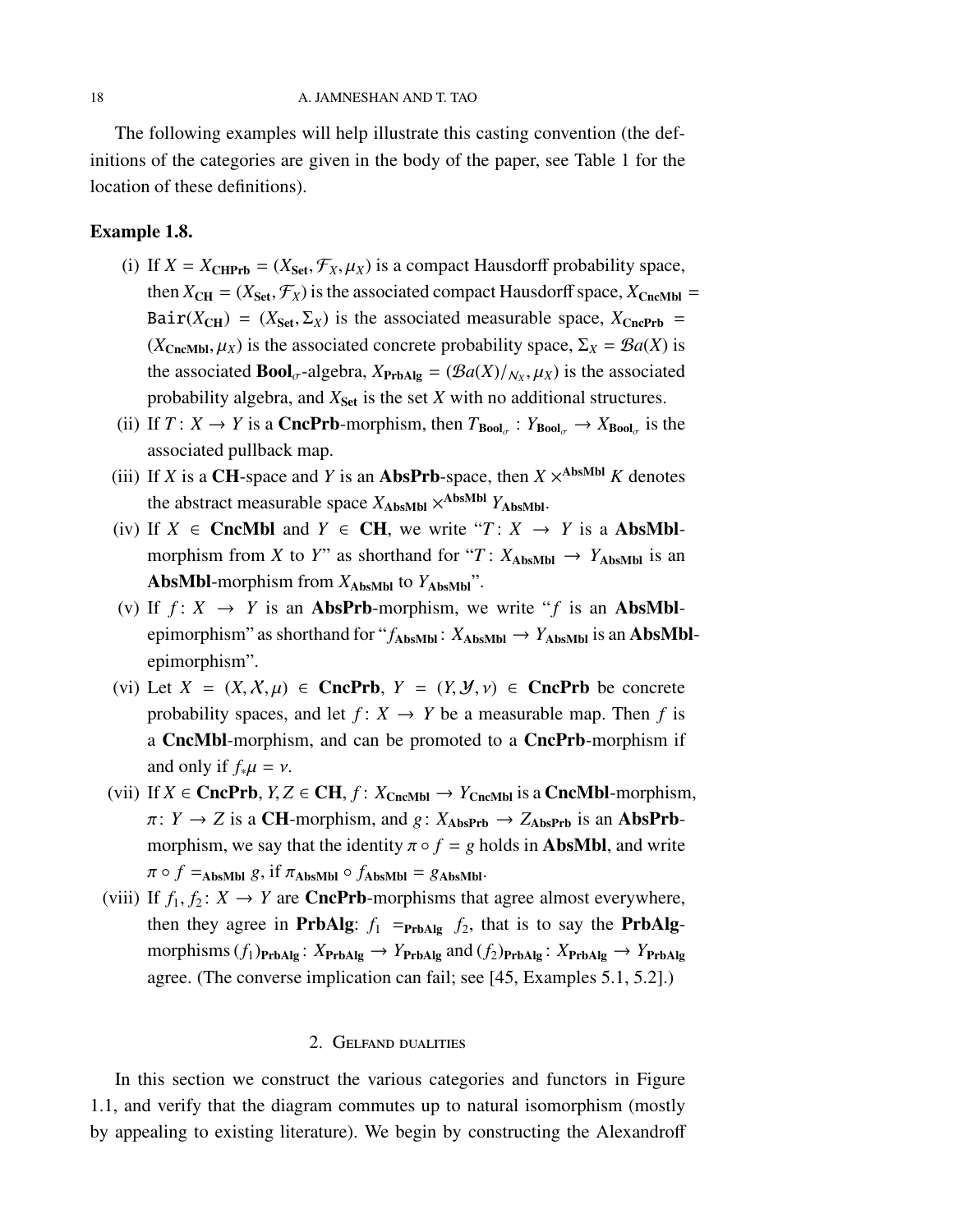compactification (also known as the *one-point compactification*), which in our formalism is given by a functor Alex:  $LCH_p \rightarrow (pt \downarrow CH)$ .

<span id="page-18-0"></span>Definition 2.1 (Alexandroff compactification).

- (i) An LCH-space is a locally compact Hausdorff space  $X = (X_{\text{Set}}, \mathcal{F}_X)$ . An LCH-morphism  $f: X \to Y$  between LCH-spaces  $X = (X_{\text{Set}}, \mathcal{F}_X)$ , *Y* = ( $Y_{\text{Set}}, \mathcal{Y}$ ) is a continuous function  $f_{\text{Set}}$ :  $X_{\text{Set}} \rightarrow Y_{\text{Set}}$ , with the usual Set-composition law.
- (ii)  $LCH<sub>p</sub>$  is the subcategory of  $LCH$  consisting of the same class of spaces (thus every LCH-space is an LCH<sub>p</sub>-space and vice versa), and the LCH<sub>p</sub>*morphisms* consisting of those LCH-morphisms  $T: X \rightarrow Y$  which are proper (thus the pullback  $T^*(K) := T_{\text{Set}}^{-1}(K)$  of any compact subset *K* of *Y* is compact in *X*).
- (iii) (pt  $\downarrow$  CH) is the coslice category of CH with respect to a point pt, as defined in Definition [A.5.](#page-77-0) Thus, a (pt  $\downarrow$  CH)*-space X* = ( $X_{CH}$ , \*) is a CHspace  $X_{CH}$  equipped with a distinguished **CH**-morphism ∗: pt  $\rightarrow$  **CH** (by abuse of notation we use ∗ to refer simultaneously to all distinguished morphisms of all (pt  $\downarrow$  **CH**)-spaces). A (pt  $\downarrow$  **CH**)-morphism  $T: X \rightarrow Y$ between (pt  $\downarrow$  **CH**)-spaces *X*, *Y* is a **CH**-morphism *T* :  $X_{CH} \rightarrow Y_{CH}$  such that  $T \circ * = *$ , with the usual **Set**-composition law.
- (iv) If *X* is an LCH<sub>p</sub>-space, the (pt  $\downarrow$  CH)-space Alex(*X*) is defined as the disjoint union Alex(*X*)<sub>Set</sub>  $:= X_{Set} \sqcup \{\infty\}$ , with distinguished morphism  $*$ mapping pt to  $\infty$ , equipped with the topology  $\mathcal{F}_{\text{Alex}(X)}$  consisting of sets that are either open in *X*, or are the complement in  $\text{Alex}(X)_{\text{Set}}$  of a compact set in *X*. If  $T: X \to Y$  is an  $LCH_p$ -morphism, then  $Alex(T): Alex(X) \to Y$ Alex(*Y*) is the map defined by Alex(*T*)<sub>Set</sub>(*x*) :=  $T(x)$  when  $x \in X$  and  $\text{Alex}(T)_{\text{Set}}(\infty) \coloneqq \infty$ .

It is clear that  $LCH$ ,  $LCH<sub>p</sub>$  are categories with a faithful functor from  $LCH<sub>p</sub>$ to LCH. One easily verifies that if  $T: X \rightarrow Y$  is an LCH<sub>p</sub>-morphism then Alex(*T*): Alex(*X*)  $\rightarrow$  Alex(*Y*) is continuous; from this it is not difficult to verify that Alex:  $LCH_p \rightarrow (pt \downarrow CH)$  is a faithful functor between the indicated categories. Note that without the properness hypothesis in the definition of **LCH**<sub>p</sub>-morphism, Alex would fail to be a functor taking values in (pt  $\downarrow$  CH). For instance, formally applying Alex to the non-proper zero map  $0: \mathbb{R} \to \mathbb{R}$  would lead to a discontinuous map Alex(0):  $\mathbb{R} \sqcup \{\infty\} \rightarrow \mathbb{R} \sqcup \{\infty\}$  which mapped all real numbers R to 0 and mapped  $\infty$  to  $\infty$ , which is not a (pt  $\downarrow$  **CH**)-morphism. One also observes an obvious faithful forgetful functor from (pt  $\downarrow$  CH) to CH, and obvious forgetful faithful and full functors from  $CH$  to  $LCH<sub>p</sub>$  and from  $LCH<sub>p</sub>$ to LCH.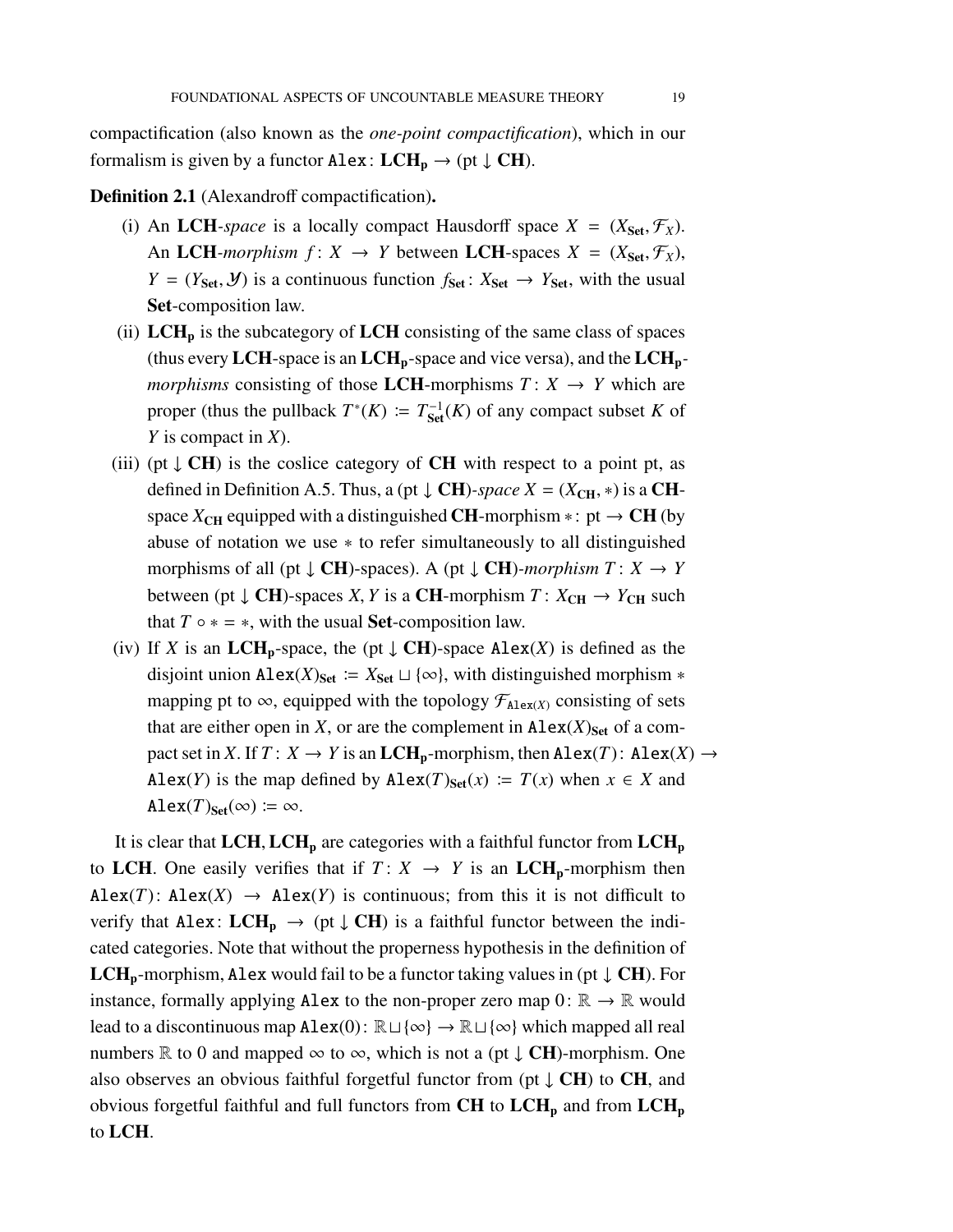**Remark 2.2.** The functor Alex is not full. For instance, the (pt  $\downarrow$  CH)-morphism from Alex( $\mathbb R$ ) to Alex( $\mathbb R$ ) that maps all of Alex( $\mathbb R$ ) =  $\mathbb R \sqcup \{\infty\}$  to  $\infty$  does not arise from applying Alex to an  $LCH_p$ -morphism.

Now we define the additional C<sup>\*</sup>-algebra categories and their Gelfand dualities $^{13}$  $^{13}$  $^{13}$ .

### <span id="page-19-0"></span>Definition 2.3 (Gelfand dualities).

- (i) If  $\mathcal A$  is a commutative  $C^*$ -algebra, we use Mult $(\mathcal A)$  to denote its multiplier algebra, that is to say the space of pairs  $(L, R)$  of bounded operators on  $\mathcal{A}$  obeying the double centralizer condition  $aL(b) = R(a)b$  for all  $a, b \in \mathcal{A}$ . As is well-known, this has the structure of a  $CC^*Alg_1$ algebra. If  $f = (L, R) \in \text{Mult}(\mathcal{A})$ , we write *fb* for  $L(b)$  and  $af$  for  $R(a)$ , thus  $(af)b = a(fb)$ . Note that A can be identified with a subalgebra of  $Mult(\mathcal{A}).$
- (ii) A CC<sup>∗</sup>Algnd*-algebra* is a commutative*C* ∗ -algebra. A CC<sup>∗</sup>Algnd*-morphism*  $\Phi: \mathcal{A} \rightarrow \mathcal{B}$  between  $CC^*Alg_{nd}$ -algebras  $\mathcal{A}, \mathcal{B}$  is a \*-homomorphism  $\Phi: \mathcal{A} \rightarrow \mathcal{B}$  which is *non-degenerate*<sup>[14](#page-19-2)</sup> in the sense that the linear span of  $\Phi(\mathcal{A})\mathcal{B} \coloneqq {\Phi(a)b: a \in \mathcal{A}, b \in \mathcal{B}}$  is dense in  $\mathcal{B}$ . Composition is given by the usual Set-composition.
- (iii) A  $CC^*Alg_{Mult,nd}$ -algebra is a commutative  $C^*$ -algebra. A  $CC^*Alg_{Mult,nd}$ *morphism*  $\Phi: \mathcal{A} \to \mathcal{B}$  between  $CC^*Alg_{Multnd}$ -spaces  $\mathcal{A}, \mathcal{B}$  is a  $*$ -homo-morphism<sup>[15](#page-19-3)</sup>  $\tilde{\Phi}$ :  $\mathcal{A} \rightarrow \text{Mult}(\mathcal{B})$  which is non-degenerate in the sense that the linear span of  $\tilde{\Phi}(\mathcal{A})\mathcal{B} := {\{\tilde{\Phi}(a)b\colon a \in \mathcal{A}, b \in \mathcal{B}\}}$  is dense in  $\mathcal{B}$ . It is known (see, e.g., [\[62,](#page-100-8) Corollary 2.51]) that  $\tilde{\Phi}$  can be uniquely extended to a  $CC^*Alg_1$ -morphism Mult( $\Phi$ ): Mult( $\mathcal{A}$ )  $\rightarrow$  Mult( $\mathcal{B}$ ). The composition Ψ ∘ Φ:  $\mathcal{A} \rightarrow \mathcal{C}$  of two **CC**\*Alg<sub>Mult,nd</sub>-morphisms Φ:  $\mathcal{A} \rightarrow \mathcal{B}$ ,  $\Psi: \mathcal{B} \to C$  is then defined to be the unique  $CC^*Alg_{Mult\_nd}$ -morphism for which

(2.1) 
$$
\text{Mult}(\Psi \circ \Phi) = \text{Mult}(\Psi) \circ \text{Mult}(\Phi).
$$

<span id="page-19-4"></span>(The existence and uniqueness of this morphism follows from [\[2,](#page-96-2) Proposition 1].)

 $13$ We refer the interested reader to [\[25,](#page-98-0) Chapter 1] for the basic background in operator algebras required in this paper.

<span id="page-19-2"></span><span id="page-19-1"></span><sup>14</sup>Such morphisms were referred to as *proper homomorphisms* in [\[61\]](#page-100-9).

<span id="page-19-3"></span><sup>&</sup>lt;sup>15</sup>In particular, we caution that CC<sup>∗</sup>Alg<sub>Mult,nd</sub> is *not* a concrete category, because the morphisms  $\Phi: \mathcal{A} \to \mathcal{B}$  are *not* described by concrete functions  $\mathcal{A}$  to  $\mathcal{B}$ , but only by functions from  $\mathcal A$  to the larger set Mult $(\mathcal B)$ . Similarly, the composition law for these morphisms is *not* the usual Set-composition, but is instead defined indirectly by requiring  $(2.1)$ .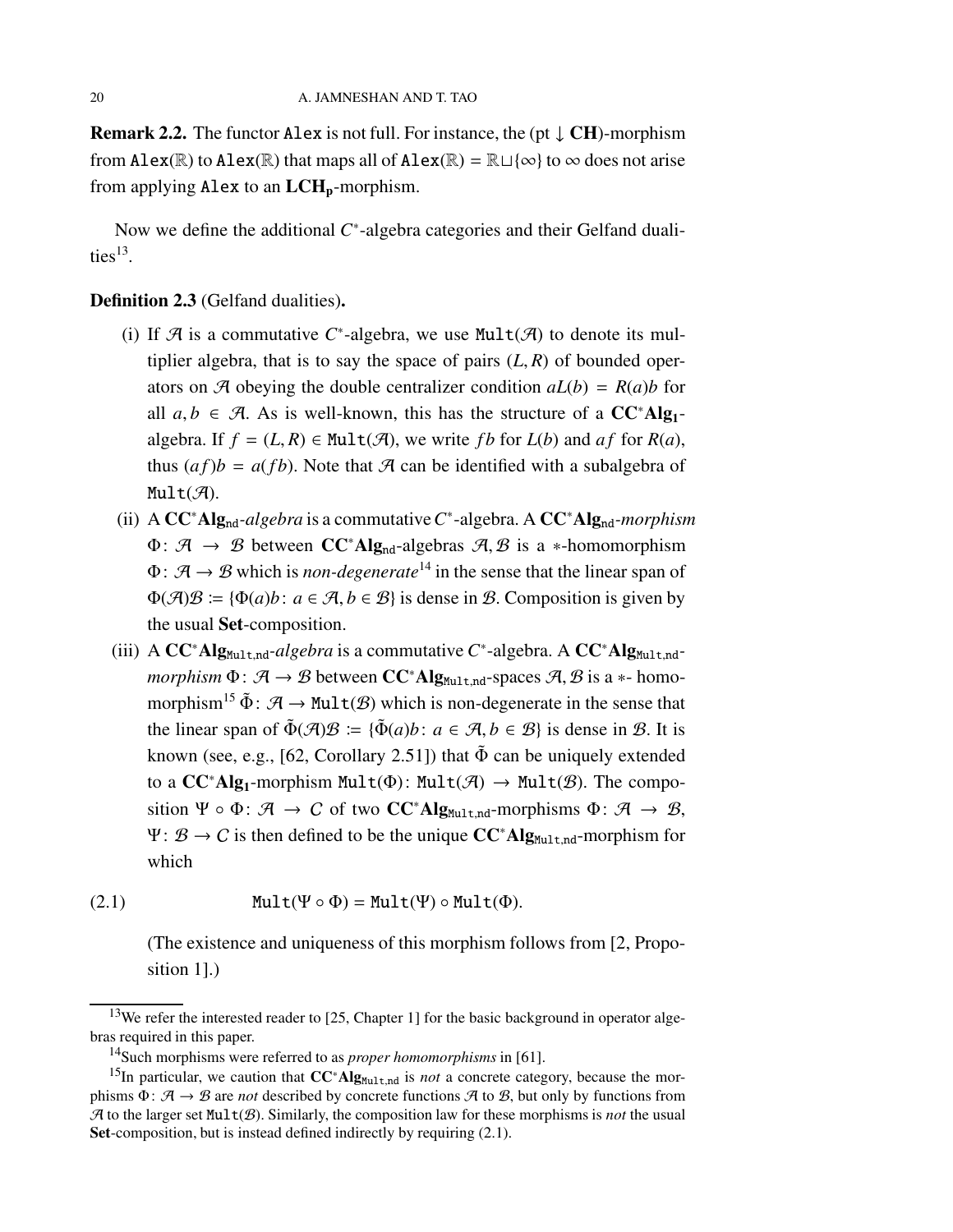- (iv)  $(CC^*Alg_1 \downarrow \mathbb{C})$  is the slice category of  $CC^*Alg_1$  over  $\mathbb{C}$ , as defined in Definition [A.5.](#page-77-0) Thus, a (CC<sup>∗</sup>Alg<sub>1</sub> ↓ C)-algebra is a CC<sup>∗</sup>Alg<sub>1</sub>-algebra  $\mathcal{A}_{CC^*Alg_1}$  equipped with a  $CC^*Alg_1$  -morphism  $* : \mathcal{A}_{CC^*Alg_1} \rightarrow \mathbb{C}$ . A (CC<sup>∗</sup>Alg<sup>1</sup> ↓ C)*-morphism* Φ: A → B between (CC<sup>∗</sup>Alg<sup>1</sup> ↓ C)-algebras  $A, B$  is a  $CC^*Alg_1$ -morphism  $\Phi_{CC^*Alg_1}: A_{CC^*Alg_1} \to B_{CC^*Alg_1}$  such that  $* \circ \Phi_{CC^*Alg_1} = *$ .
- (v) The functors C:  $CH \rightarrow CC^*Alg_1$ , Spec:  $CC^*Alg_1 \rightarrow CH$  induce functors C: (pt  $\downarrow$  CH)  $\rightarrow$  (CC<sup>\*</sup>Alg<sub>1</sub>  $\downarrow$  C), Spec: (CC<sup>\*</sup>Alg<sub>1</sub>  $\downarrow$  C)  $\rightarrow$  (pt  $\downarrow$  CH) as per Example [A.13](#page-80-1) (identifying  $\mathbb C$  with  $C(pt)$  and pt with  $Spec(\mathbb C)$ ).
- (vi) If *X* is an LCH<sub>p</sub>-space,  $C_0(X)$  is the CC<sup>∗</sup>Alg<sub>nd</sub>-algebra of continuous functions  $f: X \to \mathbb{C}$  that vanish at infinity (i.e., for any  $\varepsilon > 0$  there is a compact subset *K* of *X* outside of which one has  $|f| \leq \varepsilon$ ). If  $T: X \to Y$ is an LCH<sub>p</sub>-morphism,  $C_0(T)$ :  $C_0(Y) \rightarrow C_0(X)$  is the Koopman operator  $C_0(T)(f) := f \circ T$ ; this is easily verified to be a  $CC^*Alg_{nd}$ -morphism (note it is essential here that *T* is proper).
- (vii) If *X* is an LCH-space,  $C_0(X)$  is the CC<sup>\*</sup>Alg<sub>Mult,nd</sub>-algebra of continuous functions  $f: X \to \mathbb{C}$  that vanish at infinity, and  $C_b(X)$  is the  $CC^*Alg_1$ algebra of bounded continuous functions  $f: X \to \mathbb{C}$ . Note that  $C_b(X)$  can be identified with  $Mult(C_0(X))$ . If  $T: X \rightarrow Y$  is an **LCH**-morphism, we define  $C_0(T)(f)$ :  $C_0(Y) \to C_0(X)$  and  $C_b(T)(f)$ :  $C_b(Y) \to C_b(X)$  to be the Koopman operators  $C_0(T)(f) := f \circ T$  for  $f \in C_0(Y)$  and  $C_b(T)(f) := f \circ T$ for  $f \in C_b(Y)$  (here we use the identification of  $C_b(X)$  and  $Mult(C_0(X))$ to define  $C_0(T)$ ).
- (viii) If A is a  $CC^*Alg_{nd}$ -algebra, Spec(A)  $\coloneqq Hom_{CC^*Alg_{nd}}(\mathcal{A} \to \mathbb{C})$  is the set of CC<sup>∗</sup>Algnd-morphisms from A to *C* (i.e., non-zero \*-homomorphisms from  $\mathcal{A}$  to  $\mathbb{C}$ ), with the topology induced from  $\mathbb{C}^{\mathcal{A}}$ , and with Spec(*T*) $\lambda$  =  $\lambda \circ T$  for any  $CC^*Alg_{nd}$ -morphisms  $T: \mathcal{A} \to \mathcal{B}$  and  $\lambda: \mathcal{B} \to \mathbb{C}$ . Similarly with  $CC^*Alg_{nd}$  replaced by  $CC^*Alg_{Mult,nd}$  throughout.
- (ix) If  $\mathcal{A} \in CC^*Alg_{nd}$ , we define Unit( $\mathcal{A}$ )  $\in CC^*Alg_1 \downarrow \mathbb{C}$ ) to be the CC<sup>∗</sup>Alg<sub>1</sub>-algebra Unit( $\mathcal{A}$ )<sub>CC<sup>∗</sup>Alg<sub>1</sub></sub>  $\coloneq \mathcal{A} \oplus \mathbb{C}$  of formal sums *a* + *c*1 with *a* ∈  $\mathcal{A}, c$  ∈  $\mathbb{C}$ , together with the coordinate  $CC^*Alg_1$ -morphism from  $A \oplus \mathbb{C}$  to  $\mathbb{C}$  that maps  $a + c1$  to  $c$ . If  $T : A \rightarrow B$  is a  $CC^*Alg_{nd}$ -morphism, we define the  $(CC^*Alg_1 \downarrow \mathbb{C})$ -morphism Unit(*T*): Unit( $\mathcal{A}$ )  $\rightarrow$  Unit( $\mathcal{B}$ ) by defining  $Unit(T)_{CC^*\text{Alg}_1}(a+c1) \coloneqq Ta + c1$  for  $a \in \mathcal{A}, c \in \mathbb{C}$ .
- (x) We define the *Stone–Cech compactification functor*  $\beta$ : LCH  $\rightarrow$  CH to be the functor  $\beta$  := Spec  $\circ$  C<sub>b</sub>.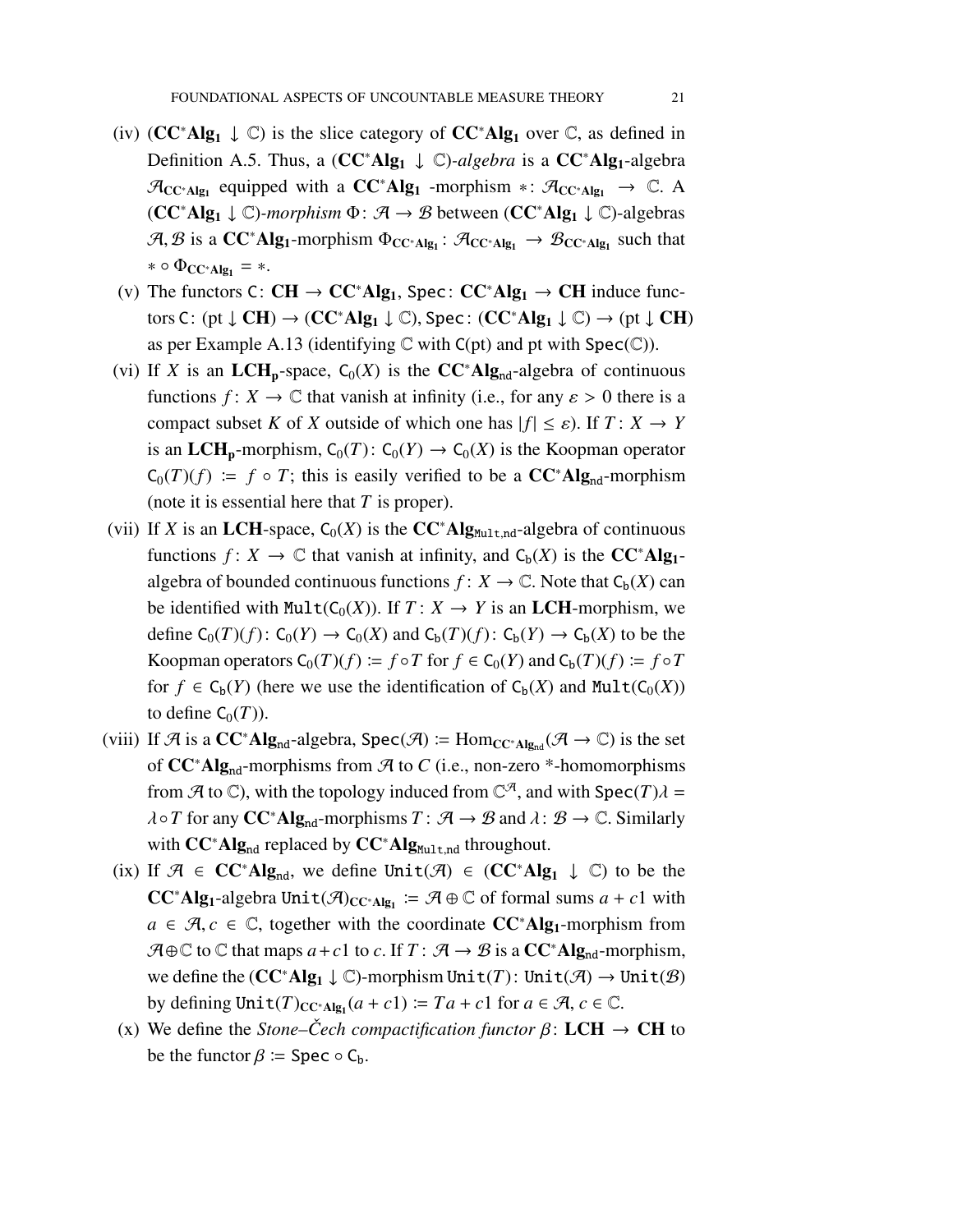(xi) We have obvious forgetful functors from ( $CC^*Alg_1 \downarrow \mathbb{C}$ ) to  $CC^*Alg_1$ , from  $CC^*Alg_1$  to  $CC^*Alg_{nd}$  (note that any unital \*-homomorphism is automatically non-degenerate), and from  $CC^*Alg_{nd}$  to  $CC^*Alg_{Mult,nd}$ .

We then have

<span id="page-21-0"></span>Theorem 2.4 (Gelfand dualities). *The categories in Figures [1.1,](#page-5-0) [1.2](#page-5-1) are indeed categories, and the functors in these figures are indeed functors between the indicated categories, with the indicated faithfulness and fullness properties. Furthermore, both of these diagrams commute up to natural isomorphisms. (In particular, each pair of vertical functors generates a duality of categories.)*

*Proof.* The verification of the category and functor axioms are routine, as are the faithfulness for the horizontal functors in both figures. As mentioned in the introduction, the duality of categories between CH and  $CC^*Alg_1$  is proven in [\[58\]](#page-100-0) (or [\[25,](#page-98-0) Theorem 1.20]), which then implies the duality of categories between (pt  $\downarrow$  **CH**) and (**CC**<sup>\*</sup>**Alg**<sub>1</sub>  $\downarrow$  **C**) by abstract nonsense (as well as the obvious identifications pt = Spec( $\mathbb{C}$ ) and  $\mathbb{C}$  = C(pt)). The duality of categories between LCH<sub>p</sub> and CC<sup>∗</sup>Alg<sub>nd</sub> can be found in [\[61\]](#page-100-9) or [\[25,](#page-98-0) Theorem 1.31]. The duality of categories between LCH and CC<sup>∗</sup>Alg<sub>Mult,nd</sub> is established in [\[3,](#page-96-3) Theorem 2]. Note that these dualities ensure that the vertical functors in Figures [1.1,](#page-5-0) [1.2](#page-5-1) are full and faithful.

The commutativity (up to natural isomorphisms) of the three squares in Fig-ure [1.2](#page-5-1) follows easily from the observation that  $C(X) = C_0(X)$  when *X* is a **CH**space. This also gives the commutativity of the middle square of Figure [1.1.](#page-5-0) For the commutativity of the functors in the right square of Figure [1.1,](#page-5-0) one uses the definition of  $\beta$  and the identification of C<sub>b</sub> with Mult  $\circ$  C<sub>0</sub>, which one can routinely verify to be a natural isomorphism. The latter identification also ensures that  $C_b$  is faithful. Finally, to verify the commutativity of the left square of Figure [1.1](#page-5-0) it suffices to establish a natural isomorphism between C ◦ Alex: CH →  $(CC^*Alg_1 \downarrow \mathbb{C})^{op}$  and Unit  $\circ C_0 \colon CH \to (CC^*Alg_1 \downarrow \mathbb{C})^{op}$ , but this follows easily after noting that every function  $f \in C(Alex(X))$  for a CH-space X can be uniquely expressed as  $f = f' + c1$  for some  $f' \in C_0(X)$  (which we identify with an element of  $C(Alex(X))$  in the obvious fashion) and some  $c \in \mathbb{C}$ .

**Example 2.5.** Let  $0: \mathbb{N} \to \mathbb{N}$  be the zero LCH-morphism on the LCH-space  $\mathbb{N} = \{0, 1, \ldots\}$ . The **CC**<sup>\*</sup>**Alg**<sub>Mult,nd</sub>-morphism  $C_0(0)$ :  $C_0(\mathbb{N}) \to C_0(\mathbb{N})$  can be identified with the ∗-homomorphism  $\widetilde{C_0(0)}$ :  $C_0(\mathbb{N}) \to C_b(\mathbb{N})$  (identifying  $C_b(\mathbb{N})$  with the multiplier algebra of  $C_0(\mathbb{N})$ ) defined by  $\widetilde{C_0(0)}(a) := a(0)1$  for any  $a \in C_0(\mathbb{N})$ . Note that  $\widetilde{C_0(0)}$  does not take values in  $C_0(\mathbb{N})$ , which reflects the fact that 0 is not a proper map and thus not an  $LCH_p$ -morphism; it also reflects the non-concrete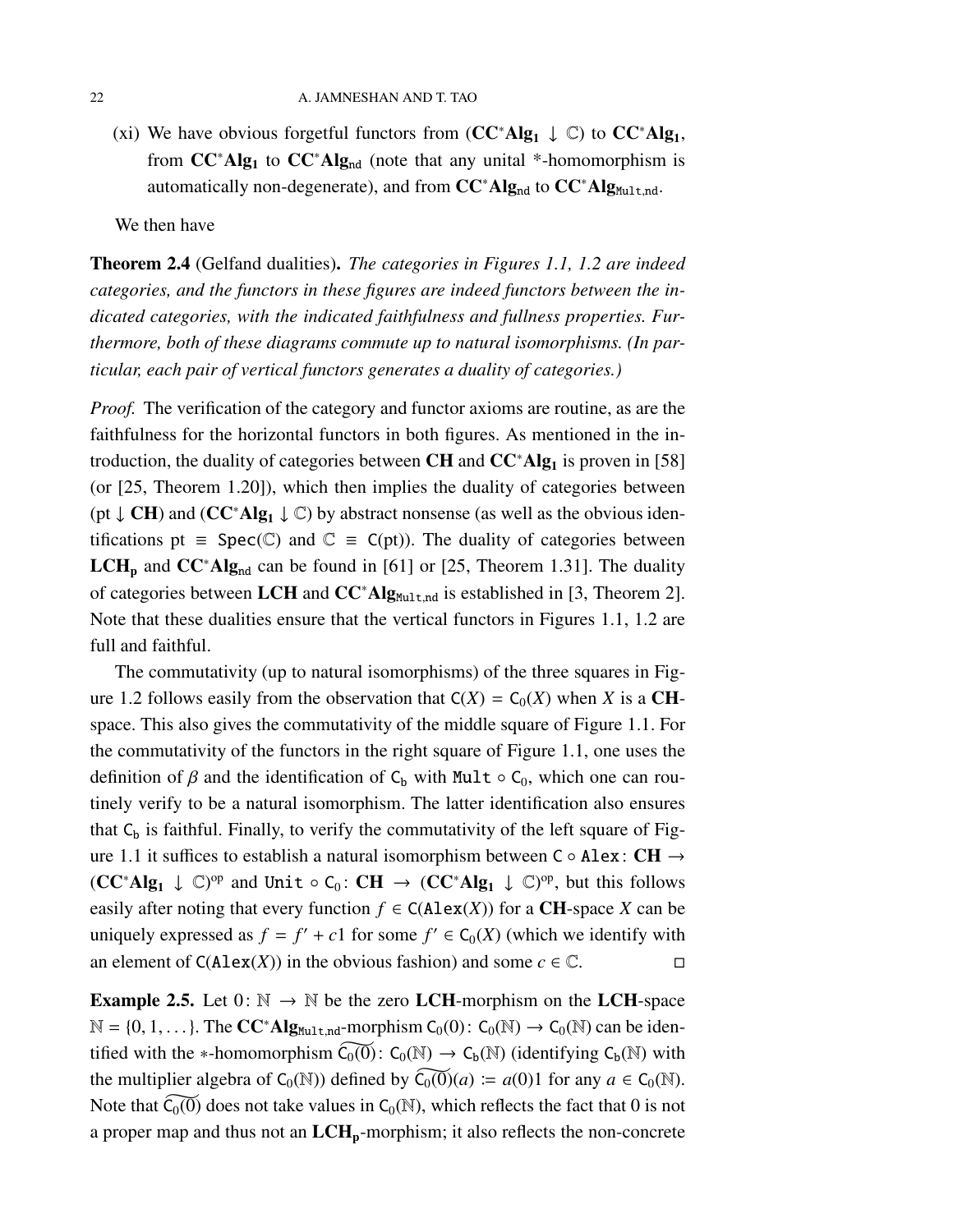nature of the category  $CC^*Alg_{Mult,nd}$ . The CH-morphism  $\beta(0): \beta \mathbb{N} \to \beta \mathbb{N}$  is the constant zero map, and the  $CC^*Alg_1$ -morphism  $C_b(0)$ :  $C_b(\mathbb{N}) \rightarrow C_b(\mathbb{N})$  is defined by  $C_b(0)(a) := a(0)1$  for any  $a \in C_b(\mathbb{N})$ . Note that  $C_b(\mathbb{N})$  is also naturally isomorphic to  $C(\beta \mathbb{N})$ .

Remark 2.6. The functors in Figure [1.1](#page-5-0) do not all commute with the functors in Figure [1.2,](#page-5-1) but are instead related to each other by various natural transformations. For instance, there is a natural monomorphism from the identity functor id<sub>LCH</sub>: LCH  $\rightarrow$  LCH to Forget<sub>CH→LCH</sub>  $\circ$   $\beta$ : LCH  $\rightarrow$  LCH, reflecting the canonical inclusion of an LCH-space  $X$  in its Stone–Cech compactification  $\beta X$ . Closely related to this is the well-known fact (see, e.g., [\[82,](#page-101-5) Chapter 10]) that  $\beta$ : LCH  $\rightarrow$  CH is left-adjoint to Forget<sub>CH→LCH</sub>: CH  $\rightarrow$  LCH. However, there is no such adjoint relationship for the Alexandroff compactification, as there are no  $LCH<sub>p</sub>$ -morphisms from non-compact spaces to compact spaces. On the other hand, one can construct a natural epimorphism from the functor  $\beta \circ \text{Forget}_{\text{LCH}_p \to \text{LCH}_p}$ :  $\text{LCH}_p \to \text{CH}$  to the functor  $\text{Forget}_{(pt\downarrow\text{CH}) \to \text{CH}} \circ$ Alex:  $LCH_p \rightarrow CH$ , reflecting the canonical projection from the Stone–Čech compactification to the Alexandroff compactification; we leave the details to the interested reader.

**Remark 2.7.** Every LCH-morphism  $T: X \rightarrow Y$  between LCH spaces extends to a CH-morphism  $\beta(T)$ :  $\beta X \rightarrow \beta Y$  between the associated Stone–Čech compactifications, but not every such **CH**-morphism from  $\beta X$  to  $\beta Y$  arises from an **LCH**-morphism from *X* to *Y*; that is to say, the functor  $\beta$  is not full. For instance, if *p* is an element of  $\beta \mathbb{N} \setminus \mathbb{N}$  (i.e., a non-principal ultrafilter) then the constant CH-morphism from  $\beta \mathbb{N}$  to  $\beta \mathbb{N}$  that maps all elements of  $\beta \mathbb{N}$  to p does not arise from any LCH-morphism on N. Applying Gelfand duality, we conclude that every  $CC^*Alg_{Mult\_nd}$ -morphism  $\Phi: \mathcal{A} \to \mathcal{B}$  between  $CC^*Alg_{Mult\_nd}$ -algebras induces a  $CC^*Alg_1$ -morphism Mult( $\Phi$ ): Mult( $\mathcal{A}$ )  $\rightarrow$  Mult( $\mathcal{B}$ ) which extends the \*-homomorphism  $\tilde{\Phi}$ :  $\mathcal{A} \to \text{Mult}(\mathcal{B})$ , but not every  $CC^*Alg_1$ -morphism from  $Mult(\mathcal{A})$  to  $Mult(\mathcal{B})$  arises in this fashion (i.e., Mult is not full). For instance, with *p* as before, and identifying  $Mult(C_0(\mathbb{N}))$  with  $C_b(\mathbb{N})$ , the map  $\Psi: C_b(\mathbb{N}) \to C_b(\mathbb{N})$  defined by

$$
\Psi(f) \coloneqq (\lim_{n \to p} f(n)) 1
$$

(where  $\lim_{n\to p} f(n)$  denotes the limiting value of f along the ultrafilter p) is a  $CC^*Alg_1$ -endomorphism on  $C_b(\mathbb{N})$  that does not arise from applying Mult to any  $CC^*Alg_{Mult\_nd}$ -morphism on  $C_0(\mathbb{N})$ , basically because the restriction of Ψ to  $C_0(\mathbb{N})$  vanishes and is therefore not non-degenerate.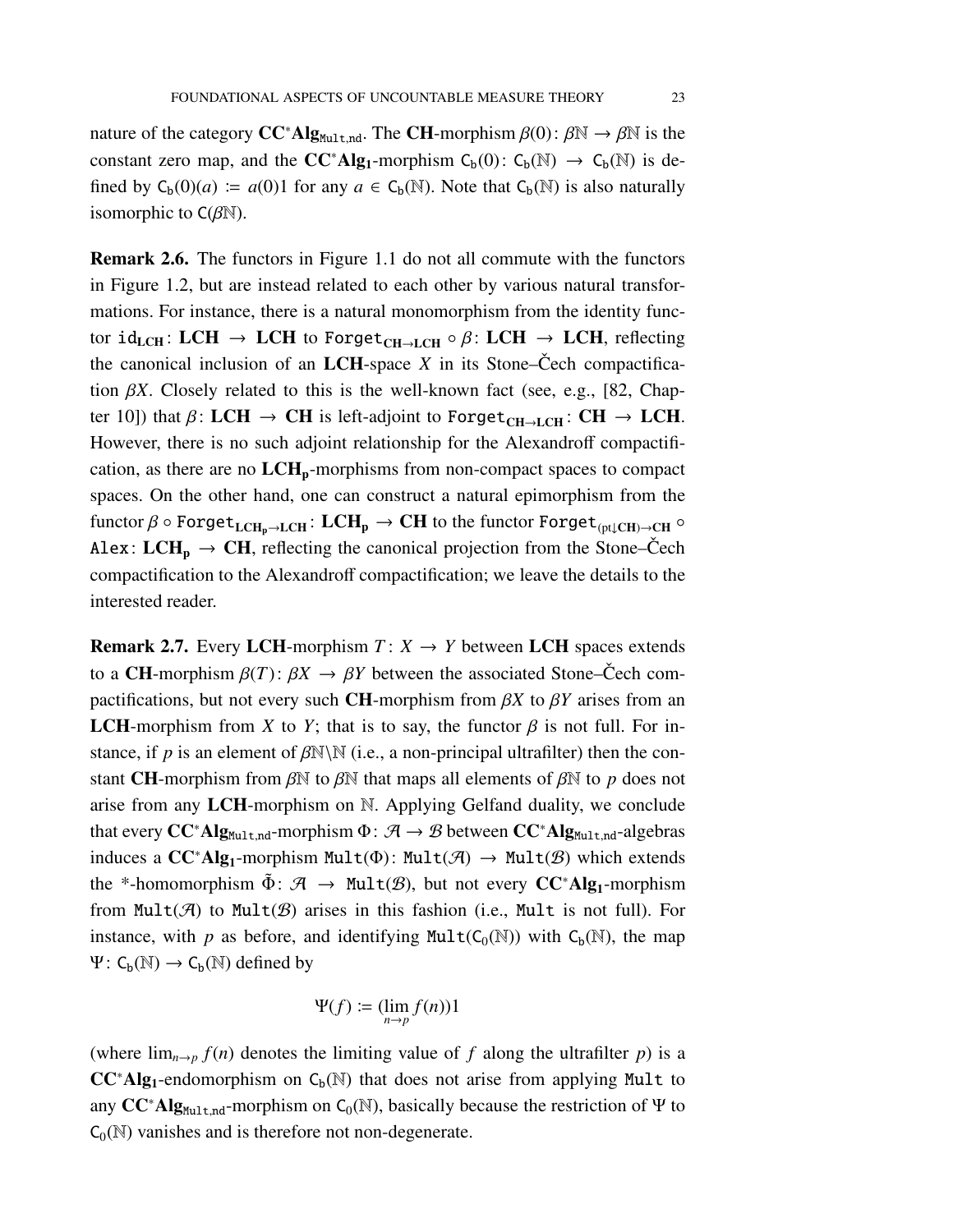For future reference we record some variants of Urysohn's lemma in these categories.

<span id="page-23-0"></span>**Proposition 2.8** (Urysohn properties). Let *X* be an LCH-space and  $K \subseteq X_{\text{Set}}$  be *compact. In (i),(ii),(iii) further assume that*  $K \subseteq U$  *for some open*  $U \subseteq X_{Set}$ *.* 

- *(i)* There exists an open  $V \subseteq X_{\text{Set}}$  with compact closure  $\overline{V}$  such that  $K \subseteq V \subseteq$  $\overline{V} \subset U$ .
- *(ii)* (Urysohn's lemma) There exists  $f \in C_c(X)$  with  $0 \le f \le 1$  *such that f*(*x*) = 1 *for all*  $x \in K$  *and*  $f(x) = 0$  *for all*  $x \in U^c$ .
- *(iii)* There exists a compact  $G_{\delta}$ -set  $\tilde{K}$  such that  $K \subseteq \tilde{K} \subseteq U$ .
- *(iv) K is*  $G_{\delta}$  *if and only if there exists*  $f \in C_0(X)$  *with*  $0 \le f \le 1$  *such that*  $K = f^*[1]$ *.*

*Proof.* Claims (i) and (ii) are standard facts (e.g., see [\[65,](#page-100-10) Theorems 2.7 and 2.10]). As for (iii), use (i) and (ii) to find a continuous function  $f: X \to [0, 1]$ such that  $f(x) = 0$  for all  $x \in K$  and  $f(x) = 1$  for all  $x \in V^c$  where  $K \subseteq V \subseteq \overline{V} \subseteq$ *U* and  $\overline{V}$  is compact. Then the claim follows with

$$
\tilde{K} \coloneqq f^*\left[0,\frac{1}{2}\right] = \bigcap_{n=2}^{\infty} f^*\left[0,\frac{1}{2}+\frac{1}{n}\right).
$$

Finally, we show (iv). If  $K = \bigcap_{n=1}^{\infty} U_n$  is a  $G_{\delta}$  set for some decreasing open  $U_n \subseteq X_{\text{Set}}$ , then by (ii) there exist  $f_n \in C_c(X)$ ,  $0 \le f_n \le 1$  such that  $f_n(x) = 1$  for all *x* ∈ *K* and  $f_n(x) = 0$  for all  $x \in U_n^c$  for all  $n \ge 1$ . Then  $\sum_{n=1}^{\infty} 2^{-n} f_n$  converges in the Banach space  $C_0(X)$  to an element  $f \in C_0(X)$  with  $f^*\{1\} = K$  and  $0 \le f \le 1$ .

Conversely, if there exists  $f \in C_0(X)$  with  $0 \le f \le 1$  and  $f^*\{1\} = K$ , then

$$
K = \bigcap_{n=1}^{\infty} f^* \left( 1 - \frac{1}{n}, 1 + \frac{1}{n} \right)
$$

is a  $G_{\delta}$  set.

As one application of Urysohn's lemma, we can classify the monomorphisms and epimorphisms in CH, LCH, LCH<sub>p</sub>, (pt  $\downarrow$  CH).

<span id="page-23-1"></span>Proposition 2.9 (Morphisms of locally compact categories). *Let* C *be one of the categories* **CH, LCH, LCH<sub>p</sub>**, (pt  $\downarrow$  **CH**).

- *(i) A* C*-morphism is a* C*-monomorphism if and only if it is injective.*
- *(ii) A* C*-morphism is a* C*-epimorphism if and only if it has dense image. If*  $C = CH, LCH_p, (pt \downarrow CH)$ , it is also true that a C-morphism is a C*epimorphism if and only if it is surjective.*
- *(iii)* If  $C = \text{CH}, \text{LCH}_p$ , (pt  $\downarrow$  CH), then every C-bimorphism is a C-isomorphism.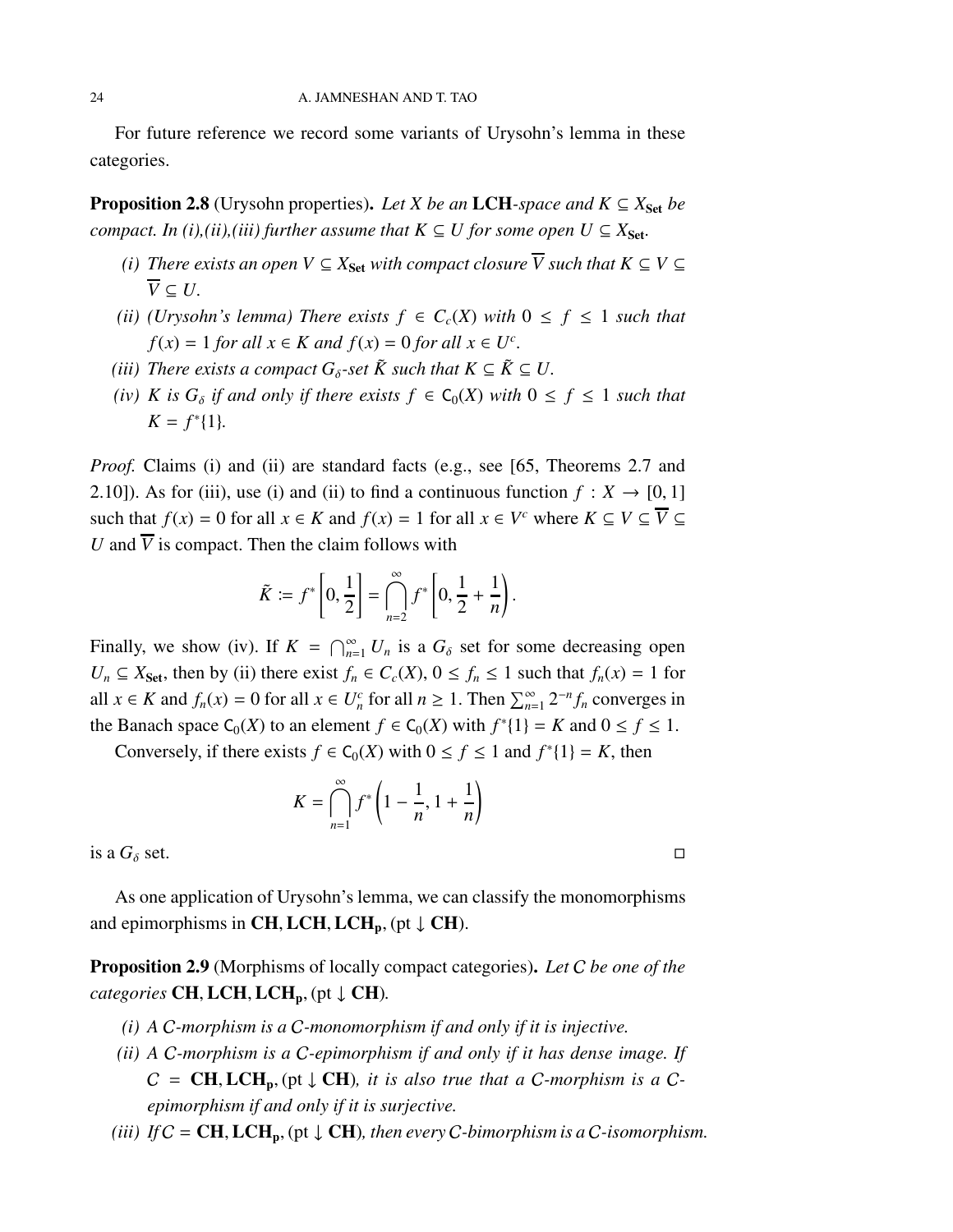Note that the canonical embedding of  $\mathbb N$  into  $\beta \mathbb N$  is an LCH-morphism which is injective and has dense image, but is not surjective, which shows that the claim (iii) and the second claim in (ii) cannot be extended to  $C = LCH$ .

*Proof.* Since C is a category of sets, by Lemma [A.14](#page-80-2) and Example [A.7,](#page-78-0) every injective (resp. surjective) C-morphism is a C-monomorphism (resp. epimorphism). By the identification of elements of a C-space *X* with the C-morphisms from a point (or two points, in the case  $C = (pt \downarrow CH)$ ) to *X*, every *C*-monomorphism is also injective. This yields (i).

Now we show (ii). By continuity and the Hausdorff property, every  $C$ -morphism with dense image is a *C*-epimorphism. Next, we show that any *C*-epimorphism has a dense image (cf. [\[82,](#page-101-5) Proposition 10.18]). Suppose for contradiction that *T* : *X*  $\rightarrow$  *Y* is a *C*-epimorphism with non-dense image  $T(X) \neq Y$ . By Proposi-tion [2.8\(](#page-23-0)ii), one can find a non-trivial continuous function  $f: Y \rightarrow [0, 1]$  which vanishes on  $\overline{T(X)}$ . The graphing functions  $S_0, S_1: Y \to Y \times [0, 1]$  defined by  $S_0(Y) := (y, 0)$  and  $S_1(Y) := (y, f(y))$  are then distinct C-morphisms such that  $S_0 \circ T = S_1 \circ T$ , contradicting the hypothesis that *T* is an *C*-epimorphism. This gives the first part of (ii). To conclude, we need to show that for  $C =$ CH, LCH<sub>p</sub>, (pt  $\downarrow$  CH), that every *C*-morphism with dense image is surjective. For  $C = \text{CH}$ , (pt  $\downarrow$  CH) this follows since the image is compact. For  $C = \text{LCH}_p$ , let  $T: X \to Y$  be an LCH<sub>p</sub>-morphism with dense image, and let  $y \in Y$ . Let K be a compact neighborhood of *y* in *Y*, then the set  $T(T^{-1}(K))$  is compact (by the proper continuous nature of  $T$ ) and contains  $y$  in its closure (as  $T$  has dense image), hence *y* ∈  $T(T^{-1}(K))$  ⊆  $T(X)$ . Thus *T* is surjective as required.

Finally, the assertions in (iii) follow from (i), (ii) and the well-known fact that any proper bijective continuous function is a homeomorphism.

As is well-known, the Stone–Cech and Alexandroff compactifications serve as universal "maximal" and "minimal" compactifications of an LCH-space (or  $LCH<sub>p</sub>$ -space) *X*. We can formalize these statements in category-theoretic language as follows. Define a *compactification* of an LCH-space *X* as a pair  $(\tilde{X}, \iota_X)$ such that  $\tilde{X} \in \mathbf{CH}$  and  $\iota_X : X \to \tilde{X}_{\mathbf{LCH}}$  is an  $\mathbf{LCH}$ -monomorphism with dense im-age. By Proposition [2.9,](#page-23-1)  $\iota_X$  is an LCH-bimorphism, hence we could equivalently define a compactification as a pair  $(\tilde{X}, \iota_X)$  such that  $\tilde{X} \in \mathbf{CH}$  and  $\iota_X : X \to \tilde{X}_{\mathbf{LCH}}$  is an LCH-bimorphism. The class Compact(*X*) of all such compactifications of *X* forms a partially ordered set (and so can be viewed as a small category), with ordering  $(\tilde{X}, \iota_X) \le (\tilde{X}', \iota_{X'})$  whenever there is a **CH**-morphism  $\tilde{\pi} \colon \tilde{X} \to \tilde{X}'$  such that  $\iota_{X'} \circ \tilde{\pi}_{\text{LCH}} = \iota_X$ . The Stone-Čech functor  $\beta$  gives one compactification ( $\beta X, \iota_{X,\beta}$ ) in **Compact**(*X*), where  $\iota_{X,B} : X \to (\beta X)_{\text{LCH}}$  is the canonical inclusion; the Alexandroff functor gives another compactification  $(Alex(X), \iota_{X,Alex})$  in **Compact** $(X)$ ,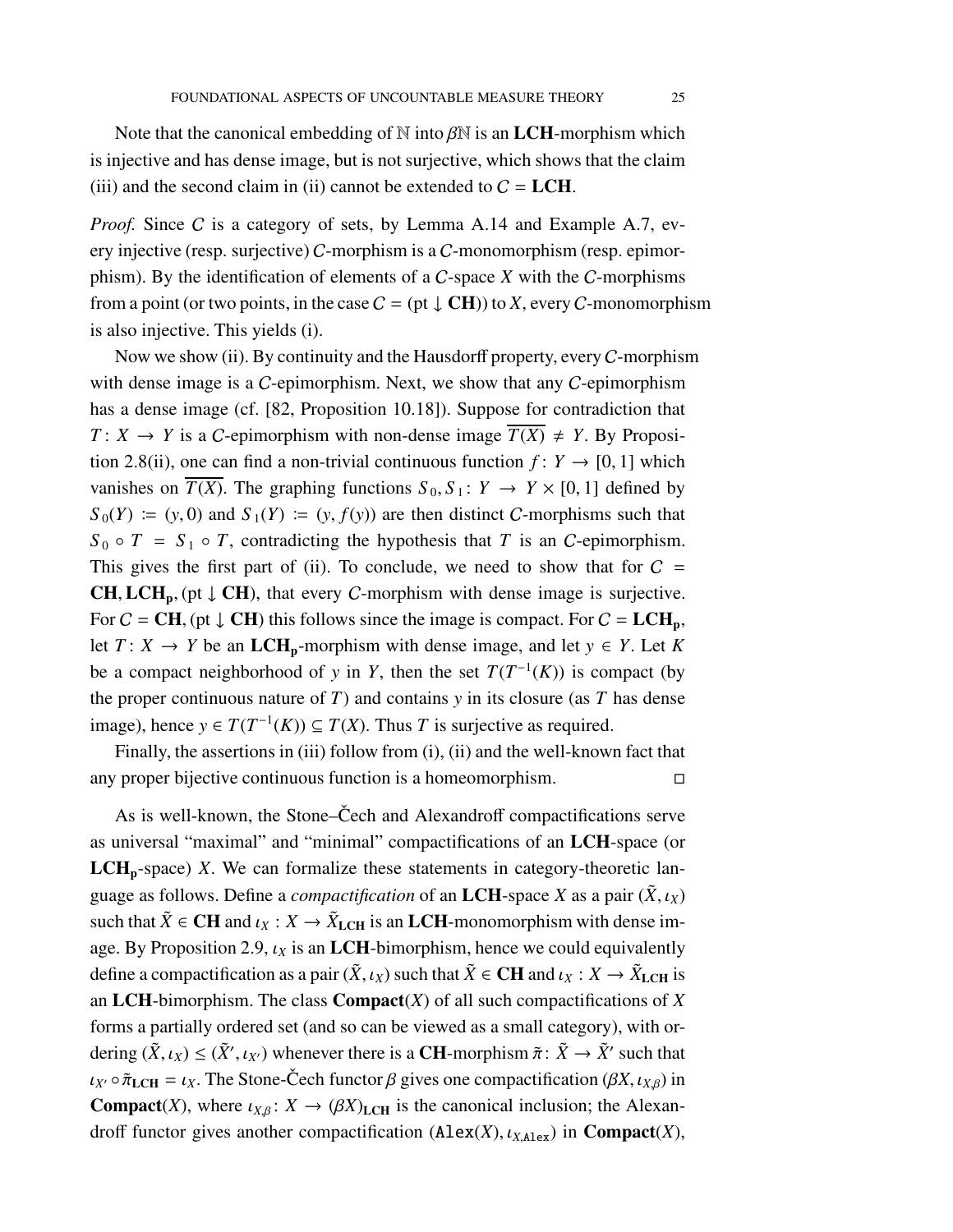

<span id="page-25-2"></span>FIGURE 2.1. The universal properties of the Stone-Čech and Alexandroff compactifications. For any compactification  $(\tilde{X}, \iota_X)$ of an LCH-space *X*, there are unique CH-morphisms  $\pi$ ,  $\pi'$  that make the above diagram commute (in LCH).

where by abuse of notation  $\text{Alex}(X)$  is Alex applied to *X* viewed as an  $\text{LCH}_p$ space, and  $\iota_{X,\text{Alex}}$ :  $X \to \text{Alex}(X)_{\text{LCH}}$  is the canonical inclusion. It is then routine to verify that these two compactifications are the least and greatest elements in **Compact** $(X)$ ; see Figure [2.1.](#page-25-2) Using Gelfand duality, one can also identify compactifications of an LCH-space *X* (up to natural isomorphisms) with unital subalgebras of  $C_b(X)$  that contain  $C_0(X) \oplus \mathbb{C}$ , somewhat in the spirit of the fundamental theorem of Galois theory; we leave the details to the interested reader.

### 3. Baire algebras

<span id="page-25-0"></span>In this section we describe all the categories and functors depicted in Figure [1.3.](#page-7-0)

<span id="page-25-1"></span>Definition 3.1 (Topological and measurable categories and functors).

- (i) A CMet-*space* is a compact metrizable space  $X = (X_{\text{Set}}, \mathcal{F}_X)$ . A CMet*morphism* is a continuous function between **CMet**-spaces.
- (ii) A **Pol**-space is a Polish space  $X = (X_{\text{Set}}, \mathcal{F}_X)$  (i.e., a separable topological space that is completely metrizable). A Pol*-morphism* is a continuous function between Pol-spaces.
- (iii) A **CncMbl**-space is a concrete measurable space  $X = (X_{\text{Set}}, \Sigma_X)$ , i.e., a set *X*<sub>Set</sub> endowed with a *σ*-complete Boolean algebra  $\Sigma$ <sub>*X*</sub> of subsets of *X*<sub>Set</sub>. A CncMbl*-morphism* is a measurable map between CncMbl-spaces. In (i)-(iii), composition is given by the usual Set-composition law.
- (iv) Forgetful functors from CMet to CH, Pol are defined in the obvious fashion.
- (v) If *X* is a **Pol**-space (resp. **LCH**-space, **LCH**<sub>p</sub>-space), one defines  $Bor(X)$  ≔  $(X_{\text{Set}}, \mathcal{B}o(X))$  (resp. Bair<sub>b</sub>(*X*)  $\coloneqq (X_{\text{Set}}, \mathcal{B}a(X))$ , Bair<sub>c</sub>(*X*)  $\coloneqq (X_{\text{Set}}, \mathcal{B}a_c(X))$ ). If *T* is a Pol-morphism (resp. LCH-morphism, LCH<sub>p</sub>-morphism), we define Bor(*T*)  $\coloneqq T$  (resp. Bair<sub>b</sub>(*T*)  $\coloneqq T$ , Bair<sub>c</sub>(*T*)  $\coloneqq T$ ). (Here we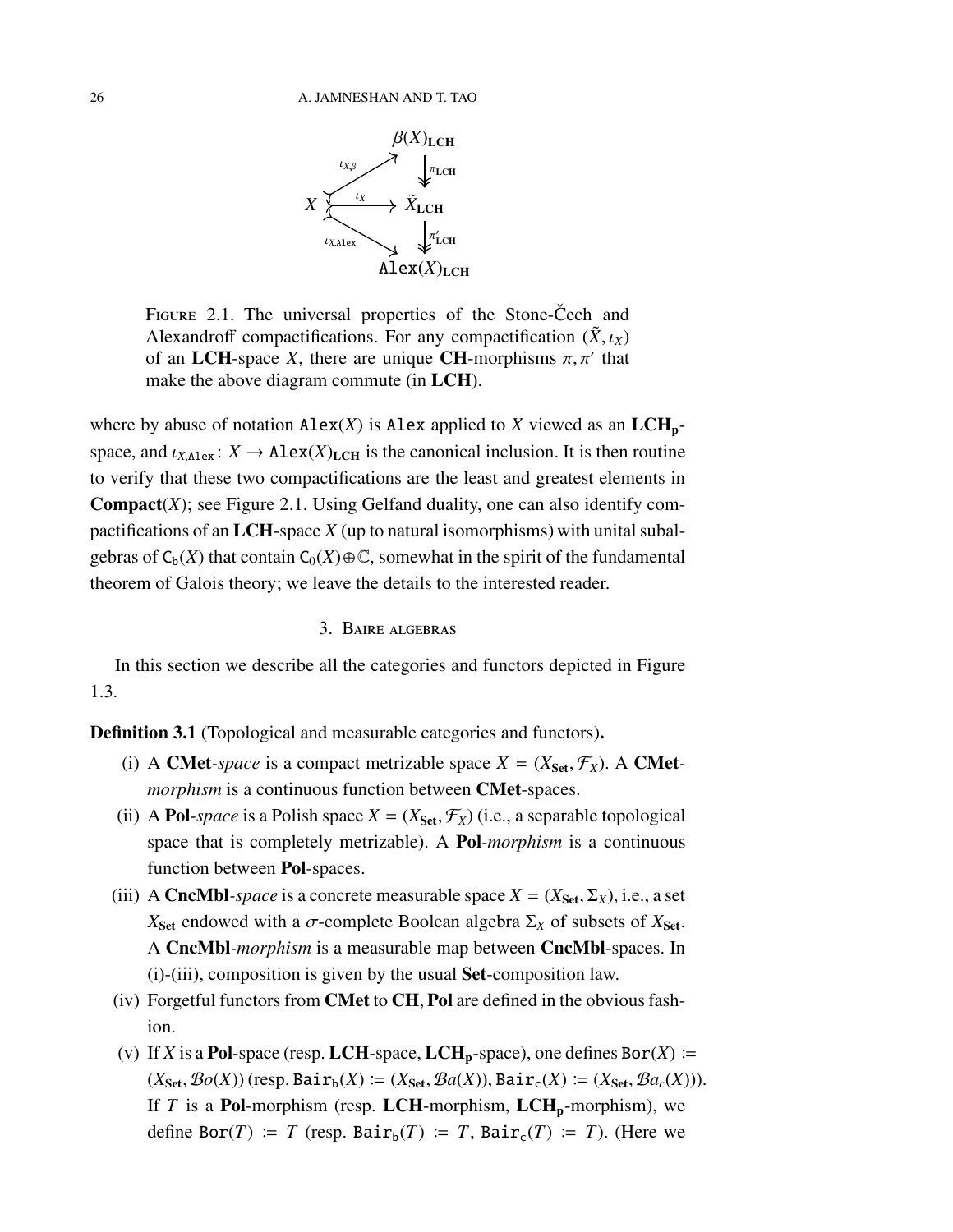abuse notation by identifying C-morphisms *T* with their underlying Setmorphism  $T_{\text{Set}}$  for the concrete categories  $C = \text{Pol}, LCH, LCH_p, CncMbl.$ )

(vi) We define Bair  $:=$  Bair<sub>c</sub> ◦ Forget<sub>CH→LCH</sub><sub>p</sub> = Bair<sub>b</sub> ◦ Forget<sub>CH→LCH</sub>.

It is a routine matter to verify that the categories and functors in Figure [1.3](#page-7-0) are indeed categories and functors with the indicated faithfulness properties, and that the diagram commutes. Note that it is essential that  $LCH_p$ -morphisms  $T: X \rightarrow$ *Y* be proper in order for  $Bair_c$  to be a functor, since otherwise the Koopman operator  $f \mapsto f \circ T$  would not map  $C_c(Y)$  to  $C_c(X)$ .

We recall some standard product constructions in these categories (the reader is referred to Appendix [A.3](#page-81-0) for our category-theoretic notation of categorical and non-categorical products and how these can be functorially related to each other):

<span id="page-26-0"></span>Proposition 3.2 (Products in topological and measurable categories).

- *(i) The categories* Set*,* CH*,* (pt ↓ CH)*,* CncMbl *admit categorical products*  $\prod^{\text{Set}}$ ,  $\prod^{\text{CH}}$ ,  $\prod^{\text{(pt\downarrow CH)}}$ ,  $\prod^{\text{CncMbl}}$ , defined for arbitrarily many factors.
- *(ii)* The categories **CMet**, Pol admit categorical products  $\prod^{\text{CMet}}$ ,  $\prod^{\text{Pol}}$ , de*fined for at most countably many factors.*
- *(iii)* The category LCH admits categorical products  $\prod^{\text{LCH}}$ , defined for finitely *many factors.*
- *(iv)* The category LCH<sub>p</sub> does not admit categorical products, not even for *two factors.*
- *(v) With the exception of the categorical* CncMbl*-product, all the categorical products listed in (i), (ii), (iii) are related in the sense of Definitions [A.26](#page-86-0) and [A.29](#page-91-0) (see Example [A.27](#page-89-0) and Remark [A.30\)](#page-91-1) to each other with respect to the casting functors in Figure [1.3.](#page-7-0)*
- *(vi) (Weil's theorem) Every* CH*-space K is* CH*-isomorphic to a compact subspace of a product* QCH α∈*A S* <sup>α</sup> *of* CMet*-spaces. In fact one can take each*  $S_\alpha$  *to be a compact subset of*  $\mathbb{R}$ *.*
- *(vii)* If  $(S_\alpha)_{\alpha \in A}$  *is a family of* **CMet**-spaces and *K is a closed* **CH**-subspace of  $\prod_{\alpha \in A}^{CH} S_{\alpha}$ , then  $K_{CncMbl}$  *is the restriction of*  $(\prod_{\alpha \in A}^{CH} S_{\alpha})_{CncMbl}$  *to*  $K_{Set}$  *(that is, the measurable sets in K*CncMbl *are precisely the sets of the form E* ∩  $K_{\text{Set}}$ , where E is measurable in  $(\prod_{\alpha \in A}^{\text{CH}} S_{\alpha})$ CncMbl), even if  $K_{\text{Set}}$  itself fails *to be measurable in*  $(\prod_{\alpha \in A}$   $S_{\alpha})$ <sub>CncMbl</sub>.
- *(viii) All the categorical products listed in (i), (ii) agree with each other in the sense of Definitions [A.26](#page-86-0) and [A.29](#page-91-0) with respect to the casting functors in Figure [1.3.](#page-7-0)*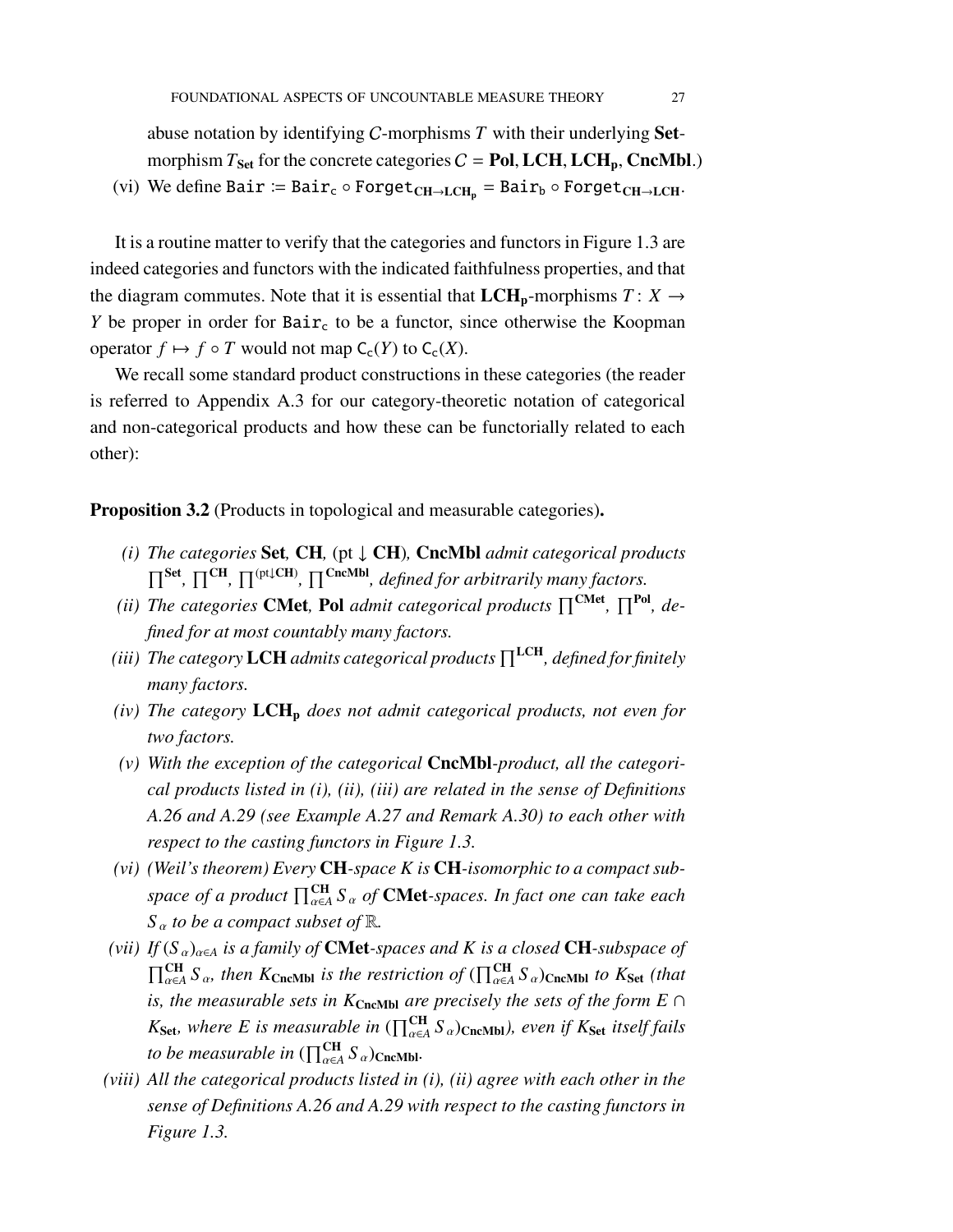*Proof.* The assertions in (i) are standard; for instance, the existence of the categorical product in CH, for instance, follows readily from Tychonoff's theorem. For CMet there is the issue of how to assign the metric on a countable product  $\prod_{n\in\mathbb{N}}^{\text{CMet}} X_n$  of the factor metric spaces  $X_n = ((X_n)_{\text{Set}}, d_n)$  in a manner that is compatible with the product topology, but this can be achieved in any number of ways, e.g., by using the metric

$$
d\left((x_n)_{n\in\mathbb{N}}, (y_n)_{n\in\mathbb{N}}\right) := \sum_{n\in\mathbb{N}} 2^{-n} \frac{d_n(x_n, y_n)}{1 + d_n(x_n, y_n)}
$$

(this construction can also be used to verify that the product of countably many Polish spaces is Polish).

The assertions in (ii) and (iii) are also well-known (the category LCH does not admit general infinite products, since if it did, then so would the category of locally compact Hausdorff abelian groups. However, there is no product of countably many copies of the real numbers in the category of locally compact Hausdorff abelian groups, for if there were, then by the universal property of the categorical product, it would become a real Hausdorff topological vector space, contradicting the well known fact that the only locally compact Hausdorff topological vector spaces are finite-dimensional.).

To verify (iv), suppose there would exist a categorical product of  $\mathbb R$  with itself, say *X*. Then for any point  $y \in \mathbb{R}$ , there must exist unique proper maps  $\{y\} \times \mathbb{R} \to X$ and  $\mathbb{R} \times \{y\} \to X$  by the universal property of the categorical product *X*. This implies that  $\mathbb{R} \times \mathbb{R}$  embeds properly into *X*, but then the projection maps from *X* to  $\mathbb R$  cannot be proper, giving the claim.

Claim (v) follows from a routine expansion of the definitions, with matters boiling down to establishing easy identities such as  $(\prod_{n\in\mathbb{N}}^{\text{CMet}} X_n)_{\text{CH}} = \prod_{n\in\mathbb{N}}^{\text{CH}} (X_n)_{\text{CH}}$ for a countable sequence  $X_n$  of **CMet** spaces.

Claim (vi) was established in [\[83\]](#page-101-6); for a canonical construction, take  $A \cong$ C(*K*), set *S*<sub>*f*</sub> :=  $f(K)$  for *f* ∈ C(*K*), and identify each point  $k \in K$  with the tuple  $(f(k))_{f \in \mathcal{C}(K)}$ ; the required properties are then easily verified using Urysohn's lemma [2.8.](#page-23-0)

Claim (vii) was established in [\[45,](#page-99-3) Lemma 2.1]. For Claim (viii), the only non-routine step is in establishing that  $\text{Bair}(\prod_{\alpha \in A} X_{\alpha}) = \prod_{\alpha \in A} \text{Bair}(X_{\alpha})$  for any (possibly uncountable) family  $(X_{\alpha})_{\alpha \in A}$  of **CH**-spaces, and that Bor( $\prod_{n \in \mathbb{N}} X_n$ ) =  $\prod_{n \in \mathbb{N}}$  Bor(*X<sub>n</sub>*) for any countable family of **Pol**-spaces. The first claim follows from (vi), (vii) (and is also proven in [\[77,](#page-101-0) Proposition 2.3]), and the second follows from constructing a countable subbase for  $\prod_{n\in\mathbb{N}} X_n$  arising from open balls in the individual  $X_n$ .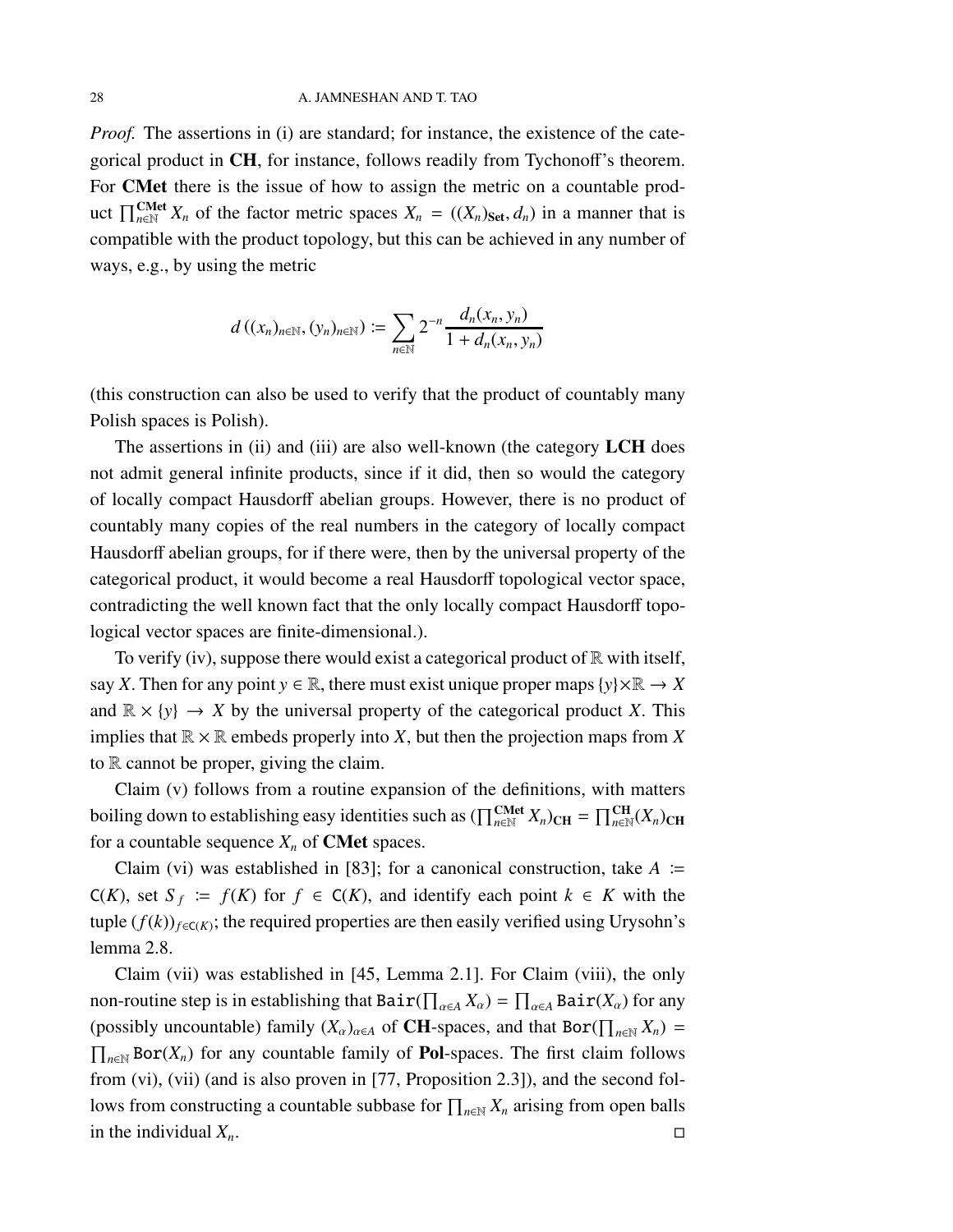The compatibility of the **CH** and **CncMbl** products via the Baire functor Bair (which, as mentioned above, was first proven in [\[77,](#page-101-0) Proposition 2.3]) is one of the major reasons why it is preferable to use the Baire  $\sigma$ -algebra instead of the Borel  $\sigma$ -algebra for **CH**-spaces. On the other hand, the **LCH** product is not compatible with the CncMbl product even when multiplying just two spaces together. For instance, if *X* is a discrete LCH-space with cardinality greater than the continuum, then  $X \times_{\text{LCH}} X$  is also discrete, hence every subset is  $C_b$ -Bairemeasurable (every indicator function is bounded continuous). In particular, the diagonal  $\{(x, x) : x \in X\}$  is  $C_b$ -Baire-measurable. On the other hand, it is easy to see that every set *E* measurable in the product space  $Ba_b(X) \times_{\text{CncMbl}} Ba_b(X)$ has the property that the slices  $E_x := \{y \in X : (x, y) \in X\}$  lie in a countably generated  $\sigma$ -algebra. By cardinality considerations, the diagonal does not have this property, hence  $\mathcal{B}a_b(X \times_{\text{LCH}} X) \neq \mathcal{B}a_b(X) \times_{\text{CncMbl}} \mathcal{B}a_b(X)$ , demonstrating the incompatibility of the LCH and CncMbl products.

We have the following useful descriptions of the  $C_b$ -Baire and  $C_c$ -Baire  $\sigma$ algebras:

<span id="page-28-0"></span>Proposition 3.3 (Characterization of Baire algebras).

- *(i) Let X be an* **LCH**-space. Then  $B \in \mathcal{B}a_b(X)$  *if and only if there exist a* sequence of real  $f_n \in C_b(X)$ ,  $n \in \mathbb{N}$  and  $A \in \mathcal{B}o(\prod_{n\in\mathbb{N}}^{Pol} \mathbb{R})$  such that  $B = (\prod_{n \in \mathbb{N}}^{\text{Pol}} f_n)^*(A).$
- *(ii) Let X be an* LCH<sub>p</sub>-space. Then  $B \in \mathcal{B}a_c(X)$  *if and only if there exist a sequence of continuous functions*  $f_n: X \to [0, 1], n \in \mathbb{N}$  and  $A \in$  $Bo(\prod_{n\in\mathbb{N}}^{\text{CMet}}[0,1])$  *such that*  $B = (\prod_{n\in\mathbb{N}}^{\text{CMet}}f_n)^*(A)$ *. Equivalently,*  $Ba_c(X)$  *is generated by all compact*  $G_{\delta}$  *subsets of X.*

*Proof.* We begin with (i). The set of all *B* of the form  $B = (\prod_{n \in \mathbb{N}}^{Pol} f_n)^*(A)$  for some real  $f_n \in C_b(X)$  and  $A \in \mathcal{B}o(\prod_{n\in\mathbb{N}}^{\text{Pol}} \mathbb{R})$  is a  $\sigma$ -algebra that contains the preimages  $f^*(E)$  of any Borel subset *E* of  $\mathbb C$  by elements *f* of  $C_b(X)$ , and thus contains  $Ba<sub>b</sub>(X)$ . To obtain the converse inclusion, it suffices to show that for any fixed real  $f_n \in C_b(X)$ ,  $n \in \mathbb{N}$ , the collection  $\{A \in \mathcal{B}o(\prod_{n\in\mathbb{N}}^{\text{Pol}}\mathbb{R}) : (\prod_{n\in\mathbb{N}}f_n)^*(A) \in$  $\mathcal{B}a_b(X)$ } is all of  $\mathcal{B}o(\prod_{n\in\mathbb{N}}^{\text{Pol}}\mathbb{R})$ . Since this collection is a  $\sigma$ -algebra, it suffices to show that it contains all closed subsets *F* of  $\prod_{n\in\mathbb{N}}^{\text{Pol}}$  R. Let *F* be such a closed set, and let *g*:  $X \rightarrow [0, 1]$  be the function  $g(x) := min(\text{dist}((f_n(x))_{n \in \mathbb{N}}, F), 1)$  for  $x \in X$ (using a suitable product metric on  $\prod_{n\in\mathbb{N}}^{Pol} \mathbb{R}$ ). Then  $g \in C_b(X)$  and  $F = g^*\{0\}$ , giving the claim. This proves (i).

Now we establish<sup>[16](#page-28-1)</sup> (ii). The first claim can be shown similarly to (i). By Proposition [2.8\(](#page-23-0)iv), every  $G_{\delta}$  set *K* is of the form  $K = f^*[1]$  for some  $f \in C_0(X)$ 

<span id="page-28-1"></span><sup>&</sup>lt;sup>16</sup>We are indebted to Minghao Pan for pointing out a mistake in the proof of Proposition [3.3\(](#page-28-0)ii) in a preliminary manuscript.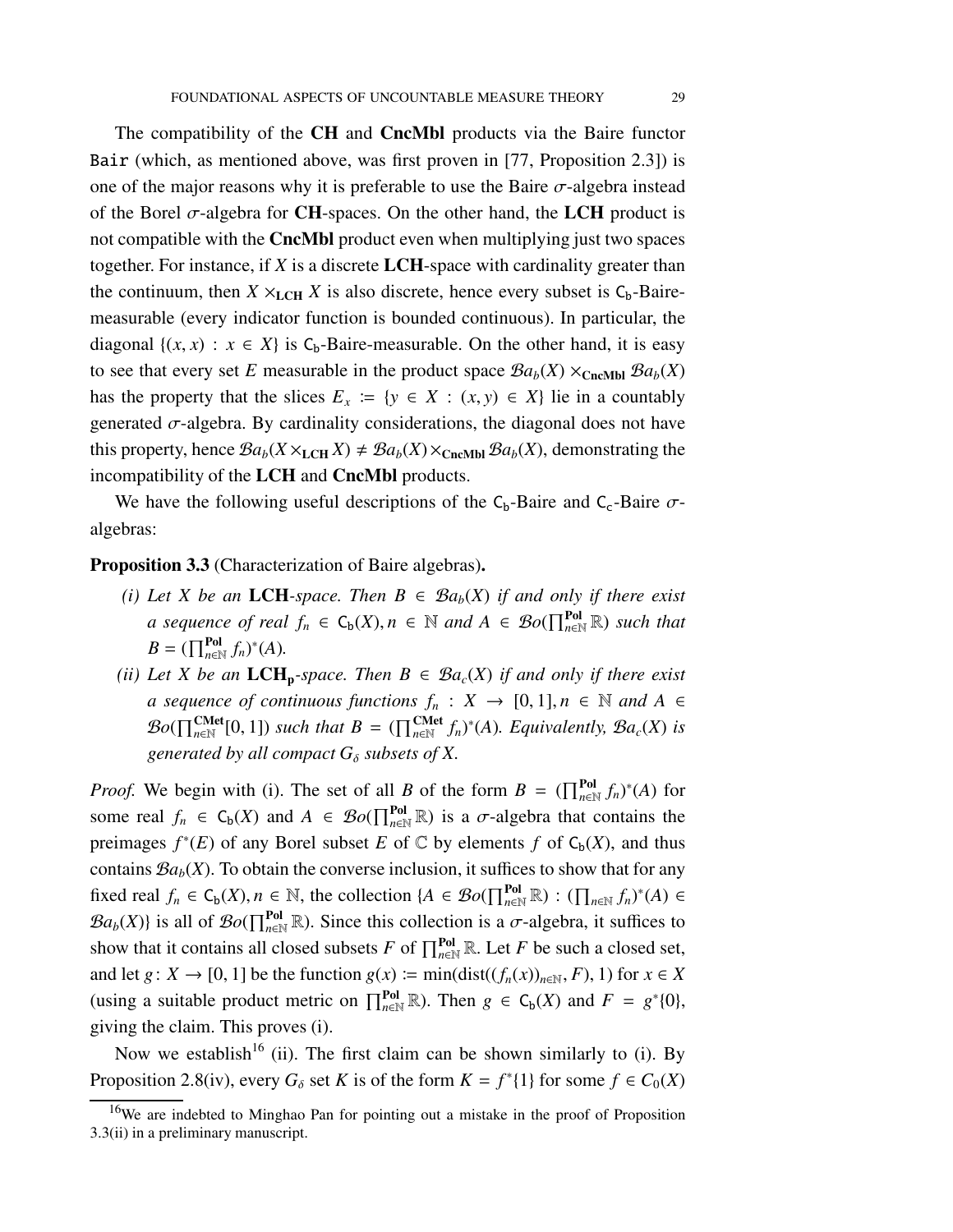which shows that the  $\sigma$ -algebra generated by the compact  $G_{\delta}$  sets is included in  $\mathcal{B}a_c(X)$ . Conversely, for any real  $f \in C_c(X)$ , the level sets  $\{f \ge r\}$ ,  $r \in \mathbb{R}$ belong to the  $\sigma$ -algebra generated by compact  $G_{\delta}$ -sets, and hence the entirety of  $Ba_c(X)$  does also (decomposing complex-valued functions in  $C_c(X)$  into real and imaginary parts). This gives (ii).  $\square$ 

As is well-known, an illustrative example of the subtleties of uncountable topological spaces is provided by the first uncountable ordinal  $\omega_1$ .

<span id="page-29-2"></span>**Proposition 3.4.** Let the intervals  $[0, \omega_1)$  and  $[0, \omega_1]$  be endowed with the order *topology.*

- *(i) The space*  $[0, \omega_1)$  *is an* LCH-space (or LCH<sub>p</sub>-space) which is countably *compact, sequentially compact, and first countable, but not compact,* σ*compact, paracompact or second countable. The space*  $[0, \omega_1]$  *is a* **CH***space which is not first countable.*
- *(ii) Both*  $[0, \omega_1)$  *and*  $[0, \omega_1]$  *are zero-dimensional.*
- (iii) A subset of  $[0, \omega_1)$  (resp.  $[0, \omega_1]$ ) is compact if and only if it is complete<sup>[17](#page-29-0)</sup>. *Moreover, every compact subset of*  $[0, \omega_1)$  *is*  $G_\delta$ *.*
- *(iv) Both*  $[0, \omega_1)$  *and*  $[0, \omega_1]$  *are completely normal, but neither is perfectly normal.*
- *(v)* Every complex continuous function on  $[0, \omega_1)$  *(resp.*  $[0, \omega_1]$ *) is eventually constant. Therefore, we have*  $C_c([0, \omega_1)) = C_0([0, \omega_1))$  *and*  $C([0, \omega_1]) =$  $C_{b}([0, \omega_1)) = C_{0}([0, \omega_1)) \oplus \mathbb{C}.$
- *(vi)* One has  $\mathcal{B}a_c([0,\omega_1)) = \mathcal{B}a_b([0,\omega_1)) \subsetneq \mathcal{B}o([0,\omega_1))$  and  $\mathcal{B}a_c([0,\omega_1]) =$  $\mathcal{B}a_{b}([0,\omega_1]) \subsetneq \mathcal{B}o([0,\omega_1]).$
- *(vii)* Both the Stone-Čech compactification  $\beta$ [0,  $\omega$ <sub>1</sub>) and the Alexandroff com*pactification*  $\text{Alex}([0, \omega_1))$  *are identifiable*<sup>[18](#page-29-1)</sup> *with*  $[0, \omega_1]$ *.*

*Proof.* A proof of the properties in (i), (v) can be found in [\[74,](#page-101-7) §42], and (vii) follows easily from (v). As for (ii), notice that we will not be able to construct a strictly decreasing infinite sequence in [0,  $\omega_1$ ) or [0,  $\omega_1$ ], and therefore the collection of intervals  $(\alpha, \beta]$ ,  $\alpha < \beta$  together with  $\{0\}$  forms a base of clopen subsets respectively. See [\[74,](#page-101-7) §39.7] for the characterization of compactness in terms of completeness for subsets of [0,  $\omega_1$ ) and [0,  $\omega_1$ ]. This characterization implies that every compact subset of  $[0, \omega_1)$  can be viewed as a closed subset of a compact interval in [0,  $\omega_1$ ). A compact interval in [0,  $\omega_1$ ) is second-countable with respect

<span id="page-29-0"></span><sup>17</sup>An ordered set is said to be *complete* if every non-empty subset has an infimum and a supremum.

<span id="page-29-1"></span><sup>&</sup>lt;sup>18</sup>This should be contrasted with the fact that the Stone-Čech compactification of  $\omega_0$  (the first infinite ordinal) is much larger than its Alexandroff compactification.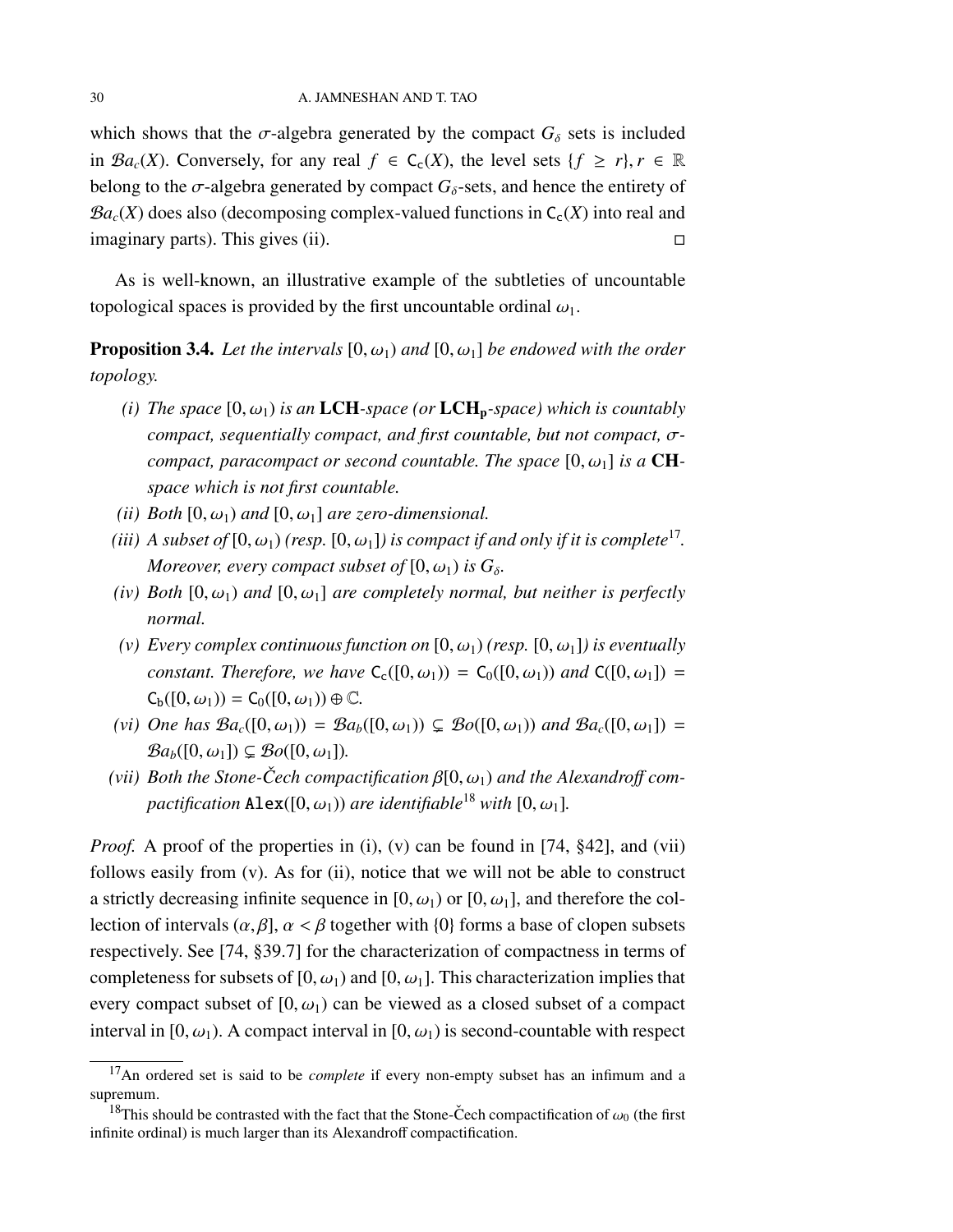to the subspace topology, and hence is metrizable. It is well-known that closed subsets of metric spaces are  $G_{\delta}$ , giving (iii).

See [\[74,](#page-101-7) §39.6] for a proof that [0,  $\omega_1$ ) and [0,  $\omega_1$ ] are completely normal. To prove that neither are perfectly normal, it is enough to find a closed set that is not  $G_{\delta}$  respectively. It is easy to see that  $\{\omega_1\}$  is not  $G_{\delta}$  in [0,  $\omega_1$ ]. We show that the set  $A = \{ \alpha \in [0, \omega_1) : \alpha \text{ limit ordinal} \}$  is not  $G_{\delta}$  in  $[0, \omega_1)$ . Let O be an open set including *A*. Then for each  $\gamma \in A$  there exists  $\alpha_{\gamma} \in \omega_1$  such that  $(\alpha_{\gamma}, \gamma] = [\alpha_{\gamma} + 1, \gamma] \subseteq O$ . Define  $f : A \rightarrow [0, \omega_1)$  to be  $f(\gamma) := \alpha_{\gamma} + 1$ . By Fodor's Pressing Down Lemma (e.g., see [\[51,](#page-99-7) Lemma III.6.14]), there exist  $\alpha \in \omega_1$  and a set  $B \subseteq A$  which has nonempty intersection with any unbounded closed subset of  $ω_1$  such that *f*( $β$ ) =  $α$  for all  $β ∈ B$ . By construction,  $[α, ω_1) ⊆ O$ . Now let  $(O_n)$ be a sequence in  $[0, \omega_1)$  such that  $A \subseteq O_n$  for all *n*. For each *n* choose  $\alpha_n$  such that  $[\alpha_n, \omega_1] \subseteq O_n$ . Then  $\alpha_* = \sup{\{\alpha_n\}}$  is a countable ordinal and  $[\alpha_*, \omega_1] \subseteq \bigcap_n O_n$ . As such a ray  $[\alpha_*, \omega_1]$  must include a successor ordinal,  $A \neq \bigcap_n O_n$ .

Now we establish (vi). From (v) we have  $C_c((0, \omega_1)) = C_b((0, \omega_1))$ , hence  $Ba_c([0, \omega_1)) = Ba_b([0, \omega_1))$ ; similarly, from the compactness of  $[0, \omega_1]$  one has  $\mathcal{B}a_c([0,\omega_1]) = \mathcal{B}a_b([0,\omega_1]) = \mathcal{B}a([0,\omega_1])$ . By [\(1.1\)](#page-6-0) it remains to show that  $Ba_b([0, \omega_1)) \neq Bo([0, \omega_1))$  and  $Ba([0, \omega_1]) \neq Bo([0, \omega_1])$ . To establish the first claim, it suffices to show that the set *A* of all limit ordinals smaller in  $\omega_1$  is not Baire-measurable (as a closed set it is clearly Borel-measurable). If for contradiction *A* were an element of  $\mathcal{B}a_b([0,\omega_1))$ , by Proposition [3.3](#page-28-0) there would exist  $f_n \in C_b([0, \omega_1)), B \in \mathcal{B}o(\prod_{n\in \mathbb{N}}^{Pol} \mathbb{R})$  such that  $A = (\prod_n f_n)^*(B)$ . By Propo-sition [3.4\(](#page-29-2)v), each  $f_n$  is eventually constant with some constant value  $c_n$  for all ordinals larger or equal than  $\alpha_n$ . If  $(c_1, c_2, ...) \in B$ , then  $(\prod_n f_n)^*(B)$  includes the interval  $[sup_n\{a_n\}, \omega_1)$ , and thus cannot be *A*, giving a contradiction. Hence  $(c_1, c_2, \ldots) \notin B$ , in which case there exists some  $c_i$  which is not an element of the *i*th projection of *B*, so if  $\beta \in (\prod_n f_n)^*(B)$  then  $\beta < \alpha_i$ , and thus also in this case *A* cannot be  $(\prod_n f_n)^*(B)$ , again giving the contradiction.

It remains to show  $\mathcal{B}a([0,\omega_1]) \neq \mathcal{B}o([0,\omega_1])$ . But this follows after observing from (v) that every Baire-measurable subset of  $[0, \omega_1]$  is either bounded, or has a bounded complement, so in particular the Borel-measurable set  $[0, \omega_1)$  (or the complement  $\{\omega_1\}$  is not Baire-measurable. Alternatively, we can also derive this from [\[11,](#page-97-13) Proposition 1.4] which establishes the following equivalence: If *X* is an LCH-space (resp. LCH<sub>p</sub>-space) and  $A \in \mathcal{B}a_c(X)$  is closed, then *A* is σ-compact if and only if *A* is Baire measurable in β(*X*). Now [0, ω1) is clearly closed in  $Ba_c([0, \omega_1))$  but by Proposition [3.4\(](#page-29-2)i) is not  $\sigma$ -compact, so  $[0, \omega_1)$  is not in  $\mathcal{B}a(\beta(X)) = \mathcal{B}a([0, \omega_1])$  by Proposition [3.4\(](#page-29-2)vii).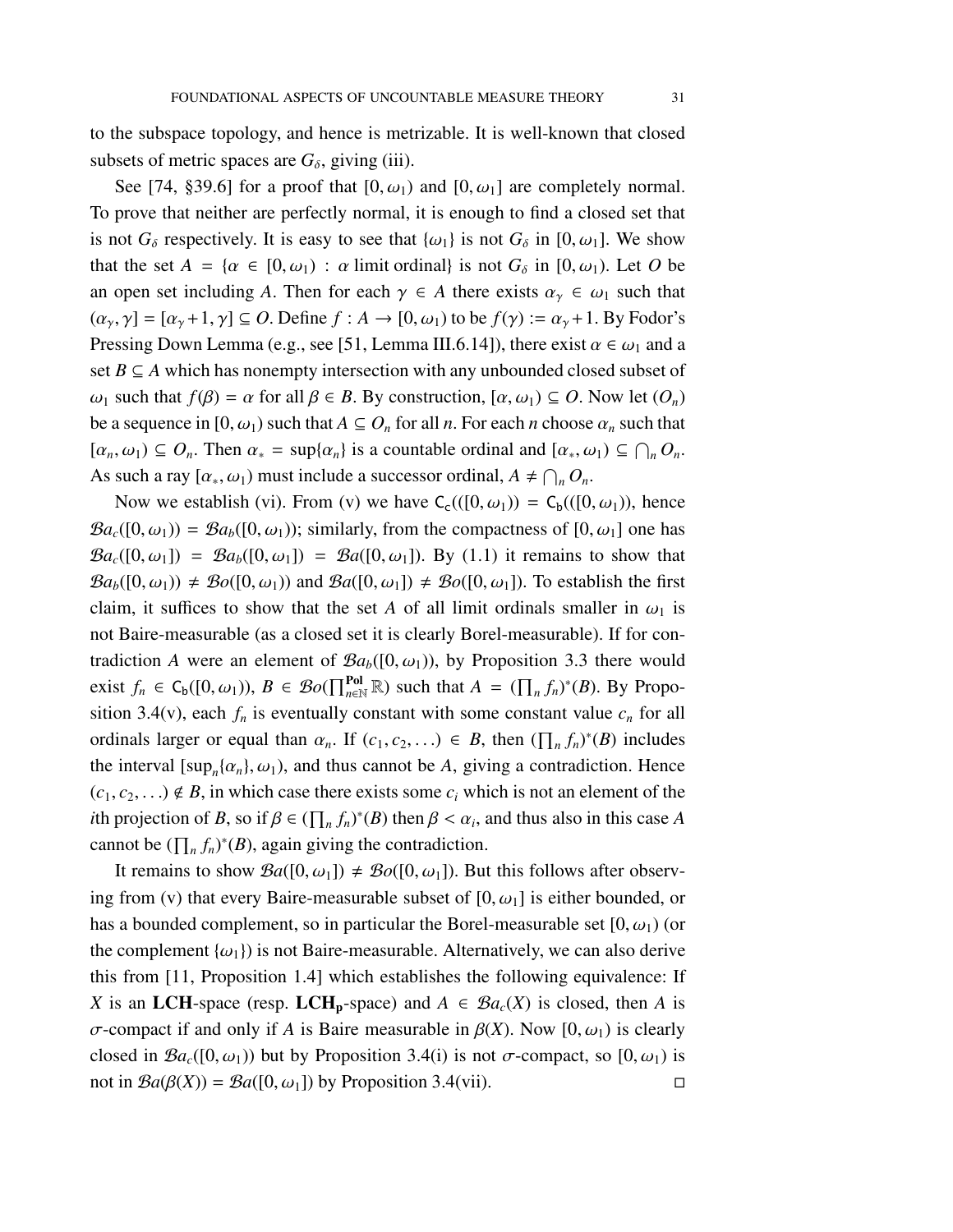<span id="page-31-1"></span>**Remark 3.5.** We now discuss when the inclusions in  $(1.1)$  are strict. The inclusion  $Ba_c(X) \subseteq Ba_b(X)$  is strict when X is an uncountable discrete space. Proposition [3.3\(](#page-28-0)i), (v) offers an obvious (though not obviously useful) necessary and sufficient condition for  $\mathcal{B}a_c(X) = \mathcal{B}a_b(X)$ : For all  $f \in C_b(X)$  there exist  $f_n \in C_c(X)$ ,  $n \in \mathbb{N}$ ,  $A \in \mathcal{B}o(\prod_{n \in \mathbb{N}}^{CMet} X_n)$ , where the  $X_n \subseteq \mathbb{R}$  are compact, such that  $f^*(\{0\}) = (\prod_{n \in \mathbb{N}} f_n)^*(A)$ . Another merely sufficient condition is that any  $f \in C_b(X)$  is the pointwise limit of a sequence of functions in  $C_0(X)$ . This condition is equivalent to saying that *X* is  $\sigma$ -compact or that the  $C^*$ -algebra  $C_0(X)$  has a countable approximate identity. However, Proposition [3.4\(](#page-29-2)vi) shows that this condition is not necessary in order to have  $\mathcal{B}a_c(X) = \mathcal{B}a_b(X)$ .

Proposition [3.4\(](#page-29-2)vi) also gives examples in which  $Ba_b(X) \neq Bo(X)$ . A sufficient condition for  $Ba_b(X) = Bo(X)$  is that X is perfectly normal<sup>[19](#page-31-2)</sup>. However, as the example of an uncountable discrete space showed, being perfectly normal is definitely not enough to also have  $\mathcal{B}a_c(X) = \mathcal{B}a_b(X)$ .

Remark 3.6. From the Gelfand dualities in Figure [1.1,](#page-5-0) it is not difficult to show that for an LCH-space *X* (which we also view as an LCH<sub>p</sub>-space) that  $\mathcal{B}a_c(X)$ is the restriction of the Baire algebra  $Ba(Alex(X))$  of the Alexandroff compactification Alex(*X*) to *X*, while  $Ba_b(X)$  is similarly the restriction of the Baire algebra  $Ba(BX)$  of the Stone–Cech compactification  $\beta X$  to X. Thus we see that the two canonical compactifications and two canonical Baire algebras of locally compact Hausdorff spaces are naturally divided up between the two categories  $LCH, LCH_p.$ 

### 4. Regular measures and τ-additivity

<span id="page-31-0"></span>In the theory of both Baire and Borel probability measures it is common to impose additional axioms such as inner or outer regularity,  $\tau$ -additivity, or the Radon measure property; see, e.g., [\[49\]](#page-99-8). We recall the relevant notions.

**Definition 4.1** (Regularity properties). Let  $X = (X_{CncMbl}, \mathcal{F}_X)$  be a CncMbl space  $X_{\text{CncMbl}} = (X_{\text{Set}}, \Sigma_X)$  equipped with a topology  $\mathcal{F}_X$  on  $X_{\text{Set}}$ . Let  $\mu_X$  be a finite measure on *X*.

(i) We say that  $\mu$  is  $\tau$ -additive in X if

$$
\sup_{\alpha \in A} \mu(O_{\alpha}) = \mu(O)
$$

<span id="page-31-2"></span><sup>&</sup>lt;sup>19</sup>A topological space *X* is said to be *perfectly normal* if two disjoint closed sets  $E, F$  can be perfectly separated by a continuous function, that is there is  $f: X \to [0, 1]$  such that  $f^*(\{0\}) = E$ and  $f^*(\{1\}) = F$ . Equivalently, *X* is perfectly normal if it is normal and every closed set is  $G_\delta$ .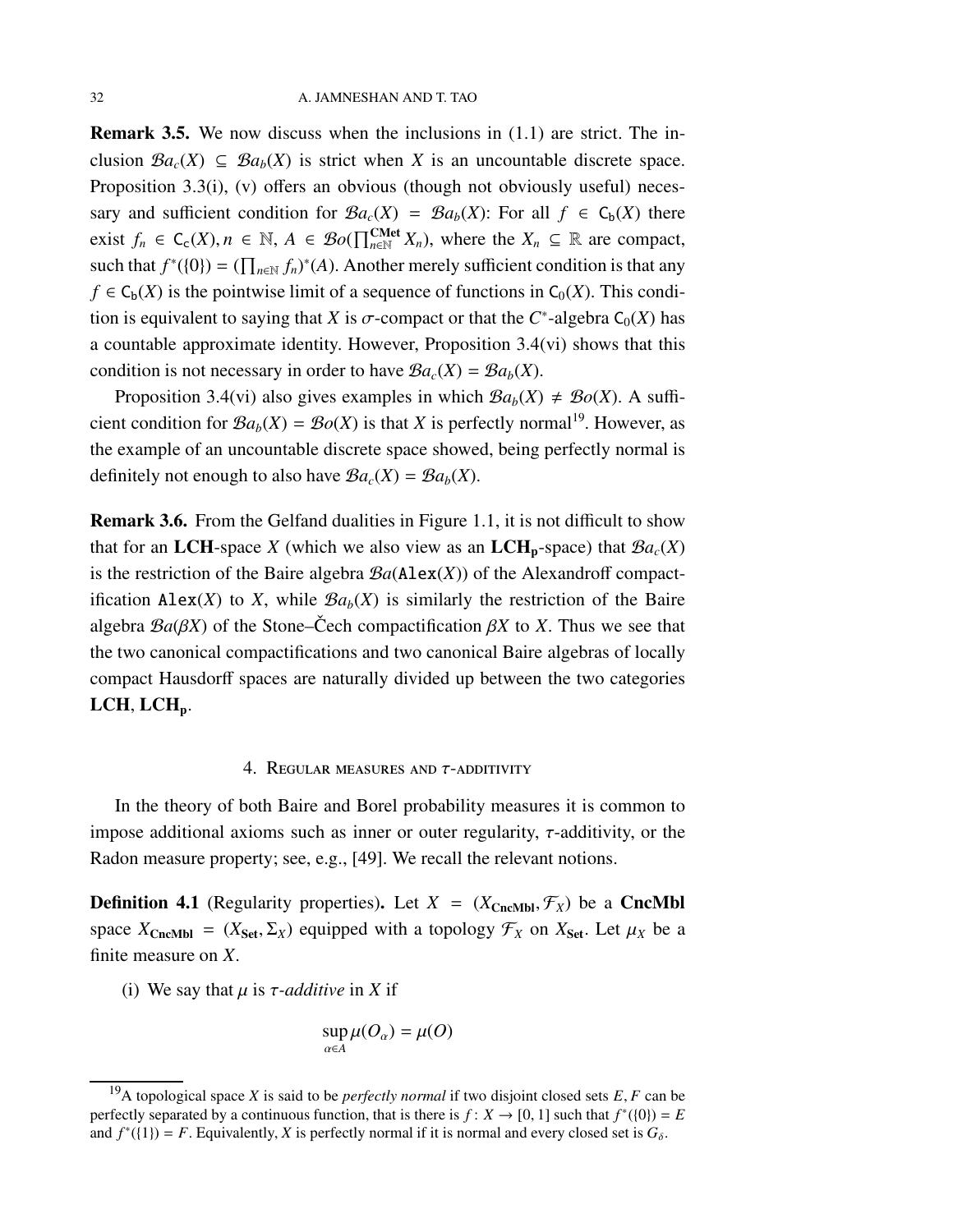whenever  $(O_\alpha)_{\alpha \in A}$  is a net of open measurable sets  $O_\alpha \in \Sigma_X$  which is non-decreasing (thus  $O_\alpha \subseteq O_\beta$  whenever  $\alpha \leq \beta$ , and  $O := \bigcup_{\alpha \in A} O_\alpha$  is also open measurable).

(ii) If  $\langle$ adjective $\rangle$  is an adjective pertaining to subsets of *X* which applies in particular to the empty set, such as "closed", "closed  $G_{\delta}$ ", "compact", or "compact  $G_{\delta}$ ", we say that  $\mu$  is (adjective) *inner regular* in *X* if

$$
\mu(E) = \sup \{ \mu(F) : F \in \Sigma_X, F \subseteq E, F \text{ (adjective)} \}
$$

for all  $E \in \Sigma_X$ . Similarly, if  $\langle \text{adjective} \rangle$  be an adjective pertaining to subsets of  $X$  which applies in particular to the whole set  $X_{\text{Set}}$ , such as "open", or "open  $F_{\sigma}$ ", we say that  $\mu$  is  $\langle$  adjective) *outer regular* in *X* if

$$
\mu(E) = \inf \{ \mu(O) : O \in \Sigma_X, E \subseteq O, O \text{ (adjective)} \}
$$

for all  $E \in \Sigma_X$ .

(iii) We say that  $\mu$  is *Radon* in *X* if it is compact  $G_{\delta}$  inner regular.

Using  $\mu(E^c) = \mu(X) - \mu(E)$  we easily verify the logical implications Radon ⇐⇒ compact *G*<sup>δ</sup> inner regular

Radon 
$$
\Leftrightarrow
$$
 compact  $G_{\delta}$  inner regular  
\n  
\n $\Downarrow$   
\n  
\nclosed  $G_{\delta}$  inner regular  $\Leftrightarrow$  open  $F_{\sigma}$  outer regular  
\n  
\n $\Downarrow$ 

closed inner regular  $\iff$  open outer regular

in Hausdorff spaces (in which compact sets are closed). In metrizable spaces we can reverse the second downward arrow (because closed sets are automatically  $G_{\delta}$ ), and in **CH**-spaces we can reverse the first downward arrow (because closed sets are automatically compact). For Borel measures, the notions of compact inner regularity (also known as *tightness*) and open outer regularity are the most frequently employed, but for Baire probability measures the notion of closed  $G_{\delta}$  inner regularity (or equivalently open  $F_{\sigma}$  outer regularity) is of more use. In particular we will not make much use of the concept of compact inner regularity in this paper. As we shall shortly see, the property of  $\tau$ -additivity is automatic in CH-spaces, but can be non-trivial in non-compact spaces.

It is a well-known theorem of Ulam (see, e.g. [\[35\]](#page-98-3), [\[20,](#page-97-2) Theorem 7.1.4] or [\[76,](#page-101-8) Proposition 4.2]) that Borel probability measures on **CMet**-spaces are automatically Radon. We review several further results (also reasonably well-known) of this type:

<span id="page-32-0"></span>Proposition 4.2 (Automatic regularity of Borel and Baire measures). *Let* C *be one of* CMet, Pol, CH, (pt  $\downarrow$  CH), LCH, LCH<sub>p</sub>, let X be a C-space, and let  $\mu$  be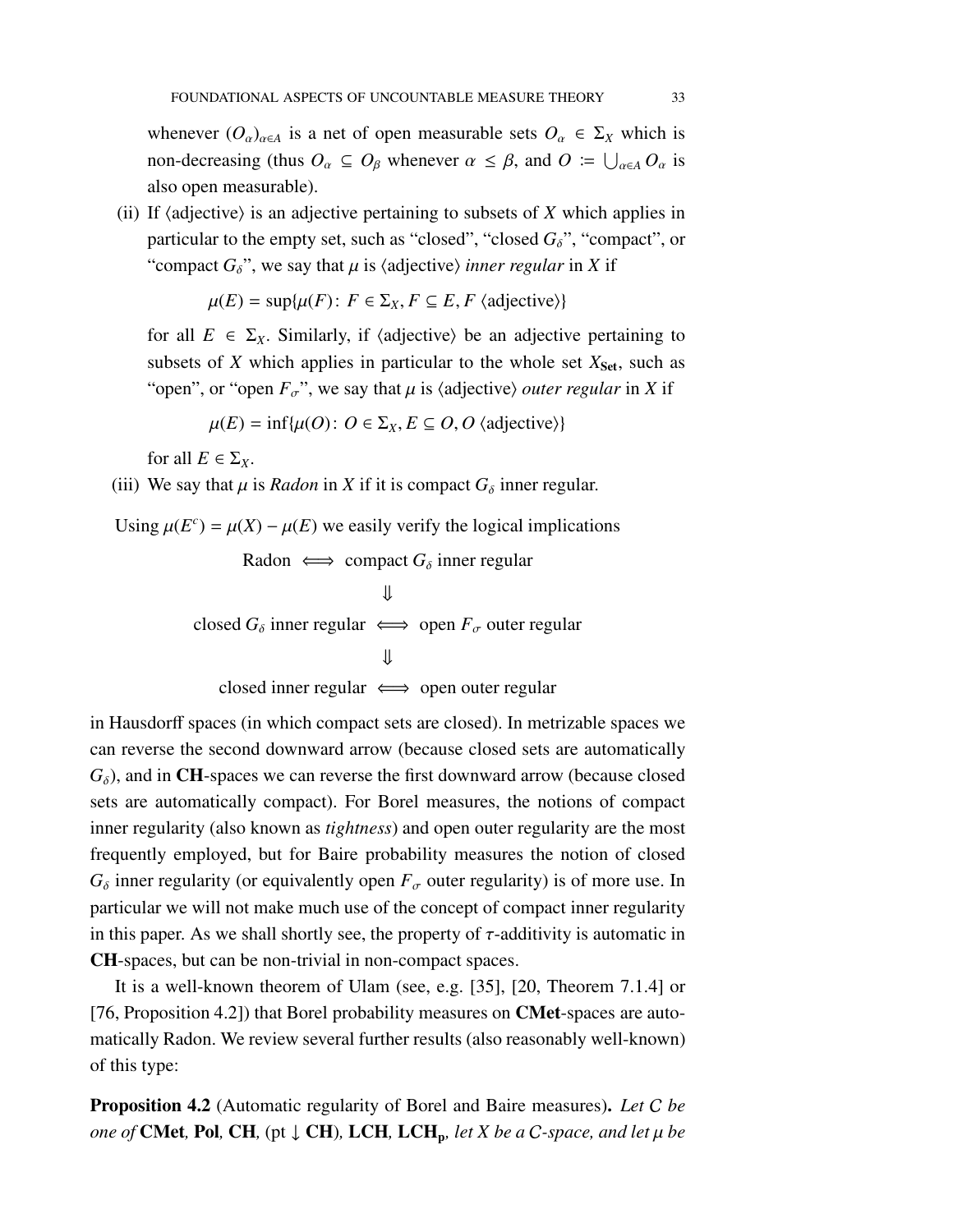*a probability measure on X*CncMbl *(here we use the casting functors from Figure [1.3\)](#page-7-0).*

- *(i)*  $\mu$  *is closed*  $G_{\delta}$  *inner regular and open outer*  $F_{\sigma}$  *regular. (In particular*  $\mu$ *is closed inner regular and open outer regular.)*
- *(ii)* If  $C =$  **CMet**, **CH**, (pt  $\downarrow$  **CH**), **LCH**, **LCH**<sub>p</sub>, then  $\mu$  is Radon in X if and *only if it is* τ*-additive.*
- *(iii) If*  $C =$  **CMet**, **CH**, (pt  $\downarrow$  **CH**)*, then*  $\mu$  *is both Radon and*  $\tau$ -*additive in X*.

*Proof.* We begin with (i). By applying forgetful functors it suffices to check the cases  $C = Pol$ , LCH, LCH<sub>p</sub>. For  $C = Pol$  this follows from Ulam's tightness theorem (see, e.g., [\[20,](#page-97-2) Theorem 7.1.4]), noting that in Pol-spaces closed sets are automatically  $G_{\delta}$  due to metrizability. Now we establish the claim for  $C = LCH$ . It suffices to establish closed  $F_{\sigma}$  inner regularity. Let  $E \in \Sigma_X = \mathcal{B}a_b(X)$ , then by Proposition [3.3\(](#page-28-0)i) we have  $E = T^*A$  for some LCH-morphism  $T: X \to Y_{\text{LCH}}$ and some **Pol**-space *Y* (indeed one can take  $Y = \prod_{n \in \mathbb{N}}^{Pol} \mathbb{R}$ ). Applying the  $C =$  **Pol** case of (i) to the pushforward measure  $T_*\mu$ , we see that for any  $\varepsilon > 0$  there is a closed  $G_{\delta}$  subset *F* of *A* such that  $T_{\ast}\mu(A\backslash F) \leq \varepsilon$ , hence  $\mu(E\backslash T^*F) \leq \varepsilon$ . Since  $T^*F$  is a closed  $G_\delta$  subset of *E*, this establishes closed  $G_\delta$  inner regularity when  $C = LCH$ . The case  $C = LCH_p$  is obtained similarly using Proposition [3.3\(](#page-28-0)ii). We also remark that the  $C = CH$  case was established in [\[9,](#page-97-1) II, 7.1.8].

Now we establish (ii). By applying forgetful functors it suffices to establish the claim for  $C = LCH$ ,  $LCH_p$ . We begin with the  $C = LCH$  case. Suppose first that  $\mu$  is Radon in *X*, and  $O = \bigcup_{\alpha \in A} O_A$  for some non-decreasing net  $(O_\alpha)_{\alpha \in A}$  of open Baire sets whose union *O* is also open Baire. By the Radon hypothesis, for any  $\varepsilon$  there is a compact  $G_{\delta}$  subset *K* of *O* such that  $\mu(O\backslash K) \leq \varepsilon$ . By compactness, *K* is covered by a finite number of the  $O_\alpha$ , hence (by the non-decreasing net hypothesis) one has  $K \subseteq O_\beta \subseteq O$  for some  $\beta \in A$ , which establishes  $\tau$ -additivity. Conversely, suppose  $\mu$  is  $\tau$ -additive in *X*, and let *O* be Baire open in *X*. Consider the family  $\mathcal{F}$  of open Baire subsets *U* of *O* with the property that  $U \subseteq K \subseteq O$ for some compact  $G_{\delta} K$ , ordered by set inclusion. This is a non-decreasing net of open Baire sets, and from Proposition [2.8](#page-23-0) we see that every  $x \in U$  is contained in at least one set *U* from this family  $\mathcal F$ . From  $\tau$ -additivity we conclude that

<span id="page-33-0"></span>
$$
\mu(O) = \sup \{ \mu(U) : U \in \mathcal{F} \}
$$

and hence

(4.1) 
$$
\mu(O) = \sup \{ \mu(K) : K \text{ compact } G_{\delta} \},
$$

which gives the Radon property for Baire open sets *O*. Now if *E* is a Baire set and  $\varepsilon > 0$ , we see from (i) that there is an open  $F_{\sigma}$  set  $O \supset E$  such that

$$
\mu(O \backslash E) \leq \varepsilon
$$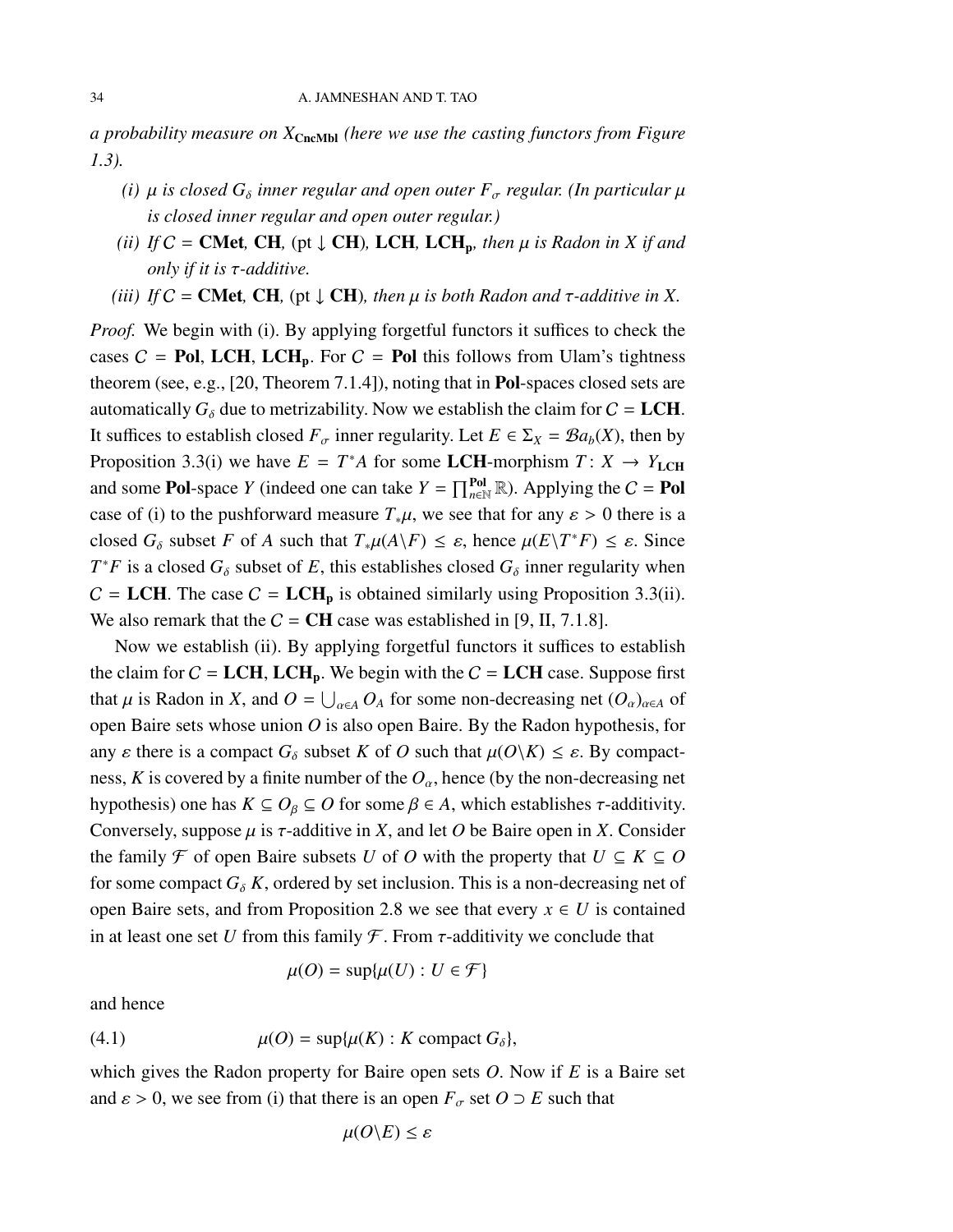then by [\(4.1\)](#page-33-0) there is a compact  $G_{\delta}$  set  $K \subseteq O$  such that

 $\mu(O\backslash K)\leq \varepsilon$ .

Applying (i) again we also have an open  $F_{\sigma}$  set  $U \supset O \ E$  such that

 $\mu(U) \leq 2\varepsilon$ .

The set  $K \setminus U$  is then a compact  $G_{\delta}$  subset of *E* with

 $\mu(E\setminus (K\setminus U)) \leq 3\varepsilon$ .

Since  $\varepsilon > 0$  is arbitrary, we conclude the Radon property for general Baire sets *E*.

<span id="page-34-0"></span>The claim (iii) follows from (i) and (ii) after noting in these categories that closed sets are automatically compact. (A slightly weaker version of this claim, dropping the  $G_\delta$  requirement, is also established in [\[20,](#page-97-2) Theorem 7.1.5].)  $\Box$ 

5. Riesz representation theorems

We can now introduce the probability theory analogues **CMetPrb, CHPrb,**  $(pt \downarrow CH)Prb$ , PolPrb, LCHPrb, LCH<sub>n</sub>Prb of the topological categories CMet, CH, (pt  $\downarrow$  CH), Pol, LCH, LCH<sub>p</sub>, as well as the analogue CncPrb of CncMbl. We will do this by following a general categorical construction called action categories (see Definition [A.33\)](#page-92-0).

<span id="page-34-1"></span>**Definition 5.1** (Topological-probabilistic categories). Let  $C =$  **CMet, CH**, (pt  $\downarrow$  **CH**), Pol, LCH, LCH<sub>p</sub>, and let CPrb be the string formed by appending Prb to C.

- (i) Let the functor  $Prb: C \rightarrow Set$  send an object *X* in *C* to the set  $Prb(X)$ of Radon probability measures on  $X_{CncMbl} = (X_{Set}, \Sigma_X)$  (using the casting functors from Figure [1.3\)](#page-7-0) and a *C*-morphism  $f: X \rightarrow Y$  to the pushforward map  $Prb(f)$ :  $Prb(X) \rightarrow Prb(Y)$  defined by  $Prb(f)(\mu) = f_*\mu$ , that is to say  $f_*\mu(E) = \mu(f^*(E))$  for all  $E \in \Sigma_X$ . We define the category CPrb to be the action category<sup>[20](#page-34-2)</sup>  $C \times Prb$ ; see Definition [A.33.](#page-92-0)
- (ii) We can construct the category CncPrb of concrete probability spaces by a similar construction using the functor Prb: Set associating to any CncMbl-space the set of probability measures on it (see Example [A.35\)](#page-93-1).

By Proposition [4.2](#page-32-0) we see that the requirement that Prb(*X*) are Radon probability measures can be dropped when  $C =$  **CMet, CH**, and replaced with  $\tau$ additivity when  $C = LCH, LCH_p$ . By definition, any Radon probability measure  $\mu_X$  on  $X_C$  generates a CPrb-promotion  $(X_C, \mu_X)$  of the C-space  $X_C$  to a CPrb-space. We note the subtle difference between an LCHPrb-space and an

<span id="page-34-2"></span> $^{20}$ This category can be identified with the category whose objects are Radon probability spaces on C-spaces and whose morphisms are measure-preserving C-morphisms.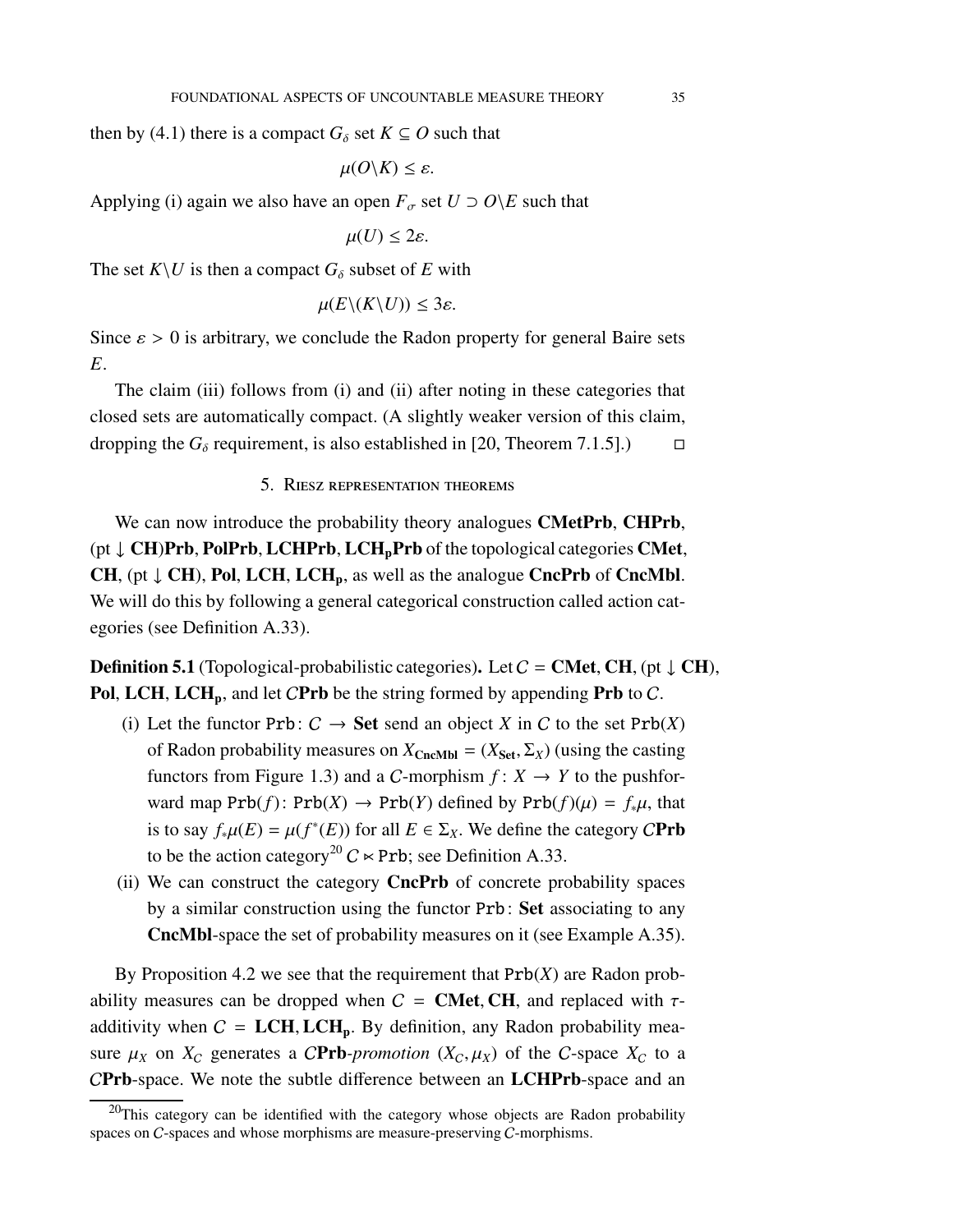

<span id="page-35-0"></span>Figure 5.1. Functors from topological-probabilistic categories to the concrete probabilistic category **CncPrb**, which in turn has a forgetful functor to the category Set of sets. Every category here has a forgetful casting functor to its counterpart in Figure [1.3,](#page-7-0) and the union of these two diagrams together with these functors commutes.

 $LCH<sub>n</sub>Prb$ -space: both spaces are locally compact Hausdorff spaces equipped with a Radon probability measure, but in the former case the measure is defined on the  $C_b$ -Baire  $\sigma$ -algebra, but in the latter case the measure is defined on the smaller  $C_0$ -Baire  $\sigma$ -algebra. However, the distinction between the two types of Radon probability measure (as well as the Borel measure counterpart) can be erased in practice; see Corollary [5.5](#page-40-0) below. We also note that the category (pt  $\downarrow$  **CH)Prb** of pointed **CH** spaces equipped with a probability measure is not the same as the (significantly less interesting) category (pt  $\downarrow$  **CHPrb**) of pointed CHPrb-spaces, as in the latter the distinguished point would be required to support the entire probability measure thanks to the definition of a CHPrbmorphism.

The functors in Figure [1.3](#page-7-0) have analogues in probabilistic categories which we depict in Figure [5.1.](#page-35-0) All of these functors will be deemed to be casting functors, as are the forgetful functors from  $CPrb$  to  $C$  for each category  $C$  appearing in Definition [5.1.](#page-34-1)

We now focus on the Riesz representation theory for LCHPrb-spaces and **LCH<sub>p</sub>Prb**-spaces. We begin with the basic theory of linear functionals on  $C_0(X)$ and  $C_b(X)$  for LCH-spaces X; these notions will end up being identified via Riesz dualities with Radon measures on *X* and β*X* respectively.

Definition 5.2 (Functionals). Let *X* be an LCH-space (which can also be identified with an  $LCH_p$ -space). A  $C_0$ -functional (resp.  $C_b$ -functional) on *X* is a complex linear functional  $\lambda: C_0(X) \to \mathbb{C}$  (resp.  $\lambda: C_b(X) \to \mathbb{C}$ ).

(i) We say that a C<sub>0</sub>-functional (resp. C<sub>b</sub>-functional)  $\lambda$  is *non-negative* if  $\lambda(f) \geq 0$  whenever  $f \geq 0$  is a real non-negative element of  $C_0(X)$  (resp.  $C_{\mathfrak{b}}(X)$ ).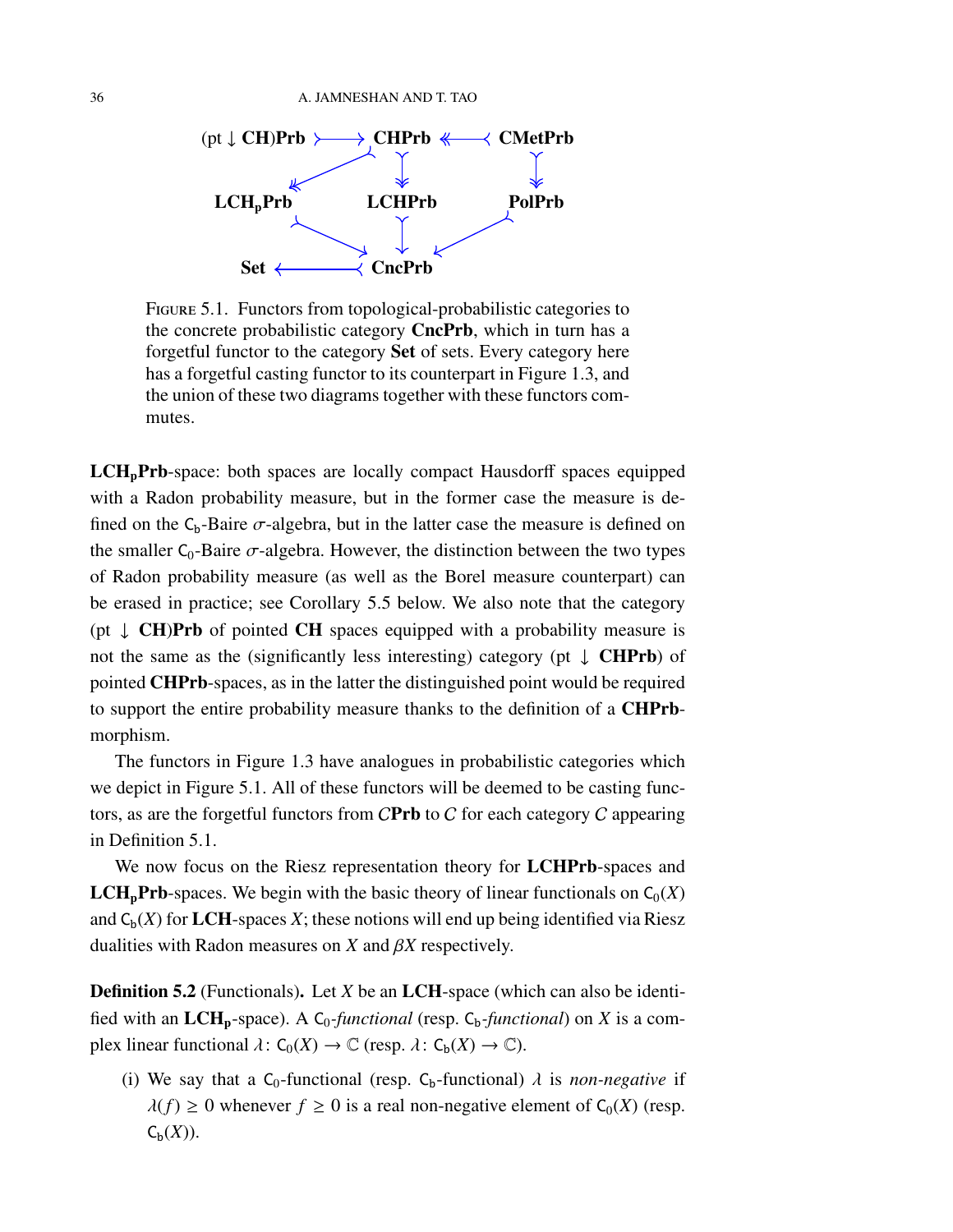- (ii) We say that a C<sub>0</sub>-functional (resp. C<sub>b</sub>-functional)  $\lambda$  is  $\tau$ -smooth if one has  $\lim_{\alpha} \lambda(f_{\alpha}) = 0$  whenever  $(f_{\alpha})_{\alpha \in A}$  is a net of real elements of  $C_0(X)$  (resp.  $C_b(X)$ ) which is non-increasing (thus  $f_\alpha(x) \leq f_\beta(x)$  whenever  $\alpha \geq \beta$  and  $x \in X$ ) and converges pointwise to zero, thus  $\lim_{\alpha} f_{\alpha}(x) = 0$  for all  $x \in X$ .
- (iii) We say that  $C_0$ -functional (resp.  $C_b$ -functional)  $\lambda$  is a  $C_0$ -state (resp.  $C_b$ *state*) if it is non-negative and has operator norm 1.
- (iv) We say that a  $C_0$ -functional (resp.  $C_b$ -functional)  $\lambda$  is *represented* by a Radon probability measure  $\mu_X$  on *X* (or by the pair  $(X, \mu_X)$ ) if one has  $\lambda(f) = \int_X f \ d\mu_X$  for all  $f$  in  $C_0(X)$  (resp.  $C_b(X)$ ).

If *X* is a **CH**-space, there is no distinction between  $C_0(X)$  and  $C_b(X)$ , and so we drop the " $C_0$ " and " $C_b$ " prefixes in this case.

Intuitively, a τ-smooth functional is one which "assigns no mass" to β*X*\*X*; we formalize this intuition later in Theorem [5.4\(](#page-38-0)iii). In Examples [5.6,](#page-41-0) [5.7,](#page-42-0) [5.8](#page-42-1) below we give examples of  $C_b$ -states that are not  $\tau$ -smooth.

<span id="page-36-0"></span>Proposition 5.3 (Properties of functionals). *Let X be an* LCH*-space (resp. an* LCHp*-space).*

- *(i)* If  $\lambda$  *is a non-negative*  $C_b$ -functional (resp.  $C_0$ -functional) on X, then it is *bounded; in particular it is a scalar multiple of a*  $C_b$ -state (resp.  $C_0$ -state).
- *(ii)* Every  $C_0$ -state  $\lambda$  *on X is*  $\tau$ -smooth.
- *(iii) Any Radon probability measure* µ*<sup>X</sup> on X represents a unique* τ*-smooth*  $C_b$ -*state (resp.*  $C_0$ -*state)*  $\lambda$ .
- *(iv)* Every  $C_0$ -state  $\lambda$  on  $X$  has a unique extension to a state on the Alexandroff *compactification* Alex(*X*)*.*
- (v) Every  $C_0$ -state  $\lambda$  on  $X$  has a unique extension to a  $C_b$ -state on  $X$ . Further*more, this extension is* τ*-smooth.*

*Proof.* We begin with (i). It suffices to establish boundedness of  $\lambda$  applied to nonnegative real *f* in  $C_0(X)$  or  $C_b(X)$ . When  $\lambda$  is a  $C_b$ -functional this is immediate from the bounds

$$
0 \le \lambda(f) \le \lambda(1) ||f||_{C_b(X)}
$$

arising from non-negativity. Now suppose  $\lambda$  is a C<sub>0</sub>-functional. If  $\lambda$  is unbounded for non-negative real *f*, then for each  $n \in \mathbb{N}$  there exists non-negative  $f_n \in C_0(X)$ with  $||f_n||_{C_0(X)} \le 2^{-n}$  such that  $\lambda(f_n) \ge 1$ . But then by non-negativity  $f := \sum_{n=1}^{\infty} f_n$ is an element of  $C_0(X)$  such that  $\lambda(f) \ge \lambda(\sum_{n=1}^N f_n) \ge N$  for any  $N \in \mathbb{N}$ , which is absurd. Thus  $\lambda$  is bounded.

To prove (ii), let  $\varepsilon > 0$ , then we can find a  $f \in C_0(X)$  with  $||f||_{C_0(X)} \le 1$  and  $|\lambda(f)| \ge 1-\varepsilon$ . By multiplying by a phase we may assume  $\lambda(f)$  is real and positive, and taking real parts we may assume  $f$  is real, then by replacing  $f$  with  $|f|$  we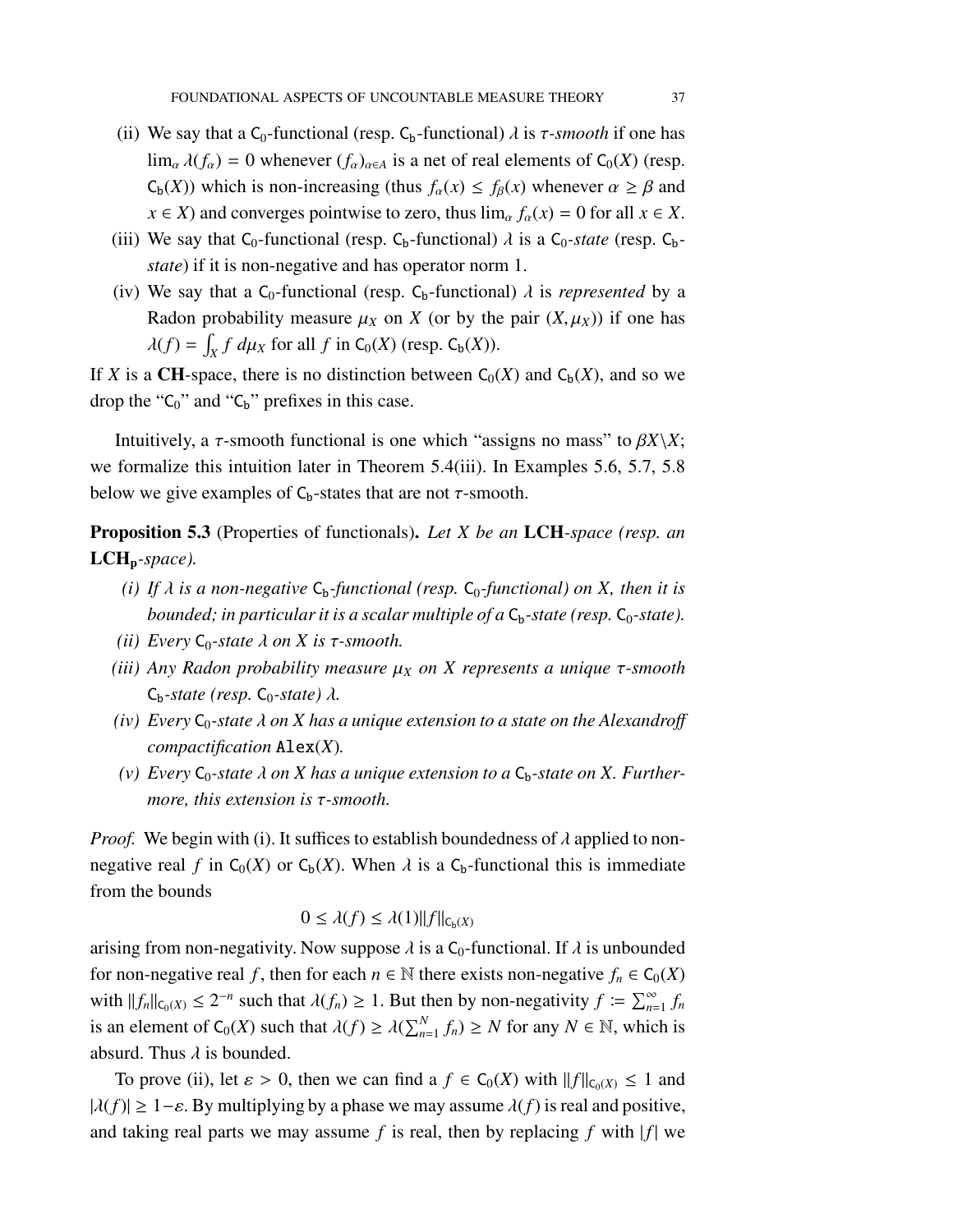may assume that *f* takes values in [0, 1]. As  $f \in C_0(X)$ , there exists a compact subset *K* of *X* such that  $|f(x)| \leq \frac{1}{2}$  outside of *K*. By Proposition [2.8](#page-23-0) we may find  $\chi \in C_c(X)$  taking values in [0, 1] with  $\chi = 1$  on *K*. Then for any  $g \in C_0(X)$  taking values in [0, 1], we have

$$
\lambda(f) + \lambda((1 - \chi)g) \le ||f + (1 - \chi)g||_{C_0(X)} \le 1
$$

and hence  $\lambda((1 - \chi)g) \leq \varepsilon$ .

Now suppose that  $(f_\alpha)_{\alpha \in A}$  is a non-increasing net in  $C_0(X)$  whose limit is zero. We need to show that  $\lim_{\alpha} \lambda(f_{\alpha}) = 0$ . By rescaling we may assume that  $f_{\alpha}$  takes values in [0, 1] for at least one  $\alpha$ , and then for all  $\alpha$  after refining the net. By the previous discussion we have

$$
\lambda((1-\chi)f_\alpha)\leq\varepsilon.
$$

Meanwhile, the net  $(\chi f_\alpha)_{\alpha \in A}$  of continuous functions has uniform compact support and converges monotonically to zero, hence by Dini's theorem for nets (see, e.g., [\[48,](#page-99-0) p. 239]) it converges uniformly. This implies that  $\lim_{\alpha} \lambda(\chi f_{\alpha}) = 0$ , hence

$$
\overline{\lim}_{\alpha} |\lambda(f_{\alpha})| \leq \varepsilon.
$$

Since  $\varepsilon > 0$  is arbitrary, we obtain the claim.

Now we prove (iii). Define  $\lambda(f) := \int_X f \, d\mu$  for  $f \in C_b(X)$  (resp.  $f \in C_0(X)$ ). It is clear that  $\lambda$  is non-negative and has operator norm at most 1. From the Radon property we have that for any  $\varepsilon > 0$  there exists compact *K* such that  $\mu_X(K^c) \leq \varepsilon$ , and then by using the cutoff  $\chi$  as before one can establish that  $\lambda$  has operator norm at least  $1 - \varepsilon$  for any  $\varepsilon > 0$ , and is hence a state; repeating the previous arguments then also give  $\tau$ -smoothness. Uniqueness of the represented state  $\lambda$  is clear from definition.

Now we prove (iv). Using the identification  $C(A \text{lex}(X)) \equiv C_0(X) \oplus \mathbb{C}$ , we can define an extension  $\tilde{\lambda}$ :  $C(Alex(X)) \to \mathbb{C}$  of  $\lambda$  by the formula

$$
\tilde{\lambda}(f+c1) \coloneqq \lambda(f) + c
$$

for  $f \in C_0(X)$  and  $c \in \mathbb{C}$  (where we embed  $C_0(X)$  in  $C(Alex(X))$  in the usual fashion). It is not difficult to see that  $\tilde{\lambda}$  is non-negative with  $\tilde{\lambda}(1) = 1$ , hence  $\tilde{\lambda}$  is a state. Conversely, every state  $\tilde{\lambda}$  on the (pt  $\downarrow$  CH)-space Alex(*X*) has  $\tilde{\lambda}(1) = 1$ , so the extension is unique by linearity.

Finally, we show (v). Let  $C_b(X)_+$  (resp.  $C_0(X)_+$ ) denote the real nonnegative elements of  $C_b(X)$  (resp.  $C_0(X)$ ). For any  $f \in C_b(X)_+$ , define

$$
\tilde{\lambda}(f) \coloneqq \sup \{ \lambda(g) : g \in C_0(X)_+, g \le f \}
$$

where we use  $g \leq f$  to denote the pointwise domination  $g(x) \leq f(x)$  for all  $x \in X$ . Since  $\lambda$  is a C<sub>0</sub>-state, we see that  $0 \leq \tilde{\lambda}(f) \leq ||f||_{C_b(X)}$ . One clearly has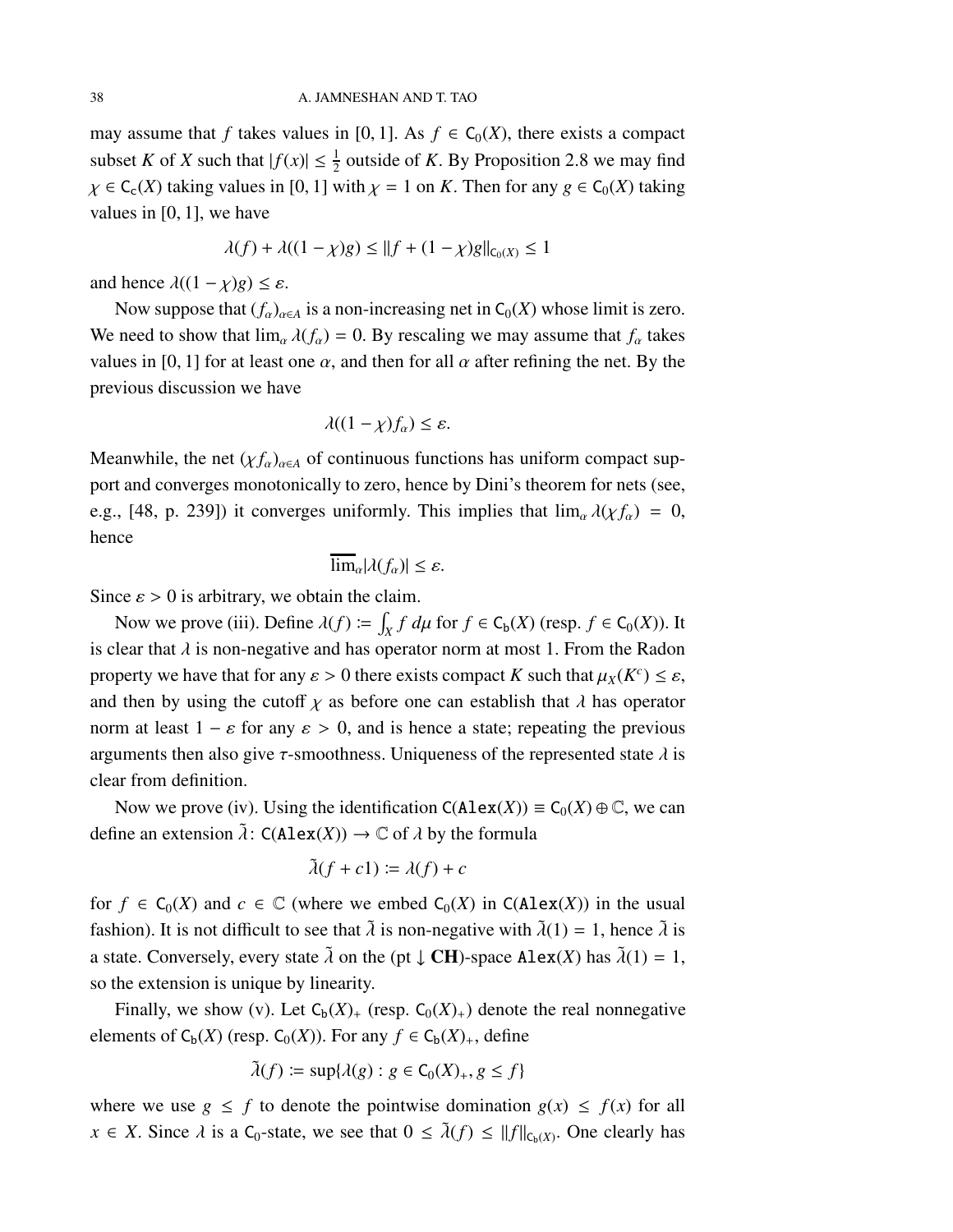superadditivity  $\tilde{\lambda}(f_1 + f_2) \geq \tilde{\lambda}(f_1) + \tilde{\lambda}(f_2)$  for  $f_1, f_2 \in C_b(X)_+$ . Next, observe that if *f*<sub>1</sub>, *f*<sub>2</sub> ∈ C<sub>b</sub>(*X*)<sub>+</sub> and *g* ∈ C<sub>0</sub>(*X*)<sub>+</sub> is such that *g* ≤ *f*<sub>1</sub> + *f*<sub>2</sub>, then *g* = *g*<sub>1</sub> + *g*<sub>2</sub> for some  $g_1, g_2 \in C_0(X)$  with  $g_1 \leq f_1$  and  $g_2 \leq f_2$ ; for instance one can take  $g_1 := \min(f, g_1)$  and  $g_2 := g - g_1$ . From this we see that we in fact have additivity  $\tilde{\lambda}(f_1 + f_2) = \tilde{\lambda}(f_1) + \tilde{\lambda}(f_2)$  for nonnegative  $f_1, f_2 \in C_b(X)_+$ . We also have the homogeneity property  $\tilde{\lambda}(cf) = c\tilde{\lambda}(f)$  for  $c \ge 0$  and  $f \in C_b(X)_+$ . Thus  $\tilde{\lambda}$  extends to a  $C_b$ -functional on *X*, which we continue to call  $\tilde{\lambda}$ . By construction,  $\tilde{\lambda}$  is nonnegative. For any real  $f \in C_b(X)$  we then have

$$
-\|f\|_{C_b(X)} \le \tilde{\lambda}(f) \le \|f\|_{C_b(X)},
$$

which implies for any complex  $f \in C_b(X)$  and phase  $e^{i\theta}$  that

$$
\mathrm{Re}e^{i\theta}\tilde{\lambda}(f) = \lambda(\mathrm{Re}e^{i\theta}f) \leq ||f||_{C_{b}(X)};
$$

taking suprema in  $\theta$ , we conclude that  $\lambda$  has operator norm at most 1. Since  $\lambda$ extends  $\lambda$  which already had operator norm 1, we conclude that  $\lambda$  has operator norm exactly equal to 1 and is hence a  $C_b$ -state. If  $\tilde{\lambda}$  were not  $\tau$ -smooth, then there would exist  $\varepsilon > 0$  and a non-increasing net  $(f_\alpha)_{\alpha \in A}$  of functions  $f_\alpha \in C_b(X)_+$ converging pointwise to zero such that  $\tilde{\lambda}(f_{\alpha}) > \varepsilon$  for all  $\varepsilon$ . If we then let *B* be the collection of all  $g \in C_0(X)$  such that  $\lambda(g) > \varepsilon$  and  $g \leq f_\alpha$  for some  $\alpha \in A$ , ordered by pointwise domination  $\leq$ , then  $(g)_{g \in B}$  is a non-increasing net converging pointwise to zero. Thus  $\lambda$  would not be  $\tau$ -smooth, contradicting (iii). Thus  $\lambda$  is  $\tau$ -smooth.

It remains to show that  $\tilde{\lambda}$  is the unique extension of  $\lambda$  to a C<sub>b</sub>-state. If  $\lambda'$  is another such extension, we see from repeating the proof of (ii) that for any  $\varepsilon > 0$ there exists  $\chi \in C_c(X)$  taking values in [0, 1] such that  $\lambda'((1 - \chi)g) \leq \varepsilon$  and also  $\tilde{\lambda}((1 - \chi)g) \leq \varepsilon$  for any  $g \in C_{b}(X)$  taking values in [0, 1]. On the other hand  $\lambda'$  and  $\tilde{\lambda}$  both agree with  $\lambda$  on  $\chi$ g. By the triangle inequality we conclude that  $|\lambda'(g) - \tilde{\lambda}(g)| \leq 2\varepsilon$  for all  $g \in C_b(X)$  taking values in [0, 1], hence on sending  $\varepsilon \to 0$  and using linearity we conclude that  $\lambda'$ ,  $\tilde{\lambda}$  are identical.

We now give the Riesz representation theorems for the categories **CMet**, **CH**, (pt  $\downarrow$  CH), LCH<sub>p</sub>, LCH. These results are largely contained in prior literature, but are presented here in the notation of this paper.

<span id="page-38-0"></span>**Theorem 5.4** (Riesz representation theorem). *Let*  $C =$  **CMet**, **CH**, (pt  $\downarrow$  **CH**)*,* LCHp*,* LCH*, and let X be a* C*-space.*

*(i)* (Riesz representation theorem) Every  $C_0$ -state  $\lambda$  on  $X$  is represented by *a unique promotion of X to a CPrb-space*  $(X, \mu_X)$ *. (In other words, for each state*  $\lambda$  *there is a unique Radon measure*  $\mu_X$  *on*  $X$  *such that*  $\lambda(f)$  =  $\int_X f \, d\mu_X$  *for all*  $f \in C_0(X)$ *.*)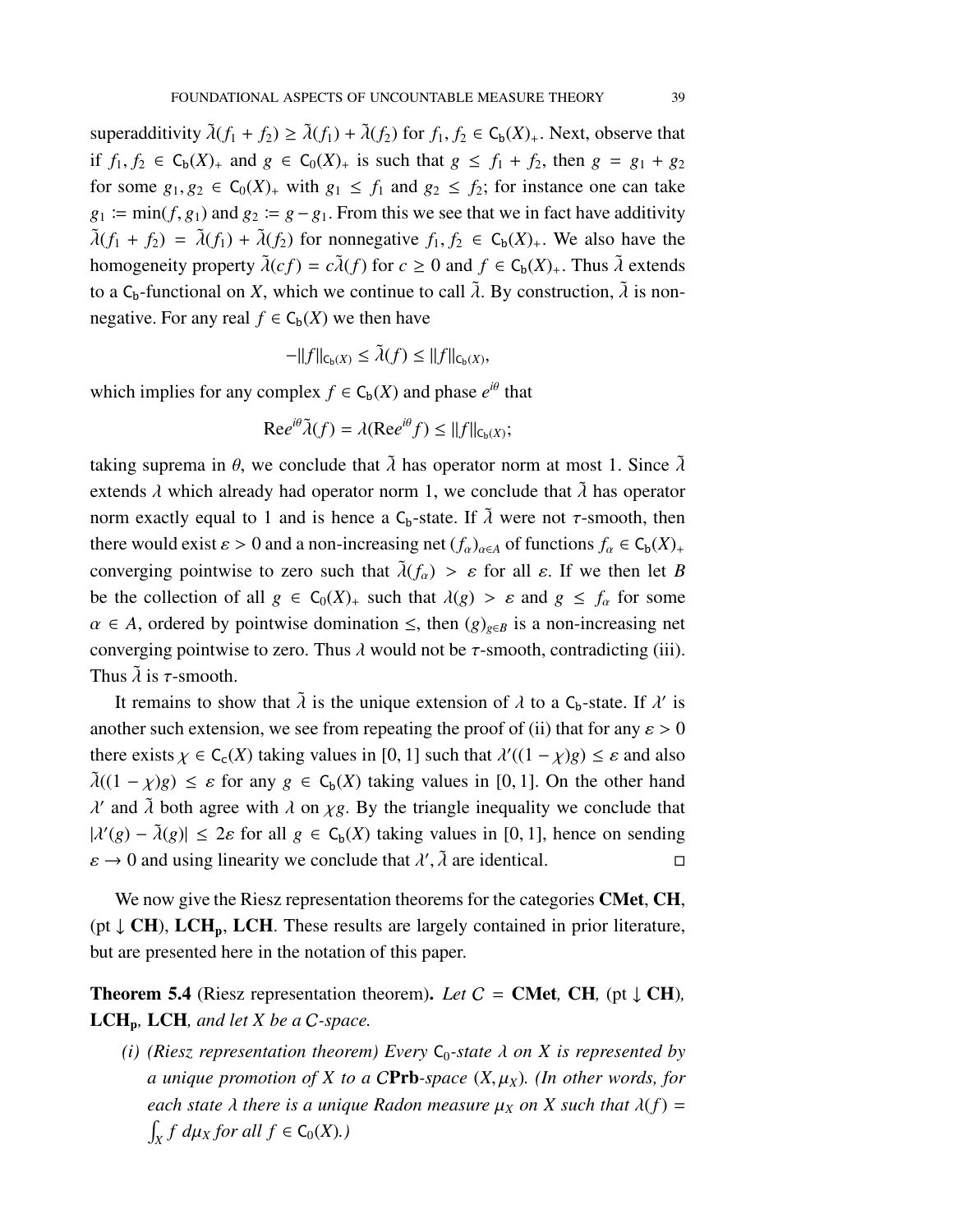- *(ii) (Daniell-Stone representation theorem) If* C = LCH*, then every* τ*-smooth*  $C_b$ -state  $\lambda$  on  $X$  is represented by a unique promotion of  $X$  to a CPrb*space*  $(X, \mu_X)$ *.*
- *(iii)* (Relationship with Stone–Čech compactification) If  $C = LCH$  and  $\lambda$  is a Cb*-state on X, then there is a unique promotion of* β*X to a* CHPrb*-space*  $(\beta X, \mu_{\beta X})$  such that  $\lambda(f \downharpoonright_X) = \int_{\beta X} f d\mu_{\beta X}$  for all  $f \in C(\beta X)$  (where  $f \downharpoonright_X iS$ *the restriction of* β*X to X, where we identify the latter with a subspace of the former). Furthermore, the*  $C_b$ -state  $\lambda$  *is*  $\tau$ -smooth *if and only if*  $\beta X \setminus X$ *has zero outer measure in the sense that*

$$
\inf \{ \mu_{\beta X}(E) : E \in \Sigma_{\beta X}, E \supset \beta X \setminus X \} = 0.
$$

We refer to [\[49\]](#page-99-1) for a further study of how the Riesz representation theorem interacts with the Stone–Cech compactification. For instance, the second part of Theorem [5.4\(](#page-38-0)iii) is essentially [\[49,](#page-99-1) Theorem 2.4].

*Proof.* The claim (i) for  $C = \text{CH}$  can be found for instance in [\[77,](#page-101-0) §2], [\[76,](#page-101-1) Theorem 3.3], [\[37\]](#page-98-0), [\[20,](#page-97-0) Theorem 7.4.1], [\[23,](#page-97-1) Theorem 5.7], or [\[31\]](#page-98-1). This implies the cases  $C = \text{CMet}$ , (pt  $\downarrow \text{CH}$ ) of claim (i) after applying forgetful casting functors. We remark that the presentation in [\[37\]](#page-98-0) is particularly compatible with the category-theoretic viewpoint adopted in this paper.

Now we show (i) for  $C = LCH_p$ . This result appears for instance in [\[76,](#page-101-1) Theorem 4.1] or [\[77,](#page-101-0) §3], but for the convenience of the reader we give a proof here. We begin with existence. By Proposition [5.3\(](#page-36-0)iv), we can extend  $\lambda$  to a state  $\tilde{\lambda}$ : C(Alex(*X*))  $\rightarrow \mathbb{C}$  on Alex(*X*) (viewing *X* as a subspace of Alex(*X*) and C<sub>0</sub>(*X*) as a subalgebra of  $C(Alex(X))$ ). By the  $C = CH$  case of (i),  $\lambda$  is represented by a Radon probability measure  $\mu_{\text{Alex}(X)}$  on Alex(*X*). Now let *K* be a compact  $G_{\delta}$ subset of *X*. From Proposition [3.3](#page-28-0) (as well as the Tietze extension theorem and Urysohn's lemma) we see that the C<sub>0</sub>-Baire  $\sigma$ -algebras  $Ba_c(X), Ba_c(Alex(X))$ both agree with  $\mathcal{B}a_c(K) = \mathcal{B}a(K)$  when restricted to *K*. Thus  $\mu_{\text{Alex}(X)}$  may be restricted to a finite Baire measure  $\mu_K$  on the CH-space *K*. These measures are compatible with each other in the sense that  $\mu_{K'}$  is the restriction of  $\mu_K$  to  $K'$ whenever *K'* is a compact  $G_{\delta}$  subset of *K*. We now define a  $C_0$ -Baire measure  $\mu_X$ on *X* by

$$
\mu_X(E) \coloneqq \sup \{ \mu_K(E \cap K) \colon K \subseteq X, \text{ compact } G_\delta \}.
$$

Since each  $\mu_K$  is countably additive of total mass at most one, one easily verifies that  $\mu_X$  is countably additive also with total mass at most one. As  $\mu_{\text{Alex}(X)}$  is compact  $G_{\delta}$  inner regular on *X*, each  $\mu_K$  is compact  $G_{\delta}$  inner regular on *K*, which then implies that  $\mu_X$  is compact  $G_\delta$  inner regular. If  $f \in C_c(X)$ , then from Proposition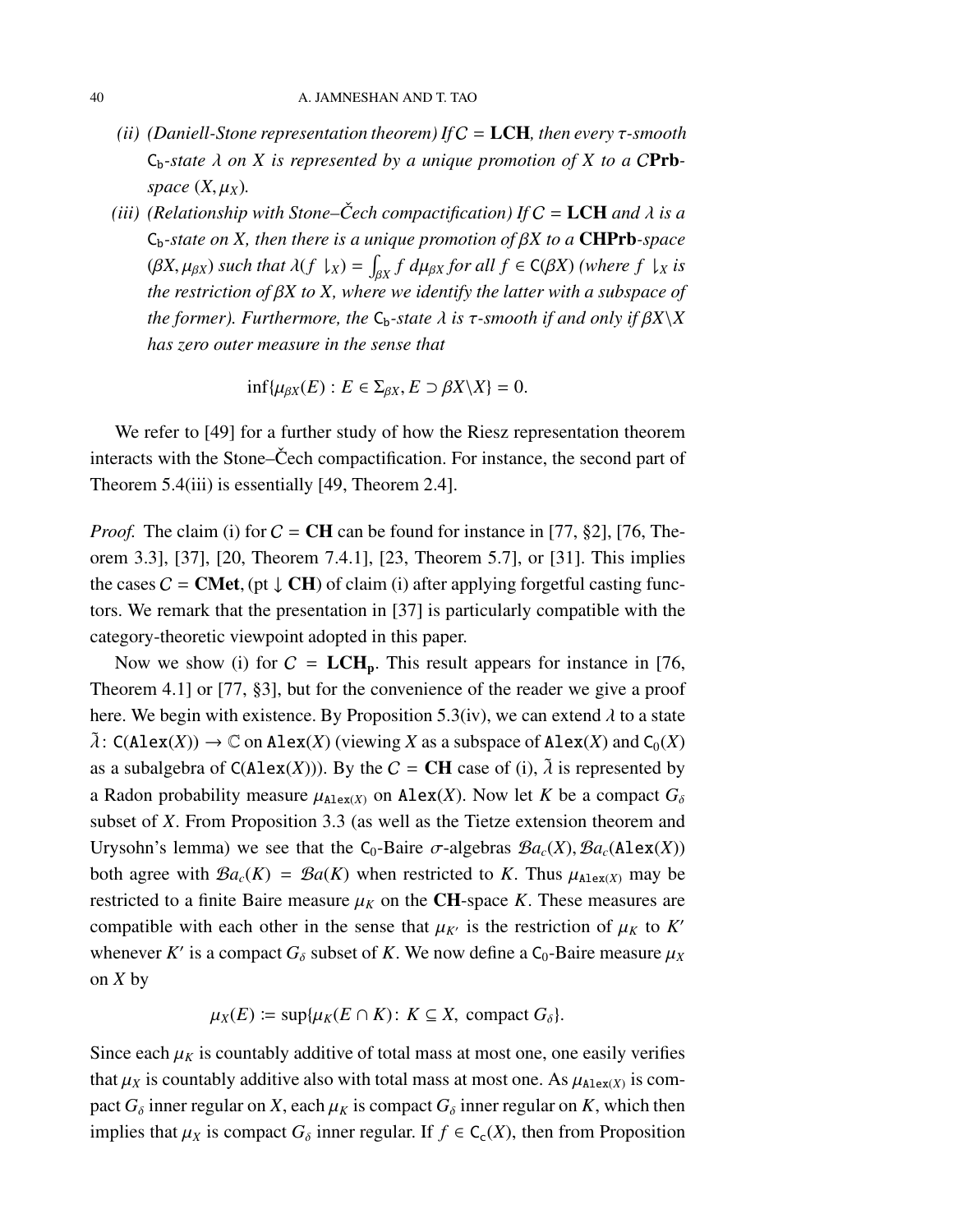[2.8](#page-23-0) *f* is supported in some compact  $G_{\delta}$  set *K*, and

$$
\int_X f \, d\mu_X = \int_K f \, d\mu_K = \int_{\text{Alex}(X)} f \, d\mu_{\text{Alex}(X)} = \tilde{\lambda}(f) = \lambda(f).
$$

Thus  $\lambda$  is represented by  $\mu_X$  on  $C_c(X)$ , and hence also on  $C_0(X)$  by taking uniform closures. Since  $\lambda$  is a state,  $\mu_X$  must therefore have total mass one, and is thus a Radon probability measure as required.

To show uniqueness, observe that if  $\lambda$  is represented by any other Radon probability measure  $\mu'$  $X_X$  on *X*, then by the uniqueness aspect in the  $C = \text{CH}$  case of (i),  $\mu'_X$  must agree with  $\mu_X$  on each compact  $G_\delta$  set *K*, and then by compact  $G_\delta$ inner regularity  $\mu'$  $\chi$ <sup>*x*</sup> and  $\mu$ <sub>*X*</sub> must be identical.

Now we establish (ii). By [\[9,](#page-97-2) Theorem 7.8.6] (see also [\[20,](#page-97-0) Theorem 4.5.2]), there exists a unique  $\tau$ -additive probability measure  $\mu_X$  on  $\mathcal{B}a_c(X)$  that represents  $\lambda$ . The claim now follows from Proposition [4.2\(](#page-32-0)ii).

Now, we establish (i) for  $C = LCH$ . By Proposition [5.3\(](#page-36-0)v), we can extend  $\lambda$  to a τ-smooth C<sub>b</sub>-state  $\tilde{\lambda}$  on *X*, which by (ii) is represented by a Radon probability measure  $\mu_X$  on *X*. Hence the C<sub>0</sub>-state  $\lambda$  is also represented by  $\mu_X$ . If  $\lambda$ is represented by another Radon probability measure  $\mu'$ , *X* , then from dominated convergence and  $\tau$ -smoothness we see that  $\tilde{\lambda}$  is also represented by  $\mu'_x$ , hence  $\mu_X = \mu'_X$  $'_{X}$  by (ii), giving uniqueness.

Finally, we establish (iii). Every function in  $C_b(X)$  has a unique extension to  $C(\beta X)$ , hence the C<sub>b</sub>-state  $\lambda$  on  $X$  can be identified with a state on  $\beta X$ . The existence and uniqueness of the promotion  $(\beta X, \mu_{\beta X})$  then follows from the  $C =$ CH case of (i). If  $\lambda$  is  $\tau$ -smooth, then by (ii)  $\lambda$  is also represented by a Radon probability measure  $\mu_X$  on *X*, hence for any  $\varepsilon > 0$  there is a compact  $G_\delta$  subset *K* of *X* with  $\mu_X(K)$  ≥ 1− $\varepsilon$ . From the *C* = **CH** case of (i) we see that  $\mu_X$  and  $\mu_{\beta X}$  must agree when restricted to *K*, thus  $\mu_{\beta X}(K) \geq 1 - \varepsilon$ , or equivalently  $\mu_{\beta X}(\beta X \setminus K) \leq \varepsilon$ . Hence  $\beta X \backslash X$  has zero outer measure.

Conversely, if  $\beta X \setminus X$  has zero outer measure, then by the Radon property for every  $\varepsilon$  there exists a compact  $G_{\delta}$  subset *K* of  $\beta X$  contained in *X* such that  $\mu_{\beta X}(K) \geq 1 - \varepsilon$ , or equivalently  $\mu_{\beta X}(\beta X \setminus K) \leq \varepsilon$ . From Proposition [2.8](#page-23-0) we also see that *K* is a compact  $G_{\delta}$  subset of *X*. Arguing using Dini's theorem as in the proof of Proposition [5.3\(](#page-36-0)iii) we conclude that  $\lambda$  is τ-smooth.  $\Box$ 

As a corollary of the Riesz representation theorem, one can extend Radon measures on the smaller  $\sigma$ -algebras in [\(1.1\)](#page-6-0) to larger ones in a canonical fashion:

<span id="page-40-0"></span>Corollary 5.5 (Canonical extension). *Let X be an* LCH*-space (and hence also an* LCHp*-space).*

*(i)* Any Radon probability measure on  $(X_{\text{Set}}, \mathcal{B}a_c(X))$  has a unique extension *to a Radon probability measure on*  $(X_{\text{Set}}, \mathcal{B}a_b(X))$ .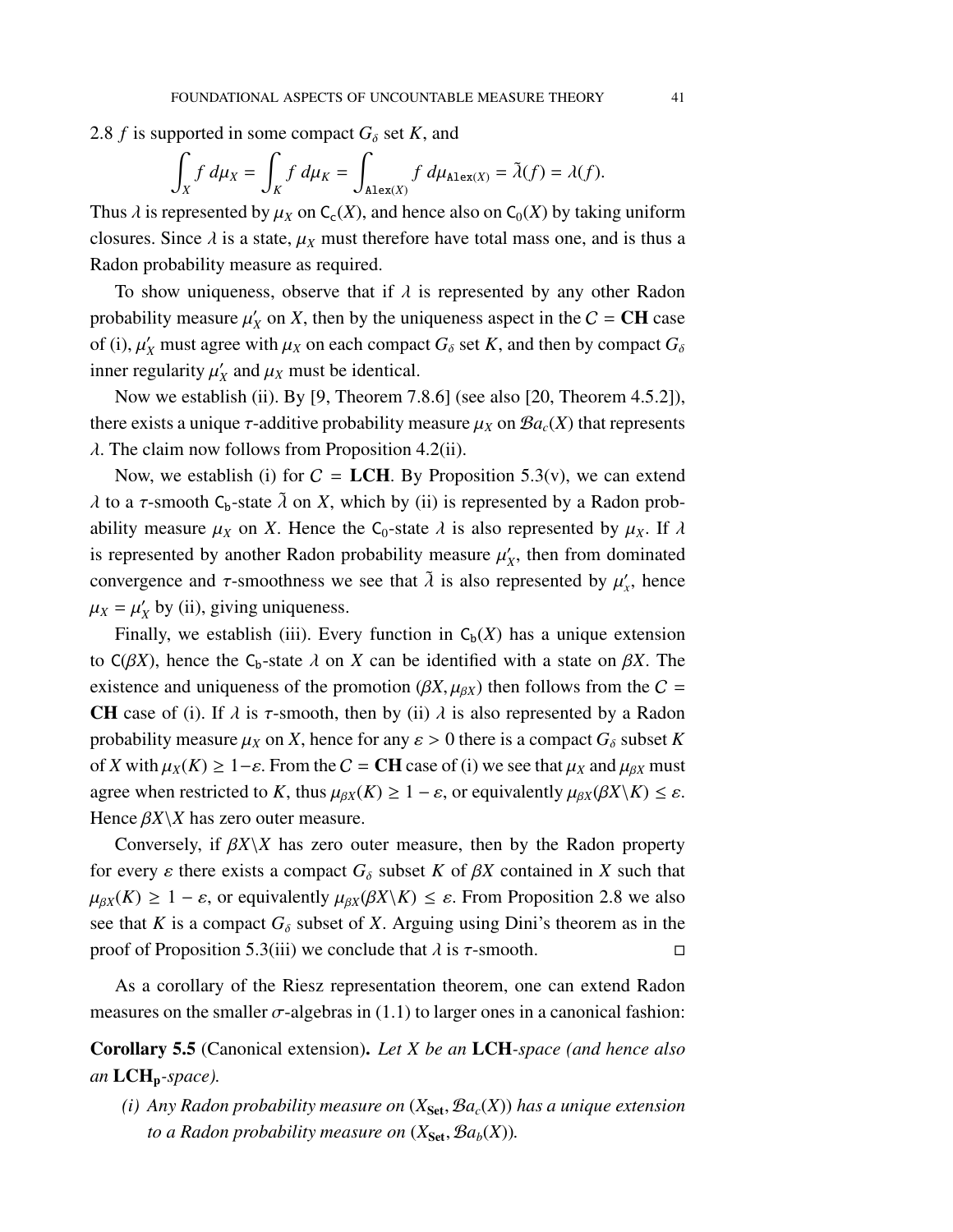#### 42 A. JAMNESHAN AND T. TAO

*(ii)* Any Radon probability measure on  $(X_{\text{Set}}, \mathcal{B}a_b(X))$  has a unique extension *to a compact inner regular measure on*  $(X_{\text{Set}}, \mathcal{B}o(X))$ *.* 

For CH-spaces this corollary is well known (see, e.g., [\[20,](#page-97-0) Theorem 7.3.1], [\[23,](#page-97-1) Proposition 5.4]).

*Proof.* We begin with (i). If  $\mu_X$  is a Radon probability measure on  $(X_{\text{Set}}, \mathcal{B}a_c(X))$ , then by Proposition [5.3\(](#page-36-0)iii) it represents a  $C_0$ -state  $\lambda$  on X (viewed as an LCH<sub>p</sub>-space). By Theorem [5.4\(](#page-38-0)i),  $\lambda$  is also represented by a Radon probability measure  $\tilde{\mu}_X$  on ( $X_{\text{Set}}, \mathcal{B}a_b(X)$ ). By construction,  $\int_X f \ d\mu_X = \int_X f \ d\tilde{\mu}_X$  for all  $f \in C_c(X)$ . By Proposition [2.8,](#page-23-0) if *K* is a compact  $G_{\delta}$  subset of *X*, then  $1_K$  can be expressed as the pointwise limit of a decreasing sequence of functions  $C_c(X)$ , thus by monotone convergence  $\mu_X, \mu'_X$  agree on compact  $G_\delta$  functions, hence on all C<sub>0</sub>-Baire functions by the Radon property. The Radon property also ensures uniqueness of the extension (here we use the fact from Proposition [3.3](#page-28-0) that compact  $G_{\delta}$  functions are  $C_0$ -Baire measurable).

Now we prove (ii). If  $\mu'_3$  $X_X$  is a Radon probability measure on  $(X_{\text{Set}}, \mathcal{B}a_b(X)),$ then by Proposition [5.3](#page-36-0) it represents a  $C_0$ -state  $\lambda$  on  $X$  (viewed as an LCH-space). By the Riesz–Markov–Kakutani theorem [\[47\]](#page-99-2), there is a compact inner regular probability measure  $\mu_{X}$ <sup>"</sup>  $X'_X$  on  $(X_{\text{Set}}, \mathcal{B}o(X))$  which represents  $\lambda$ . By arguing as before we see that  $\mu_{X}^{\prime\prime}$  $X'_X, \mu'_X$  agree on compact  $G_\delta$  sets, which by the regularity properties implies that  $\mu_{X}^{\prime\prime}$  $\mu_X'(E) \geq \mu_X'$  $X_X(E)$  for all  $C_b$ -Baire *E*. Taking complements we also have  $\mu_{X}^{\prime\prime}$  $\mu_X'(E) \leq \mu_Y'$  $\chi'_{X}(E)$ . Thus  $\mu''_{X}$  $\frac{y}{x}$  extends  $\mu'$ *X* . The uniqueness of the extension follows from the uniqueness aspect of the Riesz–Markov–Kakutani theorem.

The following examples show that the relationship between states and probability measures deteriorates if hypotheses such as the Radon property,  $\tau$ -additivity, or τ-smoothness are dropped.

<span id="page-41-0"></span>Example 5.6 (Generalized limit functionals). As is well-known, the Hahn-Banach theorem allows one to (non-uniquely) extend the limit functional lim:  $C_0(\mathbb{N}) \oplus$  $\mathbb{C} \to \mathbb{C}$  to a generalized limit functional  $\lambda: C_b(\mathbb{N}) \to \mathbb{C}$  which is a  $C_b$ -state on N. Such a state is not  $\tau$ -smooth: indeed, the sequence of indicator functions  $1_{n\geq N}$  for *N* ∈ N is non-decreasing and converges pointwise to zero in N, but  $\lambda(1_{n\geq N}) = 1$  does not converge to zero. In particular,  $\lambda$  is *not* represented by any Radon probability measure on N. Indeed, the restriction of  $\lambda$  to C<sub>0</sub>(N) is zero, so any probability measure that could represent  $\lambda$  would vanish, which is absurd. On the other hand, identifying  $C_b(N)$  with  $C(\beta N)$ , we see that  $\lambda$  will be represented by a Radon probability measure on  $\beta\mathbb{N}$ , but this measure will assign full measure to  $\beta\mathbb{N}\setminus\mathbb{N}$ , so the second part of Theorem [5.4\(](#page-38-0)iii) will not apply. (Conversely,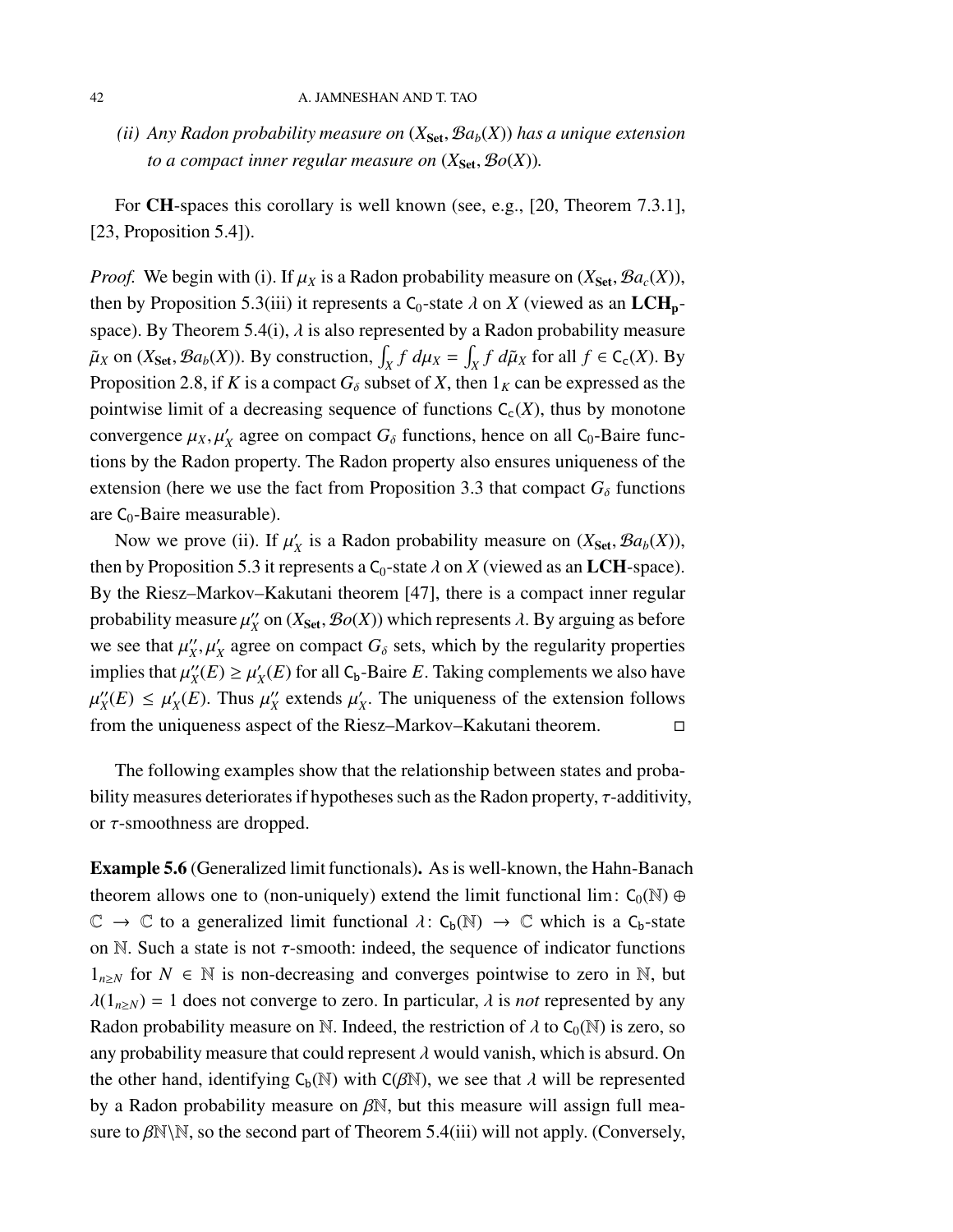functional.)

<span id="page-42-0"></span>**Example 5.7** (Dieudonné's measure). Let  $\mathcal F$  be the collection of unbounded closed subsets of  $[0, \omega_1)$ . We claim that this collection is closed under countable intersections. Indeed, if  $(F_n)_{n \in \mathbb{N}}$  is a sequence of unbounded closed subsets, then  $F \coloneqq \bigcap_{n \in \mathbb{N}} F_n$  is closed. If for contradiction *F* is bounded by some countable ordinal  $\alpha$ , then by repeatedly using the unbounded nature of the  $F<sub>n</sub>$  we can find countable ordinals  $\alpha_{j,n} > \alpha$  in  $F_n$  for all  $j, n \in \mathbb{N}$  such that  $\alpha_{j+1,n} > \sup_m \alpha_{j,m}$ for all  $j, n \in \mathbb{N}$ . The countable ordinal sup<sub>in</sub>  $\alpha_{j,n}$  is equal to sup<sub>*j*</sub> $\alpha_{j,n}$  for every *n*, hence is greater than  $\alpha$  and lies in every  $F_n$  and hence in *F*, contradicting the choice of  $\alpha$ .

One can check that each Borel subset of  $[0, \omega_1)$  either contains an element of  $\mathcal F$ , or is disjoint from an element of  $\mathcal F$ , but not both, by first verifying this for closed sets and then noting that the claim is preserved by  $\sigma$ -algebra operations. Define *Dieudonné measure*<sup>[21](#page-42-2)</sup>  $\mu_{[0,\omega_1)}$  on  $([0,\omega_1), \mathcal{B}o([0,\omega_1))$  by setting  $\mu_{[0,\omega_1)}(E)$ to equal 1 when *E* contains an element of  $\mathcal F$  and 0 when *E* is disjoint from an element of F. Then the above properties ensure that  $\mu_{[0,\omega_1)}$  is a probability measure, which then represents a  $C_b$ -state  $\lambda$ , which by Proposition [3.4\(](#page-29-0)v) assigns to each  $f \in C_b(X)$  the limiting value of f at  $\omega_1$ . If we define *Dieudonné measure*  $\mu_{[0,\omega_1]}$  on  $[0,\omega_1]$  to be the extension of  $\mu_{[0,\omega_1]}$  to  $([0,\omega_1], \mathcal{B}o([0,\omega_1])$  by giving  $\{\omega_1\}$  zero mass, we then see that  $\mu_{[0,\omega_1]}$  is a Borel probability measure that represents the same state on [0,  $\omega_1$ ] as the Dirac measure  $\delta_{\omega_1}$ , despite the two measures differing on Borel sets (although they do agree on Baire subsets of  $[0, \omega_1]$ , in ac-cordance with Theorem [5.4](#page-38-0) and Proposition [4.2\(](#page-32-0)iii)). The state  $\lambda$  also vanishes on  $C_0([0,\omega_1))$ , but this is not a contradiction because  $\lambda$  is not  $\tau$ -smooth (and  $\mu_{[0,\omega_1)}$ ) is not  $\tau$ -additive or Radon).

<span id="page-42-1"></span>**Example 5.8.** Let *X* be an uncountable discrete LCH-space, then  $Ba<sub>c</sub>(X)$  is the countable-cocountable  $\sigma$ -algebra (consisting of countable sets and their complements), while  $Ba_b(X) = Bo(X)$  is the discrete  $\sigma$ -algebra (since every indicator function is bounded continuous). One can then check that a probability measure on  $(X, \mathcal{B}a_c(X))$  is Radon iff it is  $\tau$ -additive iff it is supported on an at most countable set. (For instance, the probability measure that assigns 0 to countable sets and 1 to cocountable sets has none of these properties.) Meanwhile, a probability measure on  $(X, Ba_b(X)) = (X, Bo(X))$  is Radon iff it is compact inner regular iff

<span id="page-42-2"></span><sup>&</sup>lt;sup>21</sup>An early appearance of this example (in the Borel case) is in [\[35,](#page-98-2)  $\S$ 53] as Exercise 10. In the literature, the example is attributed to Dieudonné (e.g., see [\[9,](#page-97-2) [65\]](#page-100-0)), and the related reference cited is [\[14\]](#page-97-3).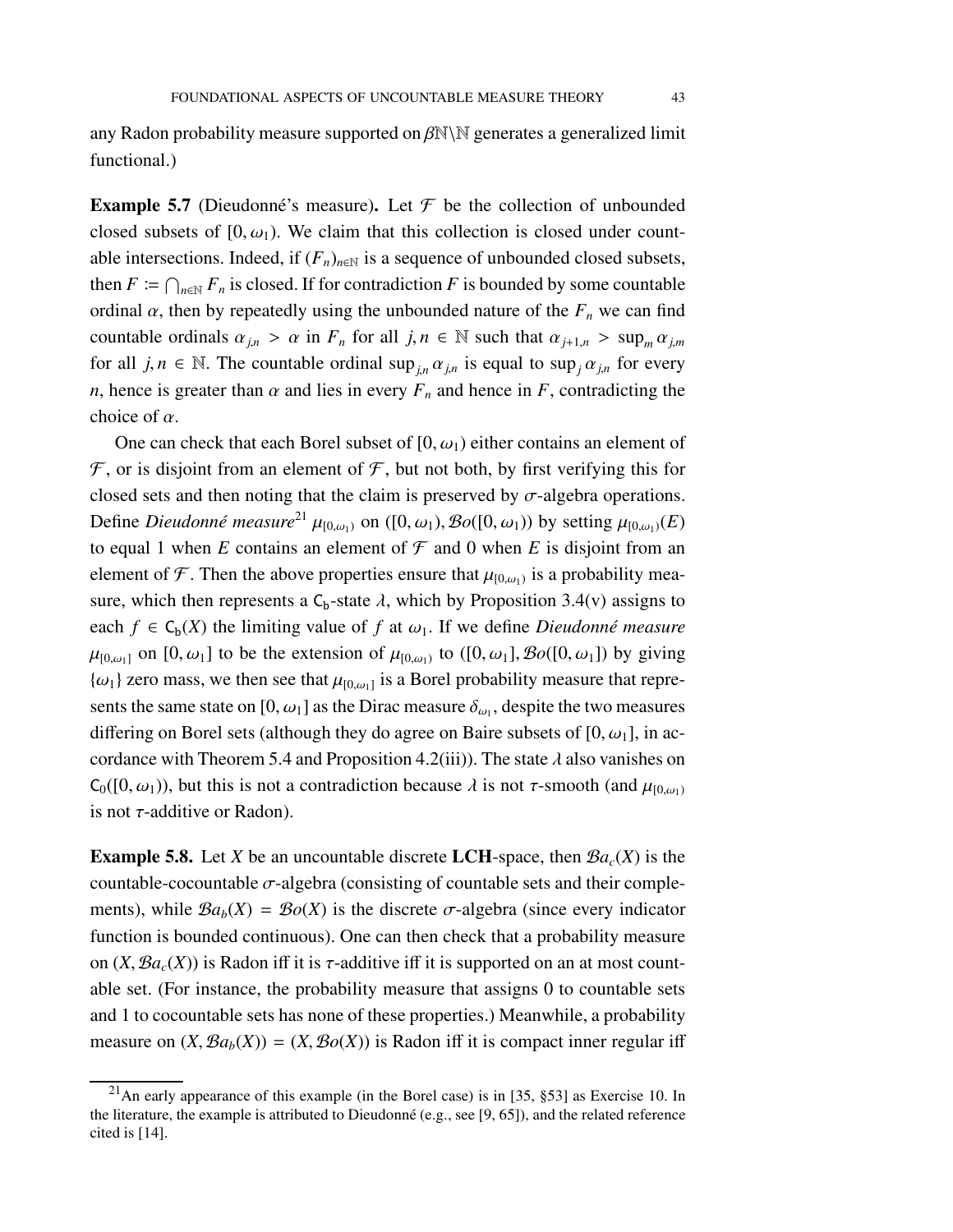it is  $\tau$ -additive iff it is supported on an at most countable set. This is of course consistent with Proposition [4.2](#page-32-0) and Corollary [5.5.](#page-40-0)

Now we can establish the Riesz duality analogues of the Gelfand dualities in Figures [1.1,](#page-5-0) [1.2.](#page-5-1) If A is a C<sup>\*</sup>-algebra, define a *state* on A to be a bounded linear functional  $\tau: \mathcal{A} \to \mathbb{C}$  which is non-negative (it maps non-negative elements to non-negative reals) and is of operator norm 1. Note that this is consistent with the definition of a state for the algebras  $C_0(X)$ ,  $C_b(X)$  in Definition [5.2\(](#page-35-0)iii). We need a technical lemma:

<span id="page-43-0"></span>Lemma 5.9 (Extension of states).

- *(i)* Let  $\mathcal{A}$  be a  $\mathbb{C}C^*$ Alg<sub>Mult,nd</sub>-algebra. Then every state  $\tau_{\mathcal{A}}$  on  $\mathcal{A}$  has a *unique extension*  $\tau_{Mult(\mathcal{A})}$  to a state on  $Mult(\mathcal{A})$ .
- *(ii)* Let  $\mathcal{A}$  be a  $\mathbb{C}C^*$ Alg<sub>nd</sub>-algebra. Then every state  $\tau_{\mathcal{A}}$  on  $\mathcal{A}$  has a unique  $extension \tau_{Unit(\mathcal{A})}$  to a state on  $Unit(\mathcal{A})$ .

*Proof.* We first prove (i). By Gelfand duality (Theorem [2.4\)](#page-21-0) we may assume that  $\mathcal{A} = C_0(X)$  for some LCH-space X, in which case we can identify Mult( $\mathcal{A}$ ) with  $C<sub>b</sub>(X)$ . The claim now follows from Proposition [5.3\(](#page-36-0)v). One can also avoid Gelfand duality by using approximate units of  $\mathcal A$  as a substitute for the cutoff functions  $\chi$  that arise in the proof of Proposition [5.3\(](#page-36-0)v); we leave this alternate argument to the interested reader.

The proof of (ii) is completely analogous, using Proposition [5.3\(](#page-36-0)iv) in place of Proposition  $5.3(v)$ . Alternatively, one can extend the trace directly via the formula  $\tau_{\text{Unit(A)}}(a+c) := \tau_{\mathcal{A}}(a)+c$ ; we leave the details to the interested reader.

 $\Box$ 

We can now attach traces to the categories ( $CC^*Alg_1 \downarrow \mathbb{C}$ ),  $CC^*Alg_1$ ,  $CC^*Alg_{nd}$ ,  $CC^*Alg_{Mult,nd}$  to obtain new categories  $(CC^*Alg_1 \downarrow \mathbb{C})^{\tau}$ ,  $CC^*Alg_1^{\tau}$ ,  $CC^*Alg_{nd}^{\tau}$ ,  $CC^*Alg_{\text{Mult},\text{nd}}^{\tau}$ , in a manner dual to how probability measures were attached to the categories (pt  $\downarrow$  CH), CH, LCH<sub>p</sub>, LCH:

**Definition 5.10** (Tracial commutative C<sup>∗</sup>-algebra categories). Let C be equal to  $(CC^*Alg_1 \downarrow \mathbb{C})$ ,  $CC^*Alg_1$ ,  $CC^*Alg_{nd}$ , or  $CC^*Alg_{Mult,nd}$ . Let C' be the Gelfand dual  $C = (pt \downarrow \mathbf{CH})$ , CH, LCH<sub>p</sub>, LCH to C, thus we have functors  $C_0: C' \to C^{op}$ and Spec:  $C^{op} \to C'$  (note that we can write  $C_0$  as C if  $C' = (pt \downarrow CH)$ , CH). Let CPrb be the category defined in Definition [5.1.](#page-34-0)

- (i) A C<sup> $\tau$ </sup>-algebra is a pair  $\mathcal{A} = (\mathcal{A}_C, \tau_{\mathcal{A}})$ , where  $\mathcal{A}_C$  is a C-algebra and  $\tau_{\mathcal{A}}: \mathcal{A}_{\mathcal{C}} \to \mathbb{C}$  is a state.
- (ii) A C<sup> $\tau$ </sup>-morphism  $\Phi$ :  $\mathcal{A} \to \mathcal{B}$  between two C<sup> $\tau$ </sup>-algebras  $\mathcal{A} = (\mathcal{A}_C, \tau_{\mathcal{A}})$ ,  $\mathcal{B} = (\mathcal{B}_C, \tau_{\mathcal{B}})$  is a C-morphism  $\Phi_C : \mathcal{A} \to \mathcal{B}$  which is required to obey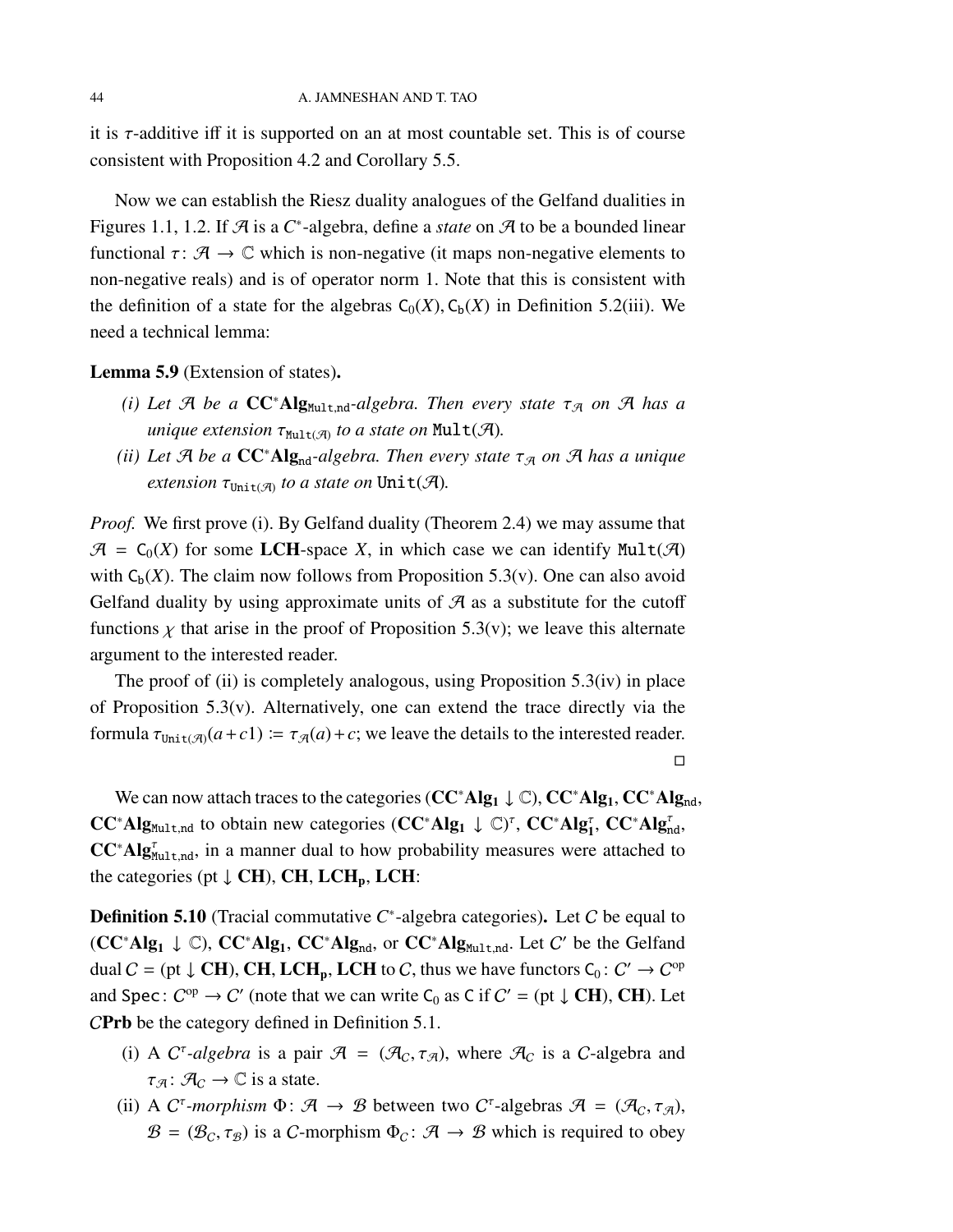the relation

$$
\tau_{\mathcal{B}} \circ \Phi_{\mathcal{C}} = \tau_{\mathcal{A}}
$$

if  $C = (CC^*Alg_1 \downarrow \mathbb{C})$ ,  $CC^*Alg_1$ ,  $CC^*Alg_{nd}$ . When  $C = CC^*Alg_{Mult,nd}$ one cannot impose [\(5.1\)](#page-44-0) because the morphism  $\Phi_C$  describes a function  $\tilde{\Phi}_{\mathcal{C}}$  from A to Mult $(\mathcal{B})$ , rather than a function from A to B. Instead, one instead imposes the slightly different relation

<span id="page-44-0"></span>
$$
\tau_{\texttt{Mult}(\mathcal{B})} \circ \texttt{Mult}(\Phi_C) = \tau_{\texttt{Mult}(\mathcal{A})}
$$

where the extended states  $\tau_{\text{Mult}(\mathcal{A})}$ ,  $\tau_{\text{Mult}(\mathcal{B})}$  are defined by Lemma [5.9.](#page-43-0)

- (iii) One defines a forgetful functor from  $C^{\tau}$  to C in the obvious fashion.
- (iv) If  $X = (X_{C'}, \mu_X)$  is a C'**Prb**-space, we define C<sub>0</sub>(X) to be the C<sup>*r*</sup>-algebra  $C_0(X) := (C_0(X_{C'}), \tau)$ , where  $\tau$  is the  $C_0(X_{C'})$ -state represented by  $\mu_X$ . If  $T: X \to Y$  is a C'**Prb**-morphism, we define  $C_0(T): C_0(Y) \to C_0(X)$  to be the unique  $C^{\tau}$ -morphism from  $C_0(Y)$  to  $C_0(X)$  with  $C_0(T)_C = C_0(T_{C'})$ . When  $C' = \text{CH}$ , (pt  $\downarrow$  CH) we abbreviate C<sub>0</sub> as C.
- (v) If  $\mathcal{A} = (\mathcal{A}_C, \tau_{\mathcal{A}})$  is a C<sup> $\tau$ </sup>-algebra, we define Riesz( $\mathcal{A}$ ) to be the C'**Prb**space (Spec(A),  $\mu$ ), where  $\mu$  is the unique Radon probability measure on Spec(A) that represents  $\tau_A$  (after using Gelfand duality to identify A with  $C_0(Spec(\mathcal{A})))$ , as guaranteed by Theorem [5.4\(](#page-38-0)i). If  $\Phi : \mathcal{A} \to \mathcal{B}$ is a  $C^{\tau}$ -morphism, we define Spec( $\Phi$ ): Spec( $\mathcal{B}$ )  $\rightarrow$  Spec( $\mathcal{A}$ ) to be the unique C'**Prb**-morphism such that  $Spec(\Phi)_{C'} = Spec(\Phi_C)$ .

By using Gelfand duality and Theorem [5.4\(](#page-38-0)i) (and also Lemma [5.9](#page-43-0) in the case  $C = CC^*Alg_{Mult,nd}$ , we can verify that  $C^{\tau}$  is indeed a category, and that the functors  $C_0: CPrb \to (C^{\tau})^{\text{op}}$  and Riesz:  $(C^{\tau})^{\text{op}} \to CPrb$  form a duality of categories; we refer to these dualities of categories as "Riesz dualities". The horizontal functors on the first row of Figures [1.1,](#page-5-0) [1.2](#page-5-1) extend in an obvious fashion to their tracial counterparts (using Lemma [5.9](#page-43-0) as necessary), which by Riesz duality then allows one to analogously extend the functors on the second row as well to their probabilistic counterparts, and similarly for the "diagonal" functor  $C_b$ . Routine verification then gives

Theorem 5.11 (Riesz dualities). *The categories in Figures [1.4,](#page-8-0) [1.5](#page-8-1) are indeed categories, and the functors in these figures are indeed functors between the indicated categories, with the indicated faithfulness and fullness properties. Furthermore, both of these diagrams commute up to natural isomorphisms. (In particular, each pair of vertical functors generates a duality of categories.)*

Remark 5.12. Corollary [5.5\(](#page-40-0)i) can be interpreted category-theoretically as guaranteeing the existence of the "forgetful functor" from  $LCH<sub>p</sub>Prb$  to  $LCHPrb$  that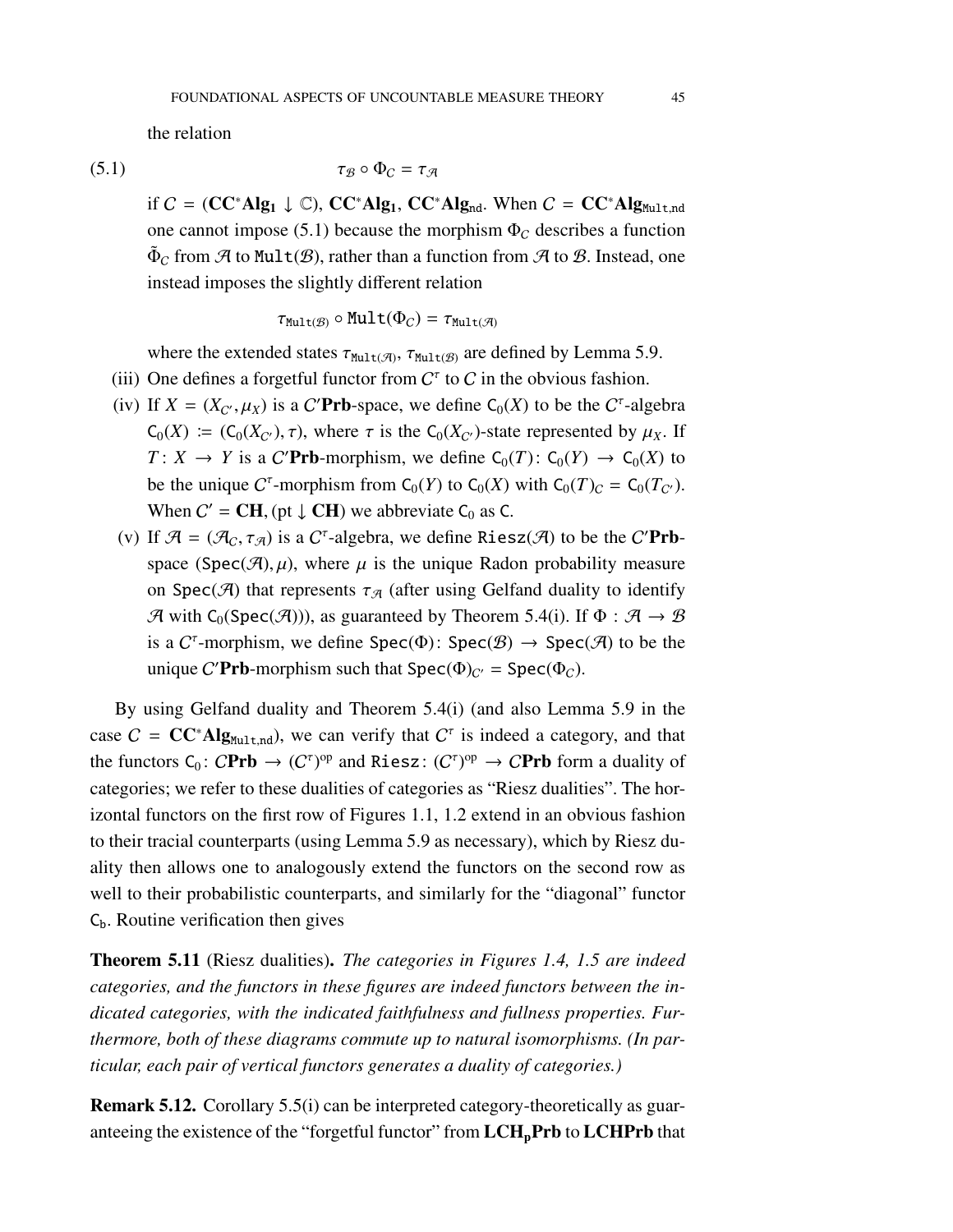

<span id="page-45-0"></span>FIGURE 6.1. Basic functors between concrete and abstract probabilistic and measurable categories. All the casting functors (displayed in blue) commute with each other, but the non-casting functors (displayed in black) need not commute with the rest of the diagram. Note that the categories in the first two rows have a faithful casting functor to Set and are thus concrete categories, while the other categories in this diagram should be viewed as being more abstract in nature. The canonical model functor Conc, which crucially allows one to return from an abstract category to a concrete one, will be constructed in the next section.

appears in Figures [1.4,](#page-8-0) [1.5.](#page-8-1) Theorem [5.4\(](#page-38-0)iii) (and Proposition [5.3\(](#page-36-0)iii)) can similarly be interpreted as a guarantee for the existence of the functor  $\beta$ : LCHPrb  $\rightarrow$ CHPrb.

### 6. Abstract probability theory

In previous sections we have already seen the categories CncMbl, CncPrb of concrete measurable spaces and concrete probability spaces respectively, as well as their compact Hausdorff counterparts **CH** and **CHPrb**. Being concrete, these categories also have faithful forgetful functors to Set. In this section we introduce some more abstract categories of measurable and probability spaces (and their associated Boolean algebras) that we will use in the sequel. These categories are summarized in Figure [6.1.](#page-45-0)

Definition 6.1 (Abstract categories).

- (i) A **Bool**-algebra is an abstract Boolean algebra  $\mathcal{B} = (\mathcal{B}, 0, 1, \wedge, \vee, \overline{\cdot})$ . A Bool*-morphism* is a Boolean algebra homomorphism between Boolean algebras, with the usual composition law.
- (ii) **Bool** $_{\sigma}$  is the subcategory of **Bool** in which the **Bool** $_{\sigma}$ -algebras are those **Bool-**algebras B which are  $\sigma$ -complete (every countable family  $(E_n)_{n \in \mathbb{N}}$ ) in B has a meet  $\bigvee_{n\in\mathbb{N}} E_n$  and a join  $\bigwedge_{n\in\mathbb{N}} E_n$ , and the **Bool**<sub>σ</sub>-morphisms  $\Phi: \mathcal{B} \to \mathcal{B}'$  are those **Bool**-morphisms which preserve countable meets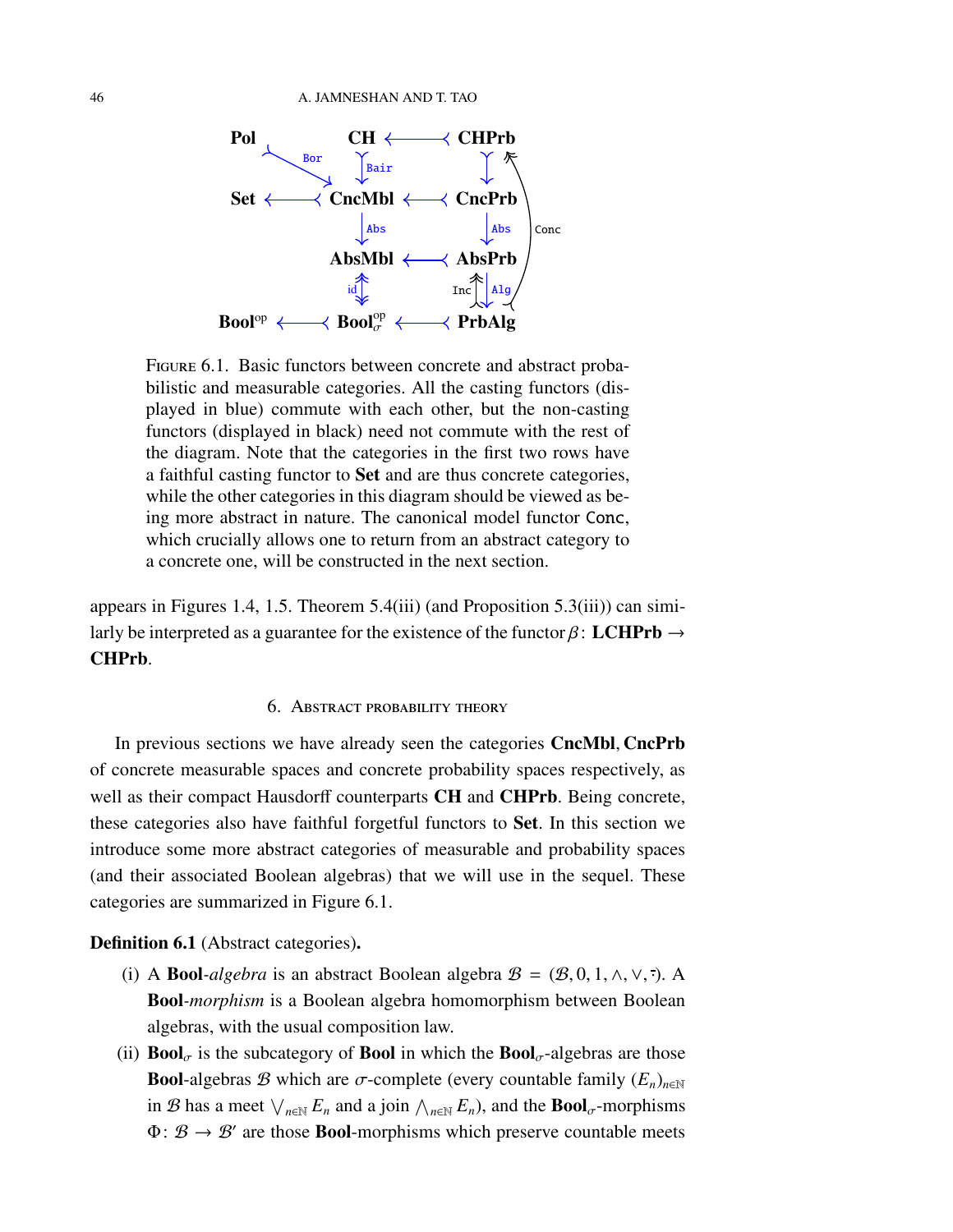and joins, thus  $\Phi(\bigvee_{n\in\mathbb{N}} E_n) = \bigvee_{n\in\mathbb{N}} \Phi(E_n)$  and  $\Phi(\bigwedge_{n\in\mathbb{N}} E_n) = \bigwedge_{n\in\mathbb{N}} \Phi(E_n)$ for  $E_n \in \mathcal{B}$ .

- (iii) **AbsMbl** is the opposite category to  $\text{Bool}_{\sigma}$  (as defined in Definition [A.4\)](#page-76-0). An AbsMbl-space is also called an *abstract measurable space*, and an AbsMbl-morphism an *abstractly measurable map*.
- (iv) Let  $\mathcal{A} \in \text{Bool}_{\sigma}$ . A probability measure on  $\mathcal{A}$  is a function  $\mu: \mathcal{A} \to [0, 1]$ such that  $\mu(0) = 0$ ,  $\mu(1) = 1$ , and  $\mu(\bigvee_{n \in \mathbb{N}} E_n) = \sum_{n \in \mathbb{N}} \mu(E_n)$  whenever *E<sub>n</sub>* are pairwise disjoint elements of  $\mathcal{A}$  (thus  $E_n \wedge E_m = 0$  for all distinct  $n, m \in \mathbb{N}$ ). We define the functor Prb: **AbsMbl**  $\rightarrow$  **Set** to assign to a σ-algebra A the set Prb(A) of probability measures on A and to an AbsMbl-morphism  $f: \mathcal{B} \to \mathcal{A}$  the pushforward map  $\text{Prb}(f)$ :  $\text{Prb}(\mathcal{B}) \to$ Prb( $\mathcal{A}$ ) defined as the pullback Prb( $f$ )( $\mu$ ) =  $\mu \circ f$ . We define the category AbsPrb of *abstract probability spaces and abstract measure-preserving maps* to be the action category  $$
- (v) We define the category PrbAlg of *probability algebras*[22](#page-46-0) as a (non-full) subcategory of the category  $\bf{AbsPrb} = \bf{AbsMbl} \times \bf{Prb}$ , where we additionally require that the set  $Prb(\mathcal{A})$  only contains probability measures on the  $\sigma$ -algebra  $\mathcal A$  that have the additional property that  $\mu(E) > 0$  whenever  $E \in \mathcal{A}$  is non-zero. We let Inc be the faithful functor from **AbsPrb** to PrbAlg.
- (vi) There are obvious forgetful functors from AbsPrb to AbsMbl and from **Bool**<sub> $\sigma$ </sub> to **Bool**.
- (viii) If  $X = (X_{\text{Set}}, \Sigma_X)$  is a **CncMbl**-space, we define the abstraction  $\text{Abs}(X)$ to be the **AbsMbl**-space  $\Sigma_X$ , where the  $\sigma$ -algebra  $\Sigma_X$  of *X* is viewed as an abstract  $\sigma$ -algebra. Similarly if  $T: X \rightarrow Y$  is a **CncMbl**-morphism, we define  $\text{Abs}(T)$  to be the **AbsMbl**-morphism  $\text{Abs}(T)$ :  $\Sigma_X \to \Sigma_Y$  corresponding to the **Bool**<sub> $\sigma$ </sub>-morphism  $T_{\text{Bool}_\sigma}$ :  $\Sigma_Y \to \Sigma_X$  defined as the pullback map  $T_{\text{Bool}_{\sigma}}(E) \coloneqq T^*(E)$  for  $E \in \Sigma_Y$ . The abstraction functor Abs from CncPrb to AbsPrb is defined similarly.
- (ix) If  $X = (X_{\text{Bool}_{\sigma}}, \mu_X)$  is an **AbsPrb**-space, we define  $\text{Alg}(X)$  to be the **PrbAlg**-space  $\text{Alg}(X) := (X_{\text{Bool}_{\sigma}}/N_X, \mu_X)$ , where  $X_{\text{Bool}_{\sigma}}/N_X$  denotes the quotient  $\sigma$ -algebra with respect to the  $\sigma$ -ideal  $\mathcal{N}_X := \{ E \in X_{\text{Bool}_\sigma} : \mu_X(E) =$ 0), also called the *null ideal*, and  $\mu_X$  :  $X_{\text{Bool}_{\sigma}}/N_X \rightarrow [0, 1]$  is the descent of  $\mu_X$ :  $X_{\text{Bool}_\sigma} \to [0, 1]$  to  $X_{\text{Bool}_\sigma}/N_X$  (by an abuse of notation). If  $T: X \rightarrow Y$  is an **AbsPrb**-morphism, we define the **PrbAlg-morphism**

<span id="page-46-0"></span><sup>&</sup>lt;sup>22</sup>These are special cases of *measure algebras*, in which the measure  $\mu$  is not required to map 1 to 1.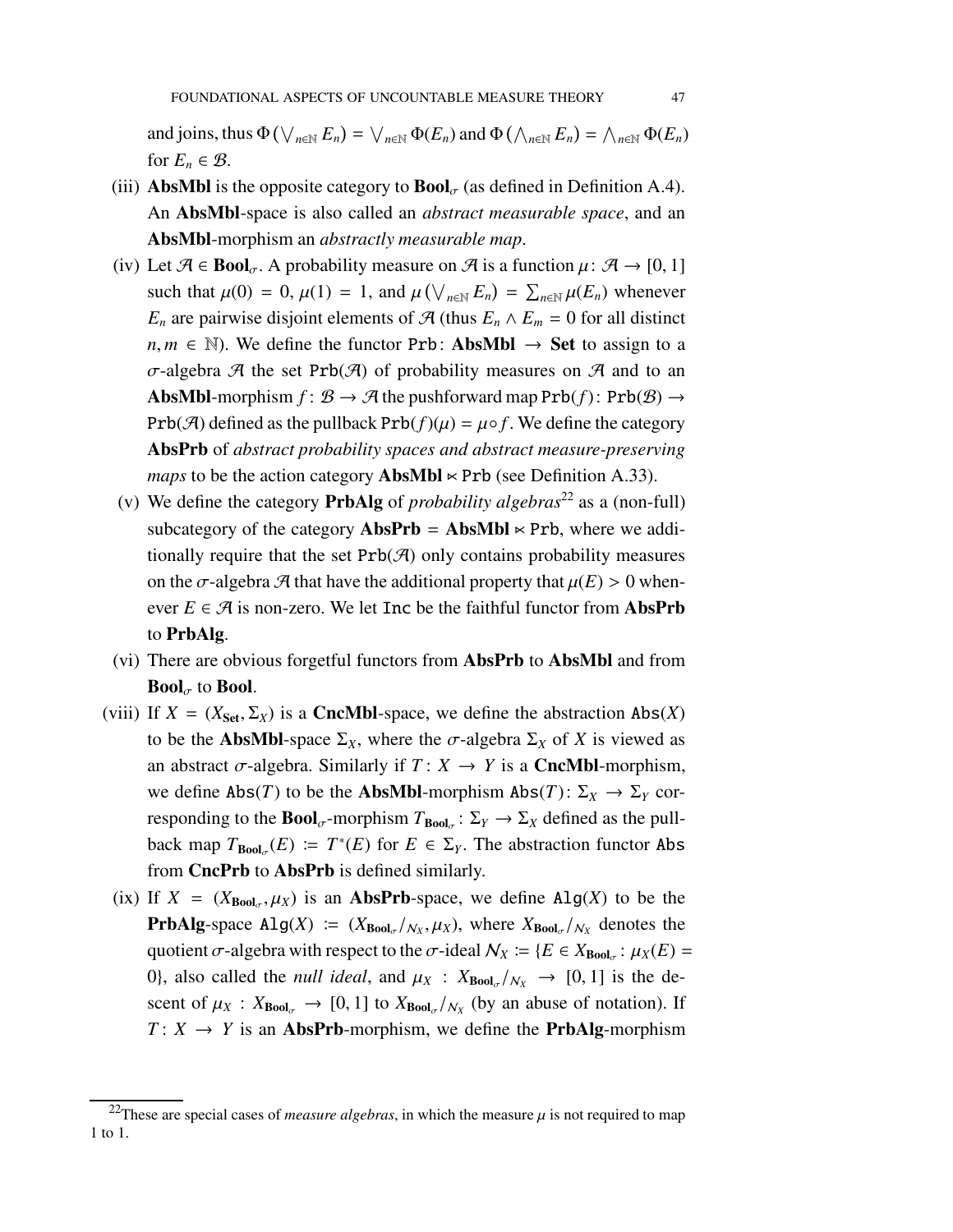$Alg(T)$ :  $Alg(X) \rightarrow Alg(Y)$  by the commutative diagram



where  $\iota_X, \iota_Y$  denote the canonical inclusions.

It is a routine matter to check that this defines categories and functors as depicted in Figure [6.1](#page-45-0) (with the exception of Conc), with the indicated faithfulness and fullness properties, and with all the casting functors (depicted in blue) commuting with each other.

Informally, the abstraction functors Abs "abstract away the points" from a concrete measurable or probability space, and the probability algebra functor Alg "deletes the null sets". The faithful functor Inc:  **re**interprets a probability algebra as a special type of abstract probability space, namely one in which there are no non-trivial null sets.

**Remark 6.2.** The Bool<sub>σ</sub>-algebra  $\tilde{\mathcal{A}}$  = Forget<sub>PrbAlg→Bool</sub><sub>g</sub><sup>op</sup>( $\mathcal{A}$ ) associated to a **PrbAlg-**algebra  $\mathcal{A}$  has stronger properties than  $\sigma$ -completeness; as is well-known, these Boolean algebras are in fact complete and obey the countable chain condi-tion (see, e.g., [\[27,](#page-98-3) 322G, 322C]). Also, the requirement that the  $\text{Bool}_{\sigma}$ -morphism  $\tilde{\Phi}$ :  $\tilde{\mathcal{A}} \to \tilde{\mathcal{B}}$  associated to a **PrbAlg**-morphism  $\Phi$ :  $\mathcal{B} \to \mathcal{A}$  be  $\sigma$ -complete can be dropped as it follows automatically from the Boolean homomorphism hypothesis. These facts are easy to establish, but we shall not do so here as they will not be needed in our arguments.

Remark 6.3. One can also enlarge the category PrbAlg by replacing the class of PrbAlg-morphisms with the more general class of Markov operators, which is the abstract analogue of the class of probability kernels on CncPrb-spaces. These categories are studied in [\[23,](#page-97-1) Ch. 13] and [\[80\]](#page-101-2) respectively. However, we will not investigate these categories further here.

For future reference we develop some of the basic category-theoretic properties of these abstract categories, focusing on the classification of monomorphisms and epimorphisms, and the structure of products. We begin with the Boolean categories.

# <span id="page-47-0"></span>**Lemma 6.4** (Properties of Boolean categories). *Let*  $C = \text{Bool}, \text{Bool}_{\sigma}$ .

*(i) A* C*-morphism is a* C*-monomorphism (resp.* C*-epimorphism) if and only if it is injective (resp. surjective). Any* C*-bimorphism is a* C*-isomorphism.*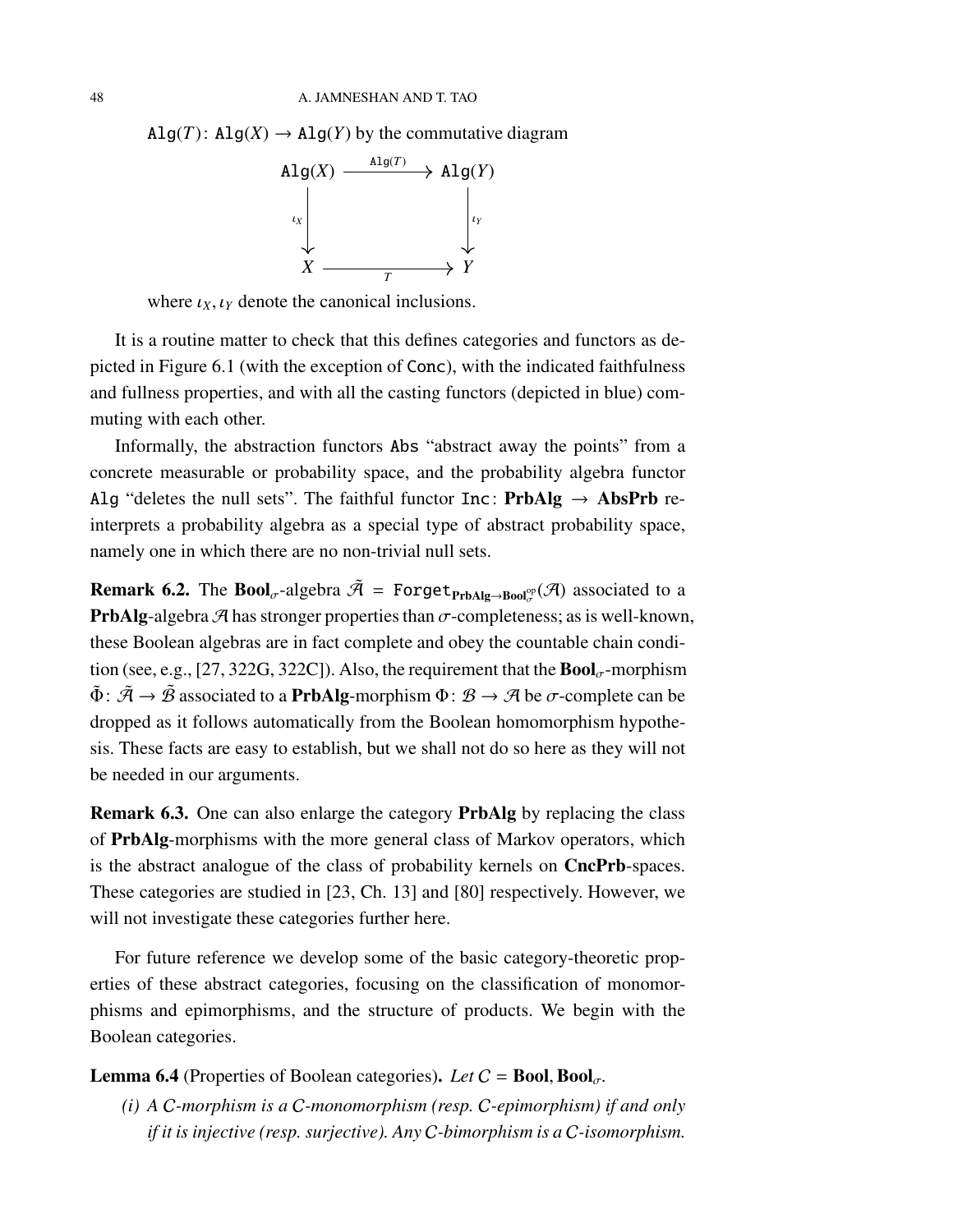- *(ii) Dually, an* AbsMbl*-morphism f is a monomorphism (resp. epimorphism) if and only if f is surjective (resp. injective), and any* AbsMbl*-bimorphism is an* AbsMbl*-isomorphism.*
- *(iii) If* Φ *is a* PrbAlg*-morphism, then* Inc(Φ)AbsMbl *is an* AbsMbl*-epimorphism and* Φ *is a* PrbAlg*-epimorphism.*
- *(iv) The category* C *admits categorical coproducts for arbitrarily many factors. As a consequence,* AbsMbl *admits a categorical products for arbitrarily many factors.*
- $(v)$  The categorical  $\text{Bool}_{\sigma}$ -coproduct contains the categorical  $\text{Bool}$ -coproduct, *but does not agree with it (in the sense of Definition [A.26,](#page-86-0) where following Example* [A.27,](#page-89-0) *we interpret* **Bool** *and* **Bool**<sub> $\sigma$ </sub> *as cocartesian symmetric monoidal categories) with respect to the forgetful functor from*  $\text{Bool}_{\sigma}$  *to* Bool*.*

Remark 6.5. There is no categorical product in PrbAlg (for reasons similar to Remark [A.25\)](#page-85-0), but one can build infinite tensor products in PrbAlg in the sense of Definition [A.29](#page-91-0) following a similar construction as in Example [A.35.](#page-93-0)

*Proof.* The "if" portion of the first part of (i) follows from Proposition [A.14,](#page-80-0) since there is a faithful forgetful functor from  $C$  to **Set**. The "only if" portion of the first part of (i) for monomorphisms follows by observing that elements *E* of a C-algebra X can be identified with C-morphisms from the  $2^2$ -element C-algebra  $2^{(0,1)}$  to X. The "only if" portion of the first part of (i) for epimorphisms was established in<sup>[23](#page-48-0)</sup> [\[52\]](#page-99-3). The last part of (i) follows from the first part, since any bijective C-morphism is clearly a C-isomorphism.

The claim (ii) is immediate from (i) applied to  $C = \text{Bool}_{\sigma}$ .

Now we prove (iii). If  $\Phi: (\mathcal{Y}, \nu) \to (\mathcal{X}, \mu)$  is a **PrbAlg-**morphism, then we have  $\nu(\text{Inc}(\Phi)(E)) = \mu(E)$  for all  $E \in \mathcal{X}$ . As  $(\mathcal{X}, \mu), (\mathcal{Y}, \nu)$  are both **PrbAlg**algebras, this implies that  $Inc(\Phi)(E) = 0$  if and only if  $E = 0$ . Thus  $Inc(\Phi)$  is an injective  $\text{Bool}_{\tau}$ -morphism, hence  $\text{Inc}(\Phi)$  is an AbsMbl-epimorphism by (ii). By Lemma [A.14,](#page-80-0)  $\Phi$  is thus also a **PrbAlg**-epimorphism.

The claim (iv) is a special case of the fact that categories of algebraic structures with a *set* of operations admit all small limits and colimits, in particular, arbitrary categorical products and coproducts, see [\[1,](#page-96-0) Theorem 5.30 and Remark 1.56], for the special case of  $C = \text{Bool}$ , Bool<sub> $\sigma$ </sub> see, e.g., [\[50,](#page-99-4) Theorems 11.2, 12.12].

For claim (v), from the universality of both coproducts we always have a canonical **Bool**-map  $f: \coprod_{\alpha \in A}^{\text{Bool}} X_{\alpha} \to \coprod_{\alpha \in A}^{\text{Bool}_{\sigma}} X_{\alpha}$  for any  $\text{Bool}_{\sigma}$ -algebras  $X_{\alpha}$ . The fact that this is in fact a canonical Bool-inclusion (i.e., injective) was shown in

<span id="page-48-0"></span><sup>23</sup>We are indebted to Badam Baplan for this reference.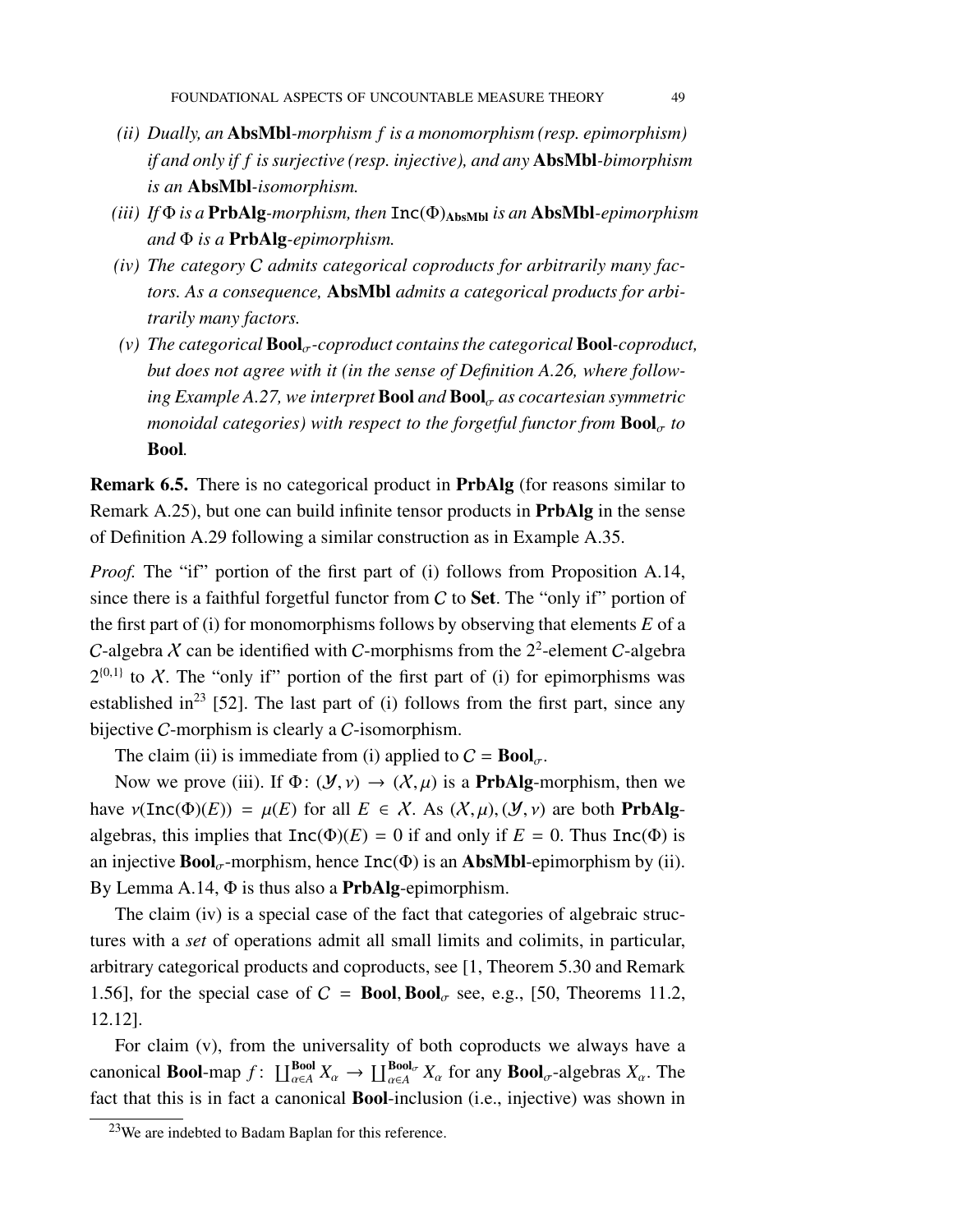[\[52\]](#page-99-3), we will also demonstrate it in Corollary [9.16](#page-73-0) after we describe the categorical coproduct in  $\text{Bool}_{\sigma}$  more explicitly; we will not need this fact until then. To show that the two coproducts do not agree, let X be the Borel  $\sigma$ -algebra of [0, 1], then as is well-known  $\chi \otimes^{\text{Bool}_{\sigma}} \chi$  can be identified with the Borel  $\sigma$ -algebra of [0, 1]<sup>2</sup> (see, e.g., Proposition [6.7\(](#page-49-0)iv)), while  $X \otimes^{Bool} X$  is instead the smaller **Bool**algebra of finite disjoint unions of rectangles  $E \times F$  with  $E, F \in \mathcal{X}$ , and it is easy to see that the inclusion map from the latter to the former is the canonical map and fails to be a Bool-isomorphism.

The functors Alg: AbsPrb  $\rightarrow$  PrbAlg and Inc: PrbAlg  $\rightarrow$  AbsPrb do not quite generate an equivalence of categories, but they come close to it:

<span id="page-49-1"></span>Lemma 6.6 (Passing to the probability algebra).

- *(i)* Alg  $\circ$  Inc *is naturally isomorphic to*  $id_{\text{PrbAlg}}$ .
- *(ii)* There is a natural monomorphism ι from Inc Alg to id<sub>AbsPrb</sub>.

*Proof.* If  $X = (X, \mu_X)$  is a **PrbAlg**-space then the **AbsPrb**-space  $Inc(X)$  =  $(X, \mu_X)$  has no non-trivial null sets, so  $\text{Alg}(\text{Inc}(X))$  can be identified with X again. It is then a routine matter to verify that this yields the natural monomorphism required for (i).

If  $X = (X, \mu_X)$  is an **AbsPrb**-space, then

 $Inc(Alg(X)) = (X/_{N}, \mu_{X})$ 

where N is the null ideal of X. The quotient map from X to  $X/y$  is a  $\text{Bool}_{\sigma}$ -morphism which is surjective, hence by Lemma [6.4\(](#page-47-0)ii) it induces an **AbsMbl**monomorphism from  $X/N$  to X. This **AbsMbl**-monomorphism is clearly measurepreserving and can thus be promoted to an AbsPrb-monomorphism from Inc(Alg(*X*)) to *X* by Lemma [A.14.](#page-80-0) It is then a routine matter to verify that this yields the natural monomorphism required for (ii).

The relationship between the CncMbl-categorical product to the AbsMblcategorical product is subtle: they are not completely compatible with respect to abstraction functor Abs, nevertheless there is a lot of partial compatibility in special cases.

<span id="page-49-0"></span>Proposition 6.7 (Relation between categorical products in CncMbl and AbsMbl). *Let A be a set.*

- *(i)* The categorical product  $\prod_{A}^{\text{CncMbl}}$  is contained in the categorical product  $\prod_{A}^{\text{CncMbl}}$  (with respect to the abstraction functor Abs).
- *(ii) The categorical product in* CncMbl *does not agree with the categorical product in* **AbsMbl** when  $A = \{1, 2\}$ *.*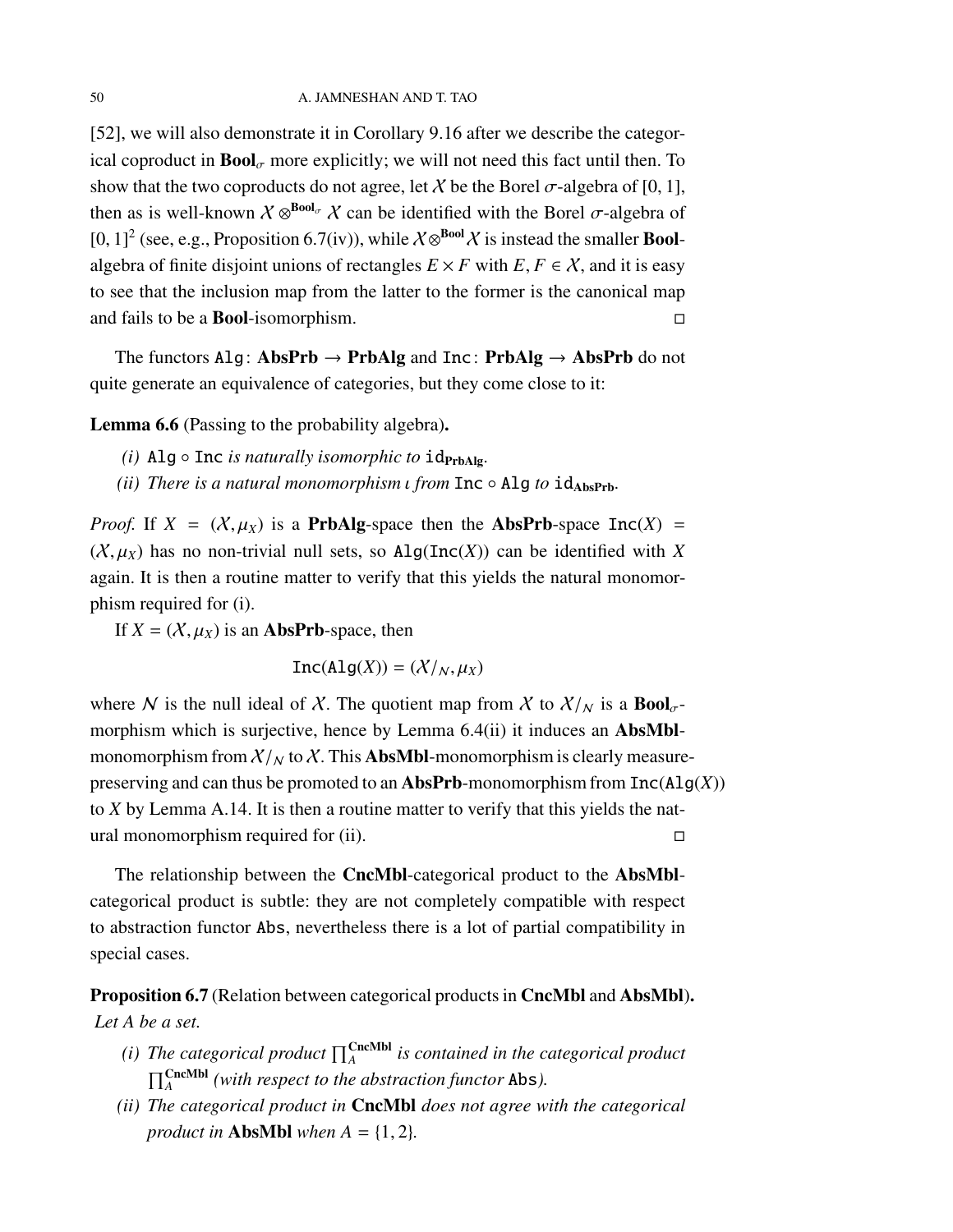- *(iii) If* C = Pol, CH*, then the categorical product in* C *agrees with the categorical product in* AbsMbl *for arbitrary A, with respect to the casting*  $f$ *unctor* Cast<sub>C→AbsMbl</sub> *(which is either* Abs  $\circ$  Bor *or* Abs  $\circ$  Bair).
- *(iv) If X is a* CncMbl-*space and K is a* CH-space, then  $(X \times^{\text{CncMbl}} K_{\text{CncMbl}})_{\text{AbsMbl}}$ *is a categorical product of X*AbsMbl *and K*AbsMbl*.*

*Proof.* The claim (ii) is a corollary of (i), since the  $\sigma$ -algebra of  $\prod_{\alpha \in A}^{CncMbl} X_{\alpha}$  is generated by the projection maps to  $X_\alpha$ . For (iii), in [\[45,](#page-99-5) Proposition A.1] an example is given of **AbsMbl**-morphisms  $y_1: Z \rightarrow (Y_1)_{\text{AbsMbl}}$ ,  $y_2: Z \rightarrow (Y_2)_{\text{AbsMbl}}$ for some **AbsMbl**-space *Z* and **CncMbl**-spaces  $Y_1$ ,  $Y_2$  which do not jointly arise from an **AbsMbl**-morphism  $y: Z \to (Y_1 \times^{CncMbl} Y_2)_{\text{AbsMbl}}$ . In contrast, the universal nature of the categorical product in **AbsMbl** implies that  $y_1, y_2$  must jointly arise from an **AbsMbl**-morphism  $(y_1, y_2)$ <sup>AbsMbl</sup>:  $Z \rightarrow Y_1 \times$ <sup>AbsMbl</sup>  $Y_2$ . The claim (iii) follows.

For Claim (iv), it suffices by [\(A.3\)](#page-91-1) to show that

$$
\operatorname{Hom}\nolimits_{\operatorname{\mathbf{AbsMbl}}}\left(Y\to \left(\prod_{\alpha\in A}^CX_\alpha\right)_{\operatorname{\mathbf{AbsMbl}}}\right)=\prod_{\alpha\in A}\operatorname{Hom}\nolimits_{\operatorname{\mathbf{AbsMbl}}}(Y\to (X_\alpha)_{\operatorname{\mathbf{AbsMbl}}})
$$

for any C-spaces  $X_\alpha$  and **AbsMbl**-space *Y*. For  $C =$  **Pol** this follows from [\[45,](#page-99-5) Proposition 3.3] (and [\[45,](#page-99-5) Remark 1.7]; for  $C = \text{CH}$  this similarly follows from [\[45,](#page-99-5) Corollary 3.5] (extended to arbitrary products as noted in that paper) and [\[45,](#page-99-5) Remark 1.7]. The claim (v) similarly follows from [\[45,](#page-99-5) Proposition A.5].  $\Box$ 

In Section [9](#page-62-0) we will use the (functorial form of the) Loomis–Sikorski theorem to give a more explicit description of the categorical product in AbsMbl.

Proposition [6.7\(](#page-49-0)iv) has the following consequence. Let  $C = Pol$ , CH, and let  $K_1, K_2, K_3$  be C-spaces. Then any measurable binary operation  $\cdot: K_1 \times K_2 \rightarrow$  $K_3$  (that is to say, a **CncMbl**-morphism<sup>[24](#page-50-0)</sup> from  $K_1 \times^{\text{CncMbl}} K_2$  to  $K_3$  induces a "conditional binary operation"

<span id="page-50-1"></span> $(6.1)$   $\cdot$ : Hom<sub>AbsMbl</sub> $(Y \to K_1) \times$ Hom<sub>AbsMbl</sub> $(Y \to K_2) \to$ Hom<sub>AbsMbl</sub> $(Y \to K_3)$ 

for any AbsMbl-space *Y*, since Proposition [6.7\(](#page-49-0)iv) ensures that the left-hand side is identifiable with  $\text{Hom}_{\text{AbsMbl}}(Y \to K_1 \times^C K_2)$ , and then one can compose with  $(\cdot)$ AbsMbl:  $(K_1 \times^C K_2)$ AbsMbl  $\rightarrow (K_3)$ AbsMbl to obtain the desired conditional map. Thus for instance for any **AbsMbl**-space *Y* one can give  $Hom_{AbsMbl}(Y \to \mathbb{R})$ the structure of a commutative partially ordered unital real algebra, and also Hom<sub>AbsMb</sub> $(Y \rightarrow \mathbb{C})$  the structure of a commutative unital \*-algebra, by constructions of this form (as well as analogues for ternary operations, in order to establish properties such as associativity). (These observations can also be placed

<span id="page-50-0"></span><sup>&</sup>lt;sup>24</sup>Here we use the casting conventions from Definition [1.7,](#page-15-0) thus for instance  $K_1 \times^{\text{CncMbl}} K_2$  is shorthand for  $(K_1)_{\text{CncMbl}} \times^{\text{CncMbl}} (K_2)_{\text{CncMbl}}$ .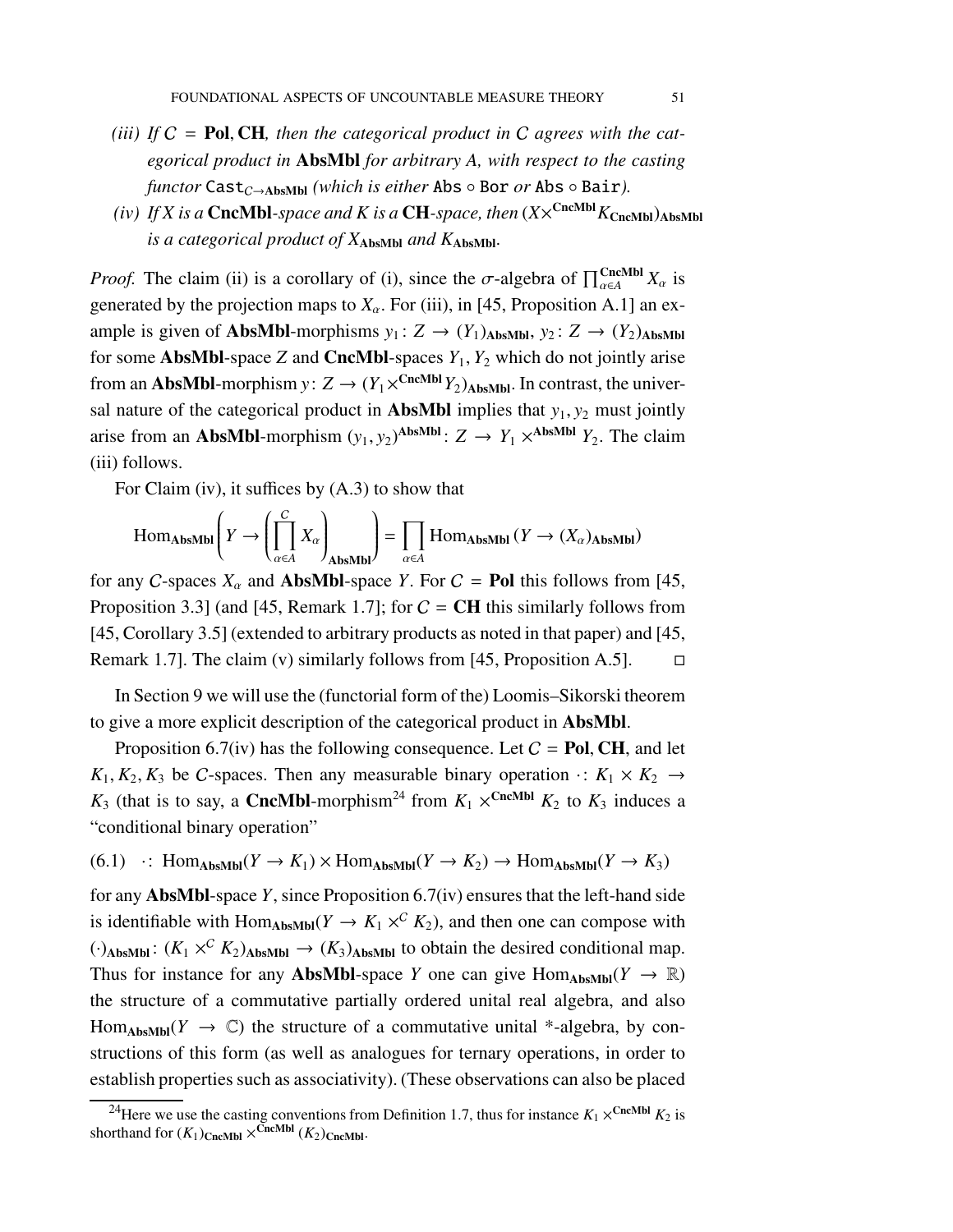

<span id="page-51-0"></span>Figure 7.1. Construction of the canonical model functor. The diagram commutes up to natural isomorphisms.

<span id="page-51-1"></span>in the more general framework of *conditional analysis*, as developed in [\[19\]](#page-97-4), particularly if *Y* arises from a probability algebra; but we will not need this theory in the current paper.)

## 7. The canonical model

In this section we construct the canonical model via von Neumann and Riesz duality, as per Figure [7.1.](#page-51-0) We first need to introduce a category of von Neumann algebras.

**Definition 7.1** (Von Neumann algebra). A CvNAlg<sup>*t*</sup>-algebra ( $\mathcal{A}$ ,  $\tau_{\mathcal{A}}$ ) is a commutative von Neumann algebra A equipped with a faithful trace  $\tau_{A}$ , that is to say a \*-linear functional  $\tau_{\mathcal{A}}: \mathcal{A} \to \mathbb{C}$  with  $\tau_{\mathcal{A}}(1) = 1$ , and  $\tau_{\mathcal{A}}(aa^*) \geq 0$ for any  $a \in \mathcal{A}$ , with equality if and only if  $a = 0$ . A CvNAlg<sup>*t*</sup>-morphism  $\Phi: (\mathcal{A}, \tau_{\mathcal{A}}) \to (\mathcal{B}, \tau_{\mathcal{B}})$  between CvNAlg<sup>*t*</sup>-algebras is a von Neumann algebra homomorphism  $\tilde{\Phi}$ :  $\mathcal{A} \to \mathcal{B}$  such that  $\tau_{\mathcal{A}} = \tau_{\mathcal{B}} \circ \tilde{\Phi}$ .

It is clear that CvNAlg<sup>t</sup> forms a category. Every von Neumann algebra is also a unital C<sup>\*</sup>-algebra, and a faithful trace on a commutative von Neumann algebra becomes a state on the associated  $C^*$ -algebra. From this it is easy to see that there is a forgetful faithful functor from  $\mathbf{CvNAlg}^{\tau}$  to  $\mathbf{CC}^*\mathbf{Alg}^{\tau}_1$ .

The most familiar construction of  $CvNAlg^{\tau}$ -algebras comes from  $L^{\infty}$  spaces. Indeed, if  $X = (X_{CncMbl}, \mu_X)$  is a **CncPrb**-space, then the Banach algebra  $L^{\infty}(X)$ of equivalence classes  $[f]$  of bounded (concretely) measurable functions  $f: X \rightarrow$ C up to almost everywhere equivalence, and endowed with the essential supremum norm  $||f||_{L^{\infty}(X)}$  and the trace  $\tau(f) \coloneqq \int_X f \, d\mu$ , is well-known to be a CvNAlg<sup> $\tau$ </sup>algebra. Furthermore, if  $T: X \to Y$  is a **CncPrb**-morphism, then the Koopman operator  $L^{\infty}(T)$ :  $L^{\infty}(Y) \to L^{\infty}(X)$  defined by

$$
L^{\infty}(T)([f]) \coloneqq [f \circ T]
$$

for bounded concretely measurable  $f: Y \to \mathbb{C}$ , is a **CvNAlg<sup>T</sup>**-morphism. Thus we see that  $L^{\infty}$ : **CncPrb**  $\rightarrow$  (**CvNAlg**<sup> $\tau$ </sup>)<sup>op</sup> is in fact a functor.

We can factor this functor through the functor  $\text{Alg} \circ \text{Abs}$  from the previous section, by defining an analogous L<sup>∞</sup> functor on the category **PrbAlg** of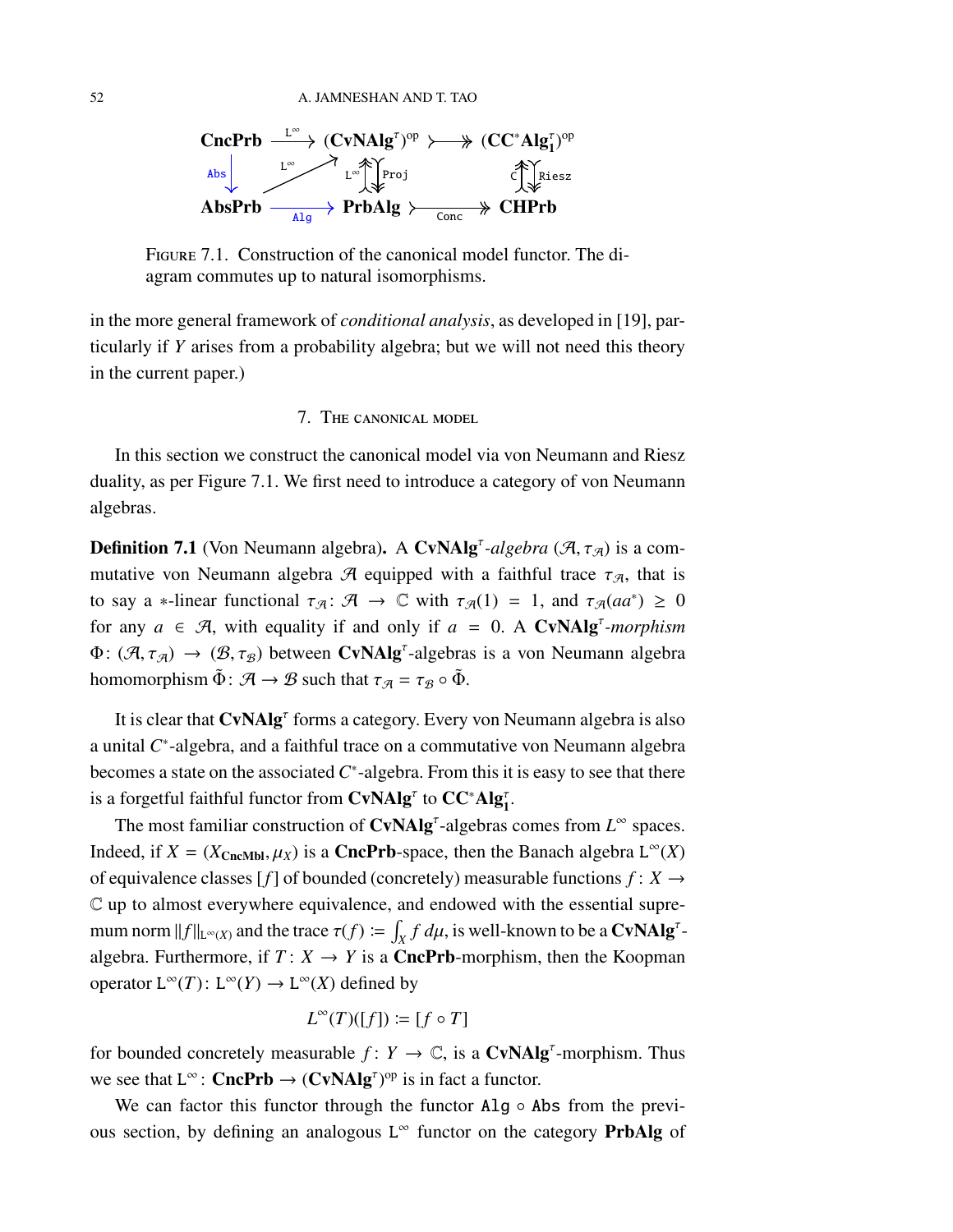probability algebras. Indeed, if  $X = (\text{Inc}(X)_{\text{Bool}_{\sigma}}, \mu_X)$  is a **PrbAlg**-space, we can define  $L^{\infty}(X)$  to be the space of all **AbsMbl**-morphisms  $f: \text{Inc}(X) \to \mathbb{C}$  $(i.e., f \in Hom_{AbsMbl}(Inc(X) \rightarrow \mathbb{C}) = Hom_{AbsMbl}(Inc(X)_{AbsMbl} \rightarrow \mathbb{C}_{AbsMbl})$ which are bounded in the sense that  $|f| \leq M$  for some  $M \geq 0$  (or equivalently  $f_{\text{Bool}_{\sigma}}(\{z \in \mathbb{C} : |z| \leq M\}) = 1$ , with  $||f||_{L^{\infty}(X)}$  defined to equal the infimum of all such *M*. (Note there is no need to identify functions that agree almost everywhere since the base space is already a probability algebra.) Using conditional operations such as [\(6.1\)](#page-50-1), one can verify that  $L^{\infty}(X)$  is a  $CC^*Alg_1$ -algebra. Every element *E* of  $Inc(X)_{Bool_{\sigma}}$  generates an idempotent element  $1_E$  of  $L^{\infty}(X)$ , defined by setting  $1^*_E(F)$  for  $F \in \mathbb{C}_{\text{Bool}_\sigma}$  to equal  $E$  when  $F$  contains 1 but not 0,  $\overline{E}$  when *F* contains 0 but not 1, 1 when *F* contains both 0 and 1, and 0 when *F* contains neither 0 and 1. We refer to finite linear combinations of idempotents as *simple functions*, it is easy to see that these form a dense subspace of  $L^{\infty}(X)$ . One can then define a state  $\tau$  on this algebra by defining

$$
\tau\left(\sum_{n=1}^N c_n 1_{E_n}\right) := \sum_{n=1}^N c_n \mu_X(E_n)
$$

for any finite sequence of complex numbers  $c_n$  and  $E_n \in \text{Inc}(X)_{\text{Bool}_\sigma}$ , and then extending by density; one can verify that this indeed defines a state (this is essentially an abstraction of the standard construction of the Lebesgue integral that proceeds first by integrating simple functions). Thus  $L^{\infty}(X)$  can be viewed as an element of **CC<sup>∗</sup>Alg**<sup>τ</sup>, One can also construct an abstract *L*<sup>1</sup>(*X*)-space (see Re-mark [9.13\)](#page-70-0) and show that  $L^1(X)$  is the predual of  $L^\infty(X)$  (see the duality between abstract  $L^{\infty}$  and  $L^{1}$  spaces in [\[27,](#page-98-3) §365]). It then follows from Sakai's character-ization of von Neumann algebras [\[66\]](#page-100-1) that  $L^{\infty}(X)$  is indeed a **CvNAlg<sup>***T***</sup>**-algebra.

To emphasize the analogy between CncPrb-spaces and PrbAlg-spaces, we also write

$$
\int_X f := \int_X f \, d\mu_X := \tau(f)
$$

for any **PrbAlg**-space  $X = (\text{Inc}(X)_{\text{Bool}_{\sigma}}, \mu_X)$  and  $f \in L^{\infty}(X)$ . If  $T: X \to Y$  is a **PrbAlg**-morphism, one can define the CvNAlg<sup>*t*</sup>-morphism  $L^{\infty}(T)$ :  $L^{\infty}(Y) \rightarrow$  $L^{\infty}(X)$  by the Koopman operator

$$
L^{\infty}(T)(f) \coloneqq f \circ \text{Inc}(T)_{\text{AbsMbl}}
$$

which can be verified to indeed be a  $CvNAlg<sup>\tau</sup>$ -morphism (this is an abstraction of the change of variables formula for the Lebesgue integral). Some tedious but routine verification (see, e.g., [\[60\]](#page-100-2)) then shows that  $L^{\infty}$ : **PrbAlg**  $\rightarrow$  (**CvNAlg**<sup> $\tau$ </sup>)<sup>op</sup> is a functor with

$$
L^\infty=L^\infty\circ Alg\circ Abs.
$$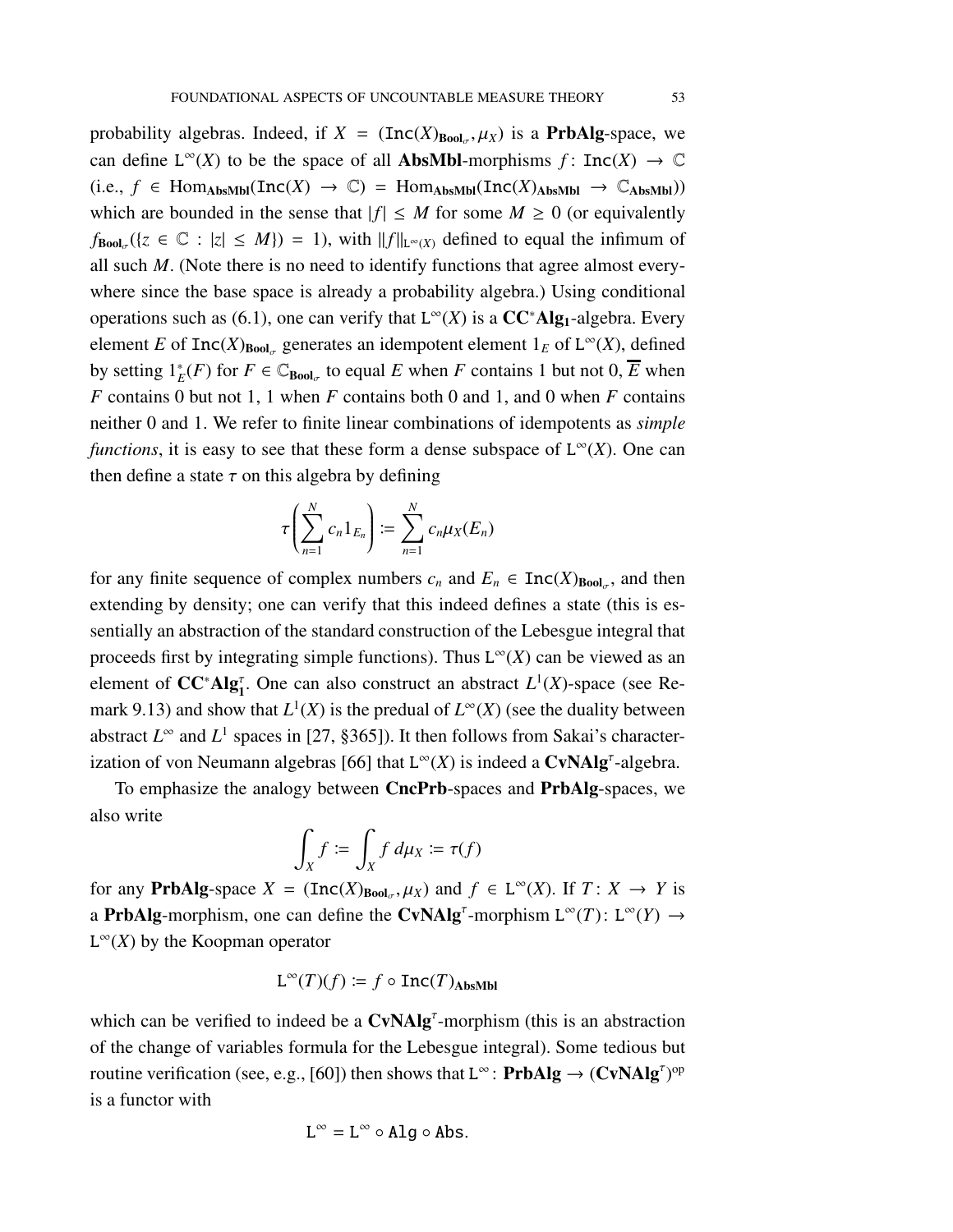By abuse of notation we can also write  $L^{\infty}$ : **AbsPrb**  $\rightarrow$  (**CvNAlg**<sup> $\tau$ </sup>)<sup>op</sup> for the composition  $L^{\infty} = L^{\infty} \circ Alg$ , giving rise to the commutativity of the left half of Figure [7.1](#page-51-0) (omitting the functor Proj).

Now suppose that  $(\mathcal{A}, \tau_{\mathcal{A}})$  is a **CvNAlg**<sup> $\tau$ </sup>-algebra. We can form the collection  $\mathcal{P}_{\mathcal{A}}$  of real projections in  $\mathcal{A}$ , that is to say elements  $p \in \mathcal{A}$  such that  $p = p^* = p^2$ . As is well-known, these projections have the structure of a  $\text{Bool}_{\sigma}$ -algebra, with  $p \wedge q = pq$ ,  $\overline{p} = 1 - p$ ,  $p \vee q = 1 - (1 - p)(1 - q)$ , and with  $\bigvee_{n \in \mathbb{N}} p_n =$  $\sum_{n \in \mathbb{N}} p_n$  (in the  $L^2$  topology) if the  $p_n$  are disjoint. The trace  $\tau_{\mathcal{A}}$  then becomes a countably additive probability measure on  $\mathcal{P}_{\mathcal{A}}$ , and we write Proj $(\mathcal{A}, \tau_{\mathcal{A}})$  for the probability algebra

$$
\mathrm{Proj}(\mathcal{A}, \tau_{\mathcal{A}}) \coloneqq (\mathcal{P}_{\mathcal{A}}, \tau_{\mathcal{A}}).
$$

If  $\Phi: (\mathcal{A}, \tau_{\mathcal{A}}) \to (\mathcal{B}, \tau_{\mathcal{B}})$  is a CvNAlg<sup>*t*</sup>-morphism, we observe that the associated von Neumann homomorphism  $\tilde{\Phi}$ :  $\mathcal{A} \rightarrow \mathcal{B}$  maps projections in  $\mathcal{P}_{\mathcal{A}}$  to projections in  $\mathcal{P}_{\mathcal{B}}$ , in a manner that preserves the trace as well as being a  $\text{Bool}_{\sigma}$ morphism. We then define Proj( $\Phi$ ): Proj( $\mathcal{B}$ ,  $\tau_{\mathcal{B}}$ )  $\to$  Proj( $\mathcal{A}$ ,  $\tau_{\mathcal{A}}$ ) to be the **PrbAlg-morphism associated with this**  $\text{Bool}_{\sigma}$ **-morphism. It is then a routine mat**ter to verify that Proj is a functor from  $(CvNAlg<sup>\tau</sup>)<sup>op</sup>$  to PrbAlg.

We claim that Proj and  $L^{\infty}$  form a duality of categories between CvNAlg<sup>t</sup> and **PrbAlg**. First suppose that  $X = (\text{Inc}(X)_{\text{Bool}_{\sigma}}, \mu_X)$  is a **PrbAlg**-space. For every  $E \in \text{Inc}(X)_{\text{Bool}_{\sigma}}$ , it is easy to see that the indicator function  $1_E$  is a projection in  $L^{\infty}(X)$ . Conversely we claim that all projections in  $L^{\infty}(X)$  are of this form. If  $p \in L^{\infty}(X)$ , then since  $p - p^2 = 0$ , p is an **AbsMbl**-morphism from  $X$  to  $\mathbb C$  that becomes the zero morphism after concatenation with the map  $z \mapsto z - z^2$ , viewed as an **AbsMbl**-endomorphism on  $\mathbb{C}$ . Pulling back, we conclude that  $p_{\text{Bool}_{\sigma}}(\{0, 1\}) = 1$ , and hence  $p = 1_E$  where  $E \coloneqq p_{\text{Bool}_{\sigma}}(\{1\})$ . Using this correspondence  $E \mapsto 1_E$  it is a routine matter to see that *X* is **PrbAlg**-isomorphic to  $\text{Proj}(L^{\infty}(X))$ , and further routine verification shows that this isomorphism is natural. Now let  $(\mathcal{A}, \tau_{\mathcal{A}})$  be a CvNAlg<sup>*t*</sup>-algebra. By definition, we see that the von Neumann algebra  $L^{\infty}(\text{Proj}(\mathcal{A}, \tau_{\mathcal{A}}))$  is the closure (in  $L^{\infty}$ ) of formal linear combinations of projections, which one can arrange to be pairwise disjoint. One can observe (by repeated use of the identity<sup>[25](#page-53-0)</sup>  $\|a\|_{\mathcal{A}} = \max(\|ap\|_{\mathcal{A}}, \|a(1 - p)\|_{\mathcal{A}})$ in a commutative von Neumann algebra for arbitrary  $a \in \mathcal{A}$  and projections *p*) that the corresponding actual linear combination of these projections in  $\mathcal{A}$  has

<span id="page-53-0"></span><sup>&</sup>lt;sup>25</sup>The inequality max( $\|ap\|_{\mathcal{A}}, \|a(1 - p)\|_{\mathcal{A}}) \le \|a\|_{\mathcal{A}}$  is immediate from  $\|ab\| \le \|a\| \|b\|$  for all  $a, b \in \mathcal{A}$  and  $||p|| = 1$  for all projections *p*. On the other hand, for any projection *p* and integer *n* ≥ 1, we have  $||a^n||^{1/n} = ||(ap)^n + (a(1-p))^n||^{1/n} \le (||ap||^n + ||a(1-p)||^n)^{1/n}$ . The converse inequality now follows from applying Gelfand's spectral radius formula  $||b|| = \lim ||b^n||^{1/n}$  (note that every  $b \in \mathcal{A}$  is normal in a commutative von Neumann algebra) to both sides of the previous inequality.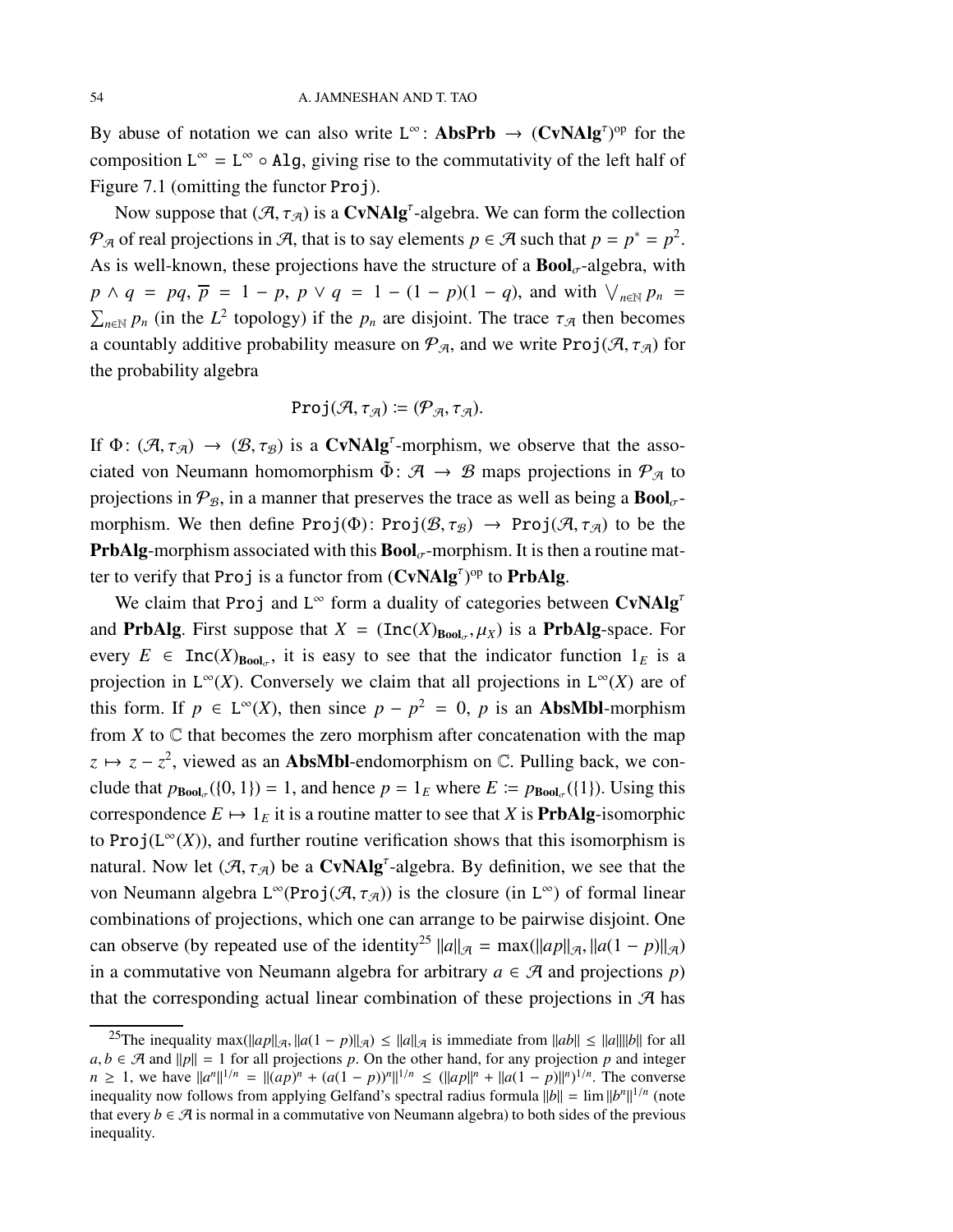the same norm in  $\mathcal A$  as the L<sup>∞</sup> norm of the formal linear combination; the two expressions also have the same trace. Also, from the spectral theorem one can show that any element in  $\mathcal A$  can be approximated in norm to arbitrary accuracy by finite linear combinations of projections. From these facts one can show that  $L^{\infty}(\text{Proj}(\mathcal{A}, \tau_{\mathcal{A}}))$  is  $\text{CVNAlg}^{\tau}$ -isomorphic to  $\text{Proj}(\mathcal{A}, \tau_{\mathcal{A}})$ , and further routine verification shows that this isomorphism is natural. This gives the required duality of categories. In particular  $Proj, L^{\infty}$  are full and faithful. We refer the interested to the independent work of Pavlov [\[60\]](#page-100-2), where (see [\[60,](#page-100-2) §3.5]) this duality (and in fact more general dualities for commutative not necessarily tracial von Neumann algebras) are discussed in depth.

If we now define

 $\mathsf{Conc} \coloneqq \mathsf{Spec} \circ \mathsf{Forget}_{(\mathbf{CvNAlg}^\tau)^{\mathrm{op}} \to \mathbf{CC}^*\mathbf{Alg}^\mathrm{op}_\mathbf{1}} \circ \mathbf{L}^\infty$ 

then by construction Conc is a functor from PrbAlg to CHPrb. All the three functors used to create Conc are faithful and full functors, so Conc is a faithful and full functor as well. It is now a routine matter to establish

<span id="page-54-0"></span>Theorem 7.2 (Construction of canonical model). *The categories in Figures [7.1](#page-51-0) are indeed categories, and the functors in these figures are indeed functors between the indicated categories, with the indicated faithfulness and fullness properties. Furthermore, the diagram commutes up to natural isomorphisms.*

Now we establish some basic properties of the canonical model. Lusin's theorem asserts that C(*X*) (after identifying functions that agree almost everywhere) becomes a dense subspace of  $L^{\infty}(X)$  in the  $L^2$  topology. We now consider the following stronger property:

Definition 7.3 (Strong Lusin property). A CHPrb-space *X* has the *strong Lusin* property if every equivalence class  $[f]$  in  $L^{\infty}(X) = L^{\infty}(X_{\text{CncPrb}})$  contains precisely one element of  $C(X)$ , thus one has an identification  $L^{\infty}(X) \equiv C(X)$ .

Most CHPrb-spaces will not have this property, but remarkably the canonical models do:

<span id="page-54-1"></span>Proposition 7.4 (Basic properties of canonical model).

- *(i)* (Conc *is a model)* The functor Cast<sub>CHPrb→PrbAlg</sub>  $\circ$  Conc: PrbAlg  $\rightarrow$ PrbAlg *is naturally isomorphic to the identity. In particular,* Conc *is full and faithful.*
- *(ii) (Strong Lusin property) For any* PrbAlg*-space X,* Conc(*X*) *has the strong Lusin property.*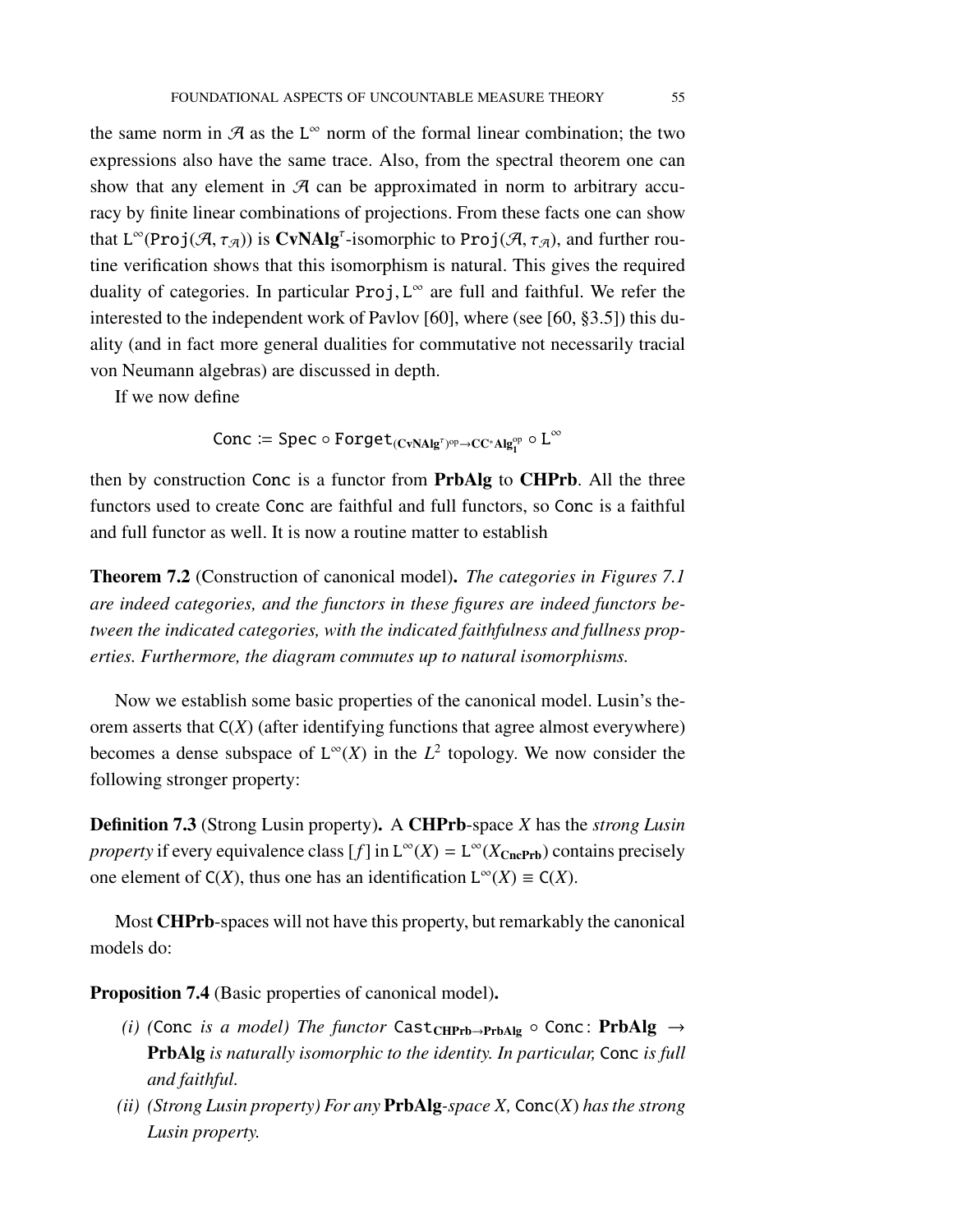*Proof.* Let *X* be a **PrbAlg**-space. Then from Figure [7.1](#page-51-0) we have a natural  $CC^*Alg_1^{\tau}$ isomorphism

$$
\text{Forget}_{(\text{CVAlg}^{\tau})^{\text{op}} \rightarrow (\text{CC}^*\text{Alg}^{\tau}_1)^{\text{op}}}(L^{\infty}(X)) \equiv \text{C}(\text{Conc}(X)).
$$

As  $L^{\infty}(X)$  is a tracial von Neumann algebra, it comes with an  $L^2$  metric by the Gelfand–Naimark–Segal construction, which by the above isomorphism agrees with the  $L^2$  metric on Conc(*X*). By Lusin's theorem, the closure of the closed unit ball of  $C(Conc(X))$  in the  $L^2(Conc(X))$  topology is the closed unit ball of  $L^{\infty}$ (Conc(*X*)) (here we apply a forgetful functor to view Conc(*X*) as a CncPrbspace). Also, in the tracial von Neumann algebra  $L^{\infty}(\text{Conc}(X))$ , the closed unit ball is also closed in *L* 2 . We conclude that

$$
\mathsf{C}(\mathsf{Conc}(X)) = \mathsf{L}^{\infty}(\mathsf{Conc}(X))
$$

which is the strong Lusin property. This implies the natural  $CvNAlg^{\tau}$ -isomorphism

$$
L^{\infty}(X) \equiv L^{\infty}(\text{Conc}(X))
$$

which on applying Proj gives (i).  $\square$ 

Note how Theorem [1.3](#page-11-0) is immediate from Theorem [7.2](#page-54-0) and Proposition [7.4\(](#page-54-1)i).

Remark 7.5. A measure space with the strong Lusin property is referred to as a "perfect measure space" in [\[67\]](#page-100-3), in which a version of the canonical model functor construction just presented is given. An alternate proof of Proposition [7.4\(](#page-54-1)ii) using Banach lattice arguments is given in [\[23,](#page-97-1) Proposition 12.25].

Analogously to how the Stone–Cech compactification  $\beta X$  can be viewed as a universal compactification of an LCH-space  $X$ , one can view  $Conc(X)$  as an "universal concrete model" of a PrbAlg-space *X*. To formalize this claim, we define a *concrete model* for a **PrbAlg**-space *X* to be  $(\tilde{X}, \iota)$ , where  $\tilde{X}$  is a **CHPrb-space and the AbsPrb-morphism**  $\iota$ **:** Inc(*X*)  $\rightarrow \tilde{X}_{\text{AbsPrb}}$  is an AbsMblmonomorphism. We let  $\text{Model}(X)$  be the category of all such models, with a **Model**(*X*)-morphism  $T: (\tilde{X}, \iota) \to (\tilde{X}', \iota')$  to be a **CHPrb**-morphism  $T_{\text{CHPrb}}: \tilde{X} \to$  $\tilde{X}'$  such that  $\iota' =_{\text{AbsPrb}} T \circ \iota$  (i.e.,  $\iota' = \iota \circ T_{\text{AbsPrb}}$ ). (Note that this gives **Model**(*X*) the structure of a partially ordered set.)

<span id="page-55-0"></span>Proposition 7.6 (Universality of the canonical model). *Let X be a* PrbAlg*-space.*

*(i)* If  $(\tilde{X}, \iota)$  *is a concrete model of X, then*  $\tilde{X}_{\text{PrbAlg}}$  *is* **PrbAlg**-*isomorphic to X, and* ι *is the composition of* Inc *applied to that isomorphism, with the natural monomorphism of*  $\text{Inc}(\tilde{X})$  *to*  $X_{\text{AbsPrb}}$ *. Conversely, if*  $\tilde{X}$  *is* **PrbAlg***isomorphic to X, then the pair*  $(\tilde{X}, t)$  *is a concrete model of X, where t is defined as above.*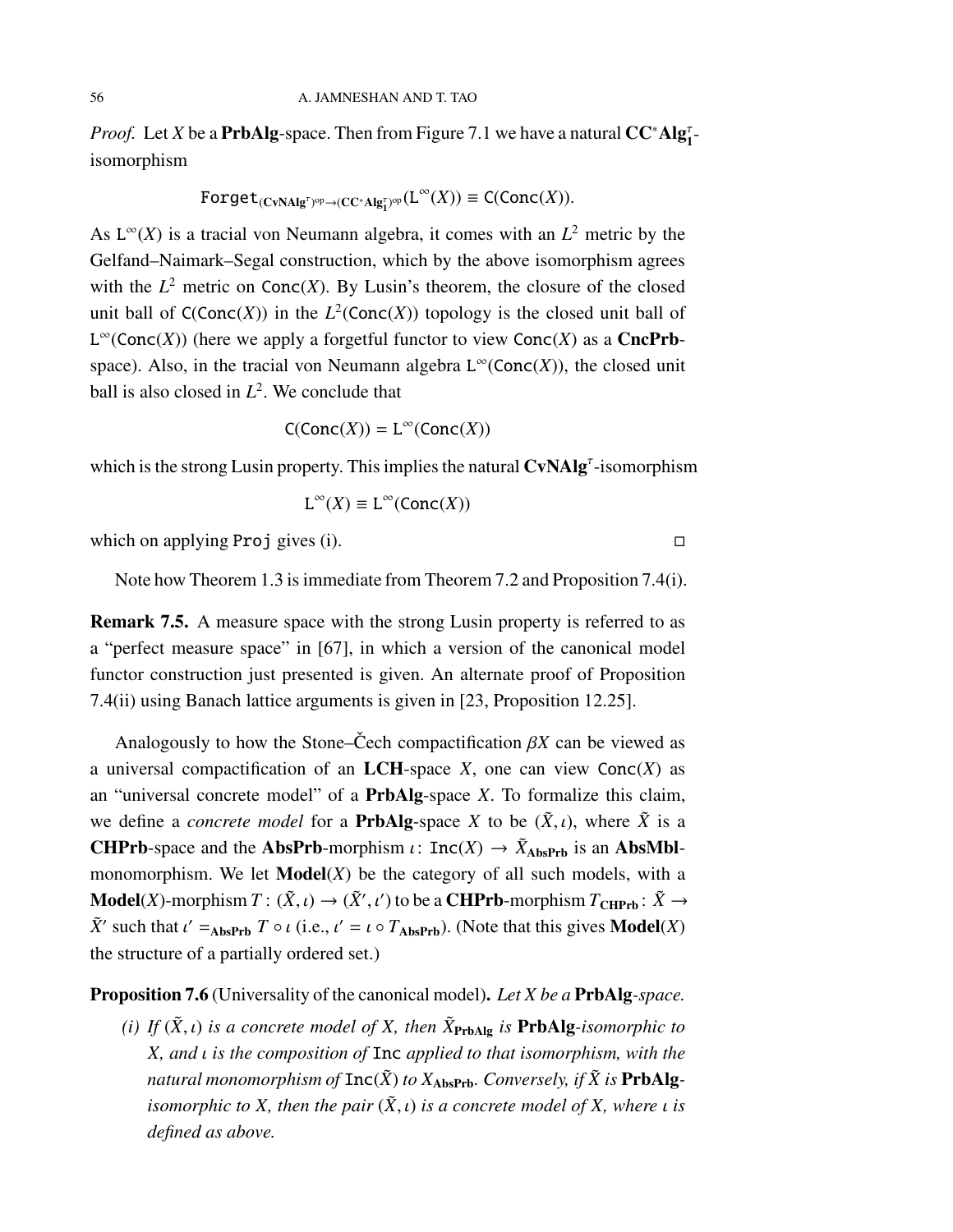$$
\begin{array}{ccc}\n\text{Conc}(X) & \xrightarrow{\text{Conc}(\pi)} & \text{Conc}(Y) \\
\downarrow \downarrow & & \downarrow \downarrow \\
\text{Inc}(X) & \xrightarrow{\text{Inc}(\pi)} & \text{Inc}(Y)\n\end{array}
$$

<span id="page-56-0"></span>FIGURE 7.2. Every **PrbAlg-**morphism  $\pi : X \rightarrow Y$  gives rise to an AbsPrb-morphism  $Inc(\pi)$ :  $Inc(X) \rightarrow Inc(Y)$  and a CHPrbmorphism Conc $(\pi)$ : Conc $(X) \to$  Conc $(Y)$ , linked by the above commutative diagram in **AbsPrb**, with  $\iota$  the canonical inclusions. Casting functors have been suppressed to reduce clutter.

- *(ii)* (Conc(*X*),  $\iota_{\text{conc}(X)}$ ) *is a concrete model of X, where*  $\iota_{\text{conc}(X)}$ : Inc(*X*)  $\rightarrow$  $Conc(X)_{\text{AbsPrb}}$  *is the canonical inclusion formed by applying first* Inc *to the natural isomorphism from X to*  $Conc(X)_{\text{PrbAlg}}$  *from Proposition* [7.4](#page-54-1) *and then composing it with the natural monomorphism from*  $Inc(Conc(X)<sub>PrbAlg</sub>)$ *to* Conc(*X*)AbsPrb *from Lemma [6.6\(](#page-49-1)ii). (The naturality of this model is then depicted in Figure [7.2.](#page-56-0))*
- *(iii)* A concrete model  $(\tilde{X}, t)$  *is an initial object (as defined in Definition* [A.6\)](#page-77-0) *of* **Model** $(X)$  *if and only if*  $\tilde{X}$  *has the strong Lusin property. In particular, by Proposition [7.4\(](#page-54-1)ii), the concrete model in (ii) is initial in* Model(*X*)*.*

*Proof.* We begin with (i). If  $(\tilde{X}, \iota)$  is a concrete model, then by duality the morphism

 $\texttt{Forget}_\textbf{AbsPrb} \to \textbf{AbsMbl}(\iota) \equiv \texttt{Forget}_\textbf{PrbAlg} \to \textbf{Bool}_\sigma^\text{op} \circ \textbf{Alg}(\iota)$ 

is a  $\text{Bool}_{\sigma}$ -epimorphism; from Lemma [6.4\(](#page-47-0)iii) it is also a  $\text{Bool}_{\sigma}$ -monomorphism, hence a **Bool**<sub> $\sigma$ </sub>-isomorphism by Lemma [6.4\(](#page-47-0)i). Thus *i* is now invertible in **AbsMbl** and also measure-preserving (i.e., an AbsPrb-morphism), hence it is also invertible in **AbsPrb**. Applying Alg we conclude that  $\tilde{X}_{\text{PrbAlg}}$  is **PrbAlg**-isomorphic to  $X$ , with  $\iota$  related to this isomorphism as indicated. The converse implication is routine.

Claim (ii) follows from (i) and Proposition [7.4\(](#page-54-1)i), so we turn to (iii). First suppose that  $(\tilde{X}, \iota)$  obeys the strong Lusin property. We need to show that for any concrete model  $(\tilde{X}', \iota')$  of *X* there is precisely one **CHPrb**-morphism  $T : \tilde{X} \to \tilde{X}'$ with  $\iota' =_{\text{AbsPrb}} T \circ \iota$ . To show existence, we start with the obvious  $CC^*Alg_1$ -map

 $\Phi\colon C(\tilde{X}')\to L^{\infty}(\tilde{X}')\equiv L^{\infty}(X)\equiv C(\tilde{X})$ 

and apply Spec and natural isomorphisms to obtain a CH-morphism

$$
T\colon \tilde{X}\to \tilde{X}'
$$

with the property that  $f \circ T$  and  $f$  agree in  $L^{\infty}(X)$  for every  $f \in C(\tilde{X}')$ . In particular  $\int_{\tilde{X}} f \circ T = \int_{\tilde{X}'} f$ . By Theorem [5.4](#page-38-0) this implies that *T* can be promoted to a **CHPrb**morphism. From Lusin's theorem we see that  $C(\tilde{X}')$  is dense in  $L^{\infty}(\tilde{X}') \equiv L^{\infty}(X)$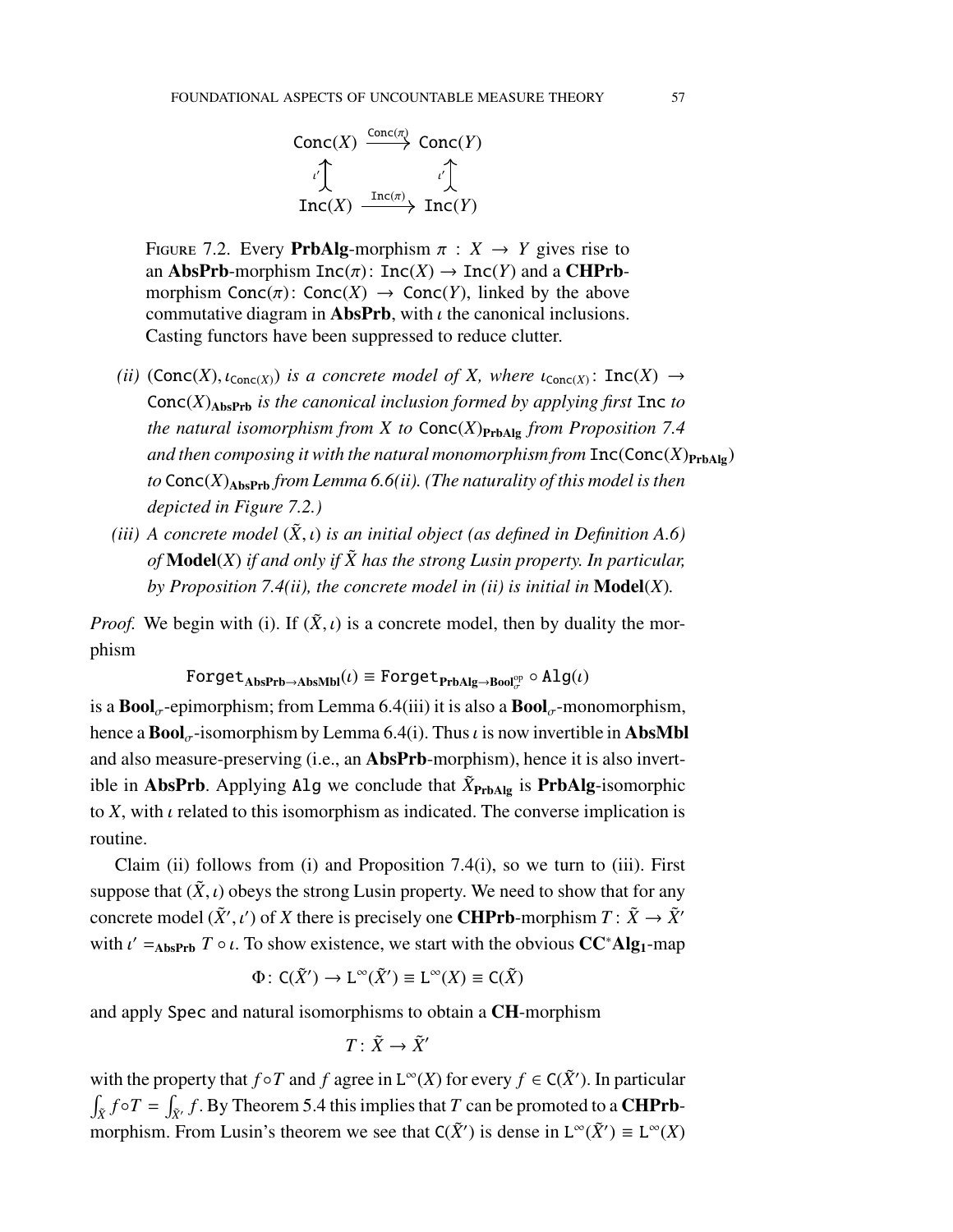using the  $L^2(X)$  topology, and using this one can show that  $1_E \circ T$  and  $1_E$  agree in  $L^{\infty}(X)$  for any  $E \in \tilde{X}'_{\text{Bool}_{\sigma}}$ , thus  $\iota' =_{\text{AbsPrb}} T \circ \iota$  as desired. This establishes existence. To show uniqueness, we see that if  $T' : \tilde{X} \to \tilde{X}'$  is any other **CHPrb**morphism with  $\iota' =_{\text{AbsPrb}} T' \circ \iota$ , then for  $f \in C(\tilde{X}')$ ,  $f \circ T$ ,  $f \circ T' \in C(\tilde{X})$  agree in  $L^{\infty}(\tilde{X})$  and are thus equal as continuous functions. Thus, for any  $\tilde{x} \in \tilde{X}$ , we have  $f(T(\tilde{x})) = C(T'(\tilde{x}))$  for all  $f \in C(\tilde{X}')$ . Since the functions in  $C(\tilde{X}')$  separate points, we obtain  $T = T'$ , giving uniqueness.

Conversely, if  $(\tilde{X}, \iota)$  is initial in **Model** $(X)$ , then by the preceding discussion it is **Model** $(X)$ -isomorphic to  $(Conc(X), \iota(X))$ , and then it is straightforward to derive the strong Lusin property of  $\tilde{X}$  from that of Conc $(X)$ .

Remark 7.7. With a bit more effort, one can show that every concrete model  $(\tilde{X}, t)$  of a **PrbAlg**-space *X* comes with a canonical identification of  $C(\tilde{X})$  as a CC<sup>∗</sup>Alg-subalgebra of  $L^\infty(X)$  that is dense in the  $L^2$  topology, and conversely any such dense subalgebra gives rise to a concrete model, unique up to Model(*X*) isomorphism (cf. [\[23,](#page-97-1) §12.3]); this duality of subalgebras and models is analogous for instance to the fundamental theorem of Galois theory. The morphisms in **Model**(*X*) then are canonically identified with inclusions maps in  $L^{\infty}(X)$ . When  $\tilde{X}$  has the strong Lusin property,  $C(\tilde{X})$  is identified with all of  $L^{\infty}(X)$ , which explains the universality. We leave the verifications of these claims to the interested reader. The situation can again be compared with the Stone–Čech compactification, in which the role of the functor  $L^{\infty}$  is instead played by  $C_b$ .

Remark 7.8. As one quick application of the canonical model functor Conc one can construct infinite tensor products  $\otimes^{\text{PrbAlg}}$  on **PrbAlg** (in the sense of Definition [A.29\)](#page-91-0) on arbitrarily many factors by starting with in finite tensor products  $\otimes^{\text{CHPrb}}$  on **CHPrb** (by observing, similarly to Example [A.31,](#page-91-2) that we can realize CHPrb as an action category which then comes with a canonical tensor product making CHPrb a semicartesian symmetric monoidal category with arbitrar-ily infinite tensor products)<sup>[26](#page-57-0)</sup>, and then defining the tensor product  $\bigotimes_{\alpha \in A}^{\text{PrbAlg}} X_{\alpha}$  of **PrbAlg**-spaces  $X_\alpha$  to be  $\bigotimes_{\alpha \in A}^{CHPrb}$  Conc $(X_\alpha)$  casted back to **PrbAlg**. (We caution however that  $\bigotimes_{\alpha \in A}^{\text{CHPrb}} \text{Conc}(X_{\alpha})$  need not obey the strong Lusin property, and thus need not to be equal to Conc( $\bigotimes_{\alpha \in A}^{\text{PrbAlg}} X_{\alpha}$ ).) An alternative way to construct the tensor product is to use probability duality and the standard tensor product operation on von Neumann algebras (which gives CvNAlg<sup>T</sup> the structure of a cosemicartesian symmetric monoidal category). We leave it to the reader to verify that these two tensor products are equal up to natural isomorphisms.

<span id="page-57-0"></span> $26$ Notice that the CncPrb and CH tensor products both agree with the CncMbl categorical products basically by construction.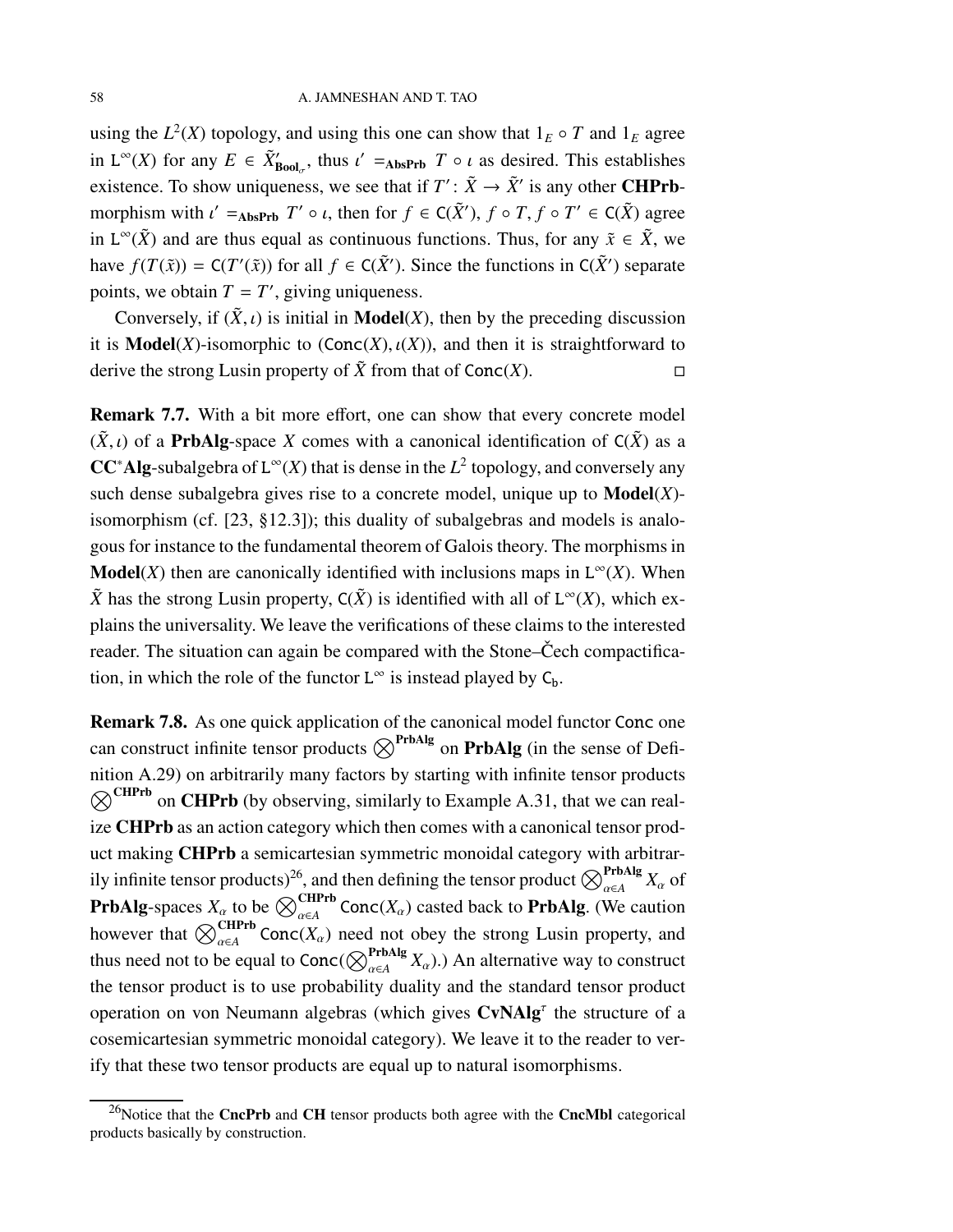As is well known, every continuous function from an LCH-space *X* to a CHspace  $K$  has a unique continuous extension to the Stone–Cech compactification  $\beta X$ , giving an equivalence

$$
Hom_{LCH}(X \to K) \equiv Hom_{CH}(\beta X \to K).
$$

In category-theoretic language,  $\beta$  is left-adjoint to the forgetful functor from CH to LCH. There is an analogous property for the canonical model:

Proposition 7.9 (Canonical representation). *If X is a* PrbAlg*-space and K is a* **CH**-space, then to every **AbsMbl**-morphism  $f: \text{Inc}(X) \to K$  there is a unique **CH**-morphism  $\tilde{f}$ : Conc $(X) \to K$  which extends (or represents) f in the sense *that*  $f =_{\text{AbsMbl}} \tilde{f} \circ \iota'$ , where  $\iota'$ :  $\text{Inc}(X) \to \text{Conc}(X)$  *is the canonical* AbsPrb*morphism. In other words, one has an equivalence*

 $\text{Hom}_{\text{AbsMbl}}(\text{Inc}(X) \to K) \equiv \text{Hom}_{\text{CH}}(\text{Conc}(X) \to K).$ 

*Proof.* We first prove existence. The AbsMbl-morphism *f* induces a pullback map  $f^*: C(K) \to L^{\infty}(X)$ , since for any  $g \in C(K)$ ,  $g \circ f$  is an **AbsMbl**-morphism from  $Inc(X)$  to a bounded subset of  $\mathbb C$  and can thus be identified with an element of  $L^{\infty}(X)$ . By construction,  $L^{\infty}(X) \equiv C(\text{Conc}(X))$ . Thus we may apply the functor Spec to obtain a CH-morphism Spec( $f^*$ ): Conc( $X$ ) →  $K$  (after performing some natural identifications), and the required property  $f =_{\text{AbsMbl}} \tilde{f} \circ \iota'$  can be verified by chasing all the definitions.

To prove uniqueness, suppose we have two **CH**-morphisms  $\tilde{f}$ ,  $\tilde{f}'$ : Conc $(X) \to$ *K* with  $\tilde{f} \circ \iota' = \tilde{f}' \circ \iota'$ . Then for any  $g \in C(K)$ ,  $g \circ \tilde{f}$  and  $g \circ \tilde{f}'$  agree in  $L^{\infty}(\text{Conc}(X))$ , hence agree in  $C(\text{Conc}(X))$  by the strong Lusin property. Since  $C(K)$  separates points, we conclude that  $\tilde{f} = \tilde{f}'$ , giving uniqueness.

As a corollary of this proposition, we see that Conc is left-adjoint<sup>[27](#page-58-0)</sup> to the casting functor Cast<sub>CHPrb→PrbAlg</sub>. As another corollary, if *K* is a **CHPrb**-space, then by applying the above equivalence to the canonical inclusion  $\iota$ : Inc(*K*)  $\rightarrow$ *K* we obtain a **CHPrb**-morphism  $\pi$ : Conc $(K) \rightarrow K$ , which one can check to be a natural transformation from Conc  $\circ$  Cast<sub>CHPrb→PrbAlg</sub> to id<sub>CHPrb</sub>. Thus one can view any **CHPrb**-space  $K$  as a "factor" of its canonical model  $Conc(K)$ , and one can view the **AbsPrb**-space  $Inc(K)$  as an abstract full measure subspace of both of these CHPrb-spaces in which all the null sets have been "deleted".

We close this section with a surjectivity property of the morphisms generated the canonical model functor (cf. Lemma [6.4\(](#page-47-0)iii)).

<span id="page-58-0"></span> $27$ Indeed, since (left-)adjoints are unique up to natural isomorphisms, one could take this fact as a *definition* of the canonical model functor Conc if desired, although then to verify the remaining properties of the model claimed in this section seems to require an equivalent amount of work to that in the approach presented here.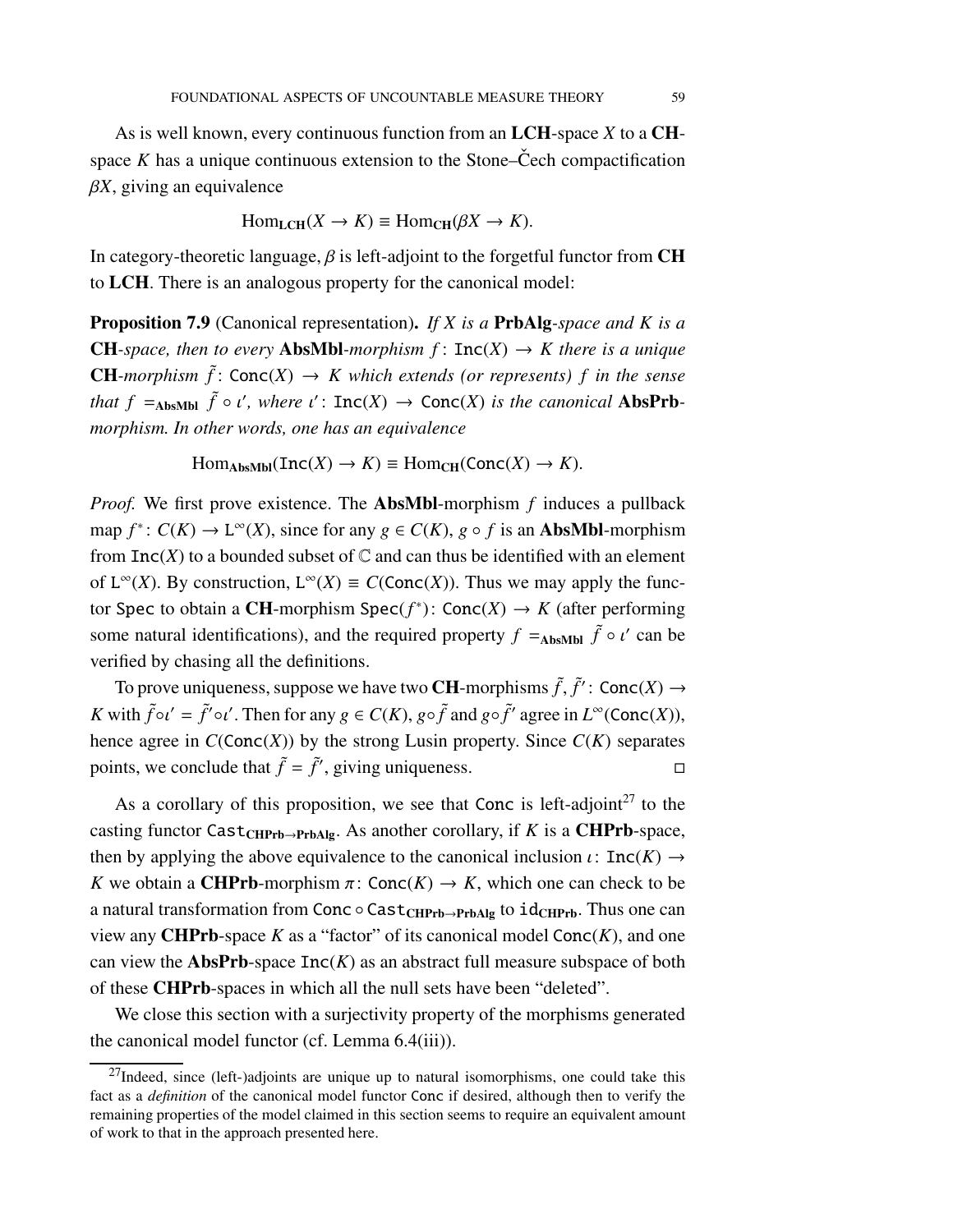**Proposition 7.10.** *If*  $T: X \to Y$  *is a* **PrbAlg**-morphism, then Conc(*T*): Conc(*X*)  $\to$ Conc(*Y*) *is surjective.*

*Proof.* Suppose for contradiction that  $Conc(T)$  is not surjective. Then from Urysohn's lemma one can find non-zero  $g \in C(\text{Conc}(Y))$  such that  $g \circ \text{Conc}(T) = 0$ . By the strong Lusin property, *g* is non-zero in  $L^{\infty}(\text{Conc}(Y))$ , thus by taking sublevel sets there is a positive measure subset of  $Conc(Y)$  whose pullback by  $Conc(T)$ is a null set in  $Conc(X)$ . But this contradicts the measure-preserving nature of  $Conc(T)$ .  $\square$ 

## 8. Canonical disintegration

In this section we prove Theorem [1.6.](#page-13-0) We begin with existence. Let *X*, *Y* be **PrbAlg**-spaces, and let  $\pi: X \to Y$  be a **PrbAlg**-morphism. Then Conc $(\pi)$ is a **CHPrb**-morphism from  $Conc(X)$  to  $Conc(Y)$ , which gives rise to a Koopman operator  $\pi^*: L^2(\text{Conc}(Y)) \to L^2(\text{Conc}(X))$  defined in the obvious fashion. This operator is an  $L^2$  isometry, so we can identify  $L^2$ (Conc(*Y*)) with a closed subspace of  $L^2$ (Conc(*X*)), and similarly identify  $L^\infty$ (Conc(*Y*)) with a subspace of  $L^{\infty}(\text{Conc}(X))$ . We let  $f \mapsto \mathbb{E}(f | \text{Conc}(Y))$  be the orthogonal projection from  $L^2$ (Conc(*X*)) to  $L^2$ (Conc(*Y*)). From construction we see that

<span id="page-59-0"></span>(8.1) 
$$
\int_{\text{Conc}(X)} fg \, d\mu_{\text{Conc}(X)} = \int_{\text{Conc}(X)} \mathbb{E}(f | \text{Conc}(Y)) g \, d\mu_{\text{Conc}(X)} = \int_{\text{Conc}(Y)} \mathbb{E}(f | \text{Conc}(Y)) g \, d\mu_{\text{Conc}(Y)}
$$

for all  $f \in L^{\infty}(\text{Conc}(X))$  an  $g \in L^{\infty}(\text{Conc}(Y))$  (making heavy use of the above identifications). By duality and Hölder's inequality we conclude the contractive property

 $||E(f|Conc(Y))||_{L^{\infty}(Conc(Y))} \leq ||f||_{L^{\infty}(Conc(X))}$ 

so in particular  $\mathbb{E}(f | \text{Conc}(Y))$  is an element of  $L^{\infty}(\text{Conc}(Y))$ . By Proposition [7.4\(](#page-54-1)ii), we can identify  $L^{\infty}(\text{Conc}(Y))$  with  $C(\text{Conc}(Y))$  (and  $L^{\infty}(\text{Conc}(X))$  with  $C(Conc(X))$ , so by abuse of notation we also view  $\mathbb{E}(f|Conc(Y))$  as an element of  $C(Conc(Y))$  for any *f* ∈  $C(Conc(X))$ . In particular, for any *y* ∈ Conc(*Y*), we have a functional  $f \mapsto \mathbb{E}(f | \text{Conc}(Y))(y)$  on  $\text{Conc}(X)_{CH}$ , which one can easily verify to be a state. Applying Theorem [5.4,](#page-38-0) one can represent this functional by a Radon probability measure  $\mu$ <sub>y</sub> on Conc $(X)_{CH}$ , thus

$$
\mathbb{E}(f|\text{Conc}(Y))(y) = \int_{\text{Conc}(X)_{\text{CH}}} f \, d\mu_y
$$

for all  $f \in C(\text{Conc}(X))$  and  $y \in \text{Conc}(Y)$ . In particular  $y \mapsto \int_{\text{Conc}(X)_{\text{CH}}} f d\mu_y$  is continuous and from  $(8.1)$  we conclude  $(1.2)$ . This establishes existence. For uniqueness, let  $\mu'_y$ ,  $y \in \text{Conc}(Y)$  be another candidate disintegration. Then for any  $f \in$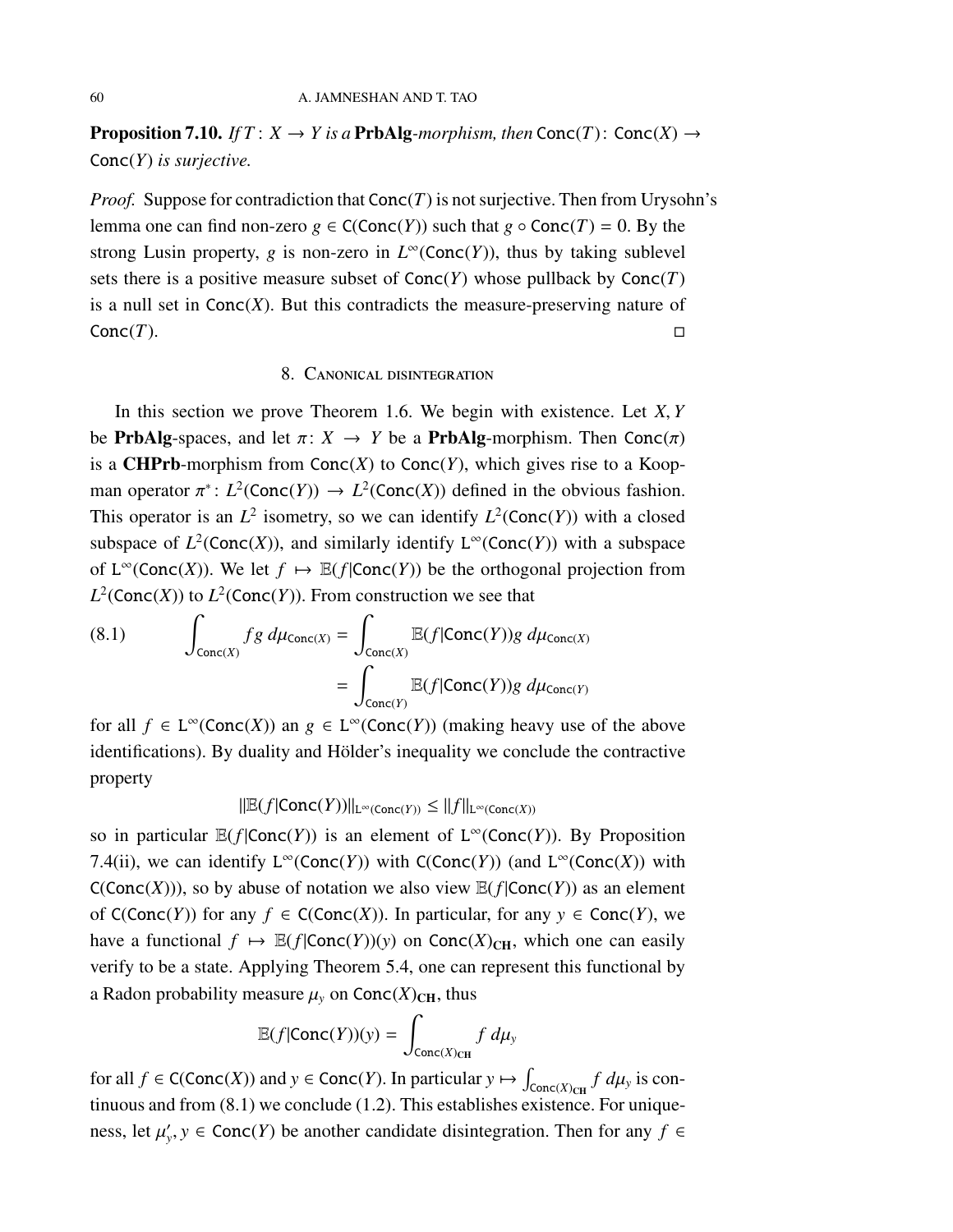C(Conc(*X*)), we see from [\(1.2\)](#page-13-1) that the continuous function  $y \mapsto \int_{\text{Conc}(X)_{CH}} f d\mu_y$  $\int_{\text{Conc}(X)_{\text{CH}}} f \, d\mu'_{y}$  is orthogonal (in  $L^2(\text{Conc}(Y))$ ) to all elements of C(Conc(*Y*)), and hence is identically zero (here we view  $C(Conc(Y)) \equiv L^{\infty}(Conc(Y))$  as a subspace of  $L^2(\text{Conc}(Y))$ . Thus for every  $y \in \text{Conc}(Y)$ , we have

$$
\int_{\text{Conc}(X)_{\text{CH}}} f \, d\mu_{y} = \int_{\text{Conc}(X)_{\text{CH}}} f \, d\mu'_{y}
$$

for all  $f \in C(Conc(X))$ . Applying Theorem [5.4,](#page-38-0) we conclude that  $\mu_y = \mu'_y$ , giving uniqueness.

Finally we need to show that  $\mu$ <sup>*y*</sup>(*E*) = 0 when *E* is measurable and disjoint from Conc( $\pi$ )<sup>-1</sup>({y}). By inner regularity we may assume that *E* is compact  $G_{\delta}$ . Then  $Conc(\pi)(E)$  is compact and disjoint from *y*, hence by Proposition [2.8](#page-23-0) one can find  $\chi \in C(\text{Conc}(Y))$  such that  $\chi(y') = 1$  for  $y' \in \text{Conc}(\pi)(E)$  and  $\chi(y) =$ 0. We also view  $\chi$  as an element of C(Conc(*X*)), then  $\mathbb{E}(\chi | \text{Conc}(Y)) = \chi$ , in particular

$$
\int_{\text{Conc}(X)_{\text{CH}}} \chi \, d\mu_y = \chi(y) = 0
$$

and hence  $\mu$ <sub>*y</sub>*(*E*) = 0 as required. This concludes the proof of Theorem [1.6.](#page-13-0)</sub>

By following the construction in [\[30,](#page-98-4) Section 5.5], one can use the canonical disintegration to build relative products of probability algebras, but now without the need to impose any regularity hypotheses on the algebras.

Theorem 8.1 (Relative products in PrbAlg). *Suppose that one has* PrbAlg*morphisms*  $\pi_1: X_1 \to Y$ ,  $\pi_2: X_2 \to Y$ . Then there exists a **PrbAlg**-commutative *diagram*



*for some* **PrbAlg**-space  $X_1 \otimes_Y X_2$  *and* **PrbAlg**-morphisms  $\Pi_1: X_1 \otimes_Y X_2 \to X_1$ ,  $\Pi_2\colon X_1\otimes_Y X_2\to X_2$ , which of course also leads to the  $CvNAlg^{\tau}$ -commutative *diagram*

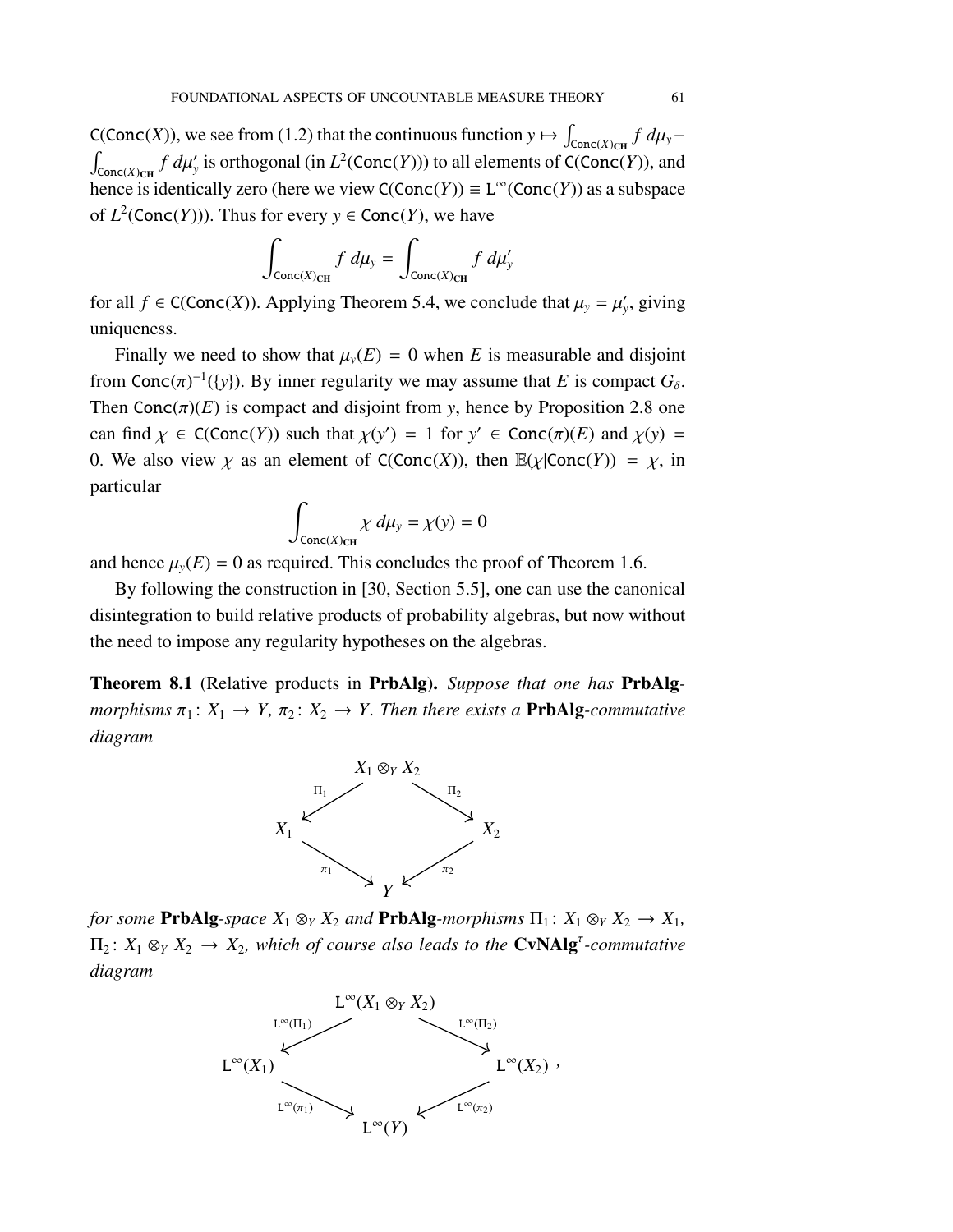*such that one has*

<span id="page-61-0"></span>(8.2) 
$$
\int_{X_1 \otimes_Y X_2} f_1 f_2 = \int_Y \mathbb{E}(f_1|Y) \mathbb{E}(f_2|Y)
$$

*for all*  $f_1 \in L^{\infty}(X_1)$ ,  $f_2 \in L^{\infty}(X_2)$ , where we use the above commutative dia*gram to embed*  $L^{\infty}(Y)$  *into*  $L^{\infty}(X_1)$ ,  $L^{\infty}(X_2)$ *, and embed these algebras in turn*  $\int$ *into*  $L^{\infty}(X_1 \otimes_Y X_2)$ *. Furthermore,*  $\text{Inc}(X_1 \otimes_Y X_2)$ <sub>Bool $\sigma$ </sub> is generated by  $\text{Inc}(X_1)$ <sub>Bool $\sigma$ </sub>  $and \; Inc(X_2)_{\text{Bool}_{\sigma}}$  (where we identify the latter with subalgebras of the former in *the obvious fashion).*

*Proof.* From the canonical disintegration we have probability measures  $\mu_{y,i}$  on Conc $(X_i)_{\text{CH}}$  for  $y \in \text{Conc}(Y)$  and  $i = 1, 2$  that depend continuously on y in the vague topology, and such that

$$
\mathbb{E}(f_i|\text{Conc}(Y))(y) = \int_{\text{Conc}(X_i)\text{CH}} f_i \, d\mu_{y,i}
$$

for  $f_i \in C(\text{Conc}(X_i))$  and  $y \in \text{Conc}(Y)$ . We then define a probability measure  $\mu$ on Conc $(X_1)_{\text{CH}} \times^{\text{CH}}$  Conc $(X_2)_{\text{CH}}$  by the formula

$$
\int_{\text{Conc}(X_1)_{\text{CH}} \times \text{CHCone}(X_2)_{\text{CH}}} f(x_1, x_2) d\mu(x_1, x_2)
$$
\n
$$
:= \int_{\text{Conc}(Y)} \left( \int_{\text{Conc}(X_1)_{\text{CH}}} \int_{\text{Conc}(X_2)_{\text{CH}}} f(x_1, x_2) d\mu_{y,2}(x_2) d\mu_{y,1}(x_1) \right) d\mu_{\text{Conc}(Y)}(y).
$$

Note from continuity in the vague topology (using Stone-Weierstrass to approximate *f* uniformly by linear combinations of tensor products  $f_1(x_1) f_2(x_2)$  of continuous functions  $f_1, f_2$  if desired) that the expression in parentheses is a bounded continuous function on *y*. The well-definedness of  $\mu$  follows from the Riesz representation theorem (Theorem [5.4\)](#page-38-0). From construction we have

$$
\int_{\text{Conc}(X_1)_{\text{CH}} \times^{\text{CH}} \text{Conc}(X_2)_{\text{CH}}} f_1(x_1) f_2(x_2) \, d\mu(x_1, x_2) = \int_Y \mathbb{E}(f_1|Y) \mathbb{E}(f_2|Y)
$$

for any  $f_1 \in L^{\infty}(X_1)$ ,  $f_2 \in L^{\infty}(X_2)$ , where we identify  $L^{\infty}(X_i)$  with  $C(\text{Conc}(X_i))$ . If we then define

$$
X_1 \otimes_Y X_2 := (\text{Conc}(X_1)_{CH} \times^{CH} \text{Conc}(X_2)_{CH}, \mu)_{\text{PrbAlg}}
$$

then we obtain the identity [\(8.2\)](#page-61-0). By Stone-Weierstrass, the finite linear combinations of products  $f_1 f_2$  with  $f_1 \in L^{\infty}(X_1)$ ,  $f_2 \in L^{\infty}(X_2)$  are dense in  $L^{\infty}(X_1 \otimes_Y)$  $(X_2)$  in the  $L^2$  topology, hence any element of  $Inc(X_1 \otimes_Y X_2)_{Bool_{\sigma}}$  can be approximated to arbitrarily small error by a finite boolean combination of elements of  $Inc(X_1)_{Bool_{\sigma}}$ ,  $Inc(X_2)_{Bool_{\sigma}}$ . Since  $X_1 \otimes_Y X_2$  is a probability algebra, every element in  $Inc(X_1 \otimes_Y X_2)_{Bool_{\sigma}}$  then lies in the **Bool**<sub> $\sigma$ </sub>-algebra generated by  $Inc(X_1)_{Bool_{\sigma}}$ ,  $Inc(X_2)_{Bool_{\sigma}}$ . The claim follows.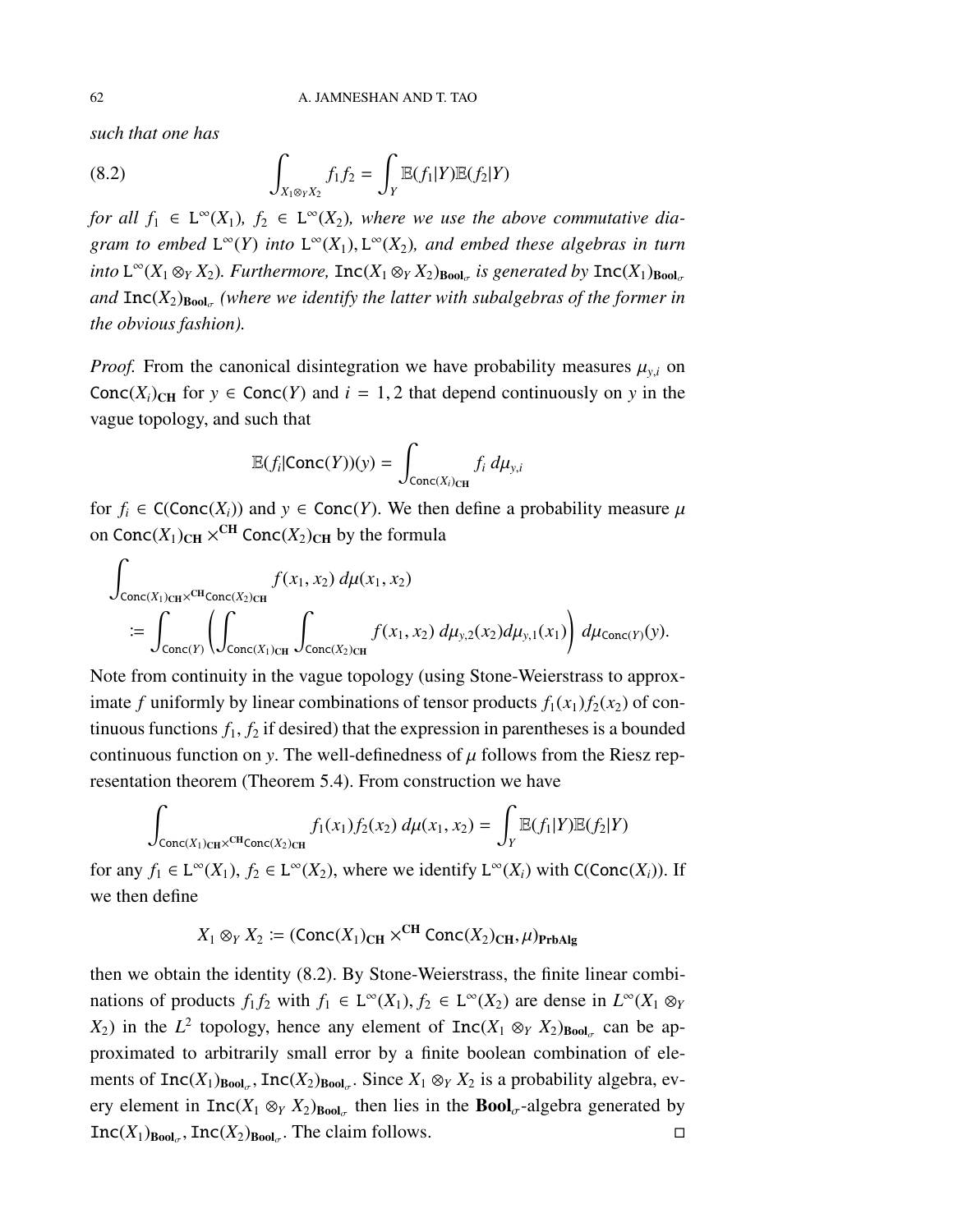

<span id="page-62-1"></span>Figure 9.1. Alternative construction of the canonical model functor Conc. Casting functors (in blue) commute, but the other functors only partially commute with the rest of the diagram.

One can show that the relative (tensor) product  $\otimes_Y$  gives the slice category **PrbAlg** ↓ *Y* the structure of a semicartesian symmetric monoidal category with arbitrarily infinite tensor products; we leave the details to the interested reader. An alternative construction of relative products of probability algebras (in the equivalent form of relative coproducts) is given in [\[28,](#page-98-5) Section 458].

# 9. Alternate construction via the Loomis–Sikorski theorem

<span id="page-62-0"></span>In this section we provide an alternate construction of the canonical model functor that avoids use of Riesz and probability dualities, proceeding instead via Stone duality. This alternate construction is lengthier, but reveals more topological features of the canonical model, in particular that it is a Stone space in which the null sets are precisely the Baire-meager sets. The functor Conc constructed in this fashion is not strictly speaking identical to the one constructed in Section [7,](#page-51-1) but will turn out to be equivalent up to natural isomorphism.

The construction is summarized in Figure [9.1.](#page-62-1) As this figure indicates, it requires several additional categories and functors. We begin with the categories and functors associated to Stone duality. Define a *Baire-meager* set to be a Baire set that is also meager (the countable union of nowhere dense sets).

# <span id="page-62-2"></span>Definition 9.1 (Stone duality).

(i) Stone is the full subcategory of CH where the Stone-spaces are Stone spaces (i.e., totally disconnected CH-spaces, or equivalently, CH-spaces whose clopen sets form a base for the topology).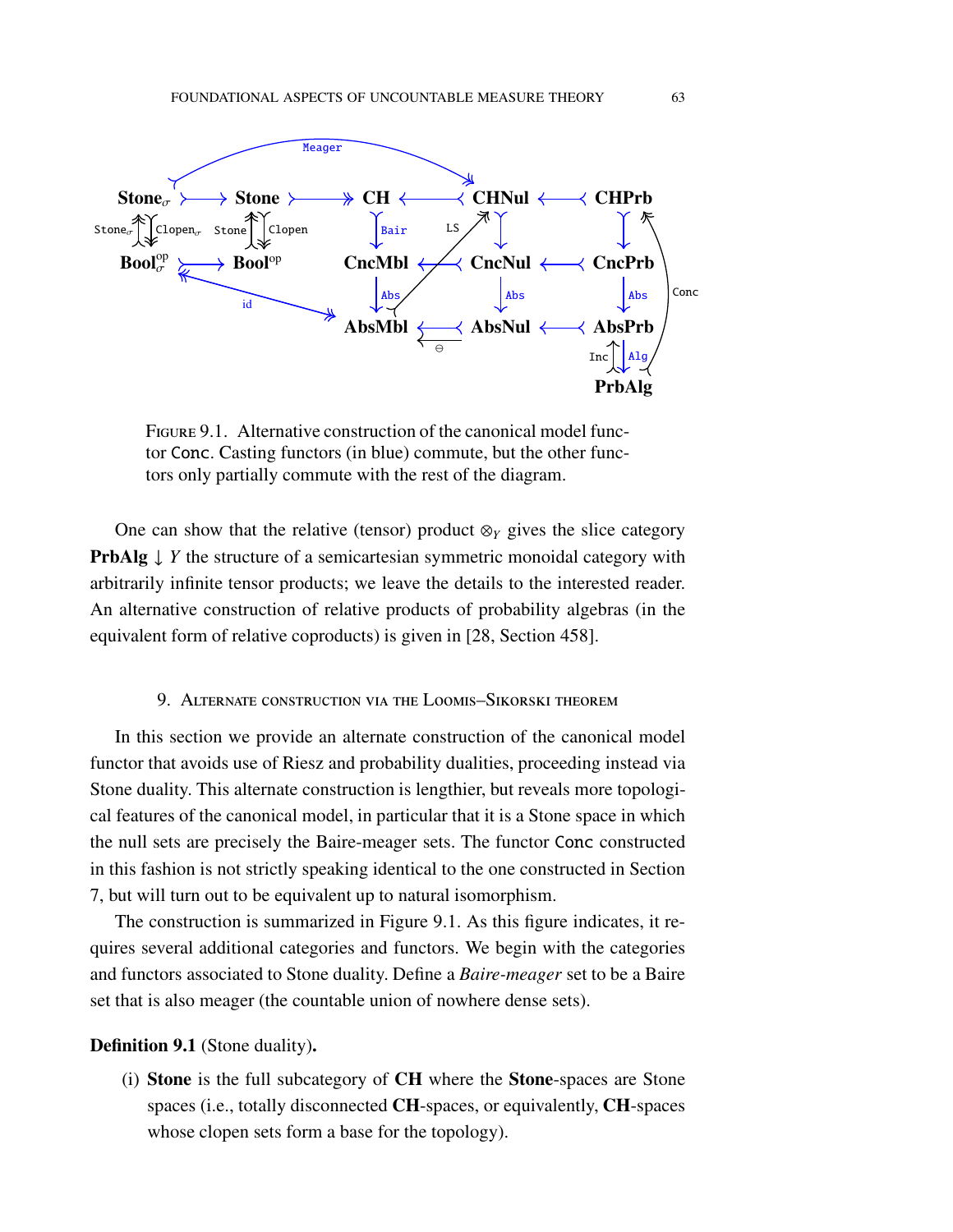- (ii) **Stone**<sub> $\sigma$ </sub> is the subcategory of **Stone** where the **Stone**<sub> $\sigma$ </sub>-spaces are **Stone**space whose Baire-measurable sets are equal to clopen sets modulo Bairemeager sets, and whose  $Stone_{\sigma}$ -morphisms are **Stone**-morphism such that pullbacks of Baire-meager sets are Baire-meager.
- (iii) There is the obvious forgetful faithful functor from  $\text{Stone}_{\sigma}$  to  $\text{Stone}$ , and the forgetful full faithful functor from Stone to CH.
- (iv) If  $\mathcal B$  is a **Bool-algebra, Stone** $(\mathcal B)$  is the **Stone-space**

$$
\text{Stone}(\mathcal{B}) \coloneqq \text{Hom}_{\text{Bool}}(\mathcal{B} \to \{0, 1\}),
$$

which we view as a compact subspace of the **Stone**-space  $\{0, 1\}^{\mathcal{B}}$  and thus is also a **Stone**-space. If  $\Phi$ :  $\mathcal{B} \to \mathcal{B}'$  is a **Bool**-homomorphism, we define the **Stone**-morphism  $\text{Stone}(\Phi)$ :  $\text{Stone}(\mathcal{B}') \to \text{Stone}(\mathcal{B})$  by the formula

$$
\mathsf{Stone}(\Phi)(\alpha) \coloneqq \alpha \circ \Phi
$$

for all  $\alpha \in \text{Stone}(\mathcal{B})$ .

(v) If *X* is a **Stone**-space, Clopen $(X)$  is the **Bool**-algebra of clopen subsets of Stone(*X*). If  $f: X \to Y$  is a **Stone**-morphism, Clopen(*f*): Clopen(*Y*)  $\to$ Clopen $(X)$  is the **Bool**-morphism defined by

$$
\text{Clopen}(f)(E) \coloneqq f^{-1}(E)
$$

for  $E \in \text{Clopen}(Y)$ .

(vi) The functor Stone<sub>σ</sub> :  $Bool_{\sigma} \rightarrow Stone_{\sigma}$  (resp. Clopen<sub>σ</sub>: Stone<sub>σ</sub>  $\rightarrow$ **Bool** $_{\sigma}$ ) is the unique functor that commutes with the corresponding functor Stone:  $Bool \rightarrow Stone$  (resp. Clopen: Stone  $\rightarrow Bool$ ) and the faithful functors from  $\text{Stone}_{\sigma}$ ,  $\text{Bool}_{\sigma}$  to Stone, Bool.

<span id="page-63-0"></span>Proposition 9.2 (Preliminary Loomis–Sikorski theorem).

- *(i) If X is a* **Stone**-space, then the Baire  $\sigma$ -algebra of  $X_{CH}$  is generated by *the clopen subsets of X.*
- *(ii) If a subset E of X is equal up to a meager set to a clopen subset of X, then the meager and clopen set is determined uniquely by E.*
- *(iii) The categories and functors in Definition [9.1](#page-62-2) are well-defined and have the faithful and fullness properties indicated in Figure [9.1.](#page-62-1)*
- *(iv) Also,* Stone, Clopen *form a duality of categories between* Bool *and* **Stone**, and similarly  $\text{Stone}_{\sigma}$ ,  $\text{Clopen}_{\sigma}$  form a duality of categories be*tween*  $\text{Bool}_{\sigma}$  *and*  $\text{Stone}_{\sigma}$ .

*Proof.* For (i), observe that as the clopen subsets of the *X* separate points, the linear combinations of indicator functions of these clopen subsets are dense in C(*X*) by the Stone-Weierstrass theorem. The claim follows.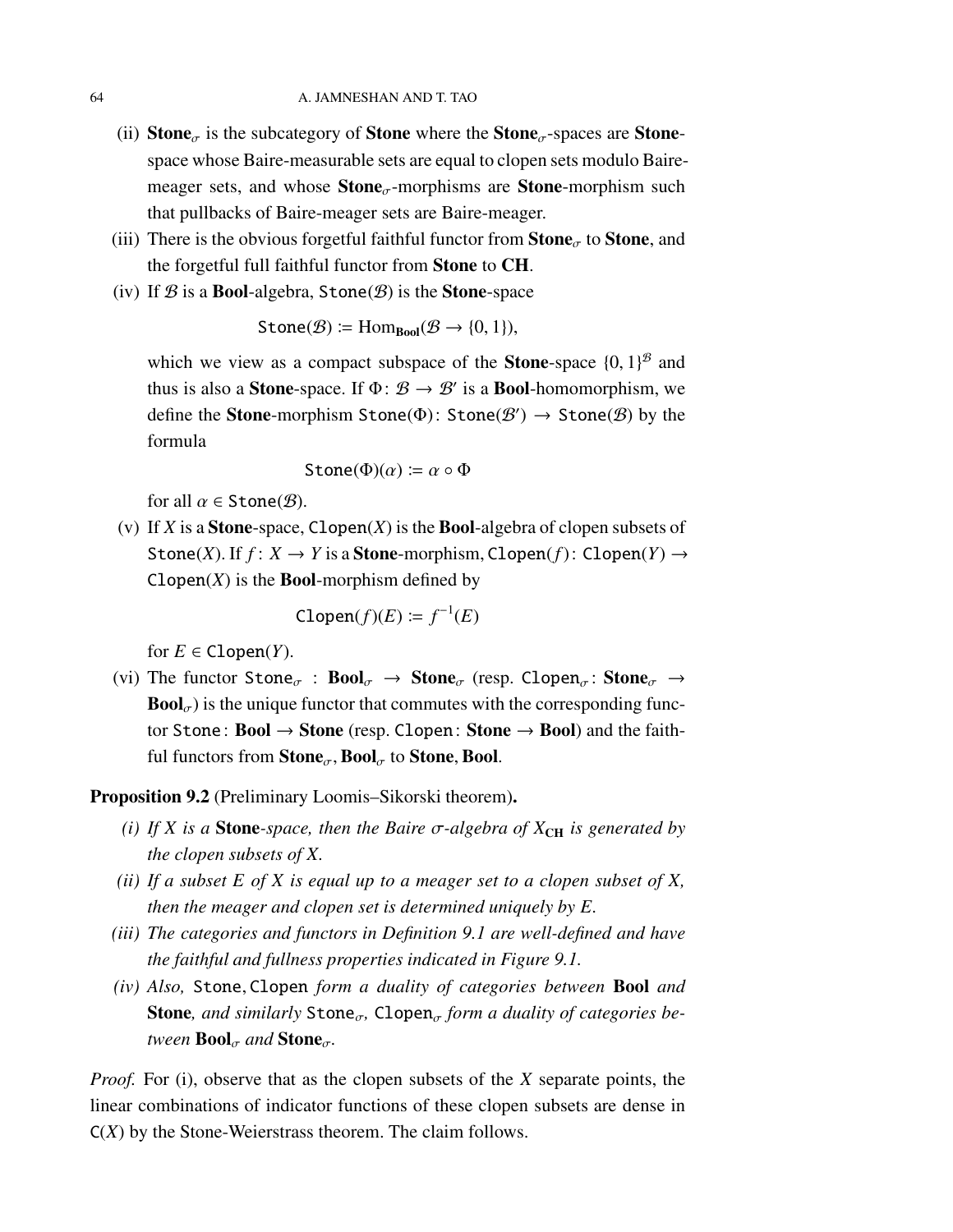The claim (ii) is immediate from the Baire category theorem (no non-empty clopen set is meager). Now we turn to (iii), (iv). The well-definedness of the categories and functors in Definition  $9.1(i)-(v)$  is clear. The fact that Stone, Clopen give a duality of categories is standard (e.g., see [\[50,](#page-99-4) Chapter 3]). To verify that Stone<sub>σ</sub> is well-defined, we need to show that for a  $\text{Bool}_{\sigma}$ -algebra  $\mathcal{B}$ , that the Baire sets of Stone( $\mathcal{B}_{\text{Bool}}$ ) are clopen modulo Baire-meager sets, and for a **Bool**<sub> $\sigma$ </sub>-morphism  $\phi : \mathcal{B} \to \mathcal{B}'$  that the **Stone**-morphism

$$
\text{Stone}(\phi_{\text{Bool}}): \text{Stone}(\mathcal{B}'_{\text{Bool}}) \rightarrow \text{Stone}(\mathcal{B}'_{\text{Bool}})
$$

pulls back Baire-meager sets to Baire-meager sets. For the first claim, observe from the  $\sigma$ -completeness of  $\mathcal{B}$  that the collection of subsets of Stone( $\mathcal{B}_{\text{Bool}}$ ) that differ from a clopen set by a Baire-meager set is a  $\sigma$ -algebra of Baire sets containing the clopen sets, giving the claim. For the second claim, let us call a subset of a Stone-space *X Baire-meager\** if it is Baire measurable and can be covered by countably many nowhere dense compact sets, each of which is the intersection of countably many clopen sets. Repeating the arguments from the first claim we see that every Baire set is uniquely representable as a clopen set modulo Baire-meager\* sets, hence the notions of Baire-meager\* and Bairemeager coincide (since trivially every Baire-meager\* set is Baire-meager). It is not difficult to verify that  $Stone(\phi_{Bool})$  pulls back Baire-meager\* sets to Bairemeager\* sets, giving the second claim.

To verify that Clopen<sub>σ</sub> is well-defined, we have to show that for a **Stone**<sub>σ</sub>space *X*, that the **Bool**-algebra Clopen( $X_{\text{Stone}}$ ) is  $\sigma$ -complete, and that for a **Stone**<sub> $\sigma$ </sub>-morphism  $T: X \rightarrow Y$ , the **Bool**-morphism Clopen( $T_{\text{Stone}}$ ) can be promoted to a  $\text{Bool}_{\sigma}$ -morphism. For the first claim, let  $E_n, n \in \mathbb{N}$  be an increasing sequence of clopen sets in  $X_{\text{Stone}}$ , then  $\bigcup_{n \in \mathbb{N}} E_n$  is Baire measurable, hence equal modulo a Baire-meager set to a unique clopen set *E*. By the Baire category theorem, the clopen Baire-meager sets  $E_n \backslash E$  are empty, thus *E* is the join of the  $E_n$  in the clopen **Bool**-algebra, giving<sup>[28](#page-64-0)</sup> the first claim. For the second claim, if  $E_n$  is a decreasing sequence of clopen sets in Clopen( $X_{\text{Stone}}$ ) with  $\bigwedge_{n\in\mathbb{N}} E_n = 0$ , then  $\bigcap_{n\in\mathbb{N}} E_n$  is Baire-meager, hence so is the pullback  $\bigcap_{n\in\mathbb{N}} T^*E_n$ , hence  $\bigwedge_{n\in\mathbb{N}} T^*E_n = 0$ , giving the second claim.

If *X* is a **Stone**<sub> $\sigma$ </sub>-space, then we see that **Stone**<sub> $\sigma$ </sub>(Clopen<sub> $\sigma$ </sub>(*X*)) is equal in **Stone** to Stone(Clopen( $X_{\text{Stone}}$ ))) by chasing the definitions, which by ordinary Stone duality is **Stone**-isomorphic to *X*. Therefore the **Stone**<sub> $\sigma$ </sub>-spaces *X* and Stone<sub> $\sigma$ </sub>(Clopen<sub> $\sigma$ </sub>(X)) are homeomorphic, hence also **Stone**<sub> $\sigma$ </sub>-isomorphic since

<span id="page-64-0"></span><sup>&</sup>lt;sup>28</sup>We caution however that the  $\sigma$ -completeness of the clopen algebra does *not* imply that a countable union of clopen sets is clopen, because the countable join of the clopen algebra need *not* be given by countable union.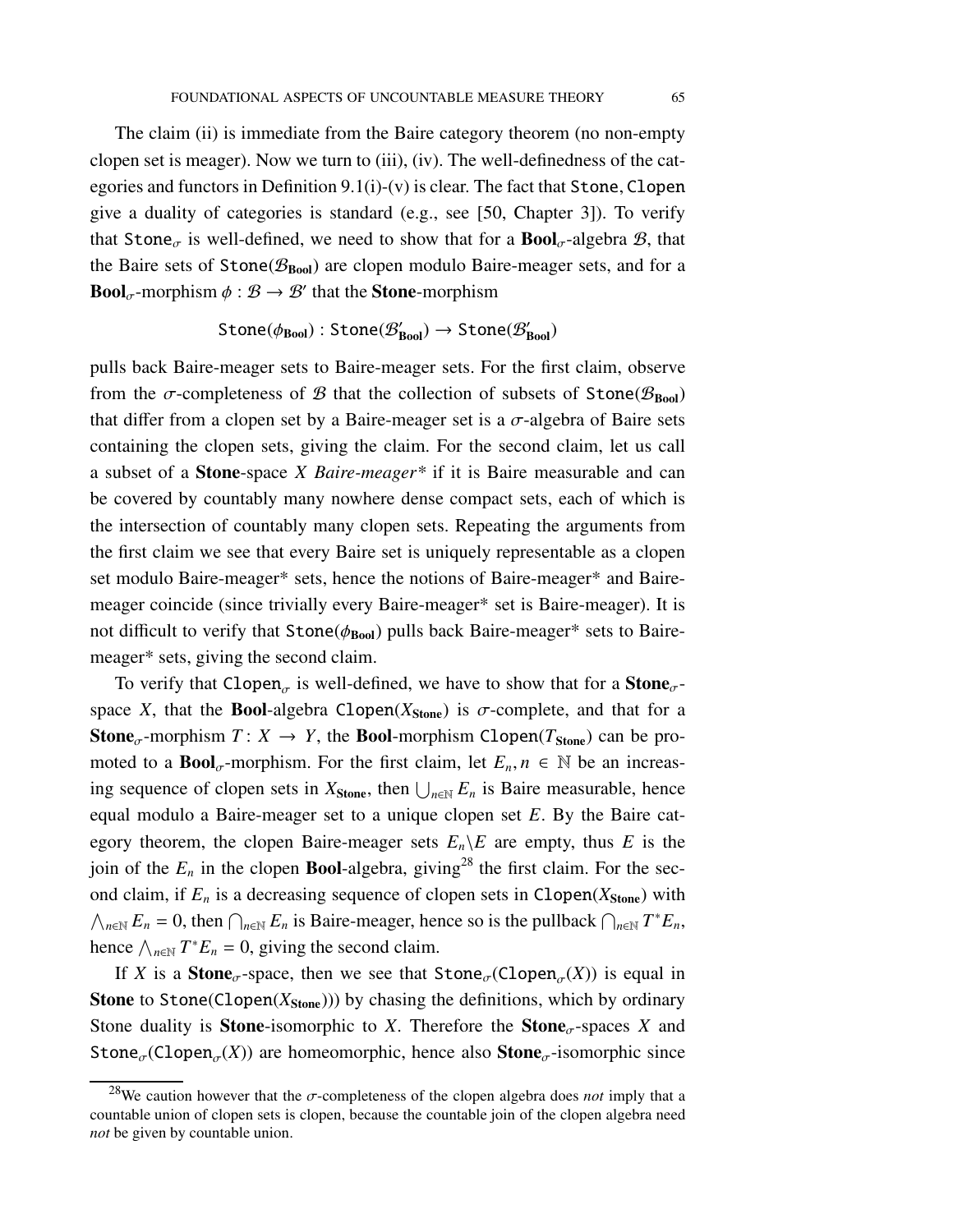the definition of the category **Stone**<sub> $\sigma$ </sub> is purely topological in nature. It is then a routine matter to verify that this isomorphism is natural. Similarly, if  $\mathcal B$  is a **Bool**<sub>σ</sub> space, then Clopen<sub>σ</sub>(Stone<sub>σ</sub>(B)) is **Bool**-isomorphic to B, hence also **Bool**<sub> $\sigma$ </sub>-isomorphic as the definition of **Bool**<sub> $\sigma$ </sub> is purely Boolean algebra-theoretic in nature, and again it is a routine matter to verify that the isomorphism is natural. The remaining claims in (iii), (iv) then follow from a tedious but routine verification.

As one quick corollary of the above proposition we see that a categorical product on **Stone** (resp. **Stone** $_{\sigma}$ ) exists and agrees with the categorical coproduct on Bool (resp. Bool<sub> $\sigma$ </sub>) with respect to Stone, Clopen (resp. Stone<sub> $\sigma$ </sub>, Clopen<sub> $\sigma$ </sub>). The Stone product can be verified to agree with the CH product with respect to the forgetful faithful functor, but the situation with the **Stone**<sub>σ</sub> product is more subtle; as we shall see in Remark [9.17,](#page-74-0) the  $\text{Stone}_{\sigma}$  product is a (non-trivial) quotient of the Stone product. Similarly for AbsMbl (which is an equivalent category to **Stone**<sub> $\sigma$ </sub>, as can be seen from Figure [9.1\)](#page-62-1). As another application of the Stone dualities in the above proposition and Lemma [6.4\(](#page-47-0)i), as well as<sup>[29](#page-65-0)</sup> Lemma [A.14,](#page-80-0) we see that for  $C =$  **Stone, Stone**<sub> $\sigma$ </sub>, that a C-morphism is a Cmonomorphism (resp. a C-epimorphism) if and only if it is injective (resp. surjective).

Next, we "factor" the forgetful functors from **CHPrb**, CncPrb, AbsPrb to CH, CncMbl, AbsMbl respectively in Figure [6.1](#page-45-0) by inserting categories intermediate between measurable spaces and measure spaces, in which there is an ideal of null sets, but no actual measure assigned to the space.

## <span id="page-65-1"></span>Definition 9.3 (Null set categories).

(i) An **AbsNul**-space is a pair  $X = (X_{\text{AbsMbl}}, N_X)$ , where  $X_{\text{AbsMbl}} = X$  is an **AbsMbl**-space and  $N_X$  is a  $\sigma$ -ideal of X (a downwardly closed subset of  $X$  containing 0 that is closed under countable joins). Elements of  $N_X$  will be called *null sets* of the **AbsNul**-space, and  $N_X$  itself will be called the *null ideal*. An **AbsNul**-morphism  $T: X \rightarrow Y$  between **AbsNul**spaces  $X = (X_{\text{AbsMbl}}, N_X)$ ,  $Y = (Y_{\text{AbsMbl}}, N_Y)$  is an **AbsMbl**-morphism  $T_{\text{AbsMbl}}$ :  $X_{\text{AbsMbl}} \rightarrow Y_{\text{AbsMbl}}$  such that  $T_{\text{Bool}_{\sigma}}(\mathcal{N}_X) \subseteq \mathcal{N}_Y$  (i.e., null sets pull back to null sets). There are obvious forgetful functors from AbsNul to AbsMbl, and from AbsPrb to AbsNul (where the null ideal is the ideal of sets of measure zero).

<span id="page-65-0"></span><sup>&</sup>lt;sup>29</sup>One also needs the fact (easily obtained from Zorn's lemma) that any **Bool**-homomorphism  $\phi: \mathcal{B}' \to \{0, 1\}$  on a **Bool-subalgebra**  $\mathcal{B}'$  **of a Bool-algebra**  $\mathcal{B}$  **can be extended (not necessairly** uniquely) to  $B$ .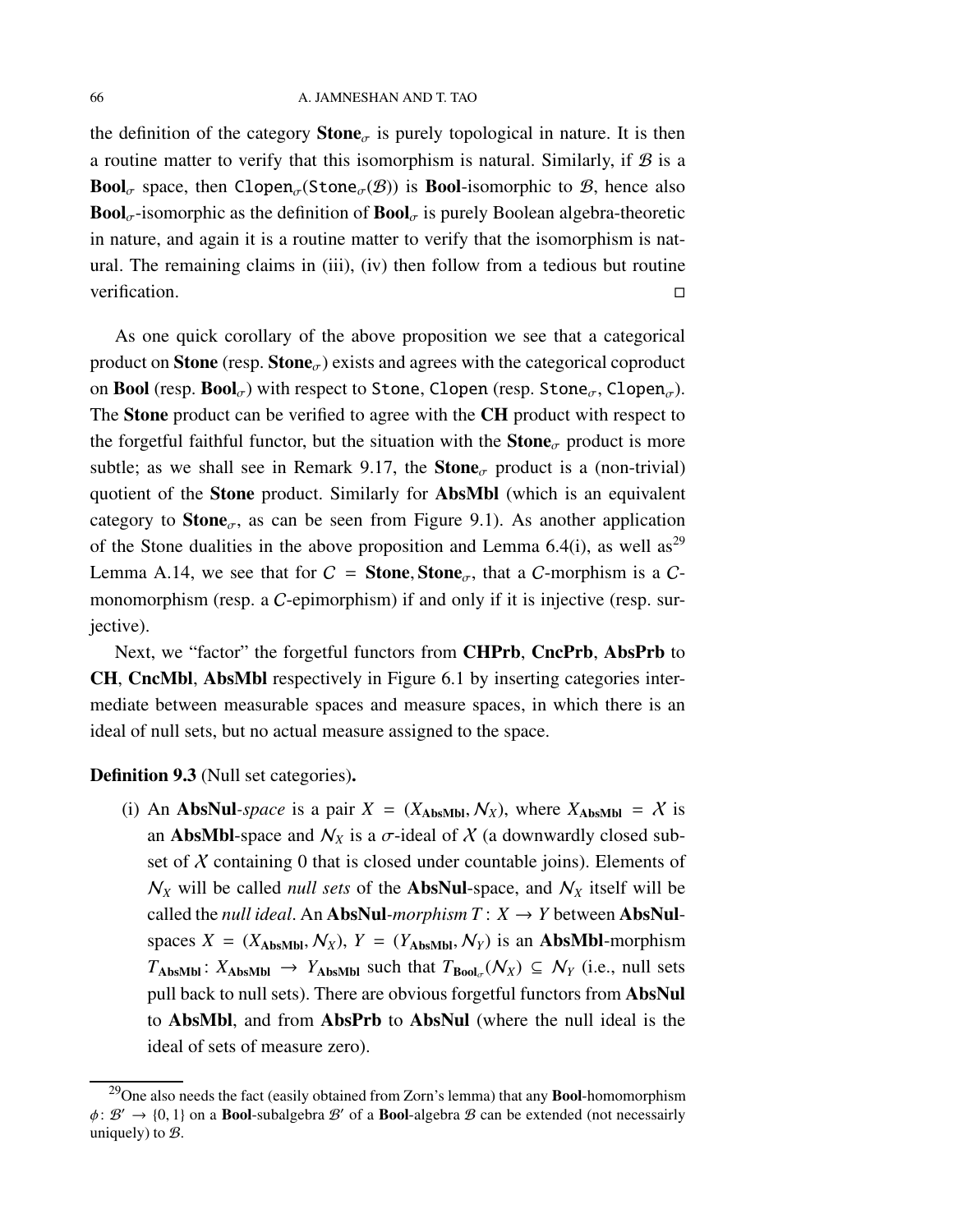- (ii) A CncNul-space is a pair  $X = (X_{CncMbl}, N_X)$ , where  $X_{CncMbl}$  is a CncMblspace, and  $X_{\text{AbsNull}} := (X_{\text{AbsMbl}}, \mathcal{N}_X)$  is an **AbsNul**-space. A **CncNul** $morphism T: X \to Y$  is a **CncMbl**-morphism  $T_{CncMbl}: X_{CncMbl} \to Y_{CncMbl}$ such that  $T_{\text{AbsMbl}}$ :  $X_{\text{AbsMbl}} \rightarrow Y_{\text{AbsMbl}}$  can be promoted to an **AbsNul**morphism from  $X_{\text{AbsNull}}$  to  $Y_{\text{AbsNull}}$ . There are obvious forgetful functors from CncNul to CncMbl and CncPrb to CncNul, and an abstraction functor Abs from CncNul to AbsNul.
- (iii) A CHNul-space is a pair  $X = (X_{CH}, N_X)$ , where  $X_{CH}$  is a CH-space, and  $X_{CncNul}$  =  $(X_{CncMbl}, N_X)$  is a **CncNul**-space. A **CHNul**-morphism  $T: X \rightarrow Y$  is a **CH**-morphism  $T_{CH}: X_{CH} \rightarrow Y_{CH}$  such that  $T_{ChcMbl}$ :  $X_{CncMbl} \rightarrow Y_{CncMbl}$  can be promoted to an **CncNul**-morphism from  $X_{CncNul}$ to *Y*<sub>CncNul</sub>. There are obvious forgetful functors from **CHNul** to **CH**, from CHNul to CncNul, and from CHPrb to CncNul.
- (iv) If *X* is a **Stone**<sub> $\sigma$ </sub>-space, Meager(*X*) =  $X_{\text{CHNu}}$  is the **CHNul**-space ( $X_{\text{CH}}$ ,  $N_X$ ), where  $\mathcal{N}_X$  is the ideal of Baire-meager sets in  $X_{\text{CH}}$ . If  $T: X \rightarrow Y$  is a **Stone**<sub> $\sigma$ </sub>-space, then Meager(*T*) =  $T_{CHNu}$  is the unique promotion of  $T_{\text{CH}}$ :  $X_{\text{CH}} \rightarrow Y_{\text{CH}}$  to a **CHNul**-morphism from  $X_{\text{CHNu}}$  to  $Y_{\text{CHNu}}$ . (Here it is important that  $\text{Stone}_{\sigma}$ -morphisms pull back Baire-meager sets to Baire-meager sets.)

It is easy to verify that the categories and functors in Definition [9.3](#page-65-1) are welldefined. This defines all the casting functors (the functors in blue) in Figure [9.1,](#page-62-1) and it is routine to check that these casting functors commute with each other (and with the casting functors in Figure [6.1\)](#page-45-0), and have the indicated faithfulness and fullness properties.

We define the *Loomis–Sikorski functor* LS: **AbsMbl**  $\rightarrow$  **CHNul** by the formula

$$
\mathsf{LS}\coloneqq \mathsf{Meager}\circ \mathsf{Stone}_\sigma.
$$

From the functorial properties already established in Figure [9.1](#page-62-1) we see that LS is full and faithful, as depicted in that figure. This functor can be viewed as an analogue of the canonical model functor Conc: **, but between** categories of measurable spaces rather than categories of probability spaces.

Next, we define a *deletion functor* ⊖ from **AbsNul** to **AbsMbl**:

Definition 9.4 (Deletion functor).

(i) If  $X = (X, N_X)$  is an **AbsNul**-space, we define  $\Theta(X)$  to be the **AbsMbl**space

$$
\ominus(X)\coloneqq X/N_X.
$$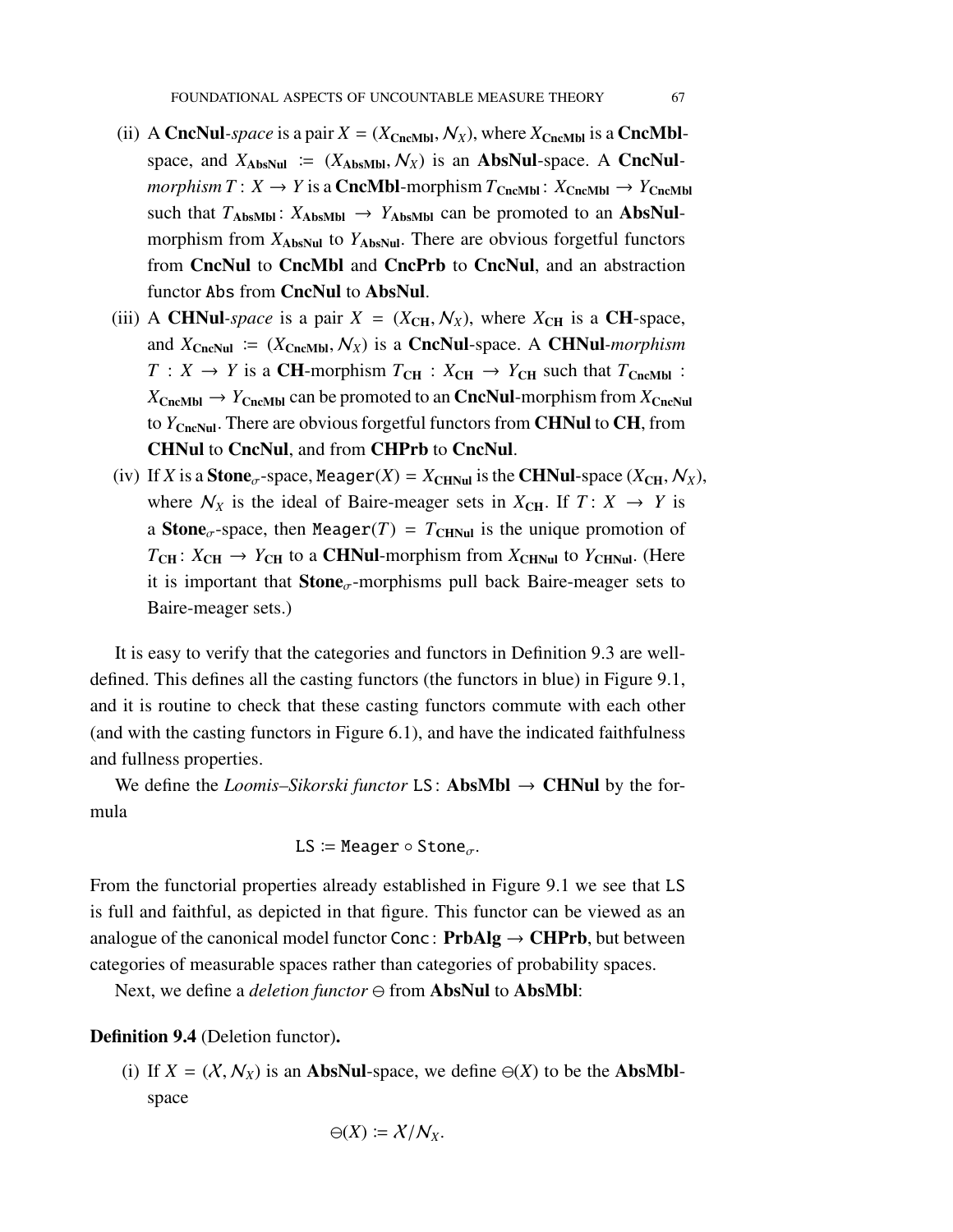(ii) If  $T: X \rightarrow Y$  is an **AbsNul**-morphism between **AbsNul**-spaces  $X =$  $(X, \mathcal{N}_X)$ ,  $Y = (\mathcal{Y}, \mathcal{N}_Y)$ , we let  $\ominus(T)$ :  $\ominus(X) \rightarrow \ominus(Y)$  be the **AbsMbl**morphism defined by setting  $\Theta(T)_{\text{Bool}_{\sigma}}: \Sigma_Y/N_Y \to \Sigma_X/N_X$  be the descent of  $T_{\text{Bool}_{\sigma}}: \Sigma_Y \to \Sigma_X$  by quotienting out the null ideals.

It is not difficult to verify that  $\ominus$  is a functor from **AbsNul** to **AbsMbl**.

<span id="page-67-0"></span>Remark 9.5. Using Stone duality, one can identify an AbsNul-space with a **Stone**<sub> $\sigma$ </sub>-space *X* together with an open subset *U* of *X* with the property that the countable join (in the clopen algebra) of any clopen subsets of *U* remains in *U*. The deletion functor then corresponds to deleting this open set *U* from the **Stone**<sub> $\sigma$ </sub>-space *X* to create a new **Stone**<sub> $\sigma$ </sub>-space *X*\*U*. This may help explain the term "deletion functor". Related to this, there is a natural monomorphism from ⊖ to Forget<sub>AbsNul→AbsMbl</sub>, where the **AbsMbl**-inclusion  $\iota: \Theta(X) \to X_{\text{AbsMbl}}$  for an AbsNul-space *X* is defined by requiring  $\iota_{\text{Bool}_{\sigma}}: \Sigma_X \to \Sigma_X/N_X$  to be the quotient map. It is a routine matter to verify that this is indeed a natural monomorphism.

Remark 9.6. Applying Stone and Gelfand duality to the full and faithful functor of Stone to CH, one expects to have a full faithful functor from Bool to CC<sup>∗</sup>Alg1. This functor can be described explicitly by mapping a **Bool**-algebra  $\mathcal{B}$  to the associated CC<sup>∗</sup>Alg1-algebra C ⊗ B formed by taking the *C* ∗ -algebra closure of formal complex linear combinations of elements of  $B$  (which can be given the structure of a \*-algebra), and also mapping Bool-morphisms accordingly. We leave the details to the interested reader.

Now we can give our version of the well-known Loomis–Sikorski theorem that gives a concrete representation to  $\text{Bool}_{\sigma}$ -algebras (or AbsMbl-spaces).

Theorem 9.7 (Loomis–Sikorski theorem). *The functor*  $\ominus$  ∘ Cast<sub>CHNul→AbsNul</sub> ° LS *is naturally isomorphic to* idAbsMbl*. In particular, by Remark [9.5,](#page-67-0) there is a natural monomorphism from* id<sub>AbsMbl</sub> *to* Cast<sub>CHNul→AbsMbl ° LS.</sub>

*Proof.* If *X* is an AbsMbl-space, we define the associated AbsMbl-isomorphism

 $\phi_X: \bigoplus (\text{LS}(X)_{\text{AbsNull}}) = \text{LS}(X)_{\text{Bool}_{\sigma}} / \mathcal{N}_{\text{LS}(X)} \to X$ 

via its opposite

$$
(\phi_X)_{\mathbf{Bool}_{\sigma}} \colon \Sigma_X \to \mathsf{LS}(X)_{\mathbf{Bool}_{\sigma}} / \mathcal{N}_{\mathsf{LS}(X)}
$$

by the formula

$$
(\phi_X)_{\mathbf{Bool}_{\sigma}}(E) \coloneqq \pi(\{\alpha \in \mathsf{LS}(X) : \alpha(E) = 1\}),
$$

where  $\pi: LS(X)_{\text{Bool}_{\sigma}} \to LS(X)_{\text{Bool}_{\sigma}}/N_{LS(X)}$  is the quotient  $\text{Bool}_{\sigma}$ -morphism. It is clear that  $(\phi_X)_{\text{Bool}_\sigma}$  is a  $\text{Bool}_\sigma$ -morphism; it is injective by Proposition [9.2\(](#page-63-0)ii),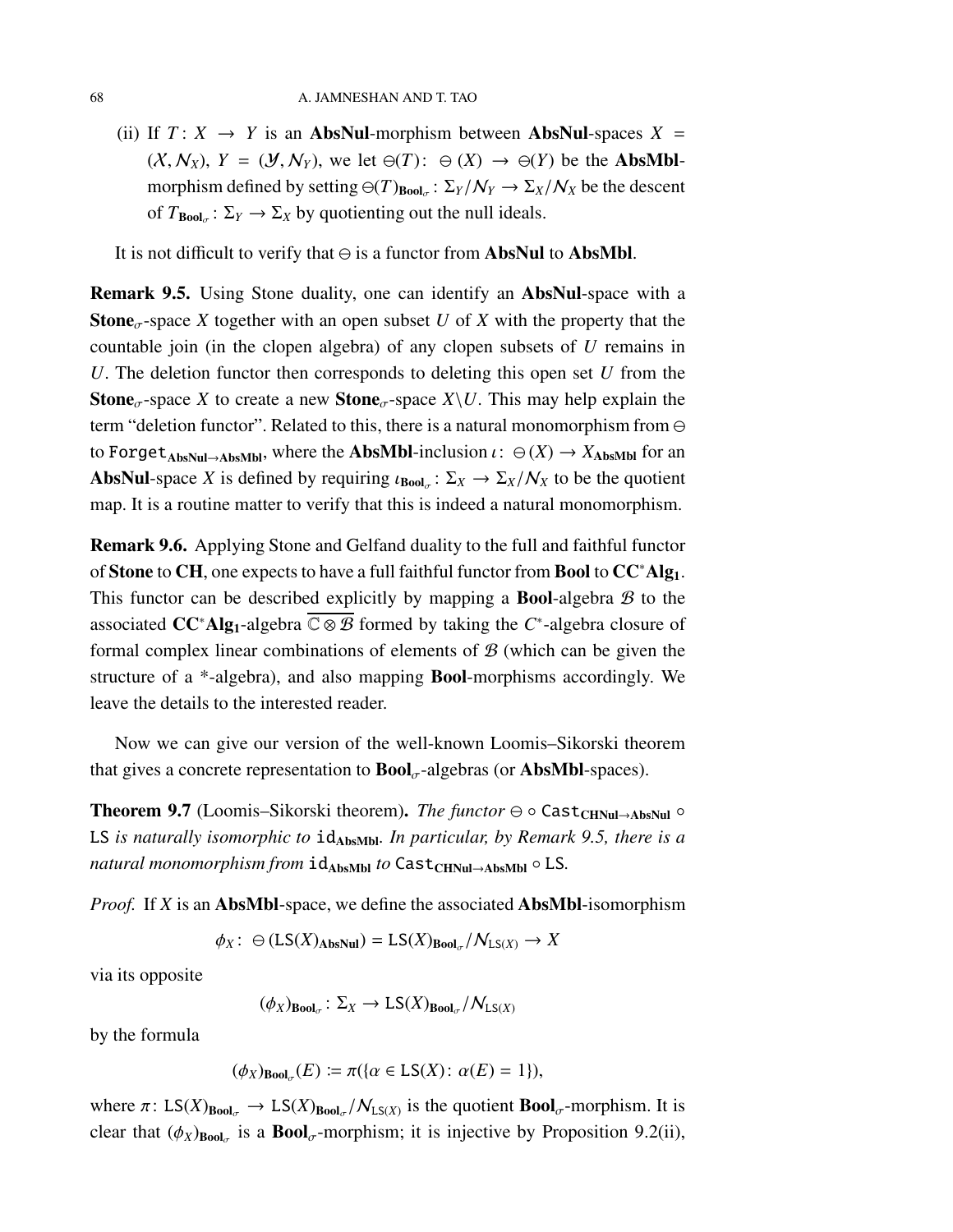and surjective because  $LS(X)_{CH}$  can be promoted to a **Stone**<sub> $\sigma$ </sub>-space. By Lemma [6.4\(](#page-47-0)ii),  $\phi_X$  is an **AbsMbl**-isomorphism, and it is a routine matter to then conclude that  $X \mapsto \phi_X$  is a natural isomorphism.

<span id="page-68-0"></span>Remark 9.8. The usual formulation of the Loomis–Sikorski theorem (as given for instance in [\[27,](#page-98-3) 314M]) completes the Baire  $\sigma$ -algebra  $LS(X)_{Bool_{\sigma}}$  on  $LS(X)$ by including any set which differs from a clopen set by an *arbitrary* meager set (not just a Baire-meager set), and similarly enlarging the null ideal to contain all meager sets. From Proposition [9.2\(](#page-63-0)ii), this does not affect the quotient  $\text{Bool}_{\sigma}$ algebra which remains isomorphic to  $X_{\text{Bool}_\sigma}$ . However, this modification of  $\text{LS}(X)$ would no longer lie in CHNul as the  $\sigma$ -algebra no longer is given by the Baire  $\sigma$ -algebra. One can view this more traditional Loomis–Sikorski construction as the completion of the one used in this paper, but we have (perhaps surprisingly) found the hypothesis of completeness for the  $\sigma$ -algebras one encounters to be of little benefit, whereas the use of Baire  $\sigma$ -algebras is much more compatible with the topological structure of the spaces involved.

We now construct an alternate version Conc': PrbAlg  $\rightarrow$  CHPrb of the canonical model functor Conc: **.** 

Theorem 9.9 (Alternate canonical model functor).

(*i*) There exists a unique functor  $Conc'$ :  **such that** 

 $\text{Cast}_{\text{CHPrb} \rightarrow \text{CHNu}} \circ \text{Conc}' = \text{LS} \circ \text{Cast}_{\text{AbsPrb} \rightarrow \text{AbsMbl}} \circ \text{Inc}$ 

*and the natural monomorphism from*

 $For get_{AbsPrb\rightarrow AbsMbl} \circ Inc$ 

*to*

Cast<sub>CHNul→AbsMbl</sub>  $\circ$  LS  $\circ$  Cast<sub>AbsPrb→AbsMbl</sub>  $\circ$  Inc

*can be promoted to a natural monomorphism from* Inc *to* Cast<sub>CHPrb→AbsPrb<sup>○</sup></sub> Conc′ *.*

*(ii)* Conc′ *is naturally isomorphic to* Conc*.*

We remark that a variant of this construction appears implicitly in [\[18,](#page-97-5) §3], where in particular the strong Lusin property of the model is noted, which is already also mentioned in [\[15,](#page-97-6) [36\]](#page-98-6) prior to [\[18\]](#page-97-5).

*Proof.* For (i), we define  $Conc'(X)$  for a **PrbAlg**-space *X* to be the promotion of Conc'(X)<sub>CncNul</sub> := LS(Inc(X)<sub>AbsMbl</sub>) to a **CHPrb**-space defined by setting  $\mu_{\text{Conc}'(X)}$  to be the pushforward of  $\mu_X$  using the natural **AbsMbl**-inclusion from Inc(*X*)<sub>AbsMbl</sub> to Conc'(*X*)<sub>AbsMbl</sub>, and for any **PrbAlg**-morphism  $T: X \rightarrow Y$  defining Conc'(*T*): Conc'(*X*)  $\rightarrow$  Conc'(*Y*) to be the unique promotion of Conc'(*T*)<sub>CncNul</sub> =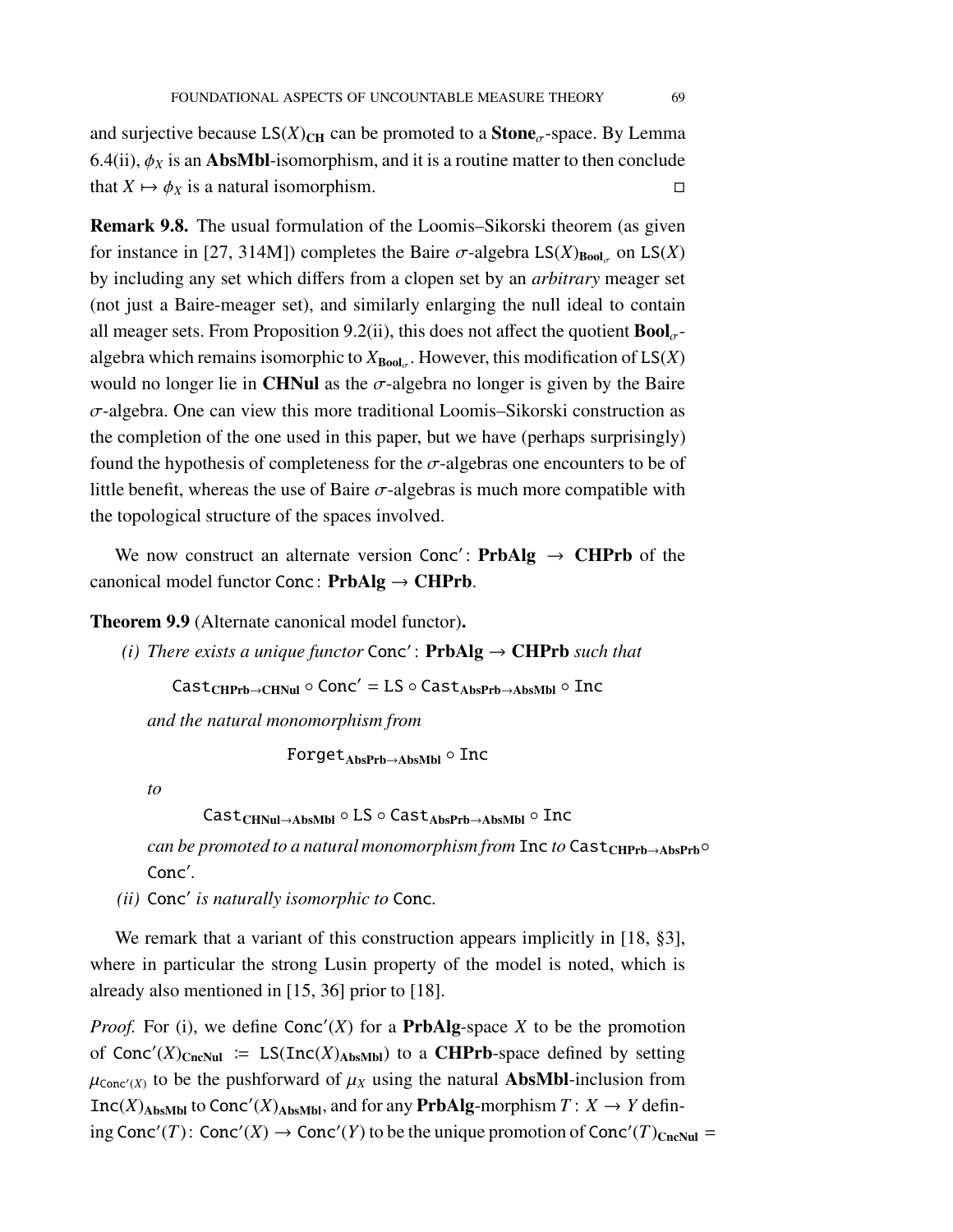LS(Inc(*T*)<sub>AbsMbl</sub>) to a **CHPrb**-morphism from Conc'(*X*) to Conc'(*Y*). It is a routine matter to show that this defines a functor. To verify the properties in (i), the only non-trivial task is to show that the null ideal of  $Conc'(X)$  agrees with the Baire-meager ideal. By construction all Baire-meager sets have measure zero, hence as  $Conc'(X)$  comes from a **Stone**<sub> $\sigma$ </sub>-space, it suffices to show that nonempty clopen sets have positive measure. But by construction, the measure that  $\mu_{\text{Conc}'(X)}$  assigns to a clopen set is equal to the measure that  $\mu_X$  assigns to the corresponding element of  $Inc(X)_{Bool_{\sigma}}$  arising from Stone duality, and the claim follows from the probability algebra nature of *X*. Finally, the uniqueness claim in (i) is easily verified by expanding out all the definitions.

Now we prove (ii). From (i) we see that for any  $\mathbf{PrbAlg}\text{-space } X$ ,  $(\mathbf{Conc}'(X), \iota_X)$ is a concrete model of *X*, where  $\iota_X$ : Inc(*X*)  $\rightarrow$  Conc'(*X*)<sub>AbsPrb</sub> is the natural monomorphism. By construction, every indicator function in  $L^{\infty}(\text{Conc}'(X))$  is equal (modulo almost everywhere equivalence) to the unique indicator function of a clopen set, which of course lies in  $C(Conc'(X))$ . By linearity and density we conclude that every function in  $L^{\infty}(\text{Conc}'(X))$  is equivalent to a function in  $C(Conc'(X))$ . Since the topology of  $Conc'(X)$  is generated by clopen sets, and non-empty clopen sets have positive measure, we see that any two distinct elements in  $C(Conc'(X))$  also differ in  $L^{\infty}(Conc'(X))$ . Thus  $Conc'(X)$  obeys the strong Lusin property  $L^{\infty}(\text{Conc}'(X)) = C(\text{Conc}'(X))$ , hence by Proposition [7.6\(](#page-55-0)iii) (Conc'(X),  $\iota_X$ ) is a initial concrete model of *X*. By Proposition [7.4](#page-54-1) the same is true for Conc, and it is then a routine matter to construct the natural isomorphism between Conc and Conc′ . **Design the contract of the contract of the contract of the contract of the contract of the contract of the contract of the contract of the contract of the contract of the contract of the contract of the contract of the** 

Remark 9.10. One can dispense with the Loomis–Sikorski functor to construct the canonical model directly from Stone duality<sup>[30](#page-69-0)</sup> by relying on the Carathéodory extension theorem. Indeed, if  $(X, \mu)$  is a **PrbAlg-**algebra, we can apply Stone duality, the Stone–Weierstraß theorem and the Carathéodory–Hahn–Kolmogorov extension theorem to extend the finitely additive measure  $\mu$  from Clopen(Conc(*X*)) to  $Ba(Conc(X))$ , and then verify as above that the null ideal coincides with the ideal of Baire meager sets, giving the claim.

In view of this natural isomorphism (and also because Conc′ is easily verified to be injective on objects) one can replace Conc′ by Conc without any substantial change to the statements in this paper if desired.

Remark 9.11 (Equivalent forms of the strong Lusin property). From the above equivalences it is not difficult to see that for any CHPrb-space *X*, the following claims are equivalent:

<span id="page-69-0"></span> $30$ We thank the anonymous referee for suggesting this alternative proof.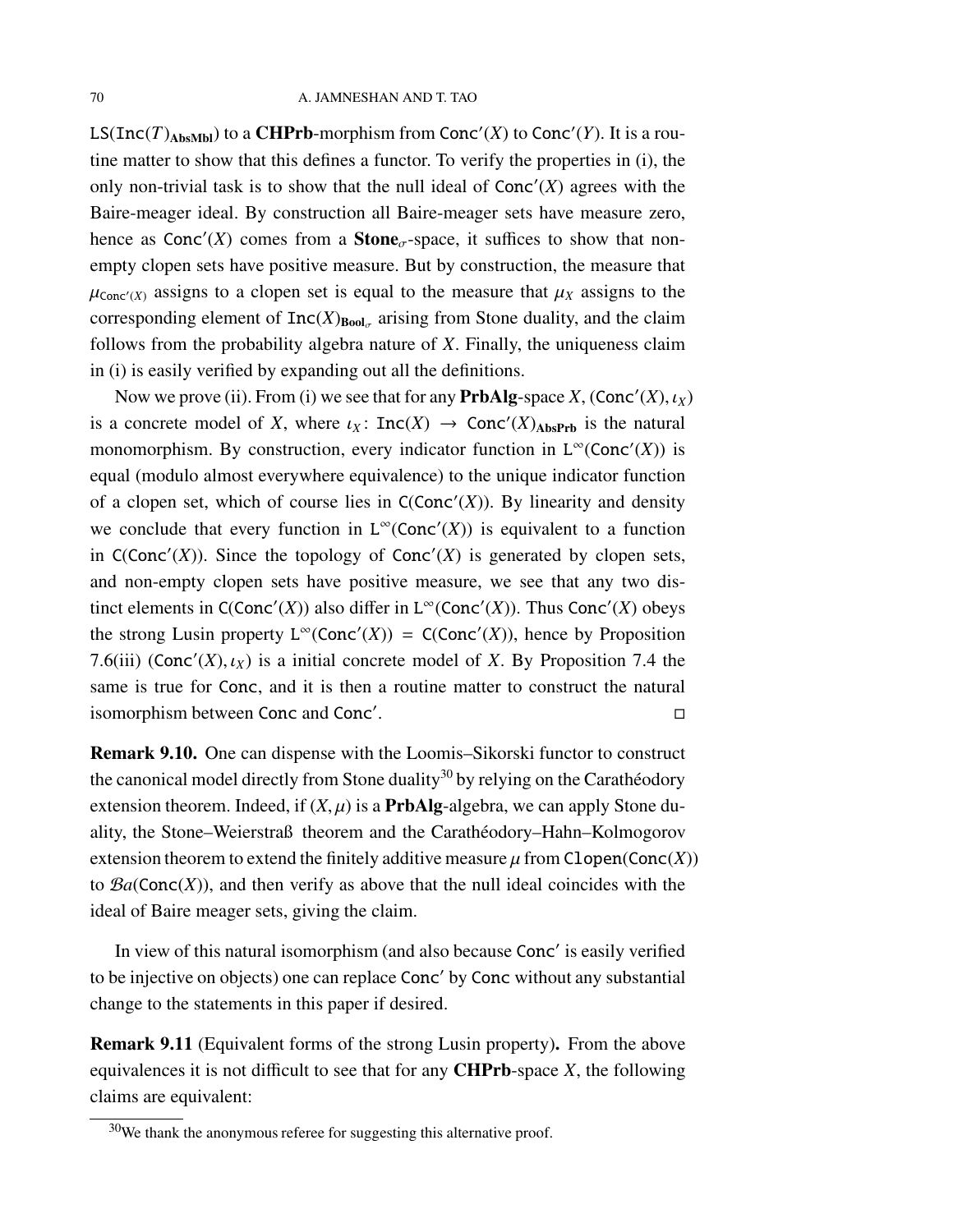- (i) *X* has the strong Lusin property.
- (ii) *X* is **CHPrb**-isomorphic to  $Conc(Y)$  (or equivalently,  $Conc'(Y)$ ) for some PrbAlg-space *Y*.
- (iii) *X* is **CH**-isomorphic to a **Stone**<sub> $\sigma$ </sub>-space, and the ideal of Baire null sets coincides with the ideal of Baire-meager sets.

In particular, the measures on a CHPrb-space *X* with the strong Lusin property are *hyperdi*ff*usive*[31](#page-70-1) in the sense of Fishel and Parret [\[24\]](#page-98-7) (all measurable meager sets are null). The results of [\[24\]](#page-98-7) then imply that such measures are also normal in the sense of Dixmier [\[16\]](#page-97-7), in that one has  $\sup_{\alpha} \int_X f_{\alpha} = \int_X f$  whenever  $f_{\alpha}, \alpha \in$ *A* is an increasing family in C(*X*) indexed by a directed set *A* that has a least upper bound  $f$  in the lattice  $C(X)$ . (Note that this is *not* the same as asserting that *f* is the pointwise supremum of the  $f_\alpha$ .) Also, because the **Bool**<sub> $\sigma$ </sub>-algebra associated to a PrbAlg-space is complete, one can show that spaces obeying any of (i), (ii), (iii) are not merely  $\text{Stone}_{\sigma}$ -spaces, but are in fact Stonean spaces (extremally disconnected Stone spaces), as the category of such spaces (with open continuous morphisms) is known (see, e.g., [\[71\]](#page-100-4)) to be dual to the category of complete Boolean algebras. We also remark that measures obeying the second conclusion of (iii) are referred to as *category measures* in [\[59\]](#page-100-5). We also mention [\[56,](#page-99-6) [57,](#page-100-6) [69,](#page-100-7) [75\]](#page-101-3) for variations of these themes in the theory of Banach lattices.

Remark 9.12. In [\[27\]](#page-98-3), Fremlin employs the concrete model provided by the traditional Loomis–Sikorski representation (see Remark [9.8\)](#page-68-0) to develop basic results in abstract measure theory (we collected some examples in Remark [9.13\)](#page-70-0). As shown in [\[27,](#page-98-3) §363 C], the traditional Loomis–Sikorski concrete model enjoys a strong Lusin property. Also it can be used to define arbitrary categorical coproducts in  $\text{Bool}_{\sigma}$  and arbitrarily infinite tensor products in **PrbAlg** (see [\[27,](#page-98-3) Section 325]). However it lacks the functorial properties of our canonical model (as developed in Section [7\)](#page-51-1) and thus the category-theoretical compatibility with the adjacent topological and functional analytic categories. For example we can provide two constructions of our canonical model based on Stone duality and on Riesz duality respectively, whereas the traditional Loomis–Sikorski concrete model rests only on Stone duality. This compatibility is essential in applications of the canonical model to uncountable ergodic theory (cf., [\[45,](#page-99-5) [44,](#page-99-7) [42,](#page-99-8) [21\]](#page-97-8)).

<span id="page-70-0"></span>Remark 9.13. As demonstrated in [\[27\]](#page-98-3), one can develop many basic results in measure theory for measure algebras in abstract form and relate them to their classical counterparts for the traditional Loomis–Sikorski model. For example in [\[27,](#page-98-3) Sections 363-366], abstract  $L^p$ -spaces on measure algebras are introduced.

<span id="page-70-1"></span><sup>31</sup>Such measures were also termed *residual* in [\[6\]](#page-96-1).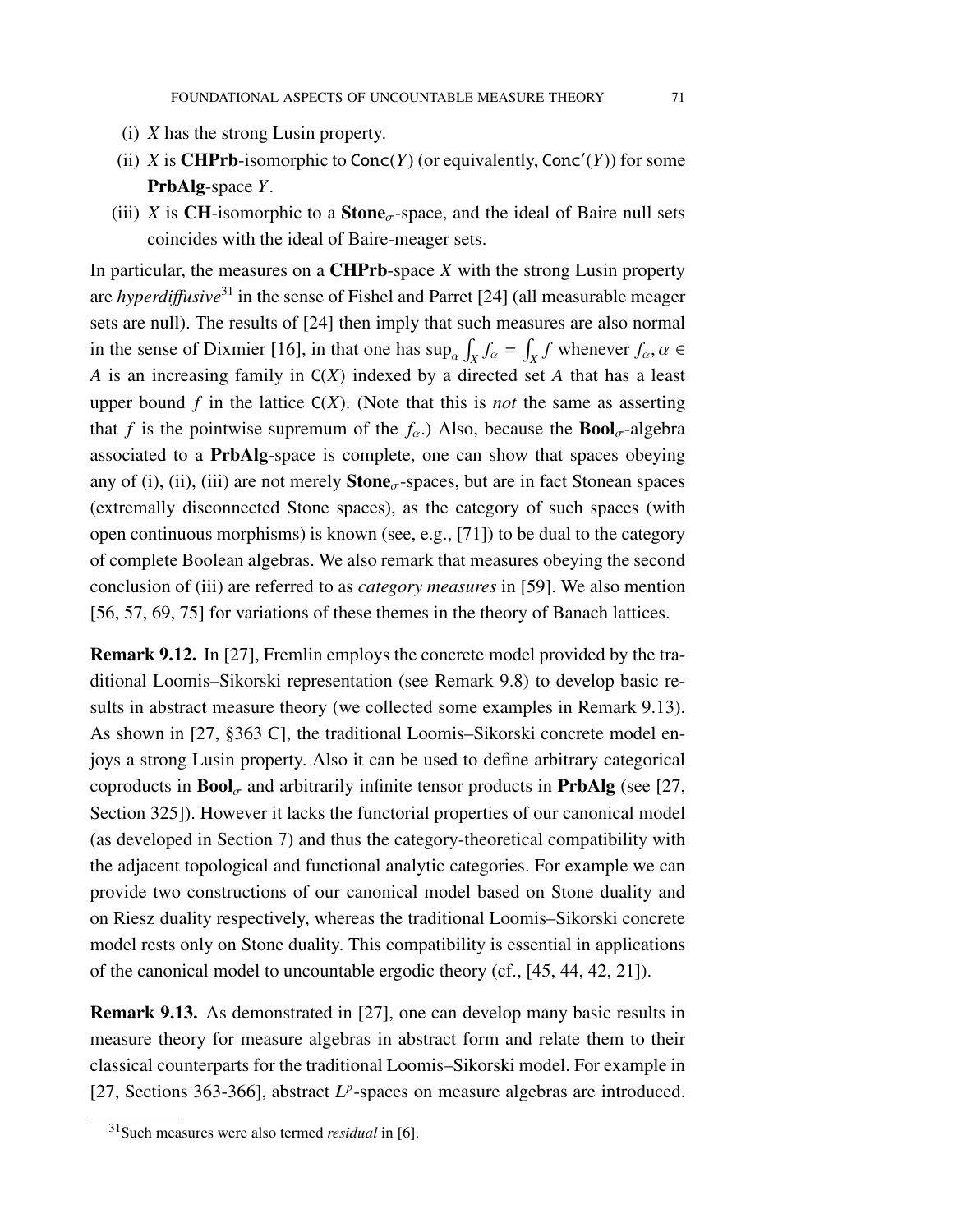Given a **Bool**-algebra *X*, the space of abstract simple functions  $\mathfrak{S}(X)$  is defined to be the linear hull of indicator functions  $1<sub>E</sub>$ , where *E* is in the clopen algebra Stone(*X*)<sub>Bool</sub> (see [\[27,](#page-98-3) §361 D]). Then the  $L^{\infty}$ -space of *X* is defined to be  $C(Stone(X))$  (see [\[27,](#page-98-3) §363 A]), and it shown that  $\mathfrak{S}(X)$  is dense in  $C(Stone(X))$ (see [\[27,](#page-98-3) §363 C]). If  $(X, \mu)$  is a measure algebra, the abstract  $L^{\infty}$ -space of *X* can be identified with the concrete *L* <sup>∞</sup>-space of its traditional Loomis–Sikorski space. This identification is in the sense of a simultaneous  $Riesz^{32}$  $Riesz^{32}$  $Riesz^{32}$  space isomorphism and Banach space isomorphism. Hence a strong Lusin property starting with  $C(Stone(X))$  as the definition of an abstract  $L^{\infty}$ -space is derived.

The abstract  $L^0$ -space of  $(X, \mu)$  is defined to be the set of all **Set**-functions  $f : \mathbb{R} \to X$  such that

- (i)  $f(r) = \bigvee_{r' > r} f(r')$  for all  $r \in \mathbb{R}$ ,
- (ii)  $\bigwedge_{r \in \mathbb{R}} f(r) = 0$ ,
- (iii)  $\bigvee_{r \in \mathbb{R}} f(r) = 1$ ,

see [\[27,](#page-98-3) §364 A]. (This definition mimics the defining properties of the level set function  $r \mapsto \{f > r\}$  for a real measurable function  $f : X \to \mathbb{R}$ , where now *X* is a concrete measure space.) This abstract  $L^0$ -space is isomorphic to the space of **Bool**<sub>σ</sub>-homomorphisms Hom ( $\mathcal{B}o(\mathbb{R}) \to X$ ) as Riesz spaces (see [\[27,](#page-98-3) Theorem 364 D]). Moreover, the abstract  $\mathfrak{S}(X)$ ,  $L^{\infty}(X)$  spaces are Riesz subspaces of the abstract  $L^0(X)$  (see [\[27,](#page-98-3) §364 K]). Using the level-set description of abstract measurable maps, an abstract  $L^1$ -norm can be introduced by the traditional Lebesgue integral

$$
||f||_1 := \int_0^\infty \mu(|f| > r) dr,
$$

which allows to derive a definition of abstract  $L^p$ -spaces as

 $L^p(X) := \{ f \in L^0(X) : |||f|^p||_1 < \infty \},\$ 

where  $\{|f|^p > r\}$  is equal to  $\{|f| > r^{1/p}\}$  for  $r \ge 0$  and  $1 \in X$  otherwise (see [\[27,](#page-98-3) §366 A]). It can be shown that these abstract  $L^p$ -spaces are isomorphic to the concrete L<sup>p</sup>-spaces of the Loomis–Sikorski concrete model in the sense of Riesz space and Banach space isomorphies (see [\[27,](#page-98-3) §365 B, 366 B]). One can check that the definition of  $L^{\infty}$ ,  $L^2$  in [\[27\]](#page-98-3), when applied to a **PrbAlg**-space, agrees (up to natural identifications) with the one given here.

It is remarkable that several basic results such as the Radon-Nikodým theorem, the  $L^p$ - $L^q$ -duality and existence of conditional expectations have proofs in abstract  $L^p$ -spaces without using a concrete representation (cf., [\[27,](#page-98-3) §366 D,

<span id="page-71-0"></span> $32A$  Riesz space is an ordered vector space in which the order and vector space structures are compatible.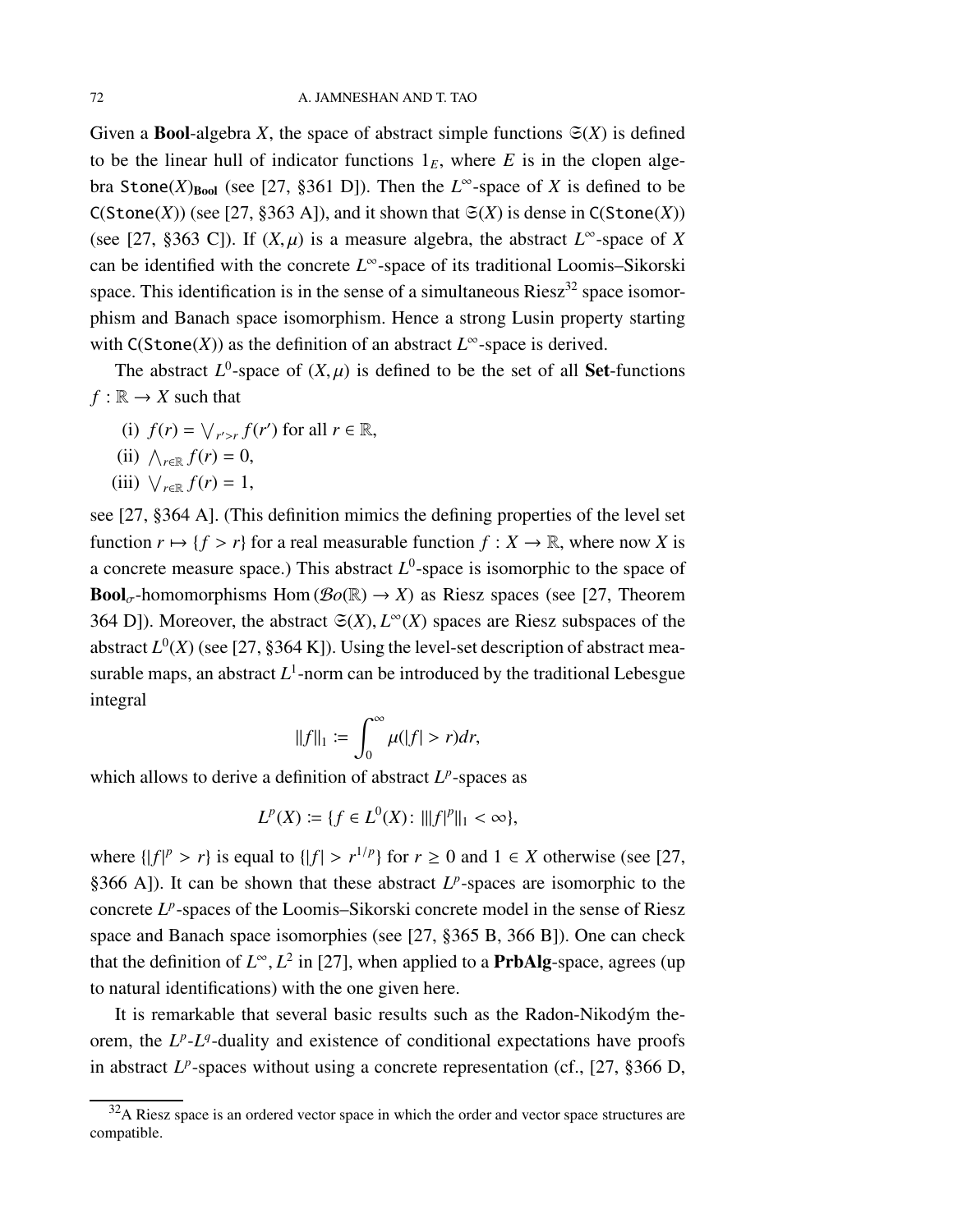§365 E, §365 R]). The Radon-Nikodým theorem can be used to construct relative products (see [\[28,](#page-98-0) Section 458]).

Next we give an explicit description of the categorical product in AbsMbl. This will be done in terms of a categorical product on **CHNul**:

### <span id="page-72-0"></span>Definition 9.14 (CncNul, CHNul and AbsMbl products).

(i) Let  $X_{\alpha} = ((X_{\alpha})_{\text{CncMbl}}, N_{X_{\alpha}}), \alpha \in A$  be a family of **CncNul**-spaces. We define the product  $\prod_{\alpha \in A}^{\text{CncNu}} X_{\alpha}$  to be the **CncNul**-space

$$
X := (X_{\text{CncMbl}}, \mathcal{N}_X),
$$

where  $X_{\text{CncMbl}} := \prod_{\alpha \in A}^{\text{CncMbl}} (X_{\alpha})_{\text{CncMbl}}$ , and  $\mathcal{N}_X$  is the  $\sigma$ -ideal of  $X_{\text{CncMbl}}$ generated by  $\bigcup_{\beta \in A} (\pi_\beta)_{\text{Bool}_{\sigma}} (\mathcal{N}_{X_\beta})$ , where  $(\pi_\beta)_{\text{CncMbl}}$ :  $X_{\text{CncMbl}} \to (X_\beta)_{\text{CncMbl}}$ are the canonical **CncMbl**-projections. We also promote the  $\pi_{\beta_{\text{ChcMbl}}}$  to **CncNul-**morphisms  $\pi_{\beta} : X \to X_{\beta}$  in the obvious fashion.

- (ii) If  $X_\alpha$ ,  $\alpha \in A$  are a family of **CHNul**-spaces, we define  $\prod_{\alpha \in A}^{CHNul} X_\alpha$  to be the unique **CHNul**-space whose cast to C is  $\prod_{\alpha \in A}^{C}(X_{\alpha})_C$  for C = **CH, CncNul,** and define the projections  $\pi_{\beta}$ :  $\prod_{\alpha \in A}^{CHNul} X_{\alpha} \rightarrow X_{\beta}$  similarly.
- (iii) Let  $X_\alpha, \alpha \in A$  be a family of **AbsMbl**-spaces. We define the product  $\prod_{\alpha \in A}^{\text{AbsMbl}} X_{\alpha}$  as

$$
\prod_{\alpha \in A}^{\text{AbsMbl}} X_{\alpha} \coloneqq \ominus \circ \text{Cast}_{\text{CHNul} \to \text{AbsNul}} \left( \prod_{\alpha \in A}^{\text{CHNul}} \text{LS}(X_{\alpha}) \right)
$$

with the **AbsMbl**-projection morphisms  $\pi_{\beta}$ :  $\prod_{\alpha \in A}^{\text{AbsMbl}} X_{\alpha} \to X_{\beta}$  defined analogously.

<span id="page-72-1"></span>Proposition 9.15 (Universality of CncNul-product and AbsMbl-product).

- *(i) For* C = CncNul, CHNul, AbsMbl*, the* C*-product defined in Definition [9.14](#page-72-0) is universal.*
- *(ii) The* CH*,* CHNul*,* CncMbl*, and* CncNul *products agree with each other with respect to forgetful functors, and the categorical product in* CncNul *agrees with the categorical product in* AbsMbl *with respect to* ⊖∘Cast<sub>CncNul→AbsNul·</sub>

*Proof.* We first prove (i) for  $C =$  **CncNul**. Thus suppose we have **CncNul**morphisms  $f_\alpha: Y \to X_\alpha$ , and we wish to lift these to a common **CncNul**-morphism *f* : *Y* → *X* with  $X := \prod_{\alpha \in A}^{CncNull} X_{\alpha}$  and  $f_{\beta} = \pi_{\beta} \circ f$  for all  $\beta \in A$ . Uniqueness follows easily from the universality of the CncMbl-product; but existence also follows easily from observing that the **CncMbl**-morphism  $(f_\alpha)_{\alpha \in A}^{\text{CncMbl}}$ :  $Y_{\text{CncMbl}} \to$  $X_{CncMbl}$  can be promoted to a **CncNul**-morphism from *Y* to *X*. The claim (i) for  $C = \text{CHNuI}$  is established similarly. The claims (ii) are then routinely verified (using Proposition [3.2\(](#page-26-0)viii)).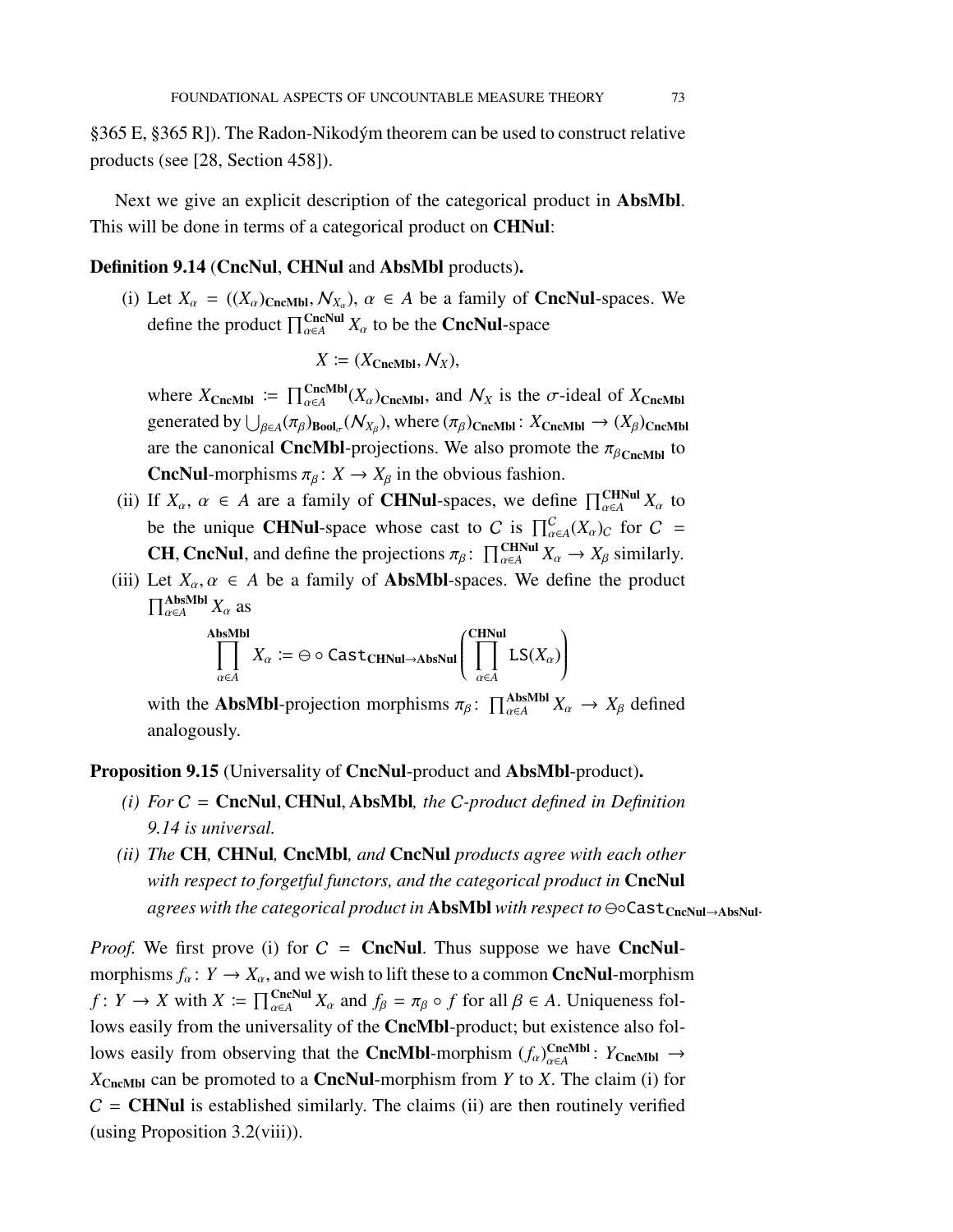It remains to verify the  $C =$  **AbsMbl** case of (i). Let let  $f_\alpha: Y \to X_\alpha, \alpha \in A$ be AbsMbl-morphisms for various AbsMbl-spaces  $Y, X_\alpha$ . We wish to show that there is a unique **AbsMbl**-morphism  $f: Y \to \prod_{\alpha \in A}^{\text{AbsMbl}} X_\alpha$  whose projections to  $X_{\beta}$  equal  $f_{\beta}$  for all  $\beta \in A$ . For existence, we apply the categorical product in **CHNul** to  $LS(f_\alpha)$ :  $LS(Y) \rightarrow LS(X_\alpha)$  to obtain a map  $(LS(f_\alpha))_{\alpha \in A}^{CHNul}$ :  $LS(Y) \rightarrow$  $\prod_{\alpha\in A}^{CHNul} LS(X_{\alpha})$ . Applying  $\ominus \circ Cast_{CHNul\rightarrow AbsNul}$  and the Loomis–Sikorski theorem, we obtain an AbsMbl-morphism *f* with the required properties. To obtain uniqueness, it suffices to show that the pullbacks of  $(X_\alpha)_{\mathbf{Bool}_\sigma}$  to  $(\prod_{\alpha \in A}^{\mathbf{AbsMbl}} X_\alpha)_{\mathbf{Bool}_\sigma}$ generate the entire  $\bf{Bool}_{\sigma}$ -algebra. The pullbacks of  $\text{LS}(X_\alpha)_{\bf{Bool}_{\sigma}}$  to  $(\prod_{\alpha \in A}^{\bf CHNuul} \text{LS}(X_\alpha))_{\bf{Bool}_{\sigma}}$ generate the entire Bool<sub>σ</sub>-algebra. The claim follows by applying ⊖∘Cast<sub>CHNul→AbsNul</sub> and the Loomis–Sikorski theorem.

Now we can complete the proof of Lemma [6.4.](#page-47-0)

# <span id="page-73-0"></span>Corollary 9.16. *The categorical* Bool*-coproduct is contained in the categorical*  $\text{Bool}_{\sigma}$ -coproduct.

*Proof.* For **Bool**<sub> $\sigma$ </sub>-algebras  $X_{\alpha}$ , our task is to show that the natural **Bool**-map from  $\coprod_{\alpha\in A}^{\text{Bool}}\chi_\alpha$  to  $\coprod_{\alpha\in A}^{\text{Bool}_{\sigma}}\chi_\alpha$  is injective. We may assume that none of the  $\chi_\alpha$  are the  $2^0$ -element Boolean algebra  $\{0 = 1\}$ , as the claim is trivial in this case. As is well-known, one can explicitly write down a Boolean coproduct  $\coprod_{\alpha \in A}^{\text{Bool}} X_\alpha$  as the **Bool**-algebra of formal finite joins of disjoint "rectangles"  $E_{\alpha_1} \otimes \cdots \otimes E_{\alpha_n}$  with  $E_{\alpha_i} \in X_{\alpha_i}$  and  $\alpha_1, \ldots, \alpha_n \in A$ , so it suffices to show that the image of any such "rectangle" in  $\prod_{\alpha \in A}^{\text{Bool}_{\sigma}} X_{\alpha}$  is non-zero if all of the  $E_{\alpha_i}$  are non-zero.

For each **Bool**<sub> $\sigma$ </sub>-space  $\chi_{\alpha}$  we can form a **CHNul**-space  $\tilde{X}_{\alpha} \coloneqq LS((\mathcal{X}_{\alpha})_{\text{AbsMbl}})$ , which is non-empty since the  $X_{\alpha}$  are not 2<sup>0</sup>-element algebras. We then form the categorical product in CHNul

$$
\tilde{X} \coloneqq \prod_{\alpha \in A}^{\text{CHNu}} \tilde{X}_{\alpha}.
$$

Each element  $E_{\alpha_i}$  then has a counterpart  $\tilde{E}_{\alpha_i} \in (\tilde{X}_{\alpha_i})_{\text{Bool}_\sigma}$  defined by

$$
\tilde{E}_{\alpha_i} \coloneqq \phi_{\alpha_i}(E_{\alpha_i})
$$

where  $\phi_{\alpha_i}$  is the natural **Bool**-isomorphism between Clopen(Stone( $(X_{\alpha_i})$ <sub>Bool</sub>)) and  $(X_{\alpha_i})$ <sub>Bool</sub>. Since  $E_{\alpha_i}$  is non-zero,  $\tilde{E}_{\alpha_i}$  is not in the null ideal of  $\tilde{X}_{\alpha_i}$ . From the axiom of choice, we then see that the product set

$$
\prod_{i=1}^n \tilde{E}_{\alpha_i} \times \prod_{\alpha \neq \alpha_1, \dots, \alpha_n} \tilde{X}_{\alpha_i}
$$

does not lie in the null ideal of  $\tilde{X}$ , and the claim follows.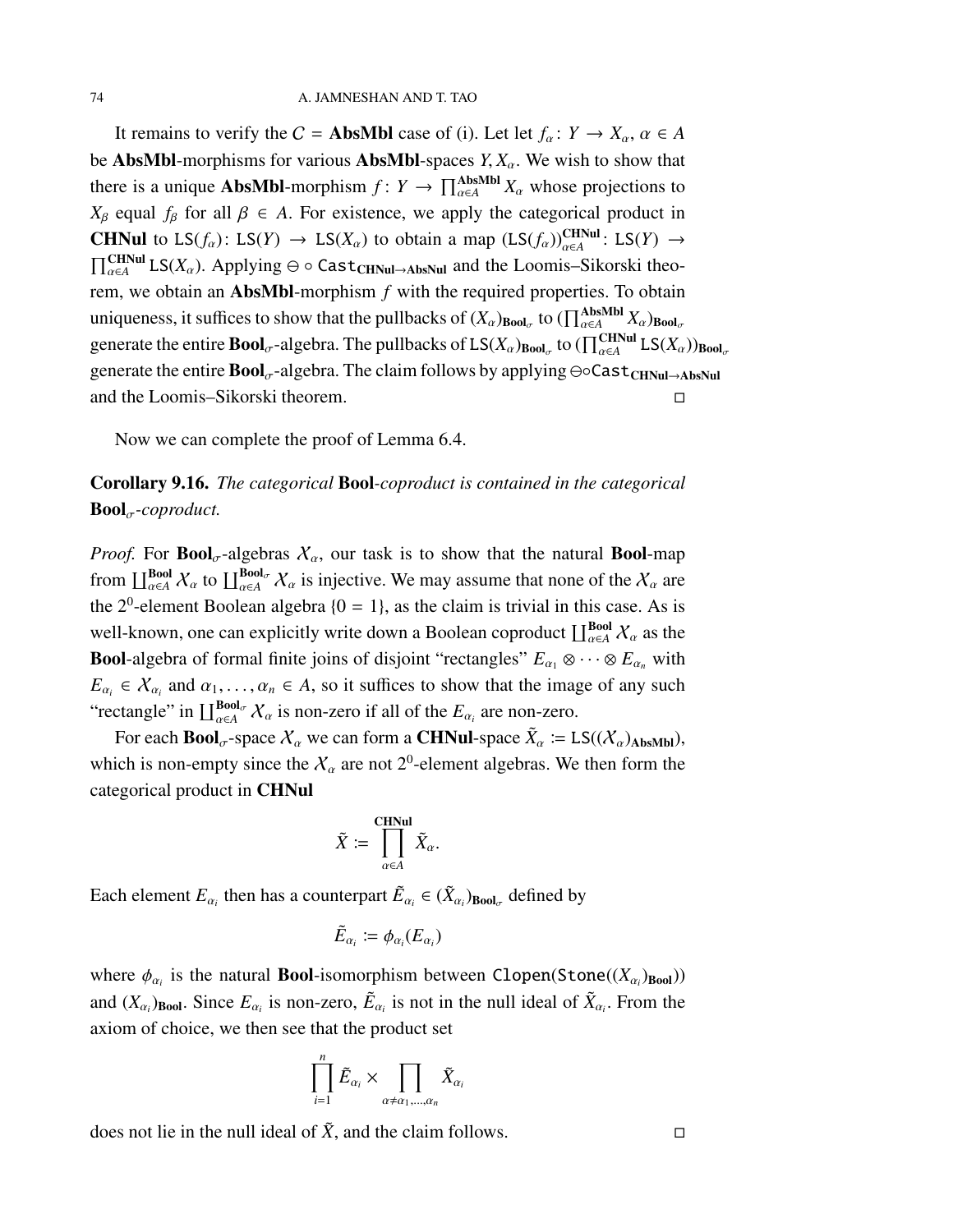Remark 9.17. The above theory also provides a reasonably explicit, albeit strange, description of the categorical product in **Stone**<sub> $\sigma$ </sub>. Namely, one can identify  $\prod_{\alpha\in A}^{ \text{Stone}_{\sigma}}X_{\alpha}$ with the space of **Bool**-morphisms from  $\prod_{\alpha \in A}^{CncMbl}(X_{\alpha})_{CncMbl}$  onto the trivial algebra  $\{0, 1\}$  that annihilate all the Baire-meager sets in  $\prod_{\alpha \in A}^{CH}(X_{\alpha})_{CH}$  (this is a **Stone-space, but not necessarily a Stone** $_{\sigma}$ -space). By restricting these **Bool**morphisms to clopen sets we obtain a **Stone**-morphism from  $(\prod_{\alpha \in A}^{\text{Stone}_{\sigma}} X_{\alpha})_{\text{Stone}}$  to  $\prod_{\alpha}^{\text{Stone}}(X_{\alpha})_{\text{Stone}}$ , which is surjective (a **Stone**-epimorphism) by the dual of Corollary [9.16.](#page-73-0) We leave the verification of these claims to the interested reader.

We now combine the above product theory with the Loomis–Sikorski functor and the Riesz representation theorem to give a version of the Kolmogorov extension theorem in the category AbsMbl of abstract measurable spaces. Unlike the classical Kolmogorov extension theorem, no regularity properties (such as standard Borel properties) on the underlying measurable spaces are required; on the other hand, the measures constructed live in the categorical product in AbsMbl rather than the categorical CncMbl-product.

<span id="page-74-0"></span>**Theorem 9.18** (Abstract Kolmogorov extension theorem). Let  $(X_\alpha)_{\alpha \in A}$  be a fam*ily of* AbsMbl*-spaces indexed by some (possibly uncountable) set A. Suppose that for each finite subset F of A, one has a probability measure*  $\mu_F$  *on the* **AbsMbl**-space  $X_F := \prod_{\alpha \in F} X_\alpha$ , thus promoting this **AbsMbl**-space  $X_F$  to an AbsPrb-space  $(X_F, \mu_F)$ . Suppose furthermore that whenever  $F \subseteq F' \subseteq A$  are *finite, one has*  $(\pi_{X_{F'}} \to_{X_F})_* \mu_{F'} = \mu_F$  *where*  $\pi_{X_{F'}} \to_{X_F} X_F$  *is the canonical* AbsMbl*-projection, thus* π*<sup>X</sup>F*′→*X<sup>F</sup> can be promoted to an* AbsPrb*-morphism from*  $(X_F, \mu_F)$  *to*  $(X_F, \mu_F)$ *. Then there exists a unique probability measure*  $\mu_A$ *on the* **AbsMbl**-space  $X_A := \prod_{\alpha \in A} X_\alpha$  such that  $(\pi_{X_A \to X_F})_* \mu_A = \mu_F$  for all finite  $F \subseteq A$ .

*Proof.* We begin with existence. By Proposition [9.15,](#page-72-1) one can identify  $X_F$  with  $\ominus$   $\circ$  Cast<sub>CHNul→AbsNul</sub>( $\tilde{X}_F$ ) where  $\tilde{X}_F$  is the **CHNul**-space  $\tilde{X}_F \coloneqq \prod_{\alpha \in F}^{\text{CHNu}} \text{LS}(X_\alpha)$ , and similarly for  $X_A$ . The probability measure  $\mu_F$  on  $X_F$  then induces a probability measure  $\tilde{\mu}_F$  on  $\tilde{X}_F$  which annihilates the null ideal of this **CHNul**-space. For  $F \subseteq F' \subseteq A$  finite, one easily checks that

$$
\pi_{\tilde{X}_F \rightarrow \tilde{X}_F} \tilde{\mu}_{F'} = \tilde{\mu}_F
$$

where  $\pi_{\tilde{X}_{F'} \to \tilde{X}_F}: \tilde{X}_{F'} \to \tilde{X}_F$  is the canonical **CHNul**-projection. By the Riesz representation theorem, each  $\tilde{\mu}_F$  represents a state  $\lambda_F$ :  $C(\tilde{X}_F) \to \mathbb{C}$  on  $\tilde{X}_F$ . If we identify  $C(\tilde{X}_F)$  with a subalgebra of  $C(\tilde{X}_{F'})$  and of  $C(\tilde{X}_A)$  for  $F \subseteq F' \subseteq A$ , we see that  $\lambda_F$  and  $\lambda_{F'}$  agree on  $C(\tilde{X}_F)$  for all finite  $F \subseteq F' \subseteq A$ . But from the Stone-Weierstrass theorem, the union of the  $C(\tilde{X}_F)$  for  $F \subseteq A$  finite is dense in  $C(\tilde{X}_A)$ . Thus we see that the states  $\lambda_F$  on  $\tilde{X}_F$  extend to a state  $\lambda_A: C(\tilde{X}_A) \to \mathbb{C}$  on  $\tilde{X}_A$ .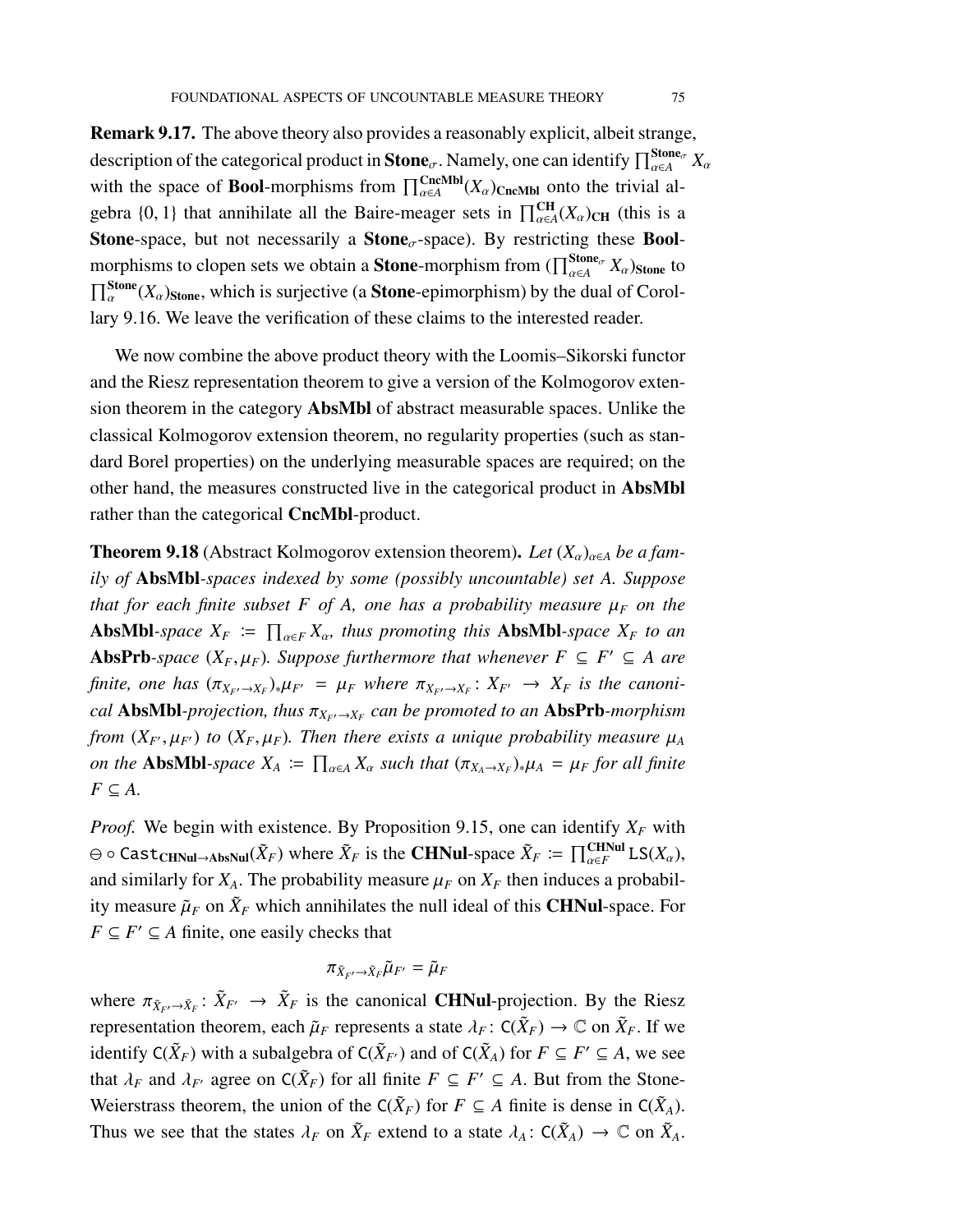By the Riesz representation theorem (Theorem [5.4\)](#page-38-0), this state is represented by a probability measure  $\tilde{\mu}_A$  on  $\tilde{X}_A$ , and the uniqueness aspect of this theorem we have

$$
\pi_{\tilde{X}_A \to \tilde{X}_F} \tilde{\mu}_A = \tilde{\mu}_F
$$

for any finite  $F \subseteq A$ , where  $\pi_{\tilde{X}_A \to \tilde{X}_F} : \tilde{X}_A \to \tilde{X}_F$  is the canonical **CHNul**-projection. In particular,  $\tilde{\mu}_A$  annihilates the pullback of any null ideal of an individual factor  $\tilde{X}_{\alpha}$  of  $\tilde{X}_F$ , and hence annihilates the entire null ideal. As such,  $\tilde{\mu}_A$  descends to a probability measure  $\mu_A$  on  $X_A$ , which has the required properties. This establishes existence.

For uniqueness, suppose there is another measure  $\mu'$  $X_A$  on  $X_A$  with the stated properties. Then as before this induces a measure  $\tilde{\mu}'_k$  $\hat{X}_A$  on  $\tilde{X}_A$  that annihilates the null ideal. This represents a functional  $\lambda'$  $\tilde{X}_A$  on  $\tilde{X}_A$  that agrees with  $\lambda_F$  on  $C(\tilde{X}_F)$ for every finite  $F \subseteq A$ , and hence is identically equal to  $\lambda_A$  by density. From the uniqueness aspect of the Riesz representation theorem, we then have  $\tilde{\mu}'_A = \tilde{\mu}_A$ , hence  $\mu'_A = \mu_A$ , giving uniqueness.

It is a classical fact [\[5\]](#page-96-0) that the analogue of Theorem [9.18](#page-74-0) for CncMbl fails without additional hypotheses on the factor spaces. However, the analogue of Theorem [9.18](#page-74-0) for CH (using the Baire  $\sigma$ -algebra) follows easily from the Riesz representation theorem by a variant of the argument used to prove Theorem [9.18.](#page-74-0)

Remark 9.19. We sketch an alternative "dual" proof of our abstract Kolmogorov theorem suggested to us by the anonymous referee. Suppose that  $(X_{\alpha})_{\alpha \in A}$  is a direct system of  $\text{Bool}_{\sigma}$ -algebras. Then we want to verify that any consistent family  $(\mu_{\alpha})_{\alpha \in A}$  of abstract probability measures in the sense as stated in The-orem [9.18,](#page-74-0) where  $\mu_{\alpha}$  is a probability measure on  $X_{\alpha}$  such that  $(X_{\alpha}, \mu_{\alpha})$  promotes to an **AbsPrb**-space, extends to a unique probability measure  $\mu$  on the **Bool**<sub>σ</sub>-direct limit  $\lim_{\Delta x \in A} X_\alpha$ . As for existence, we observe that the direct limit  $\lim_{\Delta a \in A}$  Alg( $X_{\alpha}, \mu_{\alpha}$ ) exists in **PrbAlg** (see, e.g., [\[27,](#page-98-1) 328 H]), and by the universal property of direct limits, there is a unique  $\text{Bool}_{\sigma}$ -morphism from  $\lim_{\Delta a \in A} X_{\alpha}$  to the cast of  $\lim_{\Delta t \to 0}$  Alg( $X_\alpha$ ,  $\mu_\alpha$ ) in **Bool**<sub>σ</sub> (with respect to the forgetful functor). Uniqueness follows from the fact that the **Bool**<sub>σ</sub>-algebra  $\lim_{\Delta a \in A} X_\alpha$  is generated by the images of the **Bool**<sub> $\sigma$ </sub>-algebras  $X_{\alpha}$ .

#### APPENDIX A. REVIEW OF CATEGORY THEORY

In this appendix we review some concepts and notations in category theory that we will need. A prominent role will be played by various categorical and non-categorical notions of products and coproducts. The interested reader is additionally referred to standard introductory textbooks on category theory, e.g. [\[53,](#page-99-0) [55\]](#page-99-1), and to [\[39,](#page-98-2) Chapter 1] for an introduction to (symmetric) monoidal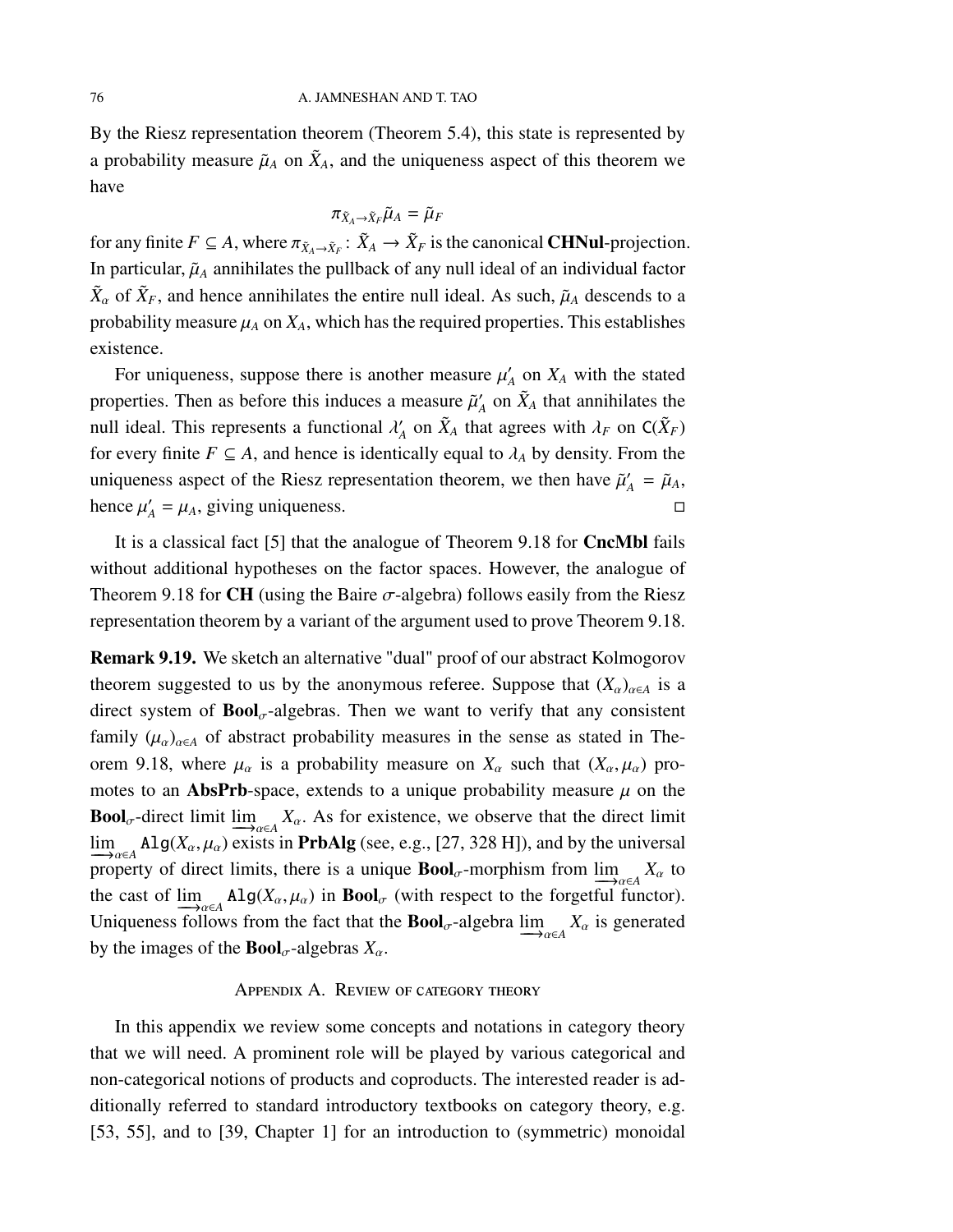categories which formalize relevant notions of Fubini type products (resp. coproducts) that are prevalent in probabilistic categories.

### A.1. Categories and functors.

**Definition A.1** (Category). A *category* C is a class of objects (which we refer to as C-objects, C-spaces or C-algebras), together with a set  $Hom_C(X \to Y)$  associated to any pair  $X, Y \in C$  of C-objects, whose elements we call C-morphisms  $f: X \to Y$  from the domain *X* to the codomain *Y*. The category *C* is equipped with a composition operation  $\circ$ : Hom<sub>C</sub>(*Y*  $\rightarrow$  *Z*)×Hom<sub>C</sub>(*X*  $\rightarrow$  *Y*)  $\rightarrow$  Hom<sub>C</sub>(*X*  $\rightarrow$ *Z*) for any three C-objects *X*, *Y*, *Z* which is associative in the sense that

$$
(f \circ g) \circ h = f \circ (g \circ h)
$$

whenever  $f: Z \to W$ ,  $g: Y \to Z$ ,  $h: X \to Y$  are C-morphisms. We also assume that to every *C*-object  $X \in C$  there is an identity *C*-morphism  $id_X: X \to X$  such that

$$
f = f \circ id_X = id_Y \circ f
$$

for every *C*-morphism  $f: X \to Y$  from one *C*-object *X* to another *Y*.

As a general convention, when the ambient category  $C$  is clear from context, we will drop the prefix C-, for instance C-morphisms will also be referred to a "morphism in C", or simply a "morphism" if it is clear which category one is working in.

We now give two fundamental examples of categories: the categories of sets and groups.

Example A.2 (The category Set). A Set*-object* (or Set*-space*) is a set *X*. A Set*morphism* is a function  $f: X \to Y$  between two sets. Composition of two **Set**morphisms  $f: X \to Y$ ,  $g: Y \to Z$  is given by the usual composition law (*g* ◦  $f(x) := g(f(x))$  for  $x \in X$ .

**Example A.3** (The category Grp). A Grp-*object* is a group  $G = (G_{\text{Set}}, \cdot)$ . A Grp-morphism  $f: G \to H$  is a group homomorphism  $f_{\text{Set}}: G_{\text{Set}} \to H_{\text{Set}}$  between the underlying sets. Composition of two Grp-morphisms is given by the Setcomposition law.

One can take a category  $C$  and "reverse all its arrows" to obtain a new category  $C^{op}$ :

Definition A.4 (Opposite category). Let C be a category. We define the *opposite* category C<sup>op</sup> as follows.

(i) A  $C^{op}$ -object is the same as a  $C$ -object.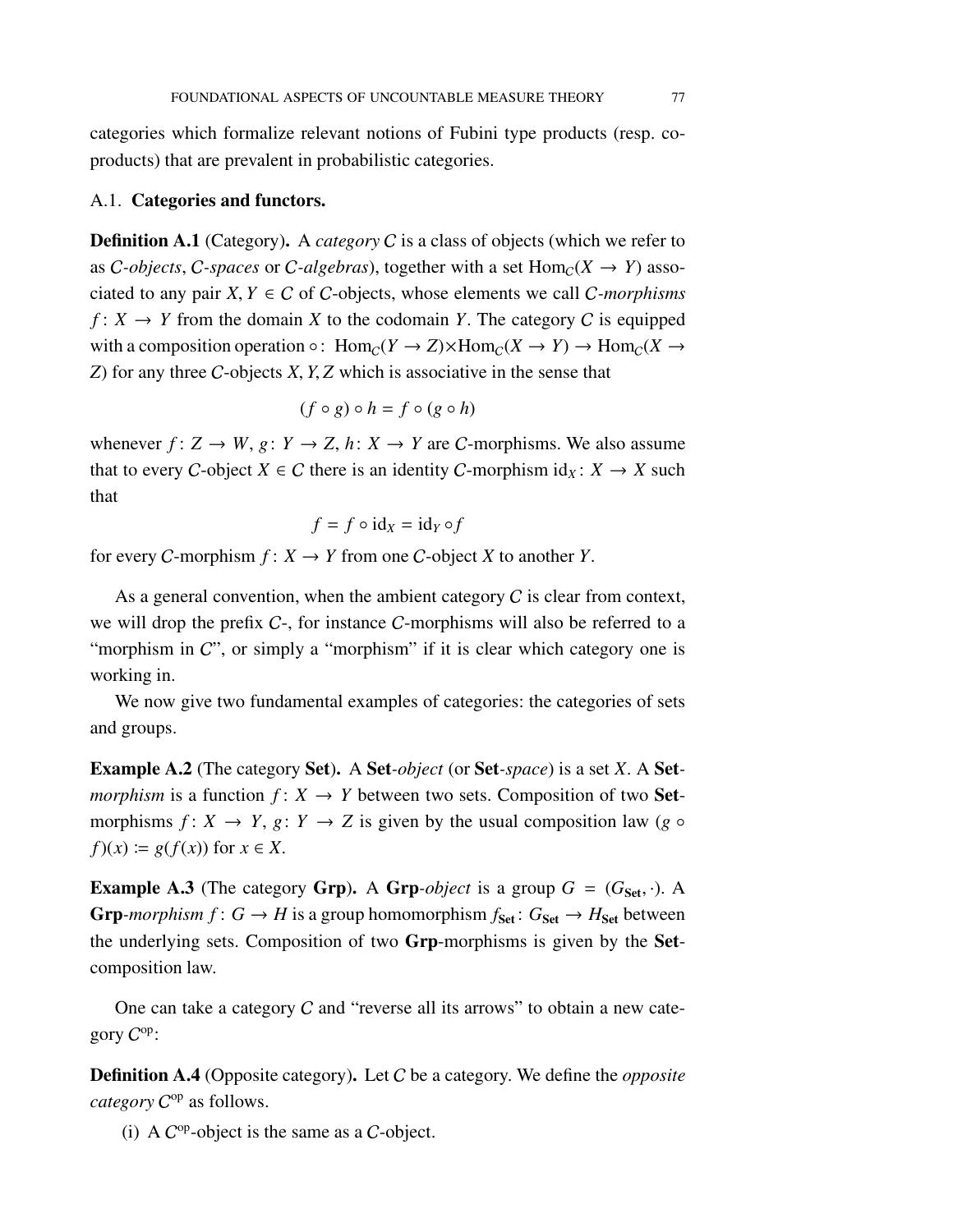

FIGURE A.1. A diagram in C on the left, and its counterpart in  $C^{op}$ on the right. Note the reversed direction of all the arrows.

<span id="page-77-0"></span>

<span id="page-77-1"></span>FIGURE A.2. The composition of morphisms in a slice category.

- (ii) A  $C^{op}$ -morphism  $f: X \to Y$  of two  $C^{op}$ -objects *X*, *Y* is a *C*-morphism  $f: Y \rightarrow X$ .
- (iii) The composition  $g \circ f$  of two  $C^{op}$ -morphisms  $f$  and  $g$  is defined by the composition of *C*-morphisms  $f \circ g$ , see Figure [A.1.](#page-77-0)

By abuse of notation we identify  $(C^{op})^{op}$  with C in the obvious fashion.

**Definition A.5** (Slice category). Let C be a category. We denote by  $C \downarrow X$  the *slice category* over an object  $X \in C$ , where  $(C \downarrow X)$ -objects are C-morphisms  $Y \rightarrow X$ , i.e., C-morphisms whose codomain is *X*, and (C  $\downarrow X$ )-morphisms are *C*-morphisms  $g: Y \to Y'$  from a  $(C \downarrow X)$ -object  $f: Y \to X$  to another  $(C \downarrow X)$ object  $f' : Y' \to X$  such that the identity  $f' \circ g = f$  holds in C. See Figure [A.2,](#page-77-1) for a diagram of how composition is defined in  $C \downarrow X$ .

Dually, we can define the *coslice category*  $X \perp C$  with respect to an  $X \in C$ , whose objects are *C*-morphisms  $X \rightarrow Y$ , i.e., *C*-morphisms whose domain is *X*, and whose morphisms are *C*-morphisms *g*:  $Y' \rightarrow Y$  from a  $(X \downarrow C)$ -object  $f' : X \to Y'$  to another  $(X \downarrow C)$ -object  $f : X \to Y$  such that the identity  $g \circ f' = f$ holds in C.

We isolate some special types of morphisms and objects:

**Definition A.6** (Special morphisms and objects). Let C be a category.

(i) A C-morphism  $\pi: X \to Y$  is a C-epimorphism if whenever  $f, f': Y \to Z$ are *C*-morphisms with  $f \circ \pi = f' \circ \pi$ , one has  $f = f'$ .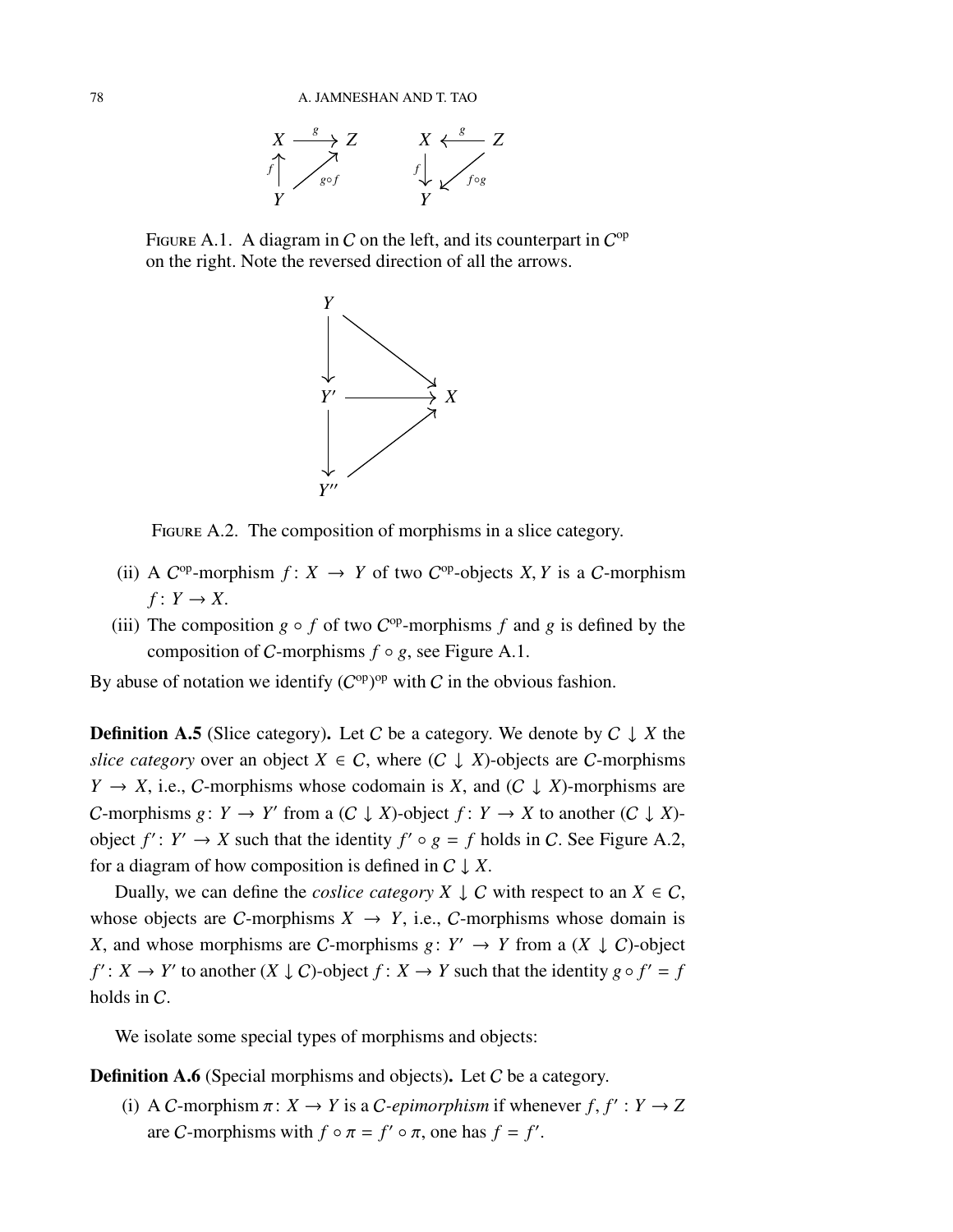

<span id="page-78-0"></span>FIGURE A.3. If  $\pi$  is an epimorphism, then f is uniquely determined by  $f \circ \pi$ . If  $\iota$  is a monomorphism, then f is uniquely determined by  $\iota \circ f$ .

- (ii) Dually, a *C*-morphism  $\iota: Y \to X$  is a *C*-monomorphism if whenever *f*,  $f'$ :  $Z \rightarrow Y$  are *C*-morphisms with  $\iota \circ f = \iota \circ f'$ , one has  $f = f'$ .
- (iii) A C-bimorphism  $\phi$  is a C-epimorphism that is also a C- monomorphism.
- (iv) A C-morphism  $\phi: X \to Y$  is a C-isomorphism if there is an inverse Cmorphism  $\phi^{-1}$ :  $Y \to X$  such that  $\mathrm{id}_X = \phi^{-1} \circ \phi$  and  $\mathrm{id}_Y = \phi \circ \phi^{-1}$ .
- (v) A C-morphism  $\phi: X \rightarrow X$  is a C-endomorphism if the domain and codomain are the same object, and a C*-automorphism* if it is a C-endomorphism and a C-isomorphism.
- (vi) A C-object *X* is *terminal* (resp. *initial*) if for every C-object *Y* there is a unique C-morphism from *Y* to *X* (resp. from *X* to *Y*).

See also Figure [A.3.](#page-78-0)

Clearly the composition of two C-monomorphisms is again a C-monomorphism, and similarly for C-epimorphisms. Every C-isomorphism is a C-bimorphism. The converse is true for some of the categories we will study here (e.g., Set, **Bool, Bool<sub>** $\sigma$ **</sub>, CH, Stone, AbsMbl)**, but not all (for instance, the inclusion map from  $(0, 1)$  to  $[0, 1]$  is a **Pol**-bimorphism but not a **Pol**-isomorphism).

**Example A.7.** It is easily verified that a function  $X \to Y$  between two sets  $X, Y \in Y$ Set (i.e., a Set-morphism) is a Set-monomorphism if and only if it is injective, a Set-epimorphism if and only if it is surjective, and a Set-isomorphism (or Setbimorphism) if and only if it is bijective. The analogous claims for the category Grp are also true, but not as easy to demonstrate; the difficult step is to show that for any proper subgroup *H* of *G* there is a group homomorphism  $f: H \to K$  into a third group *K* that admits more than one extension to a group homomorphism of *G*. A canonical choice of such a *K* is provided by the amalgamated free product  $G *_{H} G$  (which, in the categorical language used in this paper, is the categorical colimit of the diagram  $G \leftarrow H \rightarrow G$ ). On the other hand, not all **CncMbl**epimorphisms are surjective; for instance, the inclusion of {1} into {1, 2}, where we endow {1, 2} with the trivial  $\sigma$ -algebra {0, {1, 2}}, is a **CncMbl**-epimorphism which is not surjective. (The existence of non-surjective **CncMbl**-epimorphisms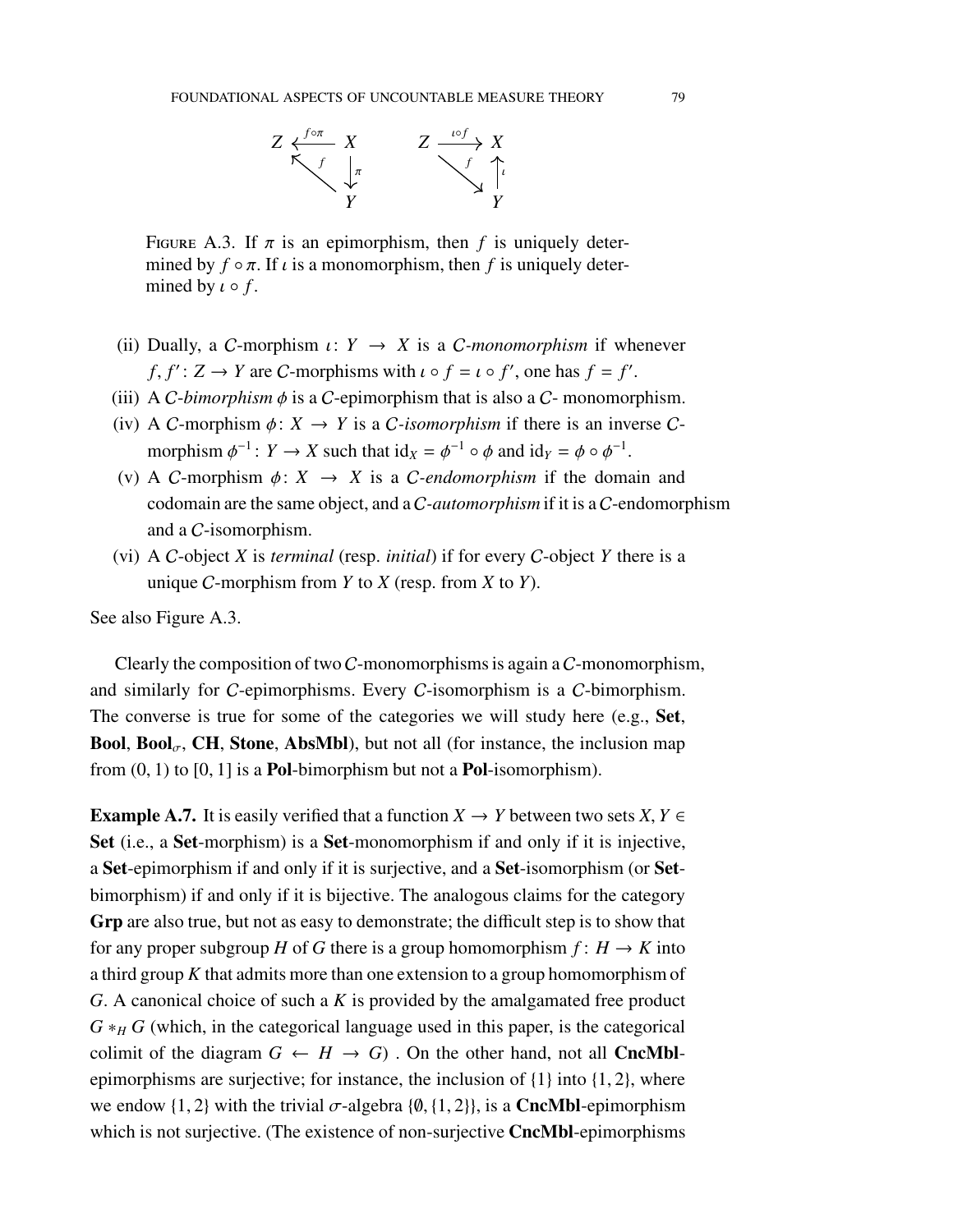causes difficulty when trying to represent abstract measurable maps by concrete ones; see [\[45,](#page-99-2) §5] for further discussion.)

A pair of categories C, C' can be related to each other by functors<sup>[33](#page-79-0)</sup>.

Definition A.8 (Functor). Let C, C ′ be categories. A *functor*

Func =  $Func_{C\rightarrow C'}: C \rightarrow C'$ 

assigns to each C-object *X* a C'-object Func(*X*), and to each C-morphism  $f =$ *f*<sub>*X→Y</sub>* a *C*'-morphism Func(*f*) = Func(*f*<sub>*X→Y</sub>*) = Func(*f*)<sub>Func(*X*)→Func(*Y*) such that</sub></sub></sub>

 $Func(f_{Y\rightarrow Z} \circ g_{X\rightarrow Y}) = Func(f)_{Func(Y)\rightarrow Func(Z)} \circ Func(g)_{Func(X)\rightarrow Func(Y)}$ 

for any C-functors  $f_{Y\to Z}$ ,  $g_{X\to Y}$  between the C-objects *X*, *Y*, *Z*.

**Example A.9** (Identity functor). For every category C there is the identity functor  $id_{\mathcal{C}}: \mathcal{C} \to \mathcal{C}$  that acts trivially on the objects and morphisms of the category.

Example A.10 (Forgetful functors). For every unlabeled arrow in the diagrams of categories in this paper between two functors C, C ′ , there is an obvious *forgetful functor* Forget<sub>C→C</sub>', which is a functor that takes any C-object *X* and "forgets" some structure on it to produce a  $C'$ -object (which by abuse of notation we often also call *X*), and usually leaves the C-morphisms unchanged (but now interpreted as C'-morphisms). For instance, there is a forgetful functor  $\texttt{Forget}_{\texttt{Grp} \rightarrow \texttt{Set}}$ formed by taking a group  $K = (K, \cdot)$  and forgetting the group structure, to only retain the underlying set *K*. We consider the composition of two or more forgetful functors to again be a forgetful functor, thus for instance  $\text{Forget}_{\text{CH}\rightarrow \text{Set}}$  is the forgetful functor  $\text{Forget}_{\text{CncMbl}\rightarrow\text{Set}} \circ \text{Forget}_{\text{CH}\rightarrow\text{CncMbl}}$ . In most cases (particularly when the forgetful functor is deemed to be a casting functor, see Definition [1.7\)](#page-15-0) we will not need to explicitly refer to such functors by name.

One can compose functors together in the obvious fashion to obtain further functors. We record some special types of functors:

**Definition A.11** (Special functors). Let  $C$ ,  $C'$  be categories.

(i) A functor Func:  $C \rightarrow C'$  is *faithful* (resp. *full*) if for any two C-objects *X*, *Y*, the map

Func:  $Hom_C(X \to Y) \to Hom_{C'}(Func(X) \to Func(Y))$ 

is injective (resp. surjective). In the diagram of categories in this paper, we use arrows with tails  $\rightarrow$  between categories to indicate faithful functors (resp. arrows with two heads in one direction  $\rightarrow$  to indicate full functors). We use arrows with tails and two heads  $\rightarrow$  between categories to indicate a functor which is both faithful and full.

<span id="page-79-0"></span><sup>&</sup>lt;sup>33</sup>We will work exclusively with covariant functors in this paper.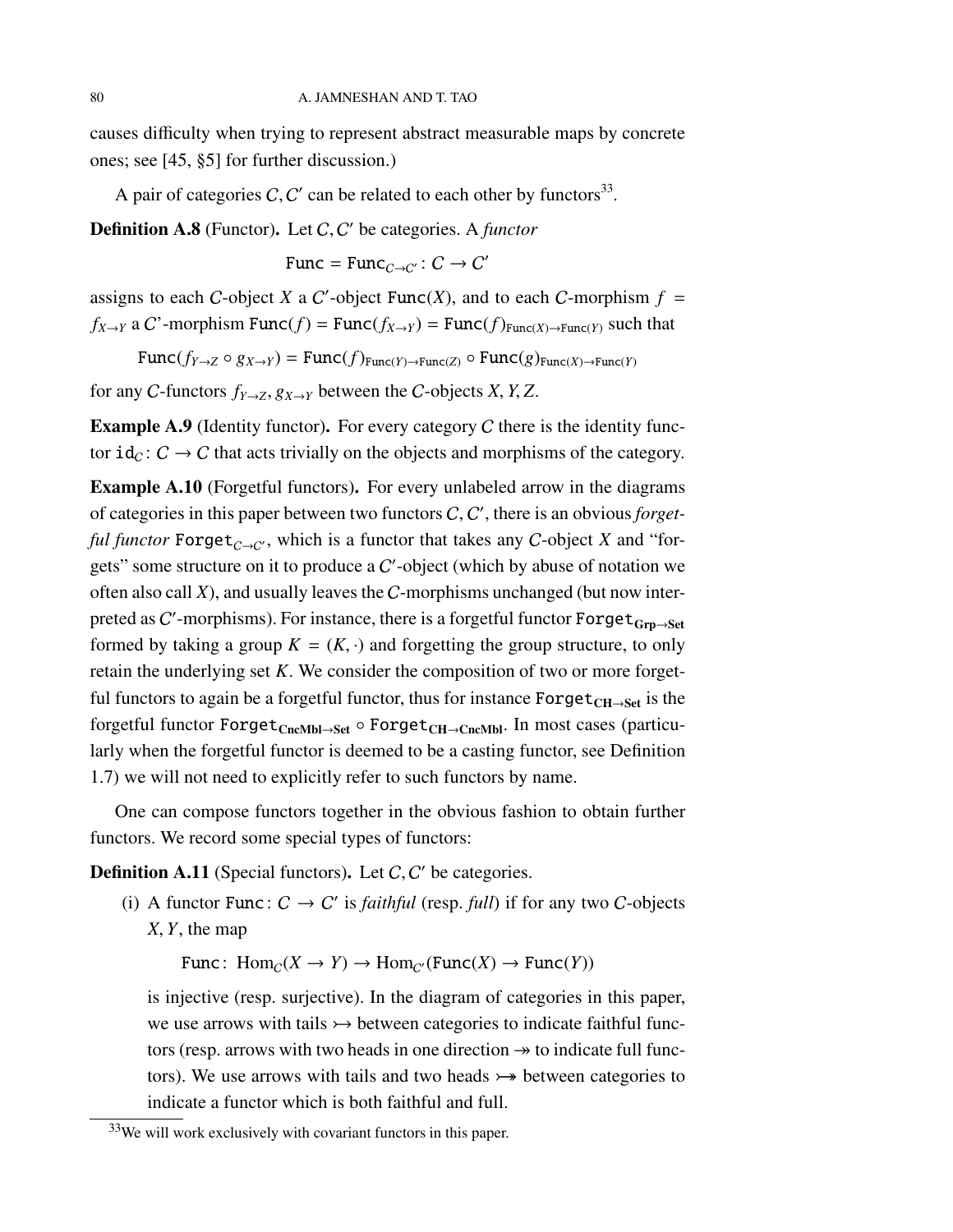When Func:  $C \rightarrow C'$  is a faithful functor, then we also call C a *subcategory* of C ′ . If the faithful functor is full, we call C a *full subcategory* of  $C'$ .

(iii) A functor Func:  $C \to C'$  is *invertible*<sup>[34](#page-80-0)</sup> if it has an inverse Func<sup>-1</sup>:  $C' \to C'$ C that is also a functor. Invertible functors are indicated by arrows with heads in both directions  $\Leftrightarrow$ .

**Example A.12.** The forgetful functor from  $\text{Bool}_{\sigma}$  to **Bool** is by definition faithful. In fact, all the forgetful functors we use in this paper are faithful. On the other hand, the abstraction functor Abs: CncMbl  $\rightarrow$  AbsMbl is not even faithful, even if it arguably deserves to be classified as a forgetful functor; for instance, if *X* is a **CncMbl**-space with the trivial  $\sigma$ -algebra, then any permutation on *X* is a CncMbl-morphism that becomes the identity AbsMbl-morphism when applying Abs.

We point out that the following example is not usually considered in category theory.

**Example A.13** (Range of a functor). If Func:  $C \rightarrow C'$  is a functor that is injective on objects, then we can define the category  $Func(C)$  to be the category whose  $Func(C)$ -objects are of the form  $Func(X)$  for some C-object *X*, and whose Func(C)-morphisms are of the form Func( $f$ ) for some C-morphism  $f$ , with the obvious composition law. This is then a subcategory of  $C'$  with the obvious faithful functor.

The following lemma is trivial but useful:

Lemma A.14 (Faithful functors, epimorphisms, and monomorphisms). *If a functor* Func:  $C \rightarrowtail C'$  is faithful and f is a C-morphism with Func(f) a C'-monomorphism *(resp.* C ′ *-epimorphism), then f is also a* C*-monomorphism (resp.* C*-epimorphism). In particular, if* C *is a concrete category (so that there is a faithful forgetful functor to* Set*), every injective* C*-morphism is monomorphic, and every surjective* C*-morphism is epimorphic.*

A.2. Natural transformations. We now recall the notion of a natural transformation between two functors. This notion helps us capture what it means for a given construction (such as a categorical or monoidal product or coproduct) in a category to be "functorial", and what it means for one such construction to be "contained in" another, even when the underlying category is abstract rather than concrete. It also makes precise the (often vaguely defined) concept of what it means for a certain morphism to be "canonical".

<span id="page-80-0"></span> $34$ It would strictly speaking be more natural from a category theory perspective to work with equivalence of categories here rather than invertible functors.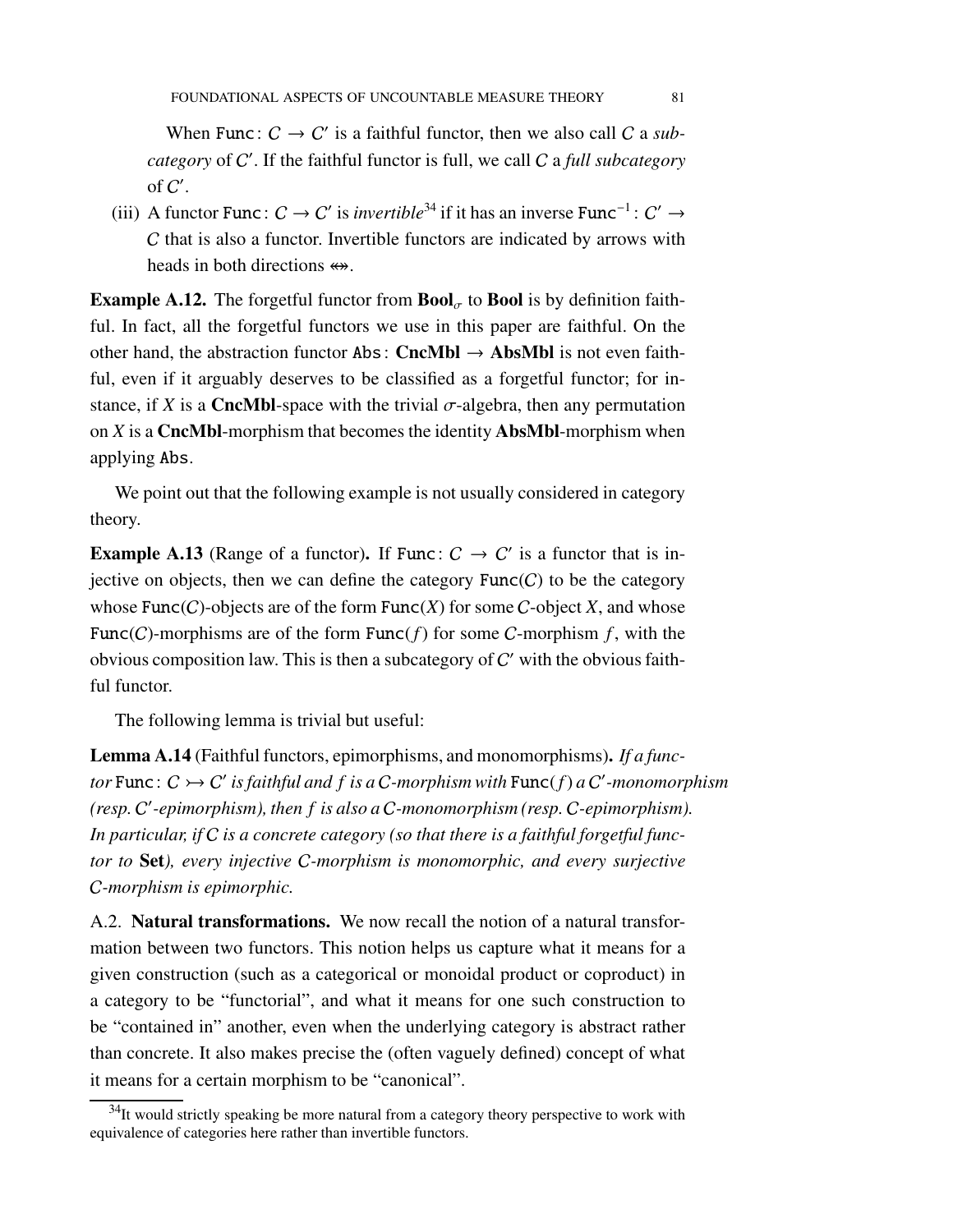**Definition A.15** (Natural transformation). Let Func, Func':  $C \rightarrow C'$  be two functors between categories  $C, C'$ . A *natural transformation* Nat: Func  $\rightarrow$  Func' from Func to Func' is an assignment of a  $C$ <sup>-</sup>morphism Nat $(X)$  to each  $C$ -object *X* such that the diagram

$$
\begin{array}{ccc}\n\text{Func}(X) & \xrightarrow{\text{Nat}(X)} & \text{Func}'(X) \\
\downarrow_{\text{Func}(f)} & & \downarrow_{\text{Func}'(f)} \\
\text{Func}(Y) & \xrightarrow{\text{Nat}(Y)} & \text{Func}'(Y)\n\end{array}
$$

commutes for every *C*-morphism  $f: X \rightarrow Y$ . We say that Nat is a *natural isomorphism* (resp. *natural monomorphism*, *natural epimorphism*) if Nat(*X*) is a  $C'$ -isomorphism (resp.  $C'$ -monomorphism,  $C'$ -epimorphism) for every  $C$ -object *X*.

An *equivalence of categories* between two categories C, C' is a pair of functors Func:  $C \rightarrow C'$ , Func':  $C' \rightarrow C$  such that Func'  $\circ$  Func is naturally isomorphic to  $id_{\mathcal{C}}$  and Func  $\circ$  Func' is naturally isomorphic to  $id_{\mathcal{C}}$ . A *duality of categories* between two categories C, C' is a pair of functors Func:  $C^{op} \rightarrow$ C', Func':  $C' \to C^{op}$  such that Func'  $\circ$  Func is naturally isomorphic to  $id_{C^{op}}$  and Func  $\circ$  Func' is naturally isomorphic to  $id_{C'}$ .

We will refer to a *canonical* C-map (resp. C-monomorphism, C-epimorphism, C-isomorphism) between two C-objects *X*, *Y* to be the morphism given by the "obvious" natural transformation (resp. natural monomorphism, epimorphism, isomorphism) that can relate the two objects, in those cases where the "obvious" choice of natural transfomation is clear from context.

**Example A.16.** If Nat: Func<sub>1</sub>  $\rightarrow$  Func<sub>2</sub> is a natural isomorphism then so is its inverse Nat<sup>-1</sup>: Func<sub>2</sub> → Func<sub>1</sub>, defined in the obvious fashion.

Example A.17. The identity functor establishes a duality of categories between an arbitrary category  $C$  and its opposite category  $C^{op}$ . Further examples of dualities of categories are given in Figure [A.4.](#page-82-0)

A.3. Categorical products, inverse limits, and tensor products. In this section, we recall the concepts of categorical products and coproducts, inverse and direct limits, and symmetric monoidal categories (the latter category-theoretically formalizes a general notion of tensor products). We then discuss how to combine and category-theoretically compare these concepts in order to apply them to relate various product constructions for the topological, probabilistic and functional analytic objects introduced in this paper.

**Definition A.18** (Categorical products and coproducts). Let C be a category.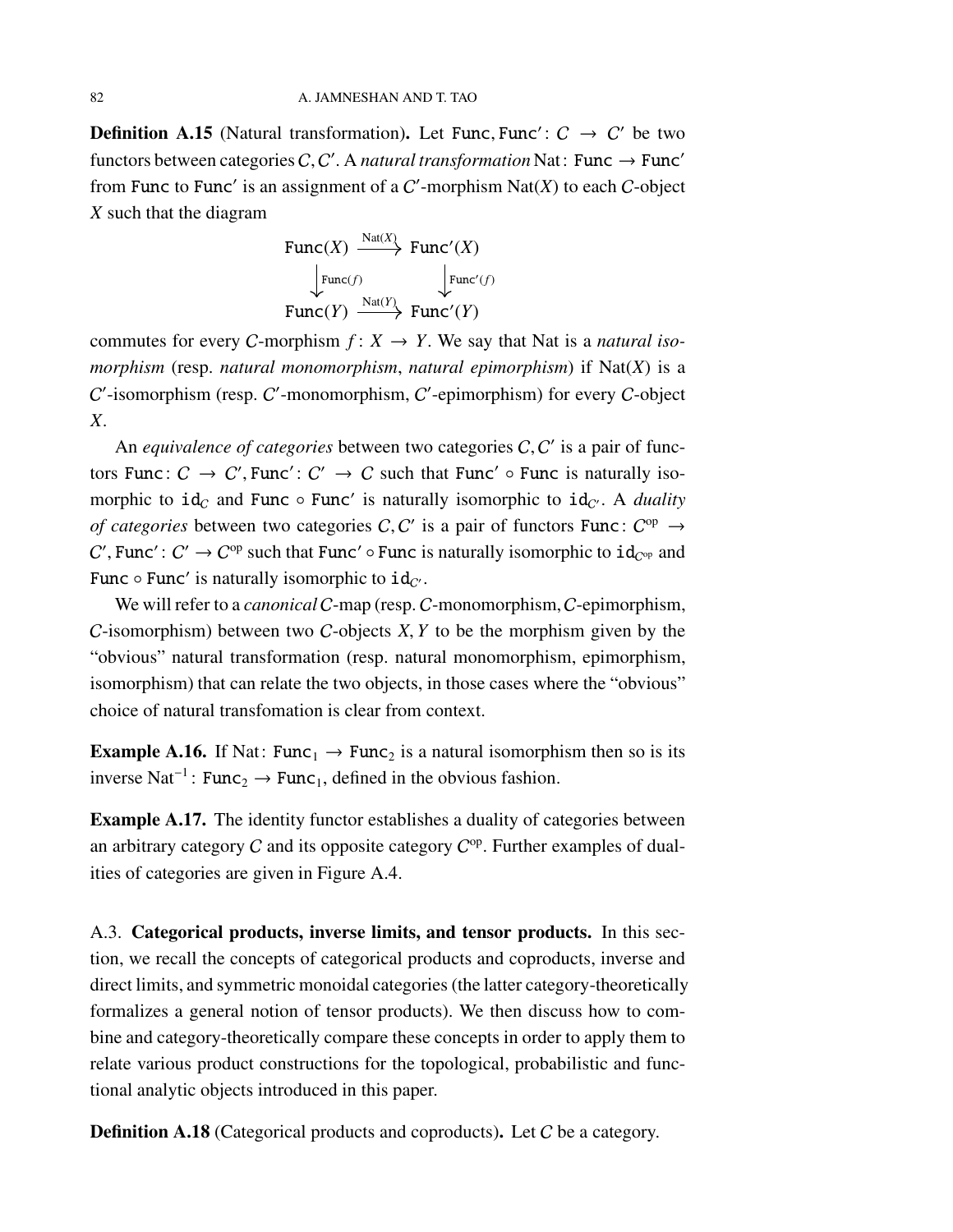

<span id="page-82-0"></span>FIGURE A.4. The dualities of categories that appear in this paper. The rows correspond to Gelfand dualities, Riesz dualities, probability dualities, and Stone dualities respectively. Various additional functors between these categories have been omitted for clarity.

Stone Stone

- (i) A *categorical product* of a family  $X_\alpha, \alpha \in A$  of objects in C is an object *X*  $\in$  *C* such that there is an indexed family  $(\pi_{\alpha})_{\alpha \in A}$  of *C*-morphisms  $\pi_{\alpha} : X \rightarrow X_{\alpha}$  satisfying the following universal property: If *Y* is another object in C and  $(f_{\alpha})_{\alpha \in A}$  is another indexed family of C-morphisms  $f_{\alpha}$ :  $Y \to X_{\alpha}$ , then there exists a unique *C*-morphism  $\phi$ :  $Y \to X$  such that  $\pi_{\alpha} \circ \phi = f_{\alpha}$  for each  $\alpha \in A$ . Note that if a categorical product of the  $X_{\alpha}$ exists, then it is unique up to  $C$ -isomorphisms. In this case, we denote the categorical product by  $\prod_{\alpha \in A} X_{\alpha} = \prod_{\alpha \in A}^C X_{\alpha}$ .
- (ii) Dually, a *categorical coproduct* of a family  $X_\alpha$ ,  $\alpha \in A$  of objects in C is an object *X*  $\in$  *C* such that there is an indexed family  $(\iota_{\alpha})_{\alpha \in A}$  of *C*-morphisms  $\iota_{\alpha} : X_{\alpha} \rightarrow X$  satisfying the following universal property: If *Y* is another object in C and  $(f_\alpha)_{\alpha \in A}$  is another indexed family of C-morphisms  $f_{\alpha} : X_{\alpha} \to Y$ , then there exists a unique *C*-morphism  $\phi : X \to Y$  such that  $\phi \circ \iota_{\alpha} = f_{\alpha}$  for each  $\alpha \in A$ . Note that if a categorical coproduct of the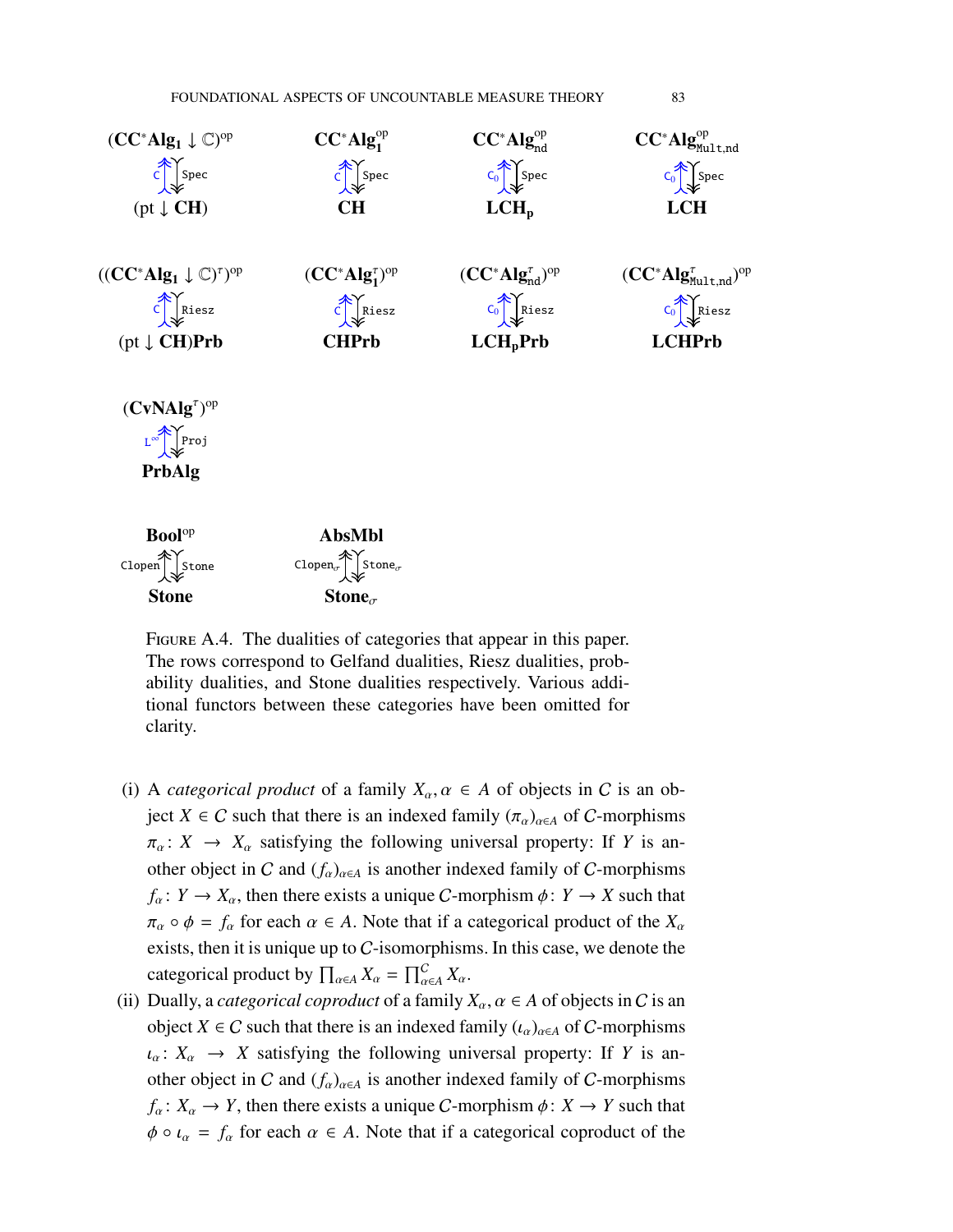

<span id="page-83-0"></span>Figure A.5. A diagram of the universal property of the categorical product of a pair  $X_1, X_2$  of objects in a category C. A similar diagram exists for the coproduct  $X_1 \sqcup X_2$  (after reversing all the arrows).

 $X_\alpha$  exists, then it is unique up to C-isomorphisms. In this case, we denote the categorical coproduct by  $\coprod_{\alpha \in A} X_{\alpha} = \coprod_{\alpha \in A}^C X_{\alpha}$ .

For products (resp. coproducts) of two objects in C we use  $X_1 \times X_2 = X_1 \times^C X_2$ (resp.  $X_1 \sqcup X_2 = X_1 \sqcup^C X_2$ ) as shorthand for  $\prod_{\alpha \in \{1,2\}}^C X_\alpha$  (resp.  $\prod_{\alpha \in \{1,2\}}^C X_\alpha$ ). See Figure [A.5.](#page-83-0)

**Example A.19.** Given a family  $X_\alpha, \alpha \in A$  of sets  $X_\alpha$ , the Cartesian product  $\prod_{\alpha \in A} X_\alpha$  is a categorical product of the  $X_\alpha$  in Set, and the disjoint union  $\biguplus_{\alpha \in A} X_\alpha$ is a categorical coproduct in Set.

**Remark A.20.** Let  $(X_{\alpha})_{\alpha \in A}$  be a family of objects in some category C. If a categorical product  $\prod_{\alpha \in A} X_{\alpha}$  exists, then (after making some obvious canonical identifications) one has the identity

$$
\text{Hom}_C\bigg(Y \to \prod_{\alpha \in A}^C X_{\alpha}\bigg) = \prod_{\alpha \in A}^{\text{Set}} \text{Hom}_C(Y \to X_{\alpha})
$$

for any C-object *Y*; indeed this can be viewed as an alternate definition of a categorical product in C. Similarly, if a categorical coproduct  $\prod_{\alpha \in A}^{C} X_{\alpha}$  exists, then one has the identity

$$
\text{Hom}_C\bigg(\coprod_{\alpha\in A}^CX_{\alpha} \to Y\bigg) = \coprod_{\alpha\in A}^{\text{Set}} \text{Hom}_C(X_{\alpha} \to Y),
$$

after making the obvious canonical identifications.

<span id="page-83-1"></span>**Example A.21.** A categorical product  $\prod_{\alpha \in A} K_{\alpha}$  of groups  $K_{\alpha}$  can be constructed by taking the Cartesian product  $\prod_{\alpha \in A}^{Set} K_{\alpha}$  and endowing it with the group operation in the obvious fashion. A categorical coproduct  $\coprod_{\alpha \in A}^{Grp} K_{\alpha}$  can be formed by the free product construction.

Definition A.22 (Inverse and direct limits). Let C be a category.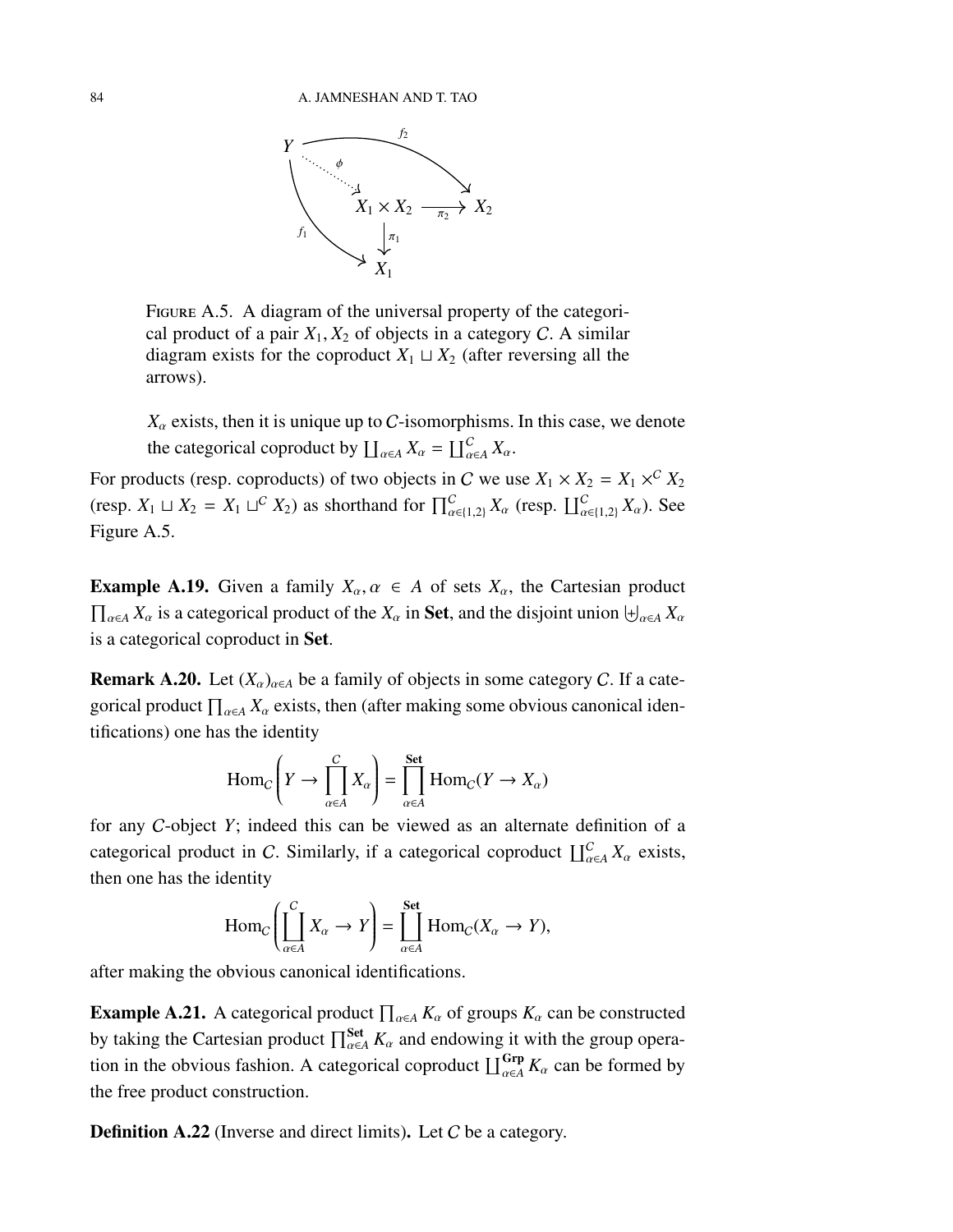- (i) Let  $(X_\alpha)_{\alpha \in A}$  be a directed<sup>[35](#page-84-0)</sup> family of objects  $X_\alpha \in C$  such that there is a family of *C*-morphisms  $f_{\alpha,\beta}$ :  $X_{\beta} \to X_{\alpha}$  for all  $\alpha \leq \beta$  satisfying
	- $-f_{\alpha,\alpha} = \text{id}_{X_{\alpha}}$  for all  $\alpha$ ;
	- $-\int_{\alpha,\gamma}$  =  $f_{\alpha,\beta}$  ∘  $f_{\beta,\gamma}$  for all  $\alpha \leq \beta \leq \gamma$ .

Then we call the tuple  $(X_\alpha, f_{\alpha,\beta})$  an *inverse system* of objects and morphisms in C. A C-object *X* is called an *inverse limit* of the inverse system  $(X_{\alpha}, f_{\alpha,\beta})$  if there exists a family of C-morphisms  $\pi_{\alpha} : X \to X_{\alpha}$  for each  $\alpha$ satisfying  $\pi_{\alpha} = f_{\alpha\beta} \circ \pi_{\beta}$  for all  $\alpha \leq \beta$ . The pair  $(X, \pi_{\alpha})$  must satisfy the following universality property. If  $(Y, \psi_\alpha)$  is another pair of a C-object *Y* and C-morphisms  $\psi_{\alpha} : X \to X_{\alpha}$  for all  $\alpha$  such that  $\psi_{\alpha} = f_{\alpha,\beta} \circ \psi_{\beta}$  for all  $\alpha \leq \beta$ , then there must exist a unique *g*:  $Y \rightarrow X$  such that the diagram



commutes for all  $\alpha \leq \beta$ . If the inverse system  $(X_{\alpha}, f_{\alpha,\beta})$  possesses an inverse limit *X* in *C*, then we denote this inverse limit by  $X = \lim_{\epsilon \to a \in A} X_\alpha$ . By the universality property, if an inverse limit exists, then its is unique up to C-isomorphisms.

- (ii) Let  $(X_\alpha)_{\alpha \in A}$  be a directed family of objects  $X_\alpha \in C$  such that there is a family of *C*-morphisms  $f_{\alpha,\beta}: X_{\alpha} \to X_{\beta}$  for all  $\alpha \leq \beta$  satisfying
	- $-f_{\alpha,\alpha} = \text{id}_{X_{\alpha}}$  for all  $\alpha$ ;

$$
- f_{\alpha,\gamma} = f_{\beta,\gamma} \circ f_{\alpha,\beta} \text{ for all } \alpha \le \beta \le \gamma.
$$

Then we call the tuple  $(X_\alpha, f_{\alpha,\beta})$  a *direct system* of objects and morphisms in C. A C-object *X* is called an *direct limit* of the direct system  $(X_{\alpha}, f_{\alpha,\beta})$ if there exists a family of C-morphisms  $\iota_{\alpha} : X_{\alpha} \to X$  for each  $\alpha$  satisfying  $\iota_{\alpha} = \iota_{\beta} \circ f_{\alpha,\beta}$  for all  $\alpha \leq \beta$ . The pair  $(X, \iota_{\alpha})$  must satisfy the following universality property. If  $(Y, \lambda_{\alpha})$  is another pair of a C-object Y and Cmorphisms  $\lambda_{\alpha} : X \to X_{\alpha}$  for all  $\alpha$  such that  $\lambda_{\alpha} = \lambda_{\beta} \circ f_{\alpha,\beta}$  for all  $\alpha \leq \beta$ ,

<span id="page-84-0"></span><sup>&</sup>lt;sup>35</sup>A partially ordered set  $(A, \leq)$  is said to be *directed* if for each pair  $\alpha, \beta \in A$  there is  $\gamma \in A$ such that  $\alpha \leq \gamma$  and  $\beta \leq \gamma$ .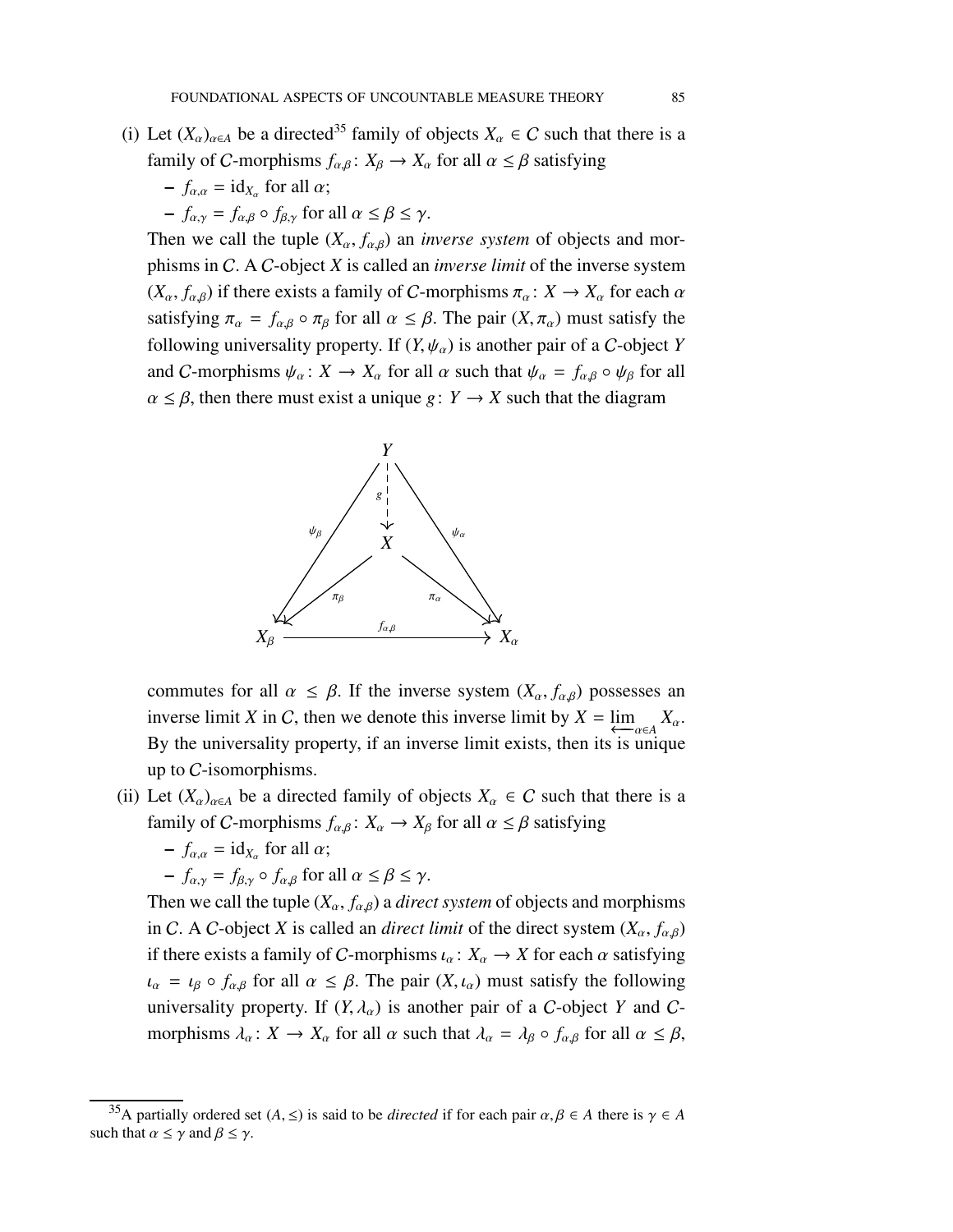then there must exist a unique  $h: X \rightarrow Y$  such that the diagram



commutes for all  $\alpha \leq \beta$ . If the direct system  $(X_{\alpha}, f_{\alpha,\beta})$  possesses a direct limit *X* in *C*, then we denote this direct limit by  $X = \lim_{\Delta a \in A} X_a$ . By the universality property, if a direct limit exists, then its is unique up to Cisomorphisms.

**Example A.23.** The inverse limit of a **Set**-inverse system  $(X_\alpha, f_{\alpha\beta})$  is a particular subset of the Cartesian product  $\prod_{\alpha}^{\text{Set}} X_{\alpha}$  determined by the family of Set-morphisms  $f_{\alpha,\beta}$ . On the other hand, the direct limit of a Set-direct system  $(X_\alpha, f_{\alpha,\beta})$  is a particular quotient of the disjoint union  $\prod_{\alpha}^{\text{Set}} X_\alpha$  determined by the family of **Set**-morphisms  $f_{\alpha,\beta}$ . We have similar constructions in the category **Grp** of groups (cf. Example [A.21\)](#page-83-1).

There is a link between inverse and direct limits:

**Remark A.24.** Let  $(X_\alpha, f_{\alpha,\beta})$  be an inverse system of objects and morphisms in some category C. If the inverse limit  $\lim_{\epsilon \to a} X_\alpha$  exists, then (after making some obvious canonical identifications) one has the identity

$$
\text{Hom}_C\bigg(Y \to \varprojlim_{\alpha} X_{\alpha}\bigg) = \varprojlim_{\alpha} \text{Hom}_C(Y \to X_{\alpha})
$$

for any C-object *Y*; indeed this can be viewed as an alternate definition of inverse limits. Similarly, if  $(X_\alpha, f_{\alpha\beta})$  is a direct system of objects and morphisms in some category *C* and its direct limit  $\lim_{\longrightarrow a} X_\alpha$  exists, then

$$
\text{Hom}_C\left(\varinjlim_{\alpha} X_{\alpha} \to Y\right) = \varprojlim_{\alpha} \text{Hom}_C(X_{\alpha} \to Y),
$$

after making the obvious canonical identifications.

In measure theory, there are natural product constructions which are not categorical as the following example discusses.

<span id="page-85-0"></span>**Example A.25.** Let  $X = (X, X, \mu)$  and  $Y = (Y, Y, \nu)$  be CncPrb-spaces (i.e., concrete probability spaces), as defined in Definition [5.1.](#page-34-0) Then the usual probability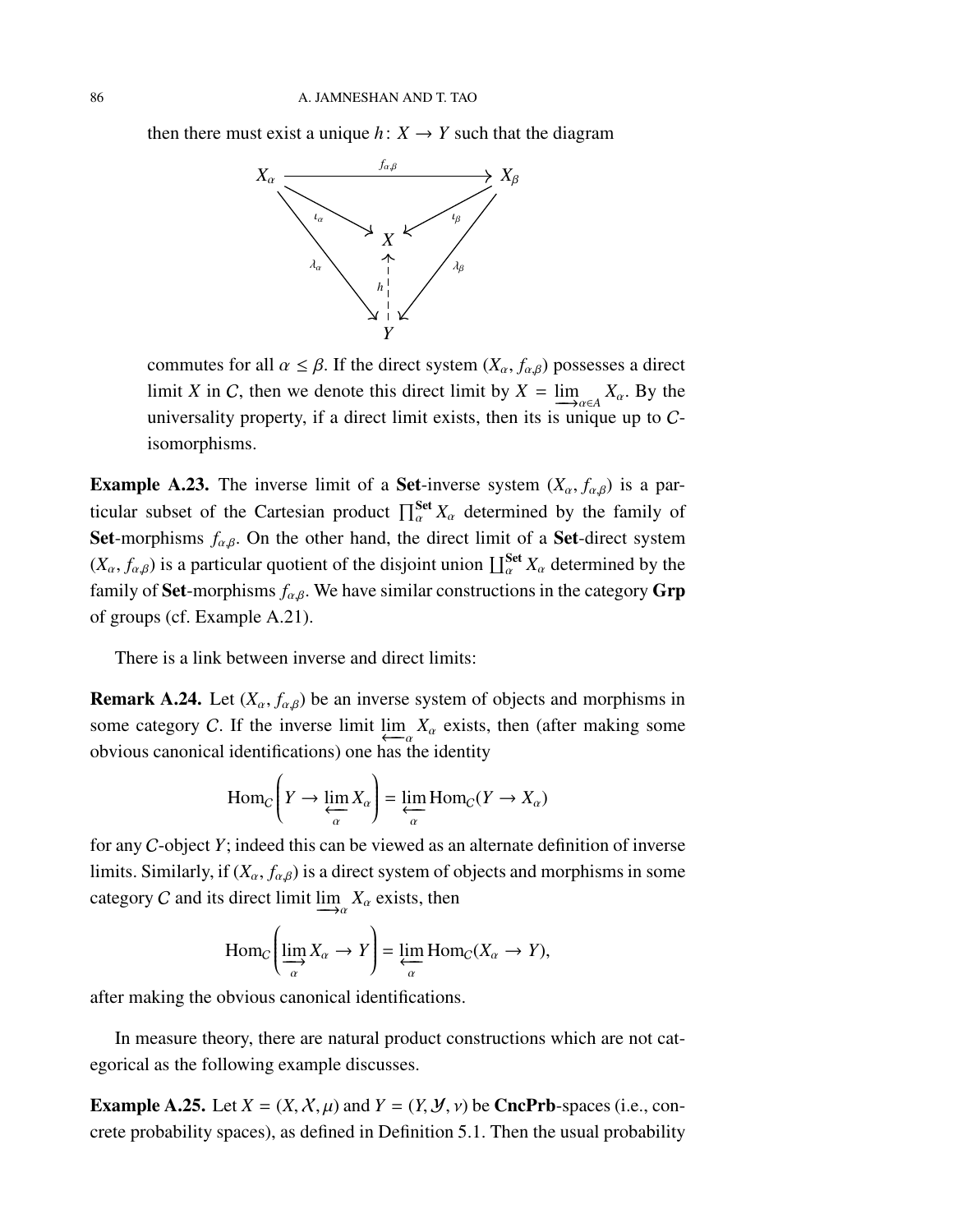space product (also known as the *Fubini product*),

$$
X \times^{\text{CncPrb}} Y = (X \times Y, X \otimes \mathcal{Y}, \mu \times \nu)
$$

will almost never be categorical. For instance, if  $X = Y = [0, 1]$  with Lebesgue measure, then the diagonal set  $[0, 1]^\Delta := \{(x, x) : x \in [0, 1]\} \subseteq X \times Y$  equipped with Lebesgue probability measure is another product of *X* and *Y* (it projects via **CncPrb**-morphisms to both  $X$  and  $Y$ ), but has no **CncPrb**-morphism to  $X \times^{\text{CncPrb}} Y$ . Indeed, categorical products almost never exist in CncPrb, because of the non-uniqueness of joinings. In fact, the area of optimal transport would be completely trivial if there existed categorical products in CncPrb!

The lack of categorical products in probabilistic categories is dually reflected in the lack of categorical coproducts in corresponding categories of tracial commutative C<sup>\*</sup>- and von Neumann algebras. However in both cases there are natural notions of products resp. coproducts. In the probabilistic categories, these are the previously mentioned Fubini products (a similar construction is available in the category of probability algebras, see Remark [7.8\)](#page-57-0), and in the algebraic categories, we have the dual notion of tensor products. The formalism of *(symmetric) monoidal categories* allows to capture these non-categorical product (resp. coproduct) constructions, and *monoidal functors* help to relate them.

Definition A.26 (Symmetric monoidal categories and functors). Let C be a category.

- (i) A *symmetric monoidal structure* on a category C is defined by the following data:
	- (1) A bifunctor  $\otimes$ :  $C \times C \rightarrow C$  called the *tensor product*;
	- (2) an object I called the *identity object* or *unitor*;
	- (3) and four natural isomorphisms, called the *structure isomorphisms*, satisfying the following coherence conditions:
		- (a) the *associator*  $\alpha$  with components

 $\alpha_{X,Y,Z}: (X \otimes Y) \otimes Z \to X \otimes (Y \otimes Z)$ 

satisfying the pentagon identity which can be expressed via the commutative diagram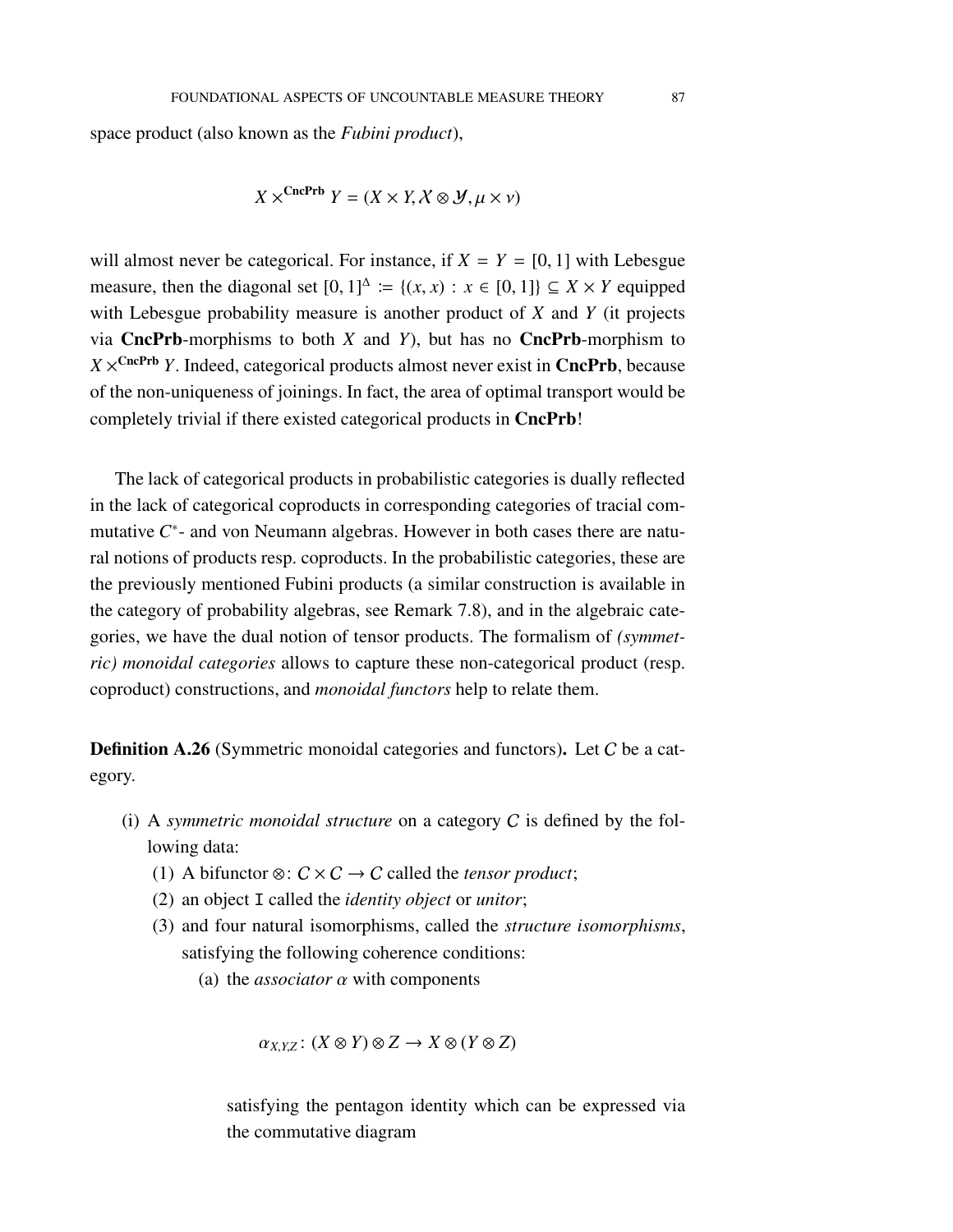

(b) the *left unitor*  $\lambda$  with components

$$
\lambda_X\colon\thinspace {\mathbf I} \otimes X \to X
$$

and the *right unitor*  $\rho$  with components

$$
\rho_X\colon X\otimes I\to X
$$

satisfying the triangle identity which can be expressed via the commutative diagram



(c) the *braiding* β with components

 $\beta_{XY}$ :  $X \otimes Y \to Y \otimes X$ 

satisfying the hexagon identity which can be expressed via the commutative diagram



$$
\beta_{Y,X}\circ\beta_{X,Y}=\mathrm{id}_{X\otimes Y}.
$$

A *symmetric monoidal category* is a tuple

$$
(C, \otimes, \mathbf{I}) = (C, \otimes, \mathbf{I}, \alpha, \lambda, \rho, \beta)
$$

where  $C$  is a category equipped with a symmetric monoidal structure given by the data  $\otimes$ , I,  $\alpha$ ,  $\lambda$ ,  $\rho$ ,  $\beta$ . We call  $X \otimes Y$  the *tensor product* of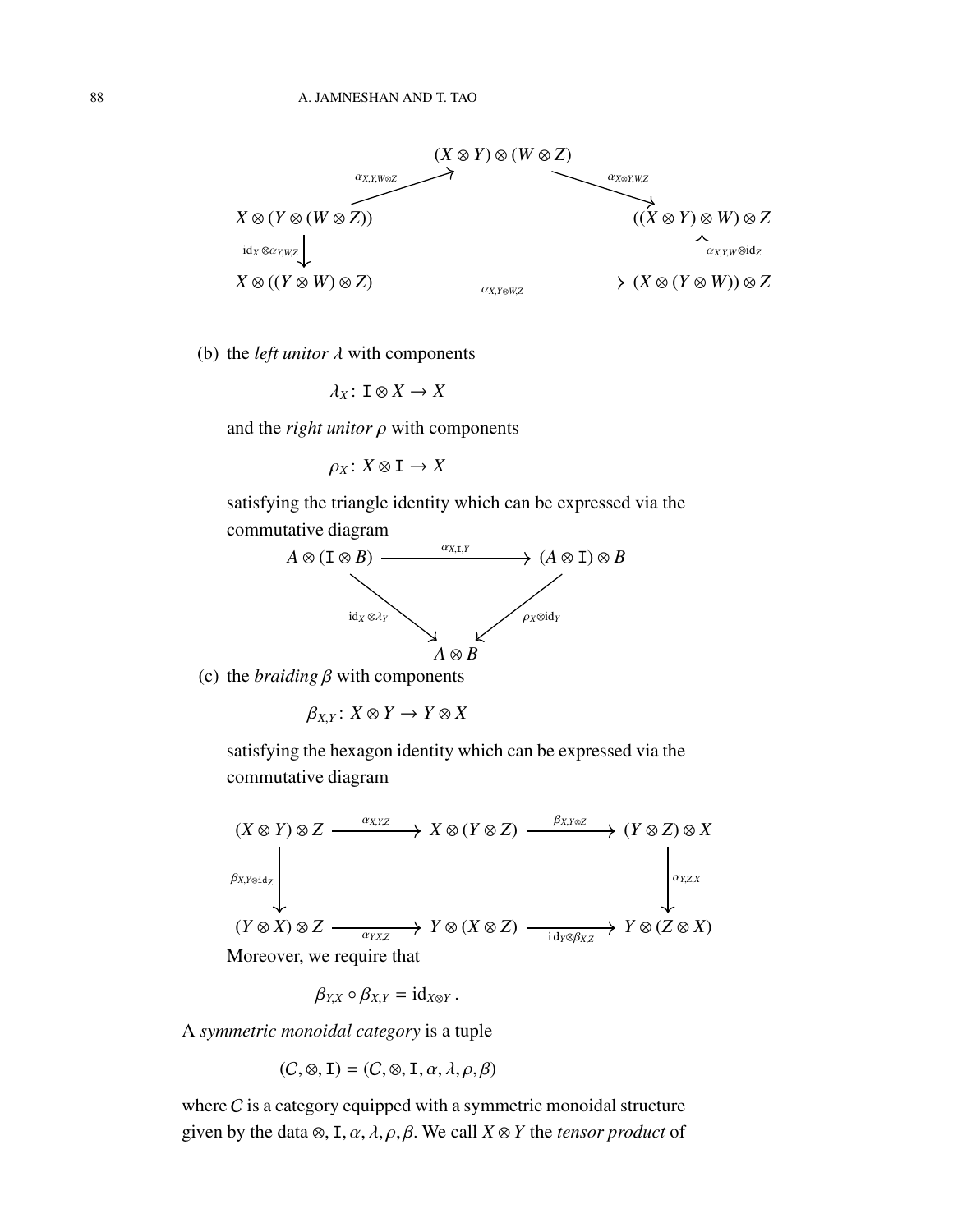$X, Y \in \mathcal{C}$ . If *A* is a finite index, and  $X_\alpha, \alpha \in A$  are *C*-objects, then we denote by  $\bigotimes_{\alpha \in A} X_{\alpha} = \bigotimes_{\alpha \in A}^C X_{\alpha}$  their tensor product.

- (ii) A symmetric monoidal category (C, ⊗, I) is said to be *semicartesian* (resp. *cosemicartesian*) if the unitor I is a terminal (resp. initial) object.
- (iii) Let  $(C, \otimes_C, I_C, \alpha_C, \lambda_C, \rho_C, \beta_C)$  and  $(D, \otimes_D, I_D, \alpha_D, \lambda_D, \rho_D, \beta_D)$  be symmetric monoidal categories. A functor  $F: C \rightarrow \mathcal{D}$  is said to be a *braided monoidal functor* if there are
	- (1) a natural transformation from the bifunctor  $\otimes_{\mathcal{D}} \circ F \times F$  to the bifunctor  $F \circ \otimes_C$  with components denoted by  $\phi_{X,Y}$ ,
	- (2) and a morphism  $\phi: \mathbb{I}_{\mathcal{D}} \to F(\mathbb{I}_{C})$  in  $\mathcal{D}$ ,

such that for all *X*, *Y*, *Z*  $\in$  *C* the following diagrams commute in *D*:

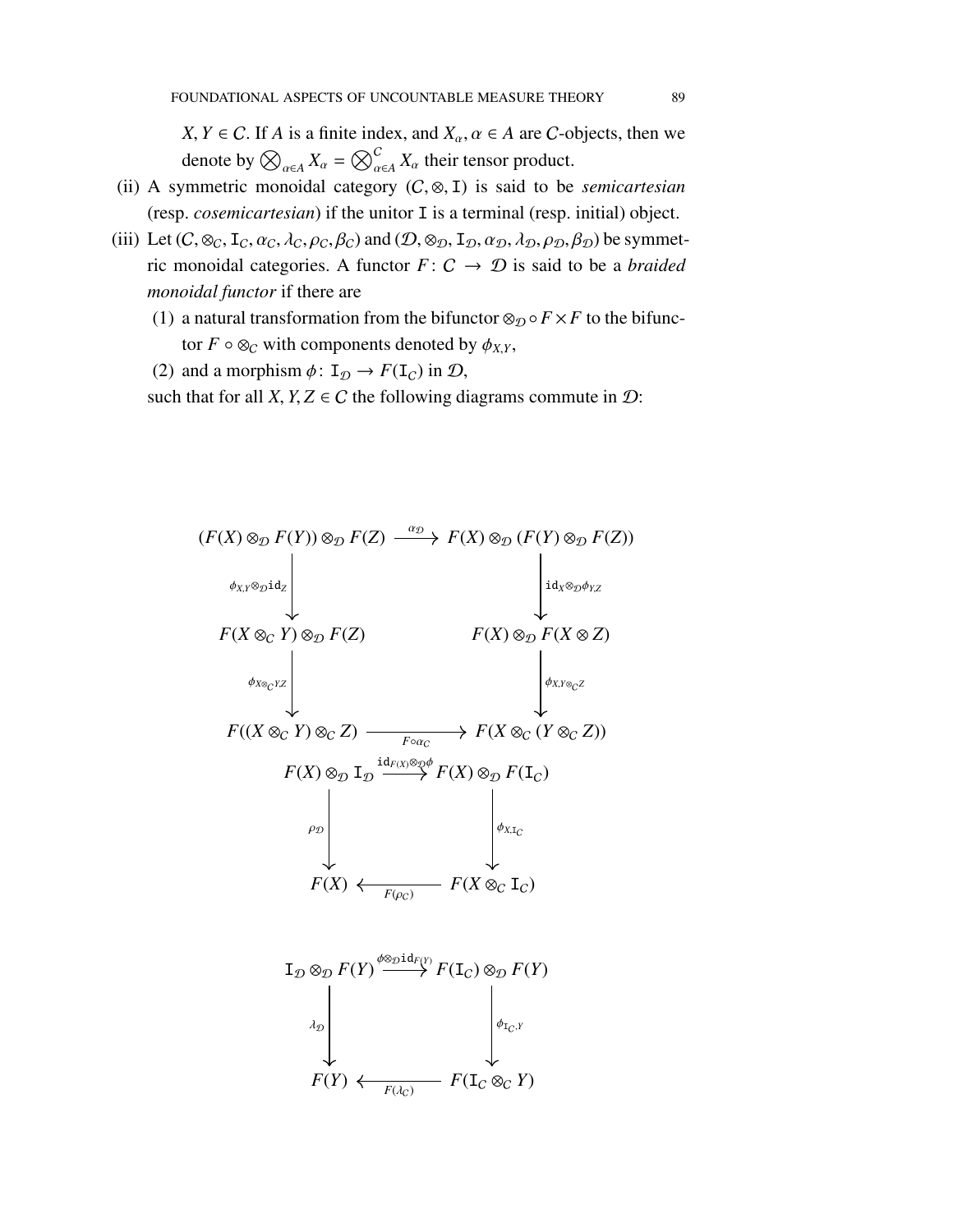

(iv) A functor from a semicartesian symmetric monoidal category ( $C$ ,  $\otimes_C$ ,  $I_C$ ) to another one  $(D, \otimes_D, I_D)$  is said to be *braided* if it is braided as a functor of symmetric monoidal categories and additionally the following diagrams commute for all *X*,  $Y \in C$  (where  $\phi_{X,Y}$  are the components of the natural transformation in the definition of a braided functor above):



Dually, one can define braided functors between cosemicartesian symmetric monoidal categories, the details of which we leave to the reader.

If  $F: C \rightarrow \mathcal{D}$  is braided monoidal functor between symmetric monoidal categories C and D, then we say that tensor products in C are *related to* tensor products in  $D$  (with respect to  $F$ ). If the natural transformation with components  $\phi_{XY}$  is a natural monomorphism (resp. natural isomorphism), then we say that tensor products in C are *contained in* (resp. *agree with*) tensor products in D (with respect to *F*).

Example A.27 (Cartesian and cocartesian monoidal categories). Let C be a category with finite categorical products. In particular, C has a terminal object, namely the empty categorical product (this is a consequence of the universal property for the empty categorical product). We can equip  $C$  with a semicartesian symmetric monoidal structure, where the tensor product is the categorical product, the unitor is the terminal object, and the structure isomorphisms are defined in the obvious way. Semicartesian symmetric monoidal categories arising from categories with finite categorical products are called *Cartesian monoidal categories*.

Dually, if  $C$  is category with finite categorical coproducts (such a category has always an initial object, namely the empty coproduct), then we can equip  $C$  with a cosemicartesian symmetric monoidal structure, where the tensor product is the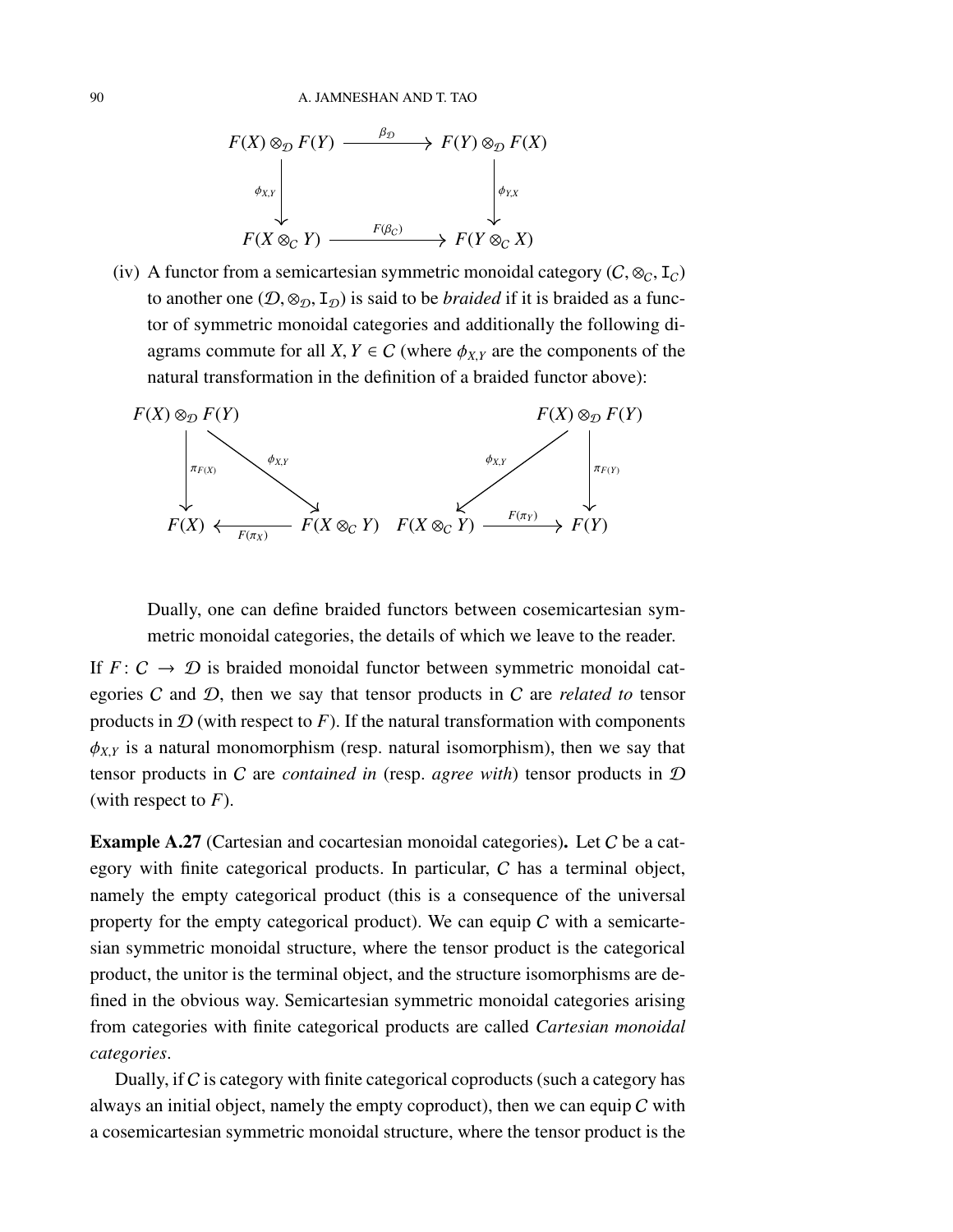categorical coproduct, the unitor is the initial object, and the structure isomorphisms are defined in the obvious way. Cosemicartesian symmetric monoidal categories arising from categories with finite categorical coproducts are called *cocartesian monoidal categories*.

Remark A.28. By [\[32,](#page-98-3) Theorem 3.5], C is semicartesian if and only if there are natural transformations from the functor  $-\otimes Y$  to the identity functor id<sub>c</sub> and from the functor  $X \otimes -$  to id<sub>C</sub> for all  $X, Y \in C$  with components  $\pi_X$  and  $\pi_Y$ , that is, the diagrams

<span id="page-90-0"></span>

commute for all *C*-morphisms  $f: X \rightarrow X'$  and  $g: Y \rightarrow Y'$ . Moreover, these natural transformations are required to be compatible with the left and right unitor in the obvious way. We call the components  $\pi_X$  and  $\pi_Y$  the *projections* or *marginalizations*.

Dually,  $C$  is cosemicartesian if and only if there are natural transformations from  $id_C$  to  $-\otimes Y$  and from  $id_C$  to  $X \otimes -$  for all  $X, Y \in C$  with components  $\iota_X$  and  $\iota_Y$ , that is, the diagrams



commute for all *C*-morphisms  $f: X \to X'$  and  $g: Y \to Y'$ . Moreover, these natural transformations are required to be compatible with the left and right unitor in the obvious way. We call the components  $\iota_X$  and  $\iota_Y$  the *inclusions*.

Symmetric monoidal categories help to formalize *finite* categorical and noncategorical notions of products. To formalize infinite products in semicartesian (resp. semicocartesian) categories, we can combine finite monoidal tensor products with inverse (resp. direct) limits.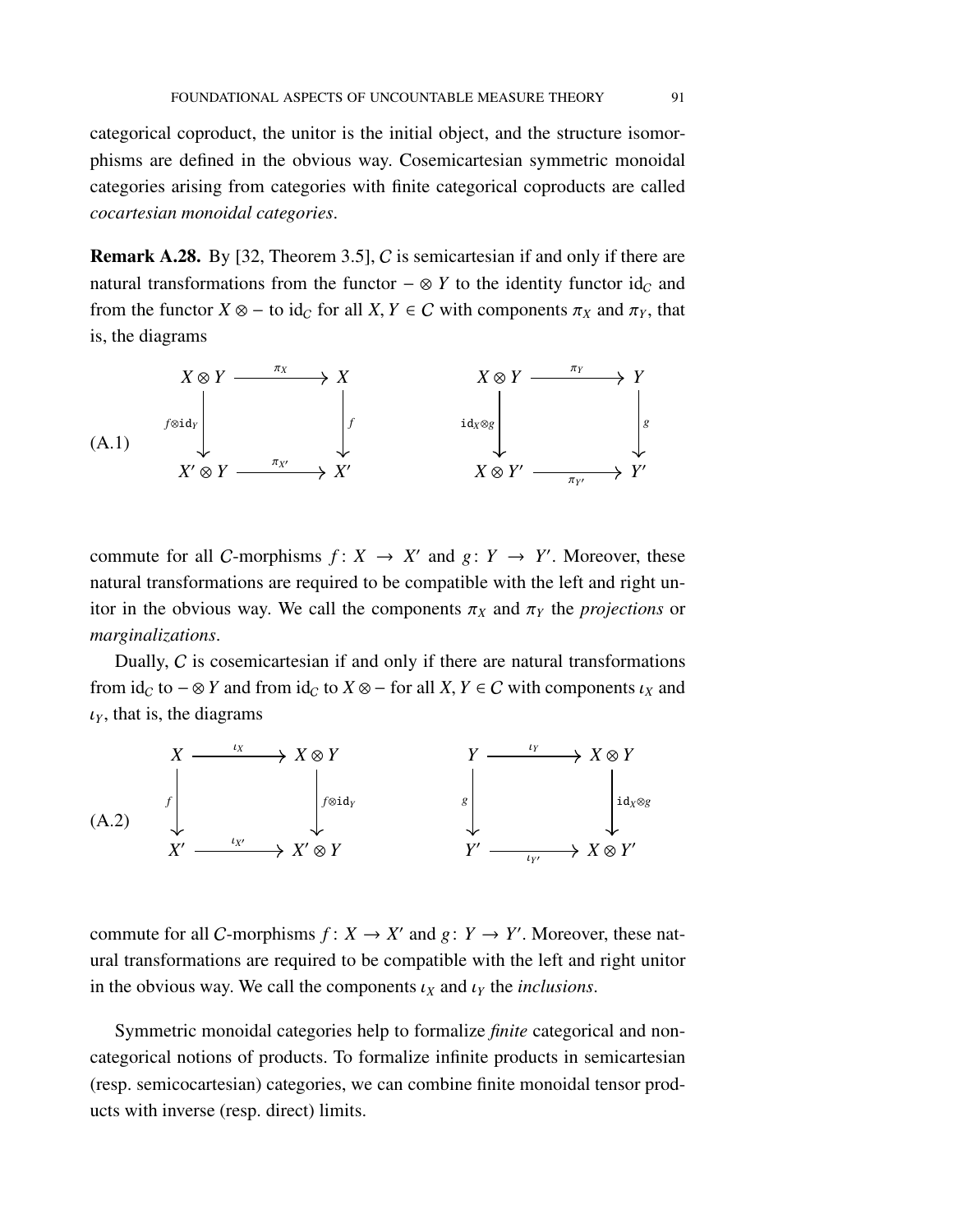**Definition A.29** (Infinite tensor products). (cf. [\[29,](#page-98-4) Definition 3.1]) Let  $(C, \otimes, I)$ be a semicartesian symmetric monoidal category. Let  $(X_i)_{i \in J}$  be a family of objects in C. Let *A* be the directed set of finite subsets of *J* ordered by inclusion. For  $\alpha \in A$ , put  $X_F := \bigotimes_{\alpha \in F} X_\alpha$ , and for  $\alpha \le \beta$  in A, consider the C-morphism  $f_{\alpha,\beta}$ :  $X_{\beta} \to X_{\alpha}$  (given by [\(A.1\)](#page-90-0)). The pair  $(X_{\alpha}, f_{\alpha,\beta})$  forms an inverse system in C. An inverse limit  $\lim_{\epsilon \to 0} X_\alpha$ , if it exists, is said to be an *infinite tensor product* of the *X*<sub>*j*</sub>, if it preserves the functor  $-\otimes Y$  for every *C*-object *Y*, that is,

$$
(\varprojlim_{\alpha} X_{\alpha}) \otimes Y = \varprojlim_{\alpha} (X_{\alpha} \otimes Y)
$$

(up to canonical identifications).

Dually, we can define infinite tensor products in a cosemicartesian symmetric monoidal category replacing inverse systems and limits by direct systems and limits.

We denote by  $\bigotimes_{j \in J} X_j = \bigotimes_{j \in J}^C X_j$  the infinite tensor product of the  $X_j$ .

Let  $(C, \otimes_C, I_C)$  and  $(D, \otimes_D, I_D)$  be semicartesian (resp. cocartesian) symmetric monoidal categories both admitting infinite tensor products. A braided functor *F* :  $C \rightarrow \mathcal{D}$  is said to *relate* infinite tensor products if *F* preserves inverse limits (resp. direct limits). We can then also speak of that infinite tensor products in C are *contained in* (*agree with*) infinite tensor products in D.

Remark A.30. Notice that in a category where infinite categorical products (resp. coproducts) exist, the infinite tensor products in the associated cartesian symmetric monoidal category coincide with infinite categorical products (resp. coproducts).

<span id="page-91-0"></span>Example A.31. It follows from the construction of (Fubini type) product measure spaces in [\[9,](#page-97-0) Chapter 3.5] or [\[26,](#page-98-5) Chapter 254] (note that no separability or standard Borel hypotheses are needed for these product space constructions on arbitrary probability spaces) that CncPrb has the structure of a cocartesian symmetric monoidal category which admits infinite tensor products. However, this tensor product does not give CncPrb the structure of a Cartesian symmetric monoidal category, as already noted in Example [A.25.](#page-85-0)

If  $C$  is a semicartesian symmetric monoidal category and  $C'$  cartesian monoidal category, then any functor Func:  $C \rightarrow C'$  relates the two tensor products; however, the two tensor products only agree with respect to Func if one has the relation

(A.3) 
$$
\text{Hom}_{C'}\left(Y \to \text{Func}\left(\bigotimes_{\alpha \in A}^{C} X_{\alpha}\right)\right) = \prod_{\alpha \in A}^{\text{Set}} \text{Hom}_{C'}(Y \to \text{Func}(X_{\alpha}))
$$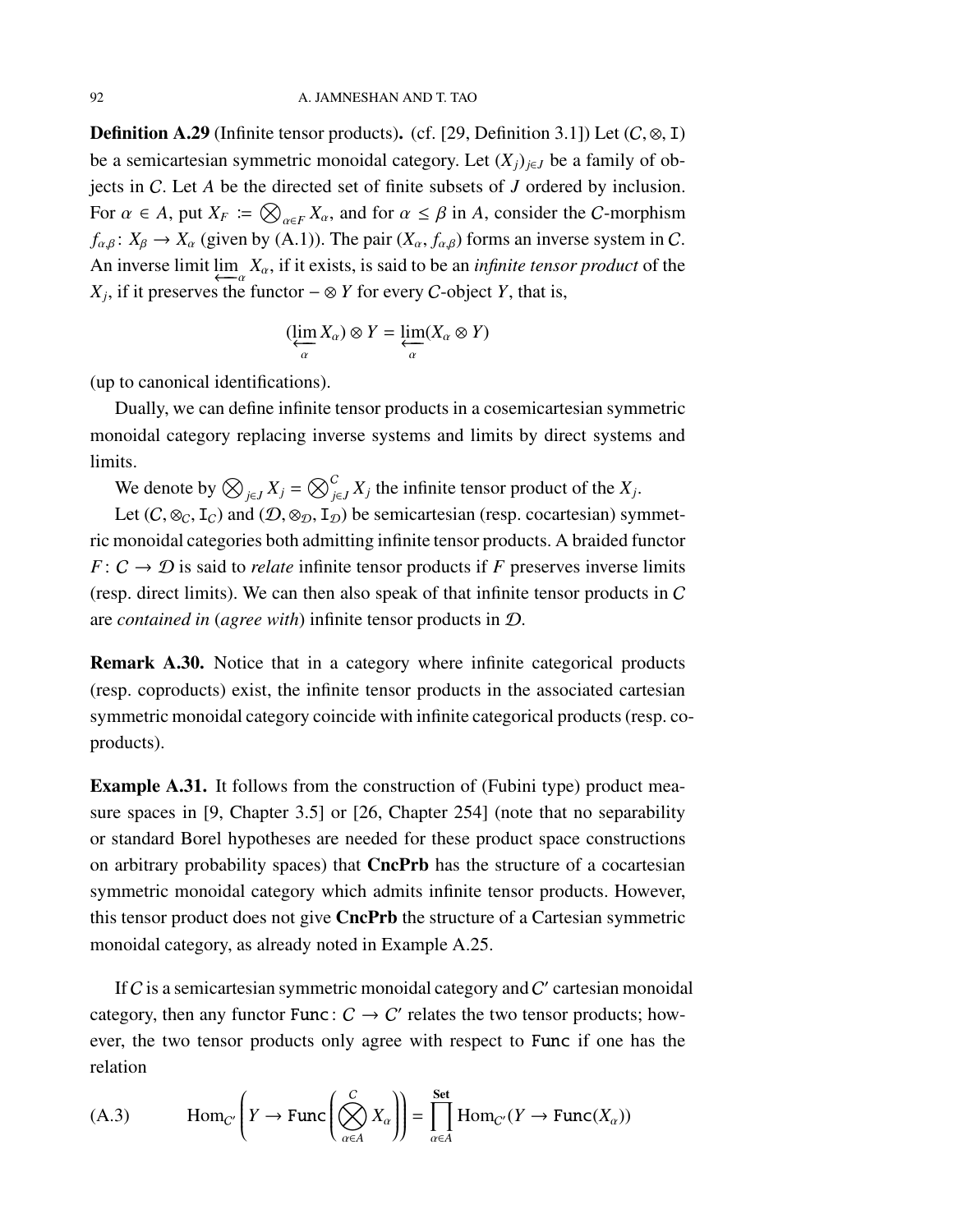for all C'-objects Y and C-objects  $X_\alpha$ , in the sense that the natural map from the left-hand side to the right-hand side is bijective. Similarly, C-tensor product is only contained in the  $C'$ -tensor product if one has

$$
\text{Hom}_{C'}\left(Y \to \text{Func}\left(\bigotimes_{\alpha \in A}^{C} X_{\alpha}\right)\right) \subseteq \prod_{\alpha \in A}^{\text{Set}} \text{Hom}_{C'}(Y \to \text{Func}(X_{\alpha}))
$$

for all C'-objects Y and C-objects  $X_\alpha$ , in the sense that the natural map from the left-hand set to the right-hand set is injective. There are similar equivalences for categorical coproducts which we leave to the reader.

The following examples may help illustrate these relations:

**Example A.32.** The categorical product  $\prod^{Grp}$  agrees with the categorical product  $\prod^{\text{Set}}$  (the direct product of groups uses the Cartesian product of the underlying sets), but the categorical coproduct  $\left[\right]^{Grp}$ , while canonically related to the categorical Set-coproduct, does not agree with it or even contain it (the canonical Set-morphism between the two coproducts maps all of the identity elements of each group to a single point). The categorical coproduct  $\prod^{Bool_{\sigma}}$  does not agree with the categorical coproduct  $\prod^{\text{Bool}}$ , but does at least contain it (for instance, if  $X, X'$  are **Bool**<sub>σ</sub>-algebras, then the categorical coproduct  $X \otimes^{Bool_{\sigma}} X'$  contains the categorical coproduct  $X \otimes^{Bool} X'$  as a Boolean subalgebra).

We review a special case of the construction of Grothendieck categories, called action categories, which will be useful for us to associate to a category of spaces (resp. algebras) a corresponding category of probability spaces (resp. tracial algebras).

**Definition A.33** (Action category). Let C be a category and  $\mathcal{P}: C \rightarrow$  Set be a functor. The objects of the associated *action category*  $C \times \mathcal{P}$  consist of pairs  $(X, \mu)$ , where  $X \in \mathcal{C}$  and  $\mu \in \mathfrak{P}(X)$ , and a  $\mathcal{C} \ltimes \mathfrak{P}$ -morphism from a  $\mathcal{C} \ltimes \mathfrak{P}$ -object  $(X, \mu)$  to another  $C \ltimes \mathcal{P}$ -object  $(Y, \nu)$  is a C-morphism  $f: X \to Y$  with the property that  $\mathfrak{P}(f)(\mu) = \nu$ .

**Remark A.34.** Suppose that C is a Cartesian symmetric monoidal category and  $\mathfrak{P}: C \to$  Set is a braided functor such that categorical products in C agree with product of sets with respect to  $\mathfrak{P}$ . By chasing definitions, one can verify that the action category  $C \times \mathcal{P}$  has the structure of a semicartesian symmetric monoidal category with the induced tensor product  $(X, \mu) \otimes^{C \times \mathfrak{P}} (Y, \nu) := (X \otimes^C Y, \mu \times \nu)$ , where  $\mu \times \nu$  is the unique element in  $\mathfrak{P}(X \otimes^C Y)$  which corresponds to  $(\mu, \nu) \in$  $\mathfrak{P}(X) \times^{\mathbf{Set}} \mathfrak{P}(Y).$ 

Moreover if  $C$  admits arbitrary categorical products and  $\mathfrak P$  preserves inverse limits (resp. direct limits), then  $C \times \mathfrak{P}$  admits infinite tensor products with respect to the induced tensor product.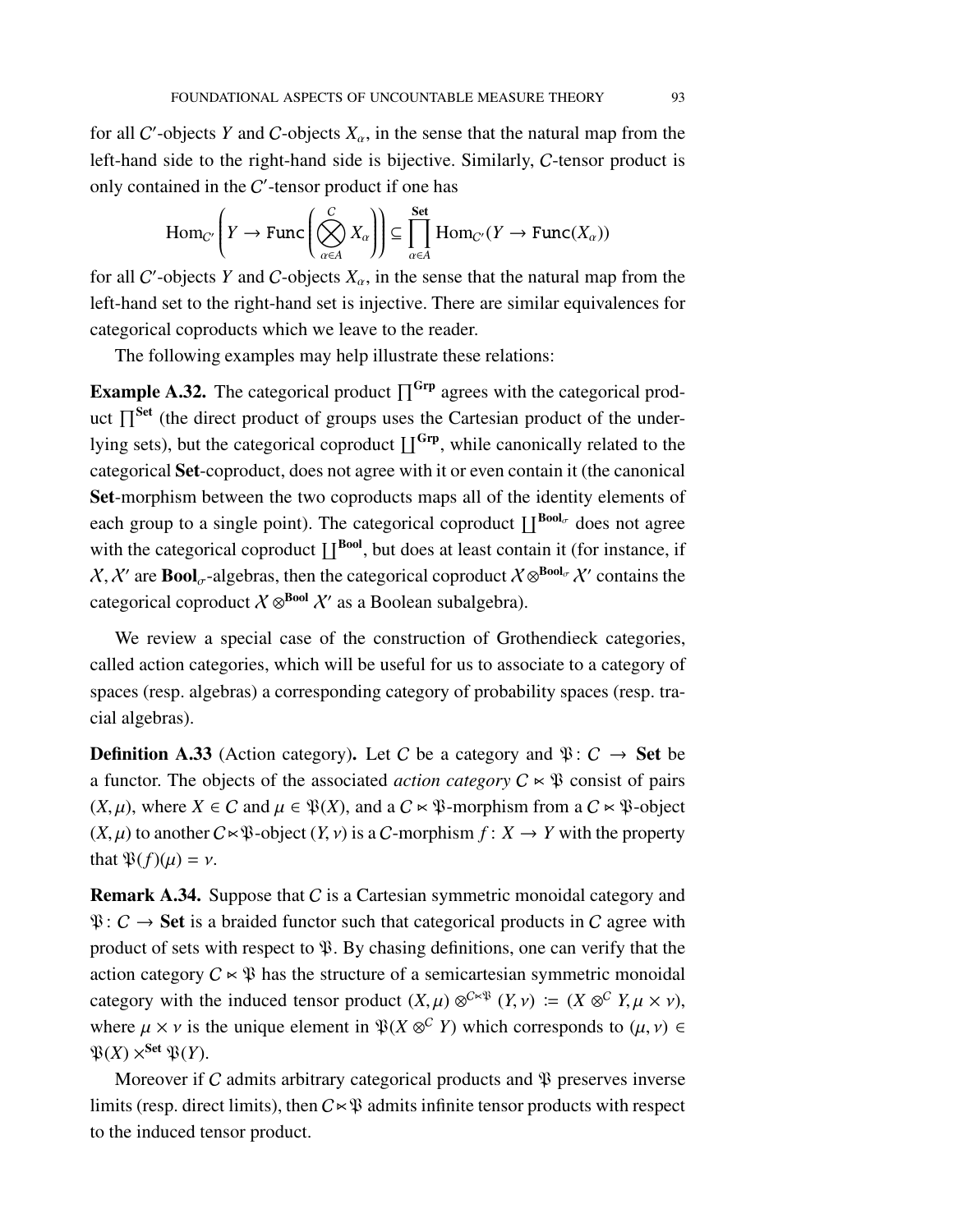Example A.35. Consider the category of concrete measurable spaces CncMbl. The functor Prb: CncMbl  $\rightarrow$  Set sends an object  $(X, \Sigma_X) \in$  CncMbl to the set Prb(*X*,  $\Sigma_X$ ) of probability measures on  $(X, \Sigma_X)$  and a morphism  $f: (X, \Sigma_X) \to$  $(Y, \Sigma_Y)$  in CncMbl to the pushforward map Prb(*f*): Prb( $X, \Sigma_X$ )  $\rightarrow$  Prb( $Y, \Sigma_Y$ ) defined by  $Prb(f)(\mu) = f_*\mu$ . The action category  $C \times \mathfrak{P}$  can be identified with the category CncPrb of concrete probability spaces and measure-preserving maps. Since CncMbl admits arbitrary categorical products, CncPrb admits infinite tensor products (cf. Remark [A.31\)](#page-91-0).

## Appendix B. A counterexample to a claim of Halmos

Suppose that  $X = (Inc(X)_{Bool_{\sigma}}, \mu_X)$  is a **PrbAlg**-space, and let  $\Gamma$  be a discrete group acting on *X* by **PrbAlg**-isomorphisms, thus for each  $\gamma \in \Gamma$  one has an **PrbAlg**-isomorphism  $T^{\gamma}$ :  $X \to X$  such that  $T^{\gamma}T^{\gamma'} = T^{\gamma\gamma'}$  for  $\gamma, \gamma' \in \Gamma$ . We can form the invariant factor  $\text{Inv}_{\Gamma}(X)$  by replacing the **Bool**<sub>σ</sub>-algebra  $\text{Inc}(X)_{\text{Bool}_\tau}$  by the invariant subalgebra

$$
\mathrm{Inc}(X)_{\mathrm{Bool}_{\sigma}}^{\Gamma} \coloneqq \{ E \in \mathrm{Inc}(X)_{\mathrm{Bool}_{\sigma}} : (T^{\gamma})^* E = E \text{ for all } \gamma \in \Gamma \}.
$$

There is then an obvious factor **PrbAlg**-morphism  $\pi: X \to \text{Inv}_\Gamma(X)$ . Applying the canonical model functor Conc, we obtain a **CHPrb**-morphism Conc $(\pi)$ : Conc $(X) \rightarrow$ Conc(Inv<sub> $\Gamma$ </sub> $(X)$ ), and applying canonical disintegration (Theorem [1.6\)](#page-13-0), we may disintegrate  $\mu_{\text{Conc}(X)}$  into probability measures  $\mu_y$  supported on fibers Conc $(\pi)^{-1}(\{y\})$ for all  $y \in \text{Conc}(\text{Inv}_\Gamma(X))$ . From the uniqueness of the disintegration it follows that the measures  $\mu$ <sup>*y*</sup> are invariant with respect to the continuous action  $\gamma \mapsto$  Conc(*T*<sup> $\gamma$ </sup>). It was asserted without proof in [\[36,](#page-98-6) §4] that these measures are furthermore ergodic with respect to this action, that is to say all invariant Bairemeasurable subsets on  $Conc(X)$  have measure 1 or 0 with respect to  $\mu_y$ . The purpose of this appendix is to supply a counterexample to this claim in which Γ is uncountable. The failure is somewhat dramatic in the sense that *every* fiber measure  $\mu$ <sub>y</sub> is non-ergodic. We are unable to determine whether the claim may still hold for countable Γ, either for all *y* or for almost all *y*.

To build the counterexample, we first define the CHPrb-space

$$
Y \coloneqq \text{Conc}([0,1])
$$

where the unit interval [0, 1] is given the usual Lebesgue measure. Clearly for any natural number *n*, [0, 1] can be partitioned into *n* measurable subsets of measure  $1/n$ , so the same is true for Conc([0, 1]). In particular we see that every point *y* in *Y* has zero outer measure, in the sense that it can be contained in sets of arbitrarily small measure.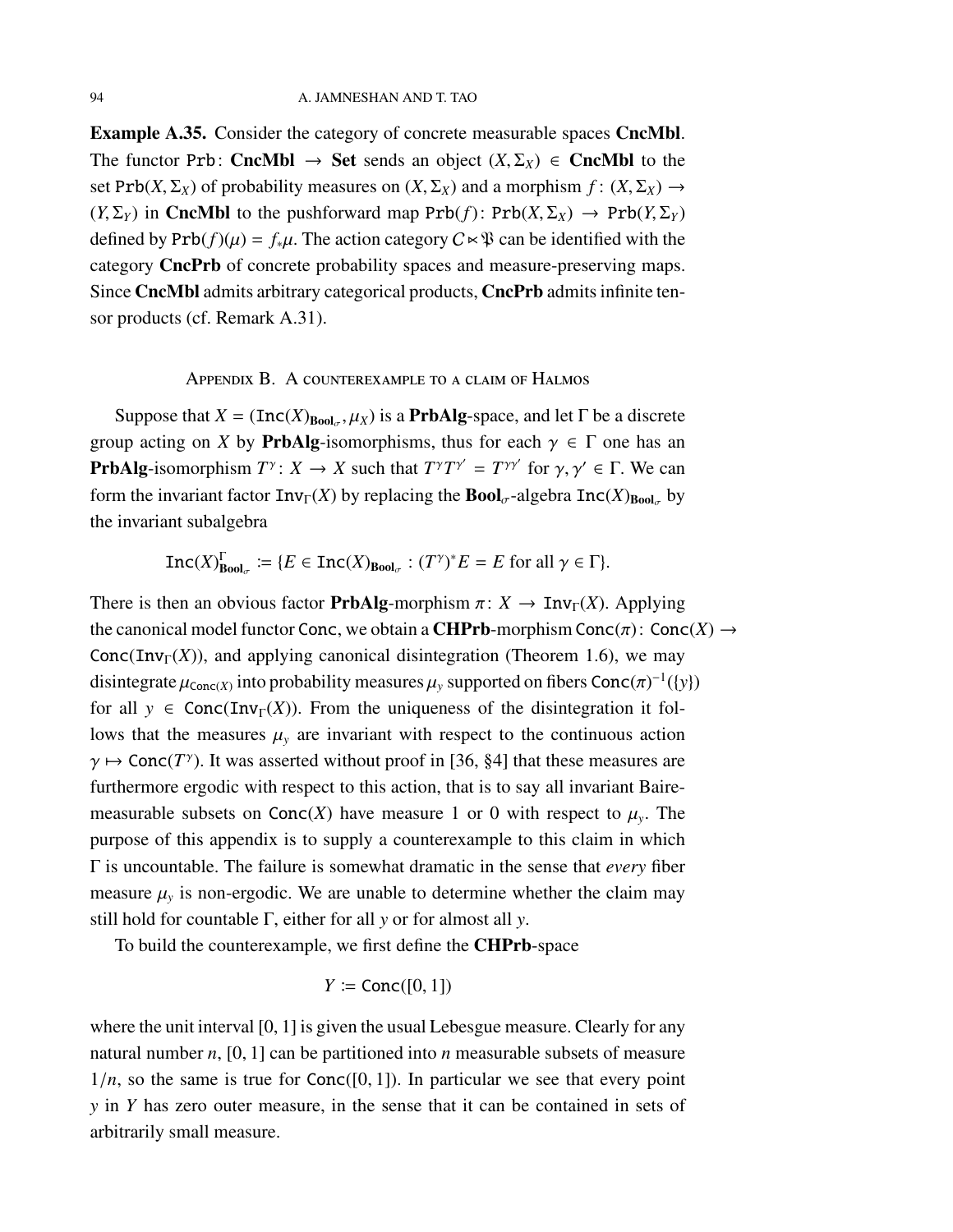Next, we define the product space

$$
X \coloneqq Y \times^{\textbf{CHPrb}} \prod_{y \in Y}^{\textbf{CHPrb}} \{-1, 1\}
$$

where  $\{-1, 1\}$  is the discrete two-element multiplicative group with probability Haar measure. In particular, each element of *X* takes the form

$$
(y_1, (\alpha_{y_2})_{y_2 \in Y})
$$

with  $y_1 \in Y$  and  $\alpha_{y_2} \in \{-1, +1\}$  for  $y_2 \in Y$ . We abbreviate  $\prod_{y \in Y}^{\text{CHPrb}}(-1, 1)$  as  $\{-1, 1\}^Y$ ; this is a compact Hausdorff abelian group equipped with Haar probability measure  $\mu_{(-1,1)^Y}$ . For any  $f \in L^1(X)$  we have a conditional expectation  $\mathbb{E}(f|Y) \in L^1(Y)$  defined by

$$
\mathbb{E}(f|Y)(y) := \int_{\{-1,1\}^Y} f(y,\alpha) \, d\mu_{\{-1,1\}^Y}(\alpha).
$$

Observe that for any  $h \in C(Y)$  and any finite subset  $I \subseteq Y$ , the function  $h \otimes \prod_{y \in I} \epsilon_y : X \to \mathbb{C}$  defined by

$$
h \otimes \prod_{y \in I} \epsilon_y \left( y_1, (\alpha_{y_2})_{y_2 \in Y} \right) := h(y_1) \prod_{y \in I} \alpha_y
$$

is an element of C(*X*). If *I* is empty we write  $h \otimes \prod_{y \in I} \epsilon_y$  as  $h \otimes 1$ . From the Stone– Weierstrass theorem we see that the space of finite linear combinations of such functions  $h \otimes \prod_{y \in I} \epsilon_y$  is dense in C(*X*) in the uniform topology, and hence also dense in  $L^2(X)$  in the  $L^2$  topology.

We let  $\Gamma$  be the discrete abelian multiplicative group

$$
\Gamma = \mathrm{Hom}_{\mathbf{CH}}(Y \to \{-1, 1\})
$$

of continuous maps  $\gamma: Y \to \{-1, +1\}$  from *Y* to  $\{-1, 1\}$ . We define a **CHPrb**action  $T^{\gamma}: X \to X$  of  $\Gamma$  on  $X$  by the formula

$$
T^{\gamma}(y_1,(\alpha_{y_2})_{y_2 \in Y}) \coloneqq (y_1,(\alpha_{y_2}\gamma(y_1)\gamma(y_2))_{y_2 \in Y}).
$$

It is not difficult to verify (using Fubini's theorem) that this is a CHPrb-action.

The intuition here is that the set

$$
\{(y_1, (\alpha_{y_2})_{y_2 \in Y}) : \alpha_{y_1} = +1\}
$$

appears to be an invariant subset of *X* "of measure 1/2". However, it turns out that this set is not Baire measurable and so will not show up in the invariant factor of *X*PrbAlg. However, when passing to the canonical models, there are analogues of this invariant set which are measurable with respect to the individual  $\mu$ <sub>*y*</sub> and can be used to contradict the ergodicity of these measures.

We turn to the details. For any  $h \in C(Y)$  we see that  $h \otimes 1$  is an invariant element of  $L^2(X)$ ; on taking closures we see that  $L^2(Y)$  is contained in the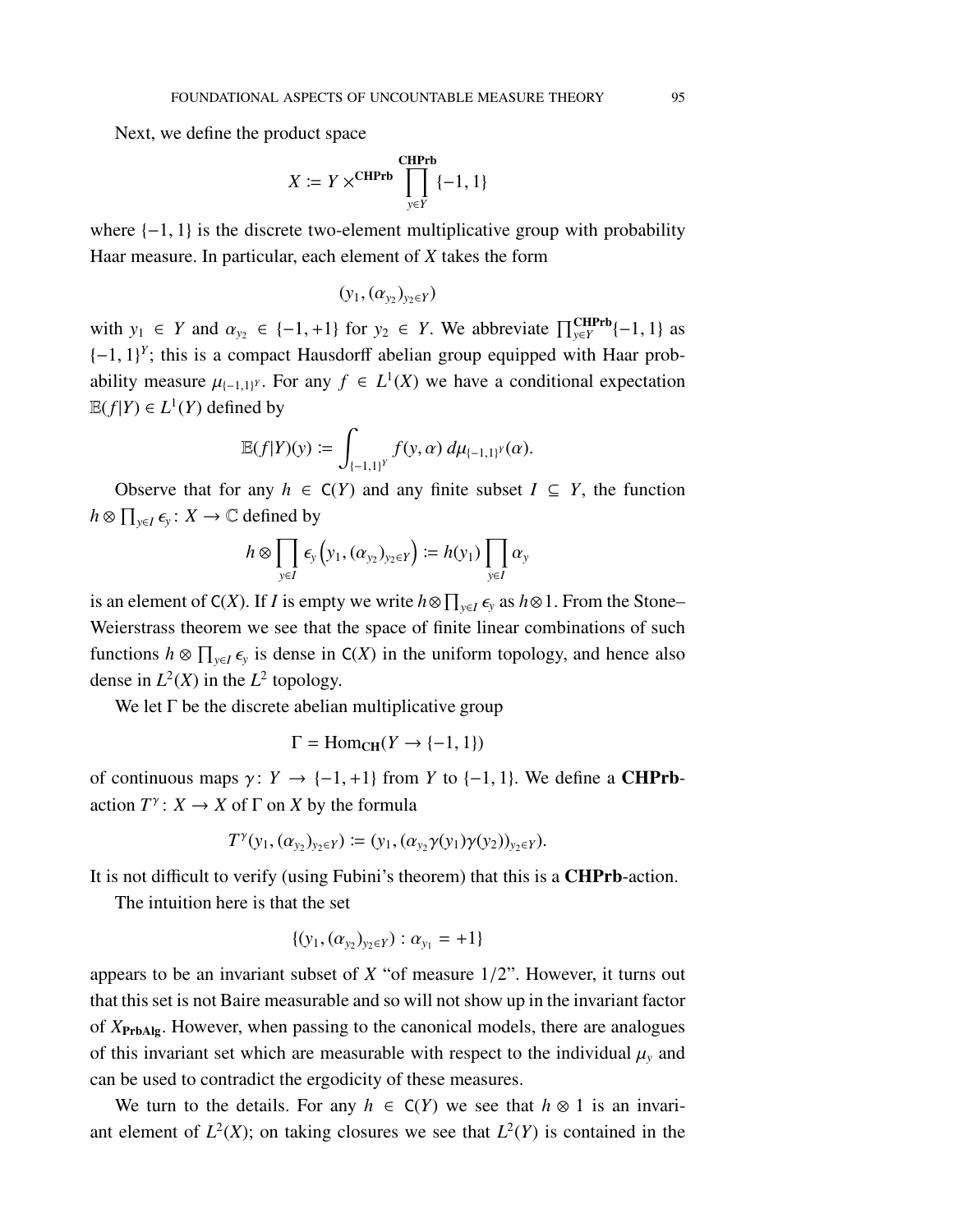invariant factor of  $L^2(X)$ . We claim that this is the entire invariant factor. To show this, it suffices by the Alaoglu-Birkhoff theorem [\[4\]](#page-96-1) to check that for every  $f \in L^2(X)$ , that the element of minimal norm in the closed convex hull of the orbit { $f \circ T^{\gamma}$  :  $\gamma \in \Gamma$ } is equal to  $\mathbb{E}(f|Y)$ . By density and linearity it suffices to verify this when *f* is of the form  $f = h \otimes \prod_{y \in I} \epsilon_I$  for some  $h \in C(Y)$  and finite  $I \subseteq Y$ . If *I* is empty this follows from the invariance of the  $h \otimes I$ , so now suppose that *I* is non-empty. Then  $\mathbb{E}(f|Y) = 0$  and the objective is now to show that convex combinations of  $f \circ T^{\gamma}$  can have arbitrarily small  $L^2(X)$  norm.

Direct calculation shows that for any  $\gamma \in \Gamma$  we have

$$
T^{\gamma} f = \left( \prod_{y \in I} \gamma(y) \right) (h \gamma^{|I|}) \otimes \prod_{y \in I} \epsilon_I,
$$

where  $|I| > 0$  denotes the cardinality of *I*. If  $|I|$  is even, we can use Urysohn's lemma to choose  $\gamma \in \Gamma$  so that  $\prod_{y \in I} \gamma(y) = -1$ , and thus

$$
T^{\gamma}\left(h\otimes\prod_{y\in I}\epsilon_y\right)=-h\otimes\prod_{y\in I}\epsilon_y,
$$

giving the claim in this case. If instead  $|I|$  is odd, we use the fact that *I* has zero outer measure and Urysohn's lemma to find  $\gamma \in \Gamma$  such that  $\gamma = +1$  on a neighbourhood of *I* of arbitrarily small measure, and −1 otherwise, then we see that the function

$$
\frac{1+T^{\gamma}}{2}\left(h\otimes\prod_{y\in I}\epsilon_y\right)
$$

is bounded and supported on a set of arbitrarily small measure, hence is arbitrarily small in  $L^2(X)$  norm as required. This establishes that *Y* is the invariant factor of *X*:  $Inv_{\Gamma}(X_{\text{PrbAlg}}) \equiv Y_{\text{PrbAlg}}$ . Thus the projection map  $\pi: X_{\text{PrbAlg}} \rightarrow$ Inv<sub>Γ</sub>( $X_{\text{PrbAlg}}$ ) can be identified with the obvious projection map from *X* to *Y*, casted to PrbAlg.

Now we pass to the canonical models  $Conc(X)$ , Conc $(Y)$ . For  $y \in Conc(Y)$ , we have from construction that

<span id="page-95-0"></span>(B.1) 
$$
\int_{\text{Conc}(X)} f \, d\mu_y = \mathbb{E}(f|Y)(y)
$$

for  $f \in C(\text{Conc}(X)) \equiv L^{\infty}(X)$ , where we view  $\mathbb{E}(f|Y) \in L^{\infty}(Y)$  as an element of C(Conc(*Y*)). We claim that the function  $1 \otimes \epsilon_y \in L^{\infty}(X) \equiv C(\text{Conc}(X))$  is invariant but non-constant in  $L^{\infty}(\text{Conc}(X), \mu_y)$ , which will demonstrate the non-ergodicity of  $\mu_{y}$ .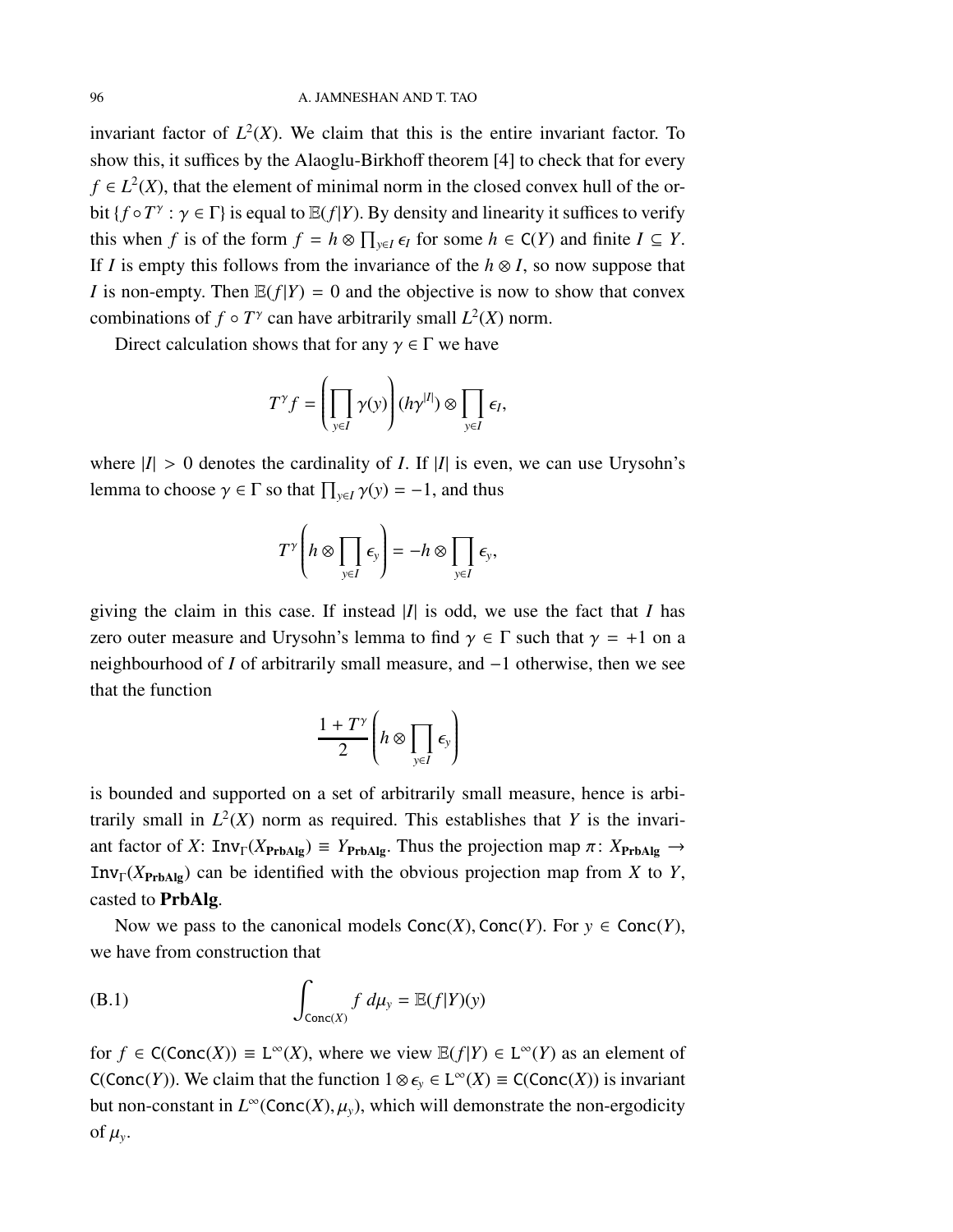To do this it will suffice to establish the identities

$$
\int_{\text{Conc}(X)} (1 \otimes \epsilon_y) d\mu_y = 0
$$

$$
\int_{\text{Conc}(X)} |(1 \otimes \epsilon_y)|^2 d\mu_y = 1
$$

$$
\int_{\text{Conc}(X)} |(1 \otimes \epsilon_y) \circ T^\gamma - (1 \otimes \epsilon_y)|^2 d\mu_y = 0
$$

for all  $\gamma \in \Gamma$ . But direct calculation shows that

$$
\mathbb{E}(1 \otimes \epsilon_y | Y)(y') = 0
$$

$$
\mathbb{E}(|1 \otimes \epsilon_y|^2 | Y)(y') = 1
$$

$$
\mathbb{E}(|1 \otimes \epsilon_y) \circ T^{\gamma} - (1 \otimes \epsilon_y)|^2 | Y(y') = |\gamma(y) - \gamma(y')|^2
$$

for any  $y' \in Y$ , and the claim now follows from [\(B.1\)](#page-95-0).

Acknowledgements. AJ was supported by DFG-research fellowship JA 2512/3- 1. TT was supported by a Simons Investigator grant, the James and Carol Collins Chair, the Mathematical Analysis & Application Research Fund Endowment, and by NSF grant DMS-1764034. We thank Balint Farkas, Tobias Fritz, Markus Haase, and David Roberts for helpful comments and references. We are indebted to an anonymous referee for a careful reading and many useful comments and suggestions.

#### **REFERENCES**

- [1] J. ADAMEK AND J. ROSICKÝ, *Locally presentable and accessible categories*, London Mathematical Society Lecture Note Series, Cambridge University Press, Cambridge (1994).
- [2] A. an Huef, S. Kaliszewski, I. Raeburn, and D. P. Williams, *Fixedpoint algebras for proper actions and crossed products by homogeneous spaces*, Illinois J. Math., 55 (2011), pp. 205–236.
- [3] A. an Huef, I. Raeburn, and D. P. Williams, *Functoriality of Rie*ff*el's generalised fixed-point algebras for proper actions*, in Superstrings, geometry, topology, and C<sup>\*</sup>-algebras, vol. 81 of Proc. Sympos. Pure Math., Amer. Math. Soc., Providence, RI, 2010, pp. 9–25.
- <span id="page-96-1"></span><span id="page-96-0"></span>[4] L. Alaoglu, G. Birkhoff, *General ergodic theorems*, Ann. of Math. 41 (1940), pp. 293–309.
- [5] E. S. Andersen and B. Jessen, *On the introduction of measures in infinite product sets*, Danske Vid. Selsk. Mat.-Fys. Medd., 25 (1948), p. 8.
- [6] T. E. Armstrong and K. Prikry, *Residual measures*, Illinois J. Math., 22 (1978), pp. 64–78.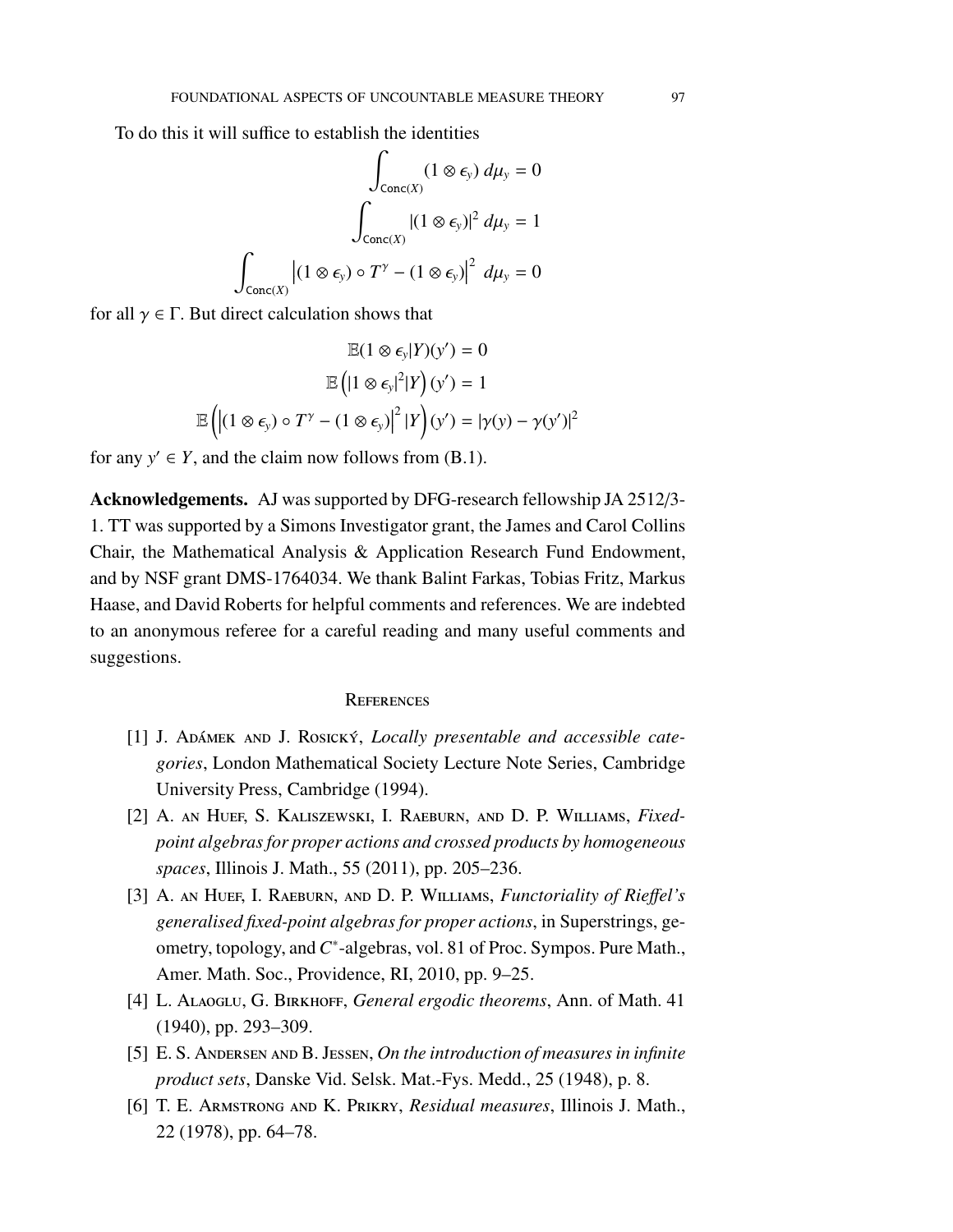- [7] I. Ben Yaacov, A. Berenstein, C. W. Henson, and A. Usvyatsov, *Model theory for metric structures*, London Math. Soc. Lecture Note Ser. 350 (2008), pp. 315–427.
- <span id="page-97-0"></span>[8] I. Ben Yaacov, *On theories of random variables*, Israel J. Math. 194 (2013), no.2, pp. 957–1012.
- [9] V. I. Bogachev, *Measure Theory*, Springer Berlin Heidelberg, 2006.
- [10] R. Chen, *Borel and analytic sets*, [arXiv:2011.00437,](http://arxiv.org/abs/2011.00437) (2020).
- [11] W. W. Comfort, *Closed Baire sets are (sometimes) zero-sets*, Proc. Amer. Math. Soc., 25 (1970), pp. 870–875.
- [12] T. Coquand and B. Spitters, *Integrals and valuation*, J. Log. Anal. 1 (2009), Paper 3, 22 pages.
- [13] R. Derndinger, G. Palm, R. Nagel, *Ergodic Theory in the Perspective of Functional Analysis*, unpublished.
- [14] J. DIEUDONNÉ, Un exemple d'espace normal non susceptible d'une struc*ture uniforme d'espace complet*, C. R. Acad. Sci. Paris, 209 (1939), pp. 145–147.
- [15]  $\_\_\_\_\$ Sur le théorème de Lebesgue-Nikodym. III, Ann. Univ. Grenoble. Sect. Sci. Math. Phys. (N.S.), 23 (1948), pp. 25–53.
- [16] J. Dixmier, *Sur certains espaces considérés par M. H. Stone*, Summa Brasil. Math., 2 (1951), pp. 151–182.
- [17] J. L. Doob, *Stochastic processes*, John Wiley & Sons, Inc., New York; Chapman & Hall, Limited, London, 1953.
- [18] J. L. Doob, *A ratio operator limit theorem*, Z. Wahrscheinlichkeitstheorie und Verw. Gebiete 1 (1962/63), pp. 288–294.
- [19] S. Drapeau, A. Jamneshan, M. Karliczek, and M. Kupper, *The algebra of conditional sets and the concepts of conditional topology and compactness*, J. Math. Anal. Appl., 437 (2016), pp. 561–589.
- [20] R. M. DUDLEY, *Real Analysis and Probability*, Wadsworth & Brooks / Cole, Belmont, CA., 1989.
- [21] P. Durcik, R. Greenfeld, A. Iseli, A. Jamneshan, and J. Madrid, *An uncountable ergodic Roth theorem and applications*, [arXiv:2101.00685,](http://arxiv.org/abs/2101.00685) (2021).
- [22] R. Ellis, *Topological dynamics and ergodic theory*, Ergodic Theory Dynam. Systems 7 (1987), pp. 25–47.
- [23] T. Eisner, B. Farkas, M. Haase, R. Nagel, *Operator theoretic aspects of ergodic theory*, Graduate Texts in Mathematics 272, Springer, Cham. 2015.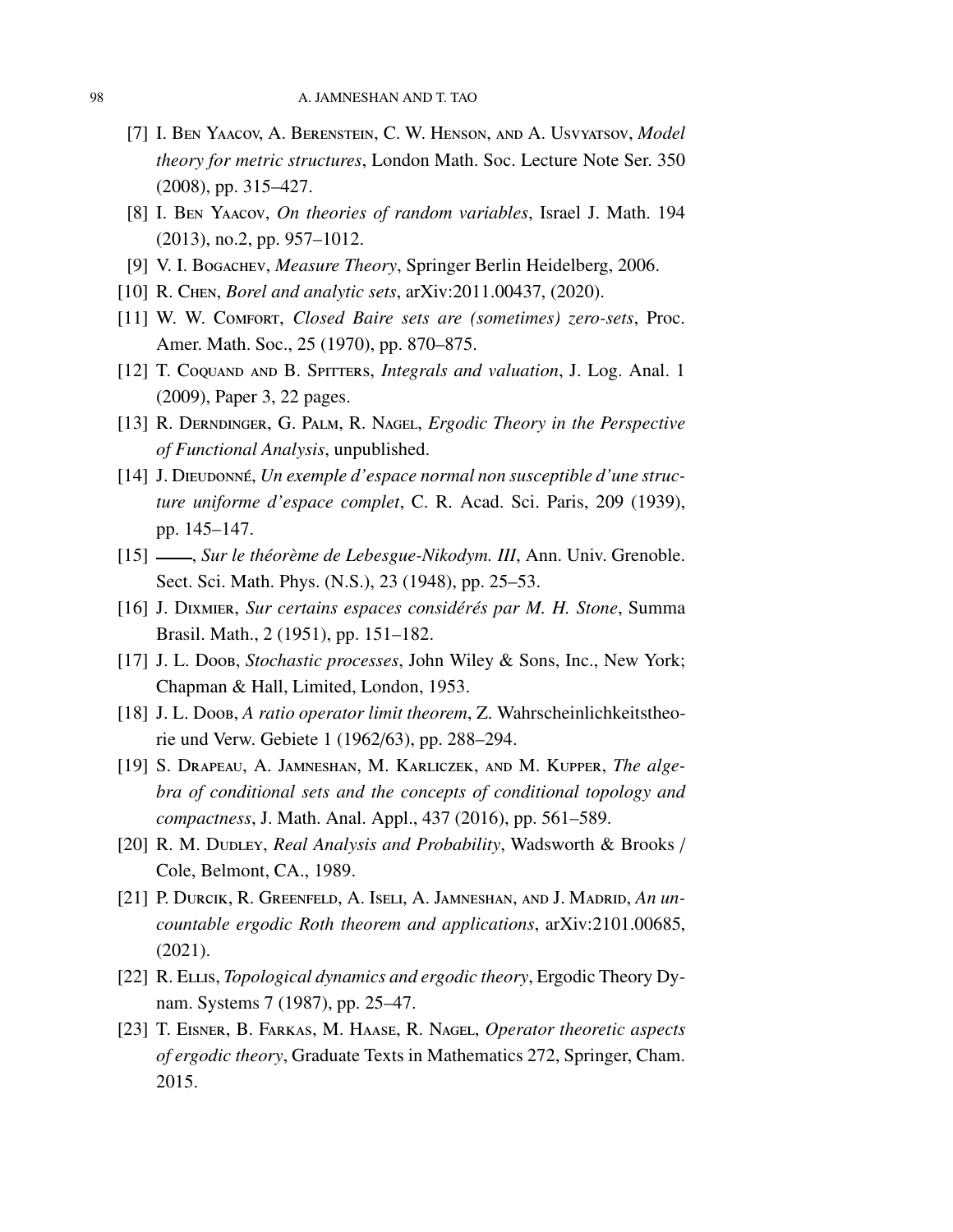- [24] B. Fishel and D. Papert, *A note on hyperdi*ff*use measures*, J. London Math. Soc., 39 (1964), pp. 245–254.
- <span id="page-98-5"></span>[25] G. B. Folland, *A course in abstract harmonic analysis*, Textbooks in Mathematics, CRC Press, Boca Raton, FL, second ed., 2016.
- [26] D. H. Fremlin, *Measure theory. Vol. 2*, Torres Fremlin, Colchester, 2003. Broad foundations, Corrected second printing of the 2001 original.
- <span id="page-98-1"></span><span id="page-98-0"></span>[27]  $\_\_\_\_\$ *Measure theory. Vol. 3*, Torres Fremlin, Colchester, 2004. Measure algebras, Corrected second printing of the 2002 original.
- [28]  $\_\_\_\_\$ *Measure theory. Vol. 4*, Torres Fremlin, Colchester, 2006. Topological measure spaces. Part I, II, Corrected second printing of the 2003 original.
- <span id="page-98-4"></span>[29] T. Fritz and E.F. Rischel, *Infinite products and zero-one laws in categorical probability*, Compositionality, (3), 2 (2020), 20 pages.
- [30] H. Furstenberg, *Recurrence in Ergodic Theory and Combinatorial Number Theory*, Princeton Legacy Library, Princeton University Press, 2014.
- <span id="page-98-3"></span>[31] D. J. H. Garling, *A "short" proof of the Riesz representation theorem*, Proc. Cambridge Philos. Soc., 73 (1973), pp. 459–460.
- [32] M. GERHOLD, S. LACHS, M. SCHÜRMANN, Categorial Lévy Processes, [arXiv:1612.05139,](http://arxiv.org/abs/1612.05139) (2016).
- [33] E. Glasner, *Ergodic Theory via Joinings*, Mathematical Surveys and Monographs, American Mathematical Society, 2015.
- [34] E. Glasner, B. Tsirelson, and B. Weiss, *The automorphism group of the Gaussian measure cannot act pointwise*, Israel J. Math., 148 (2005), pp. 305–329.
- <span id="page-98-6"></span>[35] P. R. Halmos, *Measure Theory*, D. Van Nostrand Company, Inc., New York, N. Y., 1950.
- [36] P. R. Halmos, *On a theorem of Dieudonné*, Proc. Nat. Acad. Sci. U.S.A. 35 (1949), pp. 38–42.
- [37] D. G. Hartig, *The Riesz representation theorem revisited*, Amer. Math. Monthly, 90 (1983), pp. 277–280.
- <span id="page-98-2"></span>[38] S. Henry, *Measure theory over boolean toposes*, Math. Proc. Cambridge Philos. Soc. 163 (2017), no. 1, pp. 1–21.
- [39] C. Heunen and J. Vicary, *Categories for quantum theory*, Oxford Graduate Texts in Mathematics. Oxford University Press, Oxford, 2019.
- [40] E. HEWITT AND K. Ross, *Abstract Harmonic Analysis: Volume I Structure of Topological Groups Integration Theory Group Representations*,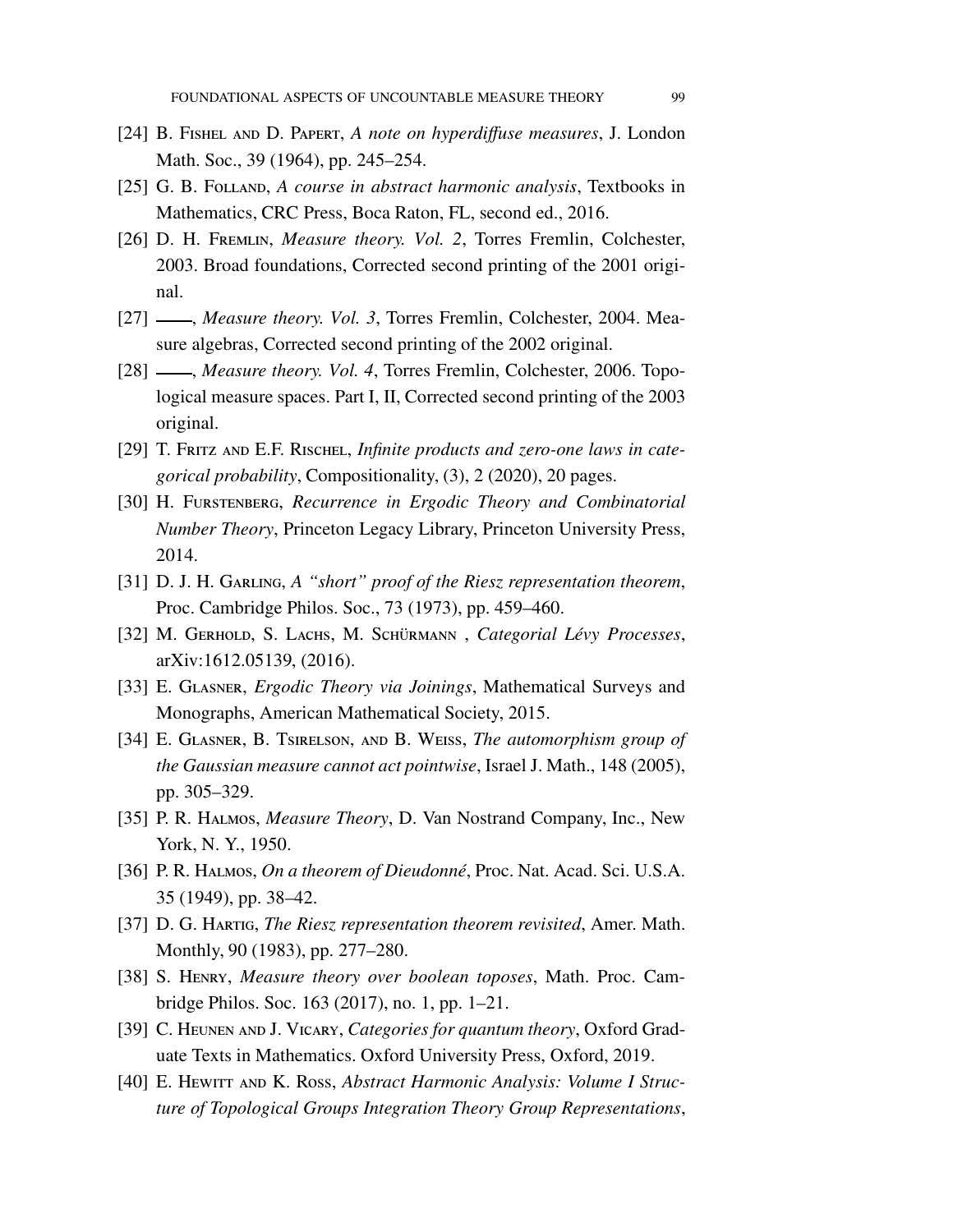Grundlehren der mathematischen Wissenschaften, Springer New York, 2012.

- [41] T. IBARLUCÍA AND T. TSANKOV, *A model-theoretic approach to rigidity of strongly ergodic, distal actions*, Ann. Sci. Éc. Norm. Supér. 54(4) (2021), no.3, pp. 751–777.
- [42] A. Jamneshan, *An uncountable Furstenberg-Zimmer structure theory*, [arXiv:2103.17167,](http://arxiv.org/abs/2103.17167) 2021.
- [43] A. Jamneshan, O. Shalom, and T. Tao, *The structure of arbitrary Conze-Lesigne systems*, [arXiv:2112.02056,](http://arxiv.org/abs/2112.02056) (2021).
- <span id="page-99-2"></span>[44] A. Jamneshan and T. Tao, *An uncountable Mackey-Zimmer theorem*, Studia Math., to appear.
- [45] A. Jamneshan and T. Tao, *An uncountable Moore-Schmidt theorem*, Ergod. Theory Dyn. Syst., to appear.
- [46] S. Kakutani, *Concrete representation of abstract (L)-spaces and the mean ergodic theorem*, Ann. of Math. (2) 42 (1941), pp. 523–537.
- [47] S. Kakutani, *Concrete representation of abstract* (*M*)*-spaces. (A characterization of the space of continuous functions.)*, Ann. of Math. (2), 42 (1941), pp. 994–1024.
- [48] J. L. Kelley, *General topology*, D. Van Nostrand Company, Inc., Toronto-New York-London, 1955.
- [49] J. D. Knowles, *Measures on topological spaces*, Proc. London Math. Soc. (3), 17 (1967), pp. 139–156.
- [50] S. Koppelberg, *General Theory of Boolean Algebras*, in Handbook of Boolean Algebras, J. Bonk and R. Bonnet, eds., North-Holland, 1989.
- [51] K. Kunen, *Set theory*, vol. 102 of Studies in Logic and the Foundations of Mathematics, North-Holland Publishing Co., Amsterdam, 1983. An introduction to independence proofs, Reprint of the 1980 original.
- <span id="page-99-0"></span>[52] R. Lagrange, *Amalgamation and epimorphisms in* m *complete Boolean algebras*, Algebra Universalis, 4 (1974), pp. 277–279.
- [53] T. Leinster, *Basic category theory*, Cambridge Studies in Advanced Mathematics. Cambridge University Press, Cambridge, 2014.
- <span id="page-99-1"></span>[54] L. H. Loomis, *On the representation of* σ*-complete Boolean algebras*, Bull. Amer. Math. Soc., 53 (1947), pp. 757–760.
- [55] S. MacLane, *Categories for the working mathematician*, Graduate Texts in Mathematics, Vol. 5. Springer-Verlag, New York-Berlin, 1971.
- [56] R. J. Nagel, *Darstellung von Verbandsoperatoren auf Banachverbänden*, Rev. Acad. Cienc. Zaragoza. 27(2) (1972), pp. 281–288.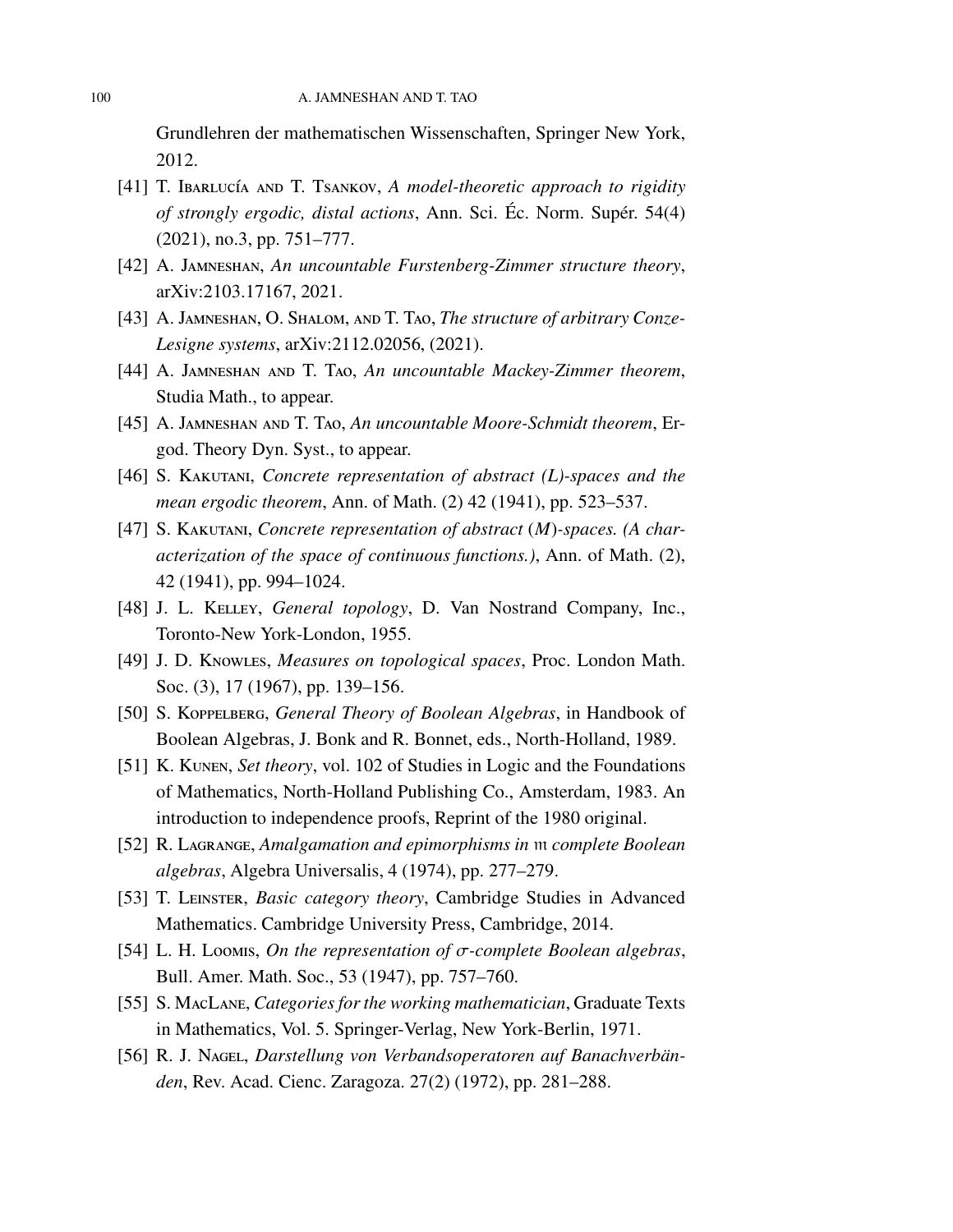- [57] R. J. Nagel, *Ordnungsstetigkeit in Banachverbänden*, Manuscripta Math. 27(2) (1973), pp. 9–27.
- [58] J. W. Negrepontis, *Duality in analysis from the point of view of triples*, J. Algebra, 19 (1971), pp. 228–253.
- [59] J. Oxtoby, *Measure and category. A survey of the analogies between topological and measure spaces*, Graduate Texts in Mathematics, Vol. 2.Springer-Verlag, New York-Berlin, 1971.
- [60] D. Pavlov, *Gelfand-type duality for commutative von Neumann algebras*, J. Pure Appl. Algebra, 226(4) (2022), Paper No. 106884, 53.
- [61] G. K. PEDERSEN, *Pullback and pushout constructions in C<sup>∗</sup>-algebra theory*, J. Funct. Anal., 167 (1999), pp. 243–344.
- [62] I. RAEBURN AND D. P. WILLIAMS, *Morita equivalence and continuoustrace C*<sup>∗</sup> *-algebras*, vol. 60 of Mathematical Surveys and Monographs, American Mathematical Society, Providence, RI, 1998.
- [63] V. A. ROKHLIN, *On the fundamental ideas of measure theory*, Mat. Sbornik N.S., 25(67) (1949), pp. 107–150.
- [64] H. L. Roypen, *Real analysis*, Macmillan Publishing Company, New York, third ed., 1988.
- [65] W. Rudin, *Real and complex analysis*, McGraw-Hill Book Co., New York, third ed., 1987.
- [66] S. SAKAI, C<sup>∗</sup>-algebras and W<sup>∗</sup>-algebras, Ergebnisse der Mathematik und ihrer Grenzgebiete, Band 60, Springer-Verlag, New York-Heidelberg (1971).
- [67] I. E. Segal, *Equivalences of measure spaces*, Amer. J. Math, 73 (1951), pp. 275–313.
- [68] Z. SEMADENI, *Banach spaces of continuous functions. Vol. I*, Monografie Matematyczne, Tom 55, PWN—Polish Scientific Publishers, Warsaw, 1971.
- [69] G.L. Seever, *Measures on F-spaces*, Trans. Amer. Math. Soc. 133 (1968), pp. 267–280.
- [70] R. Sikorski, *A theorem on extension of homomorphisms*, Ann. Soc. Polon. Math., 21 (1948), pp. 332–335 (1949).
- [71] , *Boolean algebras*, Third edition. Ergebnisse der Mathematik und ihrer Grenzgebiete, Band 25, Springer-Verlag New York Inc., New York, 1969.
- [72] D. Simmons, *Conditional measures and conditional expectation; Rohlin's disintegration theorem*, Discrete Contin. Dyn. Syst., 32 (2012), pp. 2565–2582.